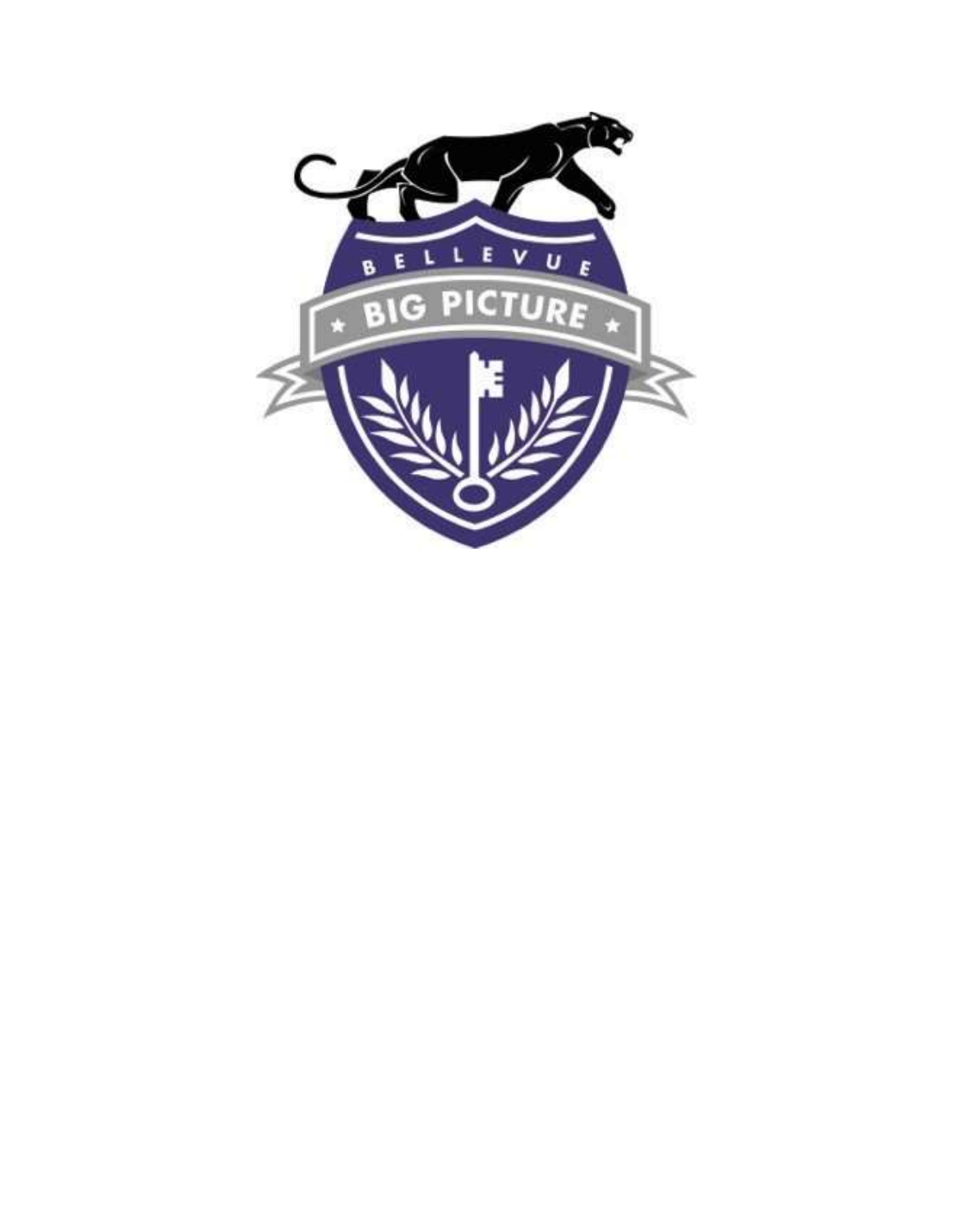# **Bellevue Big Picture School**

# **2020 – 2021\* STUDENT HANDBOOK**

\*Includes COVID 19 and Remote Learning supplement.

14844 SE 22nd Street Bellevue, WA 98007

Telephone: 425-456-7800 Fax: 425-456-7805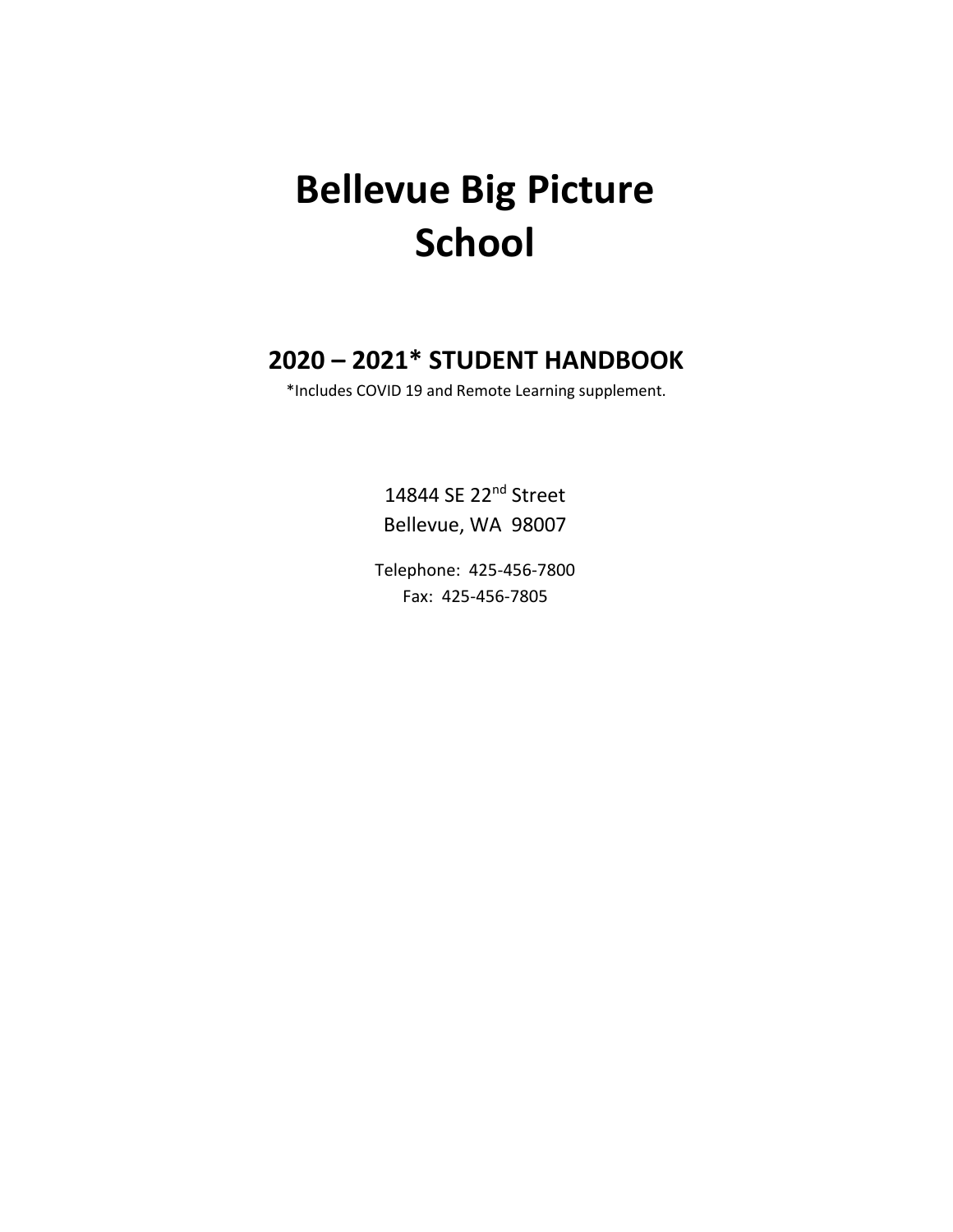|                                           |                      | <b>Language Phone Lines</b> |
|-------------------------------------------|----------------------|-----------------------------|
| <b>Big Picture PRINCIPAL</b>              | English              |                             |
| Bethany Spinler spinlerb@bsd405.org       |                      | 425-456-4111                |
| <b>Big Picture ASSISTANT PRINCIPAL</b>    |                      | Español                     |
| Matt Stokes                               | stokesm@bsd405.org   | 425-456-4254                |
| <b>Big Picture COUNSELOR</b>              |                      | Русский                     |
| Jamie Ginter                              | ginterj@bsd405.org   | 425-456-4280                |
| <b>Big Picture COUNSELOR</b>              |                      | 中文                          |
| Melinda Breeze                            | Breezem@bsd405.org   | 425-456-4282                |
| <b>Big Picture OFFICE MANAGER</b>         |                      | 하국어                         |
| Karen Penewell                            | penewellk@bsd405.org | 425-456-4283                |
| <b>Big Picture REGISTRAR</b>              |                      | 日本語                         |
| Carol Anne Yamamoto yamamotoca@bsd405.org |                      | 425-456-4281                |
| <b>Big Picture ATTENDANCE</b>             |                      | Tiếng Việt                  |
| Christina Strigenz                        | strigenzc@bsd405.org | 425-456-4284                |

#### **SCHOOL RESOURCES**

| Main Office              | 456-7800 | Crisis Clinic (24 Hour Suicide Hotline) |
|--------------------------|----------|-----------------------------------------|
| Main Office Fax          | 456-7805 | 206-461-3222 or 866-427-4747            |
| <b>Counseling Center</b> | 456-7806 | Domestic Violence (24 Hour Hotline)     |
| <b>Attendance Office</b> | 456-7808 | 800-562-6025                            |
| School Safety Tip Line   | 456-4299 | <b>Poison Information Center</b>        |
| <b>Nurse</b>             | 456-7855 | 800-222-1222                            |

## **COMMUNITY RESOURCES**

| <b>Bellevue Safe Rides</b>            | 425-688-5438 |
|---------------------------------------|--------------|
| <b>Children's Protective Services</b> | 800-562-5624 |
| Teen Link                             | 206-461-4922 |
| <b>Youth Eastside Services</b>        | 425-747-4937 |
| Alcohol/Drug 24 Hour Hotline          | 800-562-1240 |
| Alcohol/Drug Teen Line                | 206-722-4222 |

#### **WEBSITES**

Bellevue District Website [http://www.bsd405.org](http://www.bsd405.org/)

Bellevue Big Picture Website <http://www.bsd405.org/bigpicture/> Big Picture PTSA Website <http://www.bigpicbsd.my-ptsa.org/>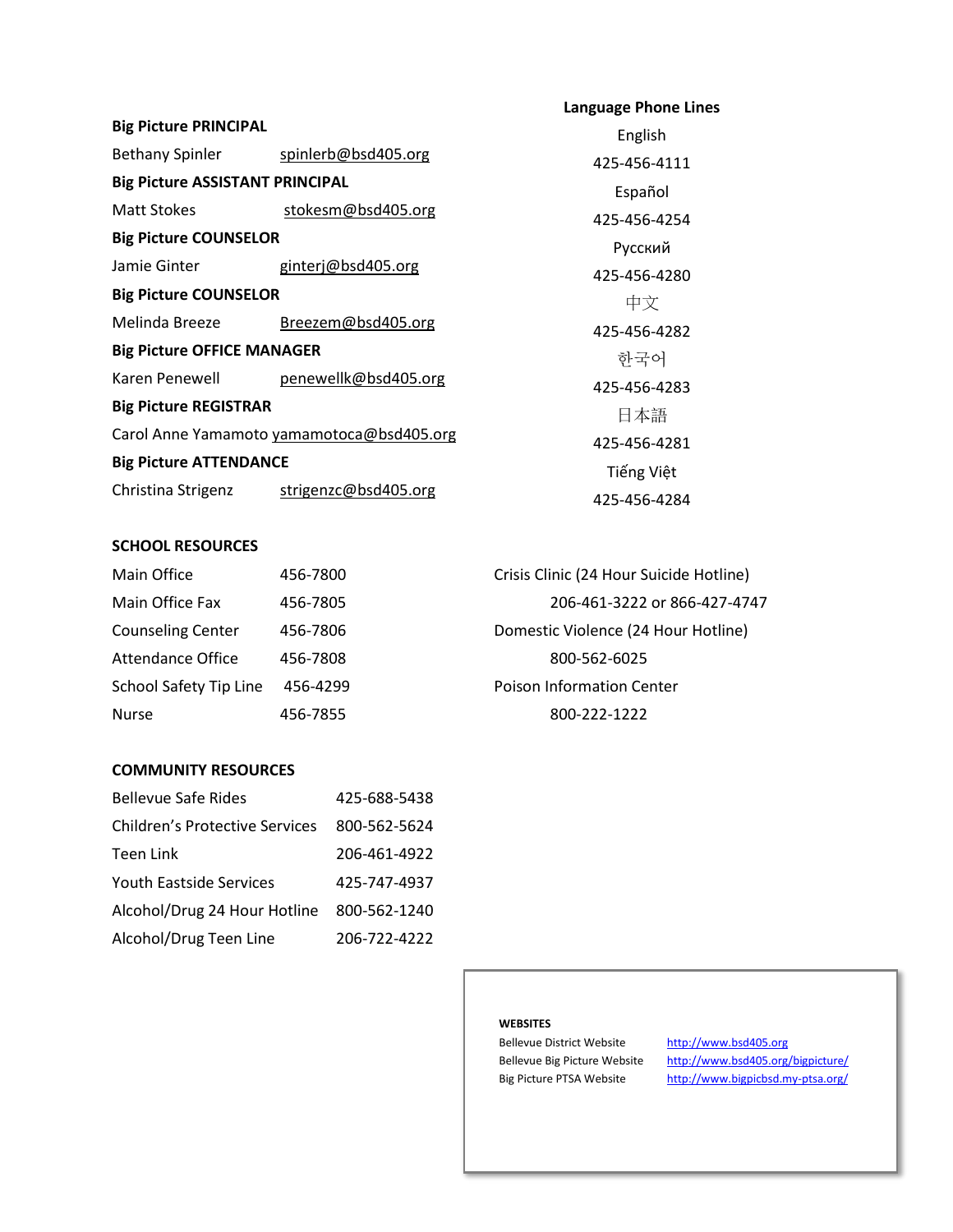# Contents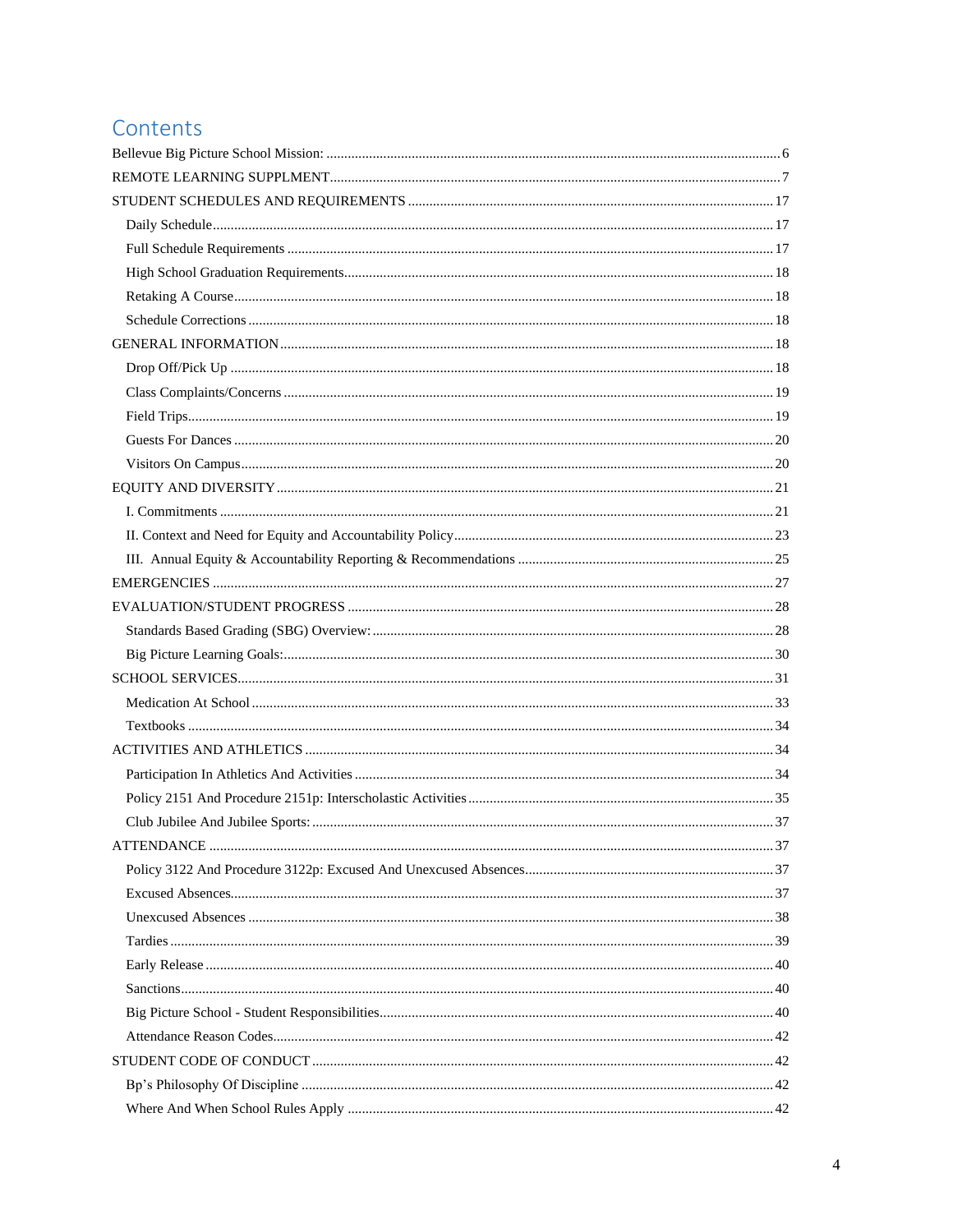| Bsd Procedure 2022: Electronic Resources: Student Acceptable Use Of District Network Scope  59     |  |
|----------------------------------------------------------------------------------------------------|--|
| Policy 3241 And Procedure 3241p: Classroom Management, Corrective Actions And/Or Interventions  62 |  |
| Classroom Management, Corrective Actions And/Or Interventions (Policy 3241 And Procedure 3241p) 64 |  |
|                                                                                                    |  |
|                                                                                                    |  |
|                                                                                                    |  |
|                                                                                                    |  |
|                                                                                                    |  |
|                                                                                                    |  |
|                                                                                                    |  |
|                                                                                                    |  |
|                                                                                                    |  |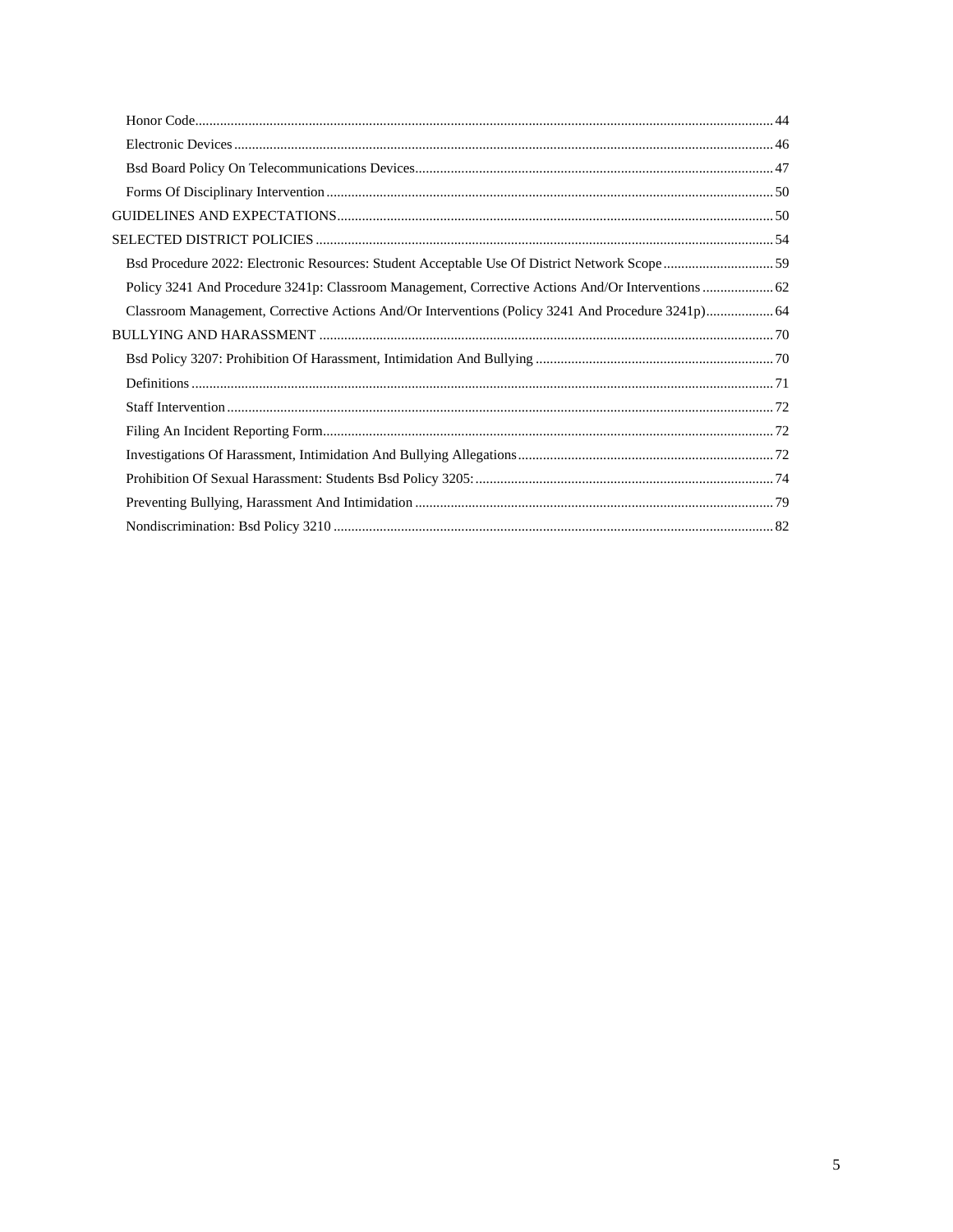# **BELLEVUE BIG PICTURE SCHOOL MISSION:**

<span id="page-5-0"></span>To prepare all students for success in college, career, and citizenship through personalized, rigorous and relevant learning experiences.

#### **BSD Vision:**

To affirm and inspire each and every student to learn and thrive as creators of their future world.

#### **BSD Mission:**

To serve each and every student academically, socially, and emotionally, through a rigorous and relevant education that is innovative and individualized. As a learning community that values one another's humanity, we provide courageous support for an equitable and exceptional education for all students.

## **Big Picture School Goals:**

Bellevue Big Picture's curricular program is led by the Equity and Inclusion Leadership Team, which provides oversight to ensure all programs continuously improve academic and social-emotional outcomes for all students. The school maintains a commitment to growing Project Based Learning across all curricular areas, due to the opportunity for student voice and choice in this teaching and learning approach. The school will refine its implementation of the Big Picture design features each year, including advisory, personalized learning plans, Learning Through Internships (LTI), student-led conferences, and college and career exploration.

In conjunction with the curricular program development, the school will continue to focus on developing a strong and supportive school culture. The two main initiatives to support school culture are Positive Behavior Interventions and Supports (PBIS), which includes the Panther PROWL behavior expectations and PROWL Slip recognition, and Restorative Practices, which includes implementing academic and community building circles in classrooms and using restorative conferencing to resolve conflicts. Additional programs to support a positive school culture include weekly Pick Me Up (PMU) assemblies, anti-bullying curriculum, positive student recognition programs and after school co-curricular activities.

Lastly, the school will continue to focus on family and community engagement. With each new high school class, community partnerships are made to support the internship program. In addition, partnerships with parents, colleges, businesses and non-profits are formed to support all students with academic success and college and career readiness. The school will continue to recruit, train, and support mentors. The school will design and host parent information nights on the core features of the school including project-based learning, standards-based grading, and technology integration. They will stretch out into the community to promote the school to district students during the open enrollment period and will showcase innovative practices to other educators in the district and beyond.

**Bellevue Big Picture Guiding Principles:** The school was designed around the Big Picture Learning philosophy and 5 guiding principles -**Personalization, Adult World Connection, Common intellectual Mission, Shared Leadership and Responsibility, Supportive Partnerships**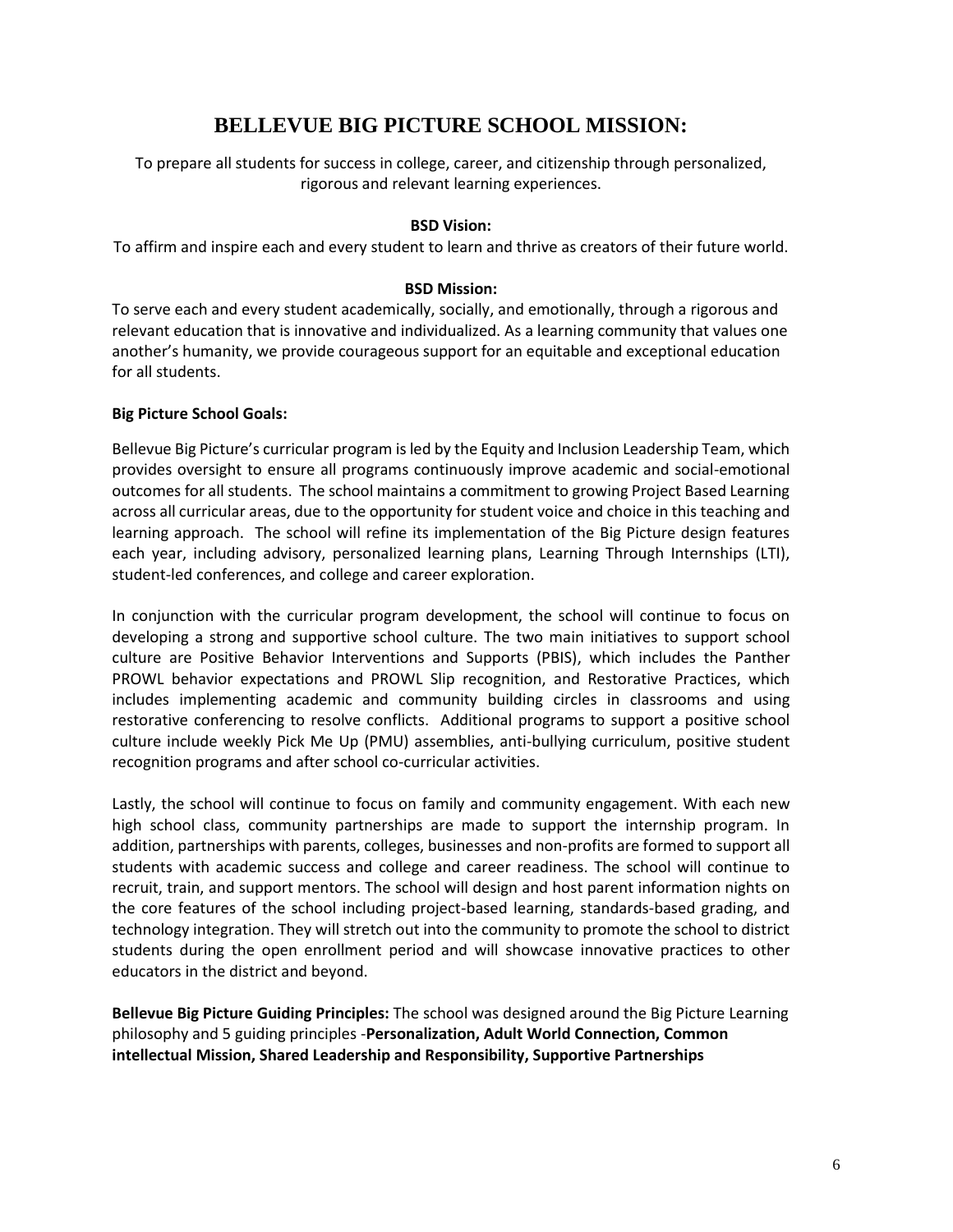**Guidelines for Success:** At Big Picture, three guidelines for success frame our work. Students are acknowledged within classes and at PMU's for demonstrating: **Positive Relationships, Ownership of Learning and Leadership. Bellevue Big Picture School PROWL** 

Staff and Students Commit to Join the Panther PROWL at Big Picture!

| <b>Positive Relationships</b> | Treat each other well.                                            |  |
|-------------------------------|-------------------------------------------------------------------|--|
| <b>Ownership of Learning</b>  | Self-management and making good choices.                          |  |
| Leadership                    | Doing what is right to take care of the physical space around you |  |
|                               | and the school community – no matter who is or isn't watching!    |  |

# **REMOTE LEARNING SUPPLMENT**

<span id="page-6-0"></span>**Bellevue School District will begin school this fall with remote learning for all families**. The current plan is to evaluate the remote start for all after the first six weeks of school.

- **I. Schedule**
- **II. Attendance**
- **III. Grading**
- **IV. Virtual Learning PROWL**
- **V. Tech Responsibility**

## **Secondary Full Remote Schedule**

| Wednesday      |                                            |              | Thursday  | Friday              |
|----------------|--------------------------------------------|--------------|-----------|---------------------|
| <b>Time</b>    | Week 1                                     | Week 2       |           |                     |
| $7:15 - 7:55$  | Period 0*                                  |              | Period 0* |                     |
| $8:00 - 8:40$  | Period 1                                   | Period 5     | Period 1  | Period 5            |
| $8:45 - 9:25$  | Period 2                                   | Period 6     | Period 2  | Period 6            |
| $9:30 - 10:10$ | Period 3                                   | Period 7     | Period 3  | Period <sub>7</sub> |
| 10:15-10:55    | Period 4                                   | Community    | Period 4  | Period 8*           |
| 11:00-12:00    | Asynchronous                               | Asynchronous | Lunch     | Lunch               |
|                |                                            |              | Period 1  | Period 5            |
|                |                                            |              | Period 2  | Period 6            |
|                |                                            |              | Period 3  | Period 7            |
|                |                                            |              | Period 4  | Period 8*           |
|                | Synchronous learning/Asynchronous learning |              |           |                     |

8:00 Start Time (Bellevue, Interlake, Newport, Sammamish, Big Picture, International)

\*Period 0-7:00-7:50 - Monday, Thursday, and 7:15-7:55 Wednesday (Week 1)-3-Hour WANIC Skill Center Programs ONLY

#### **Attendance**

- 1. Attendance will be taken 1 time each day for each scheduled period.
- 2. Attendance will be taken by the teacher **no later than 10 minutes into class**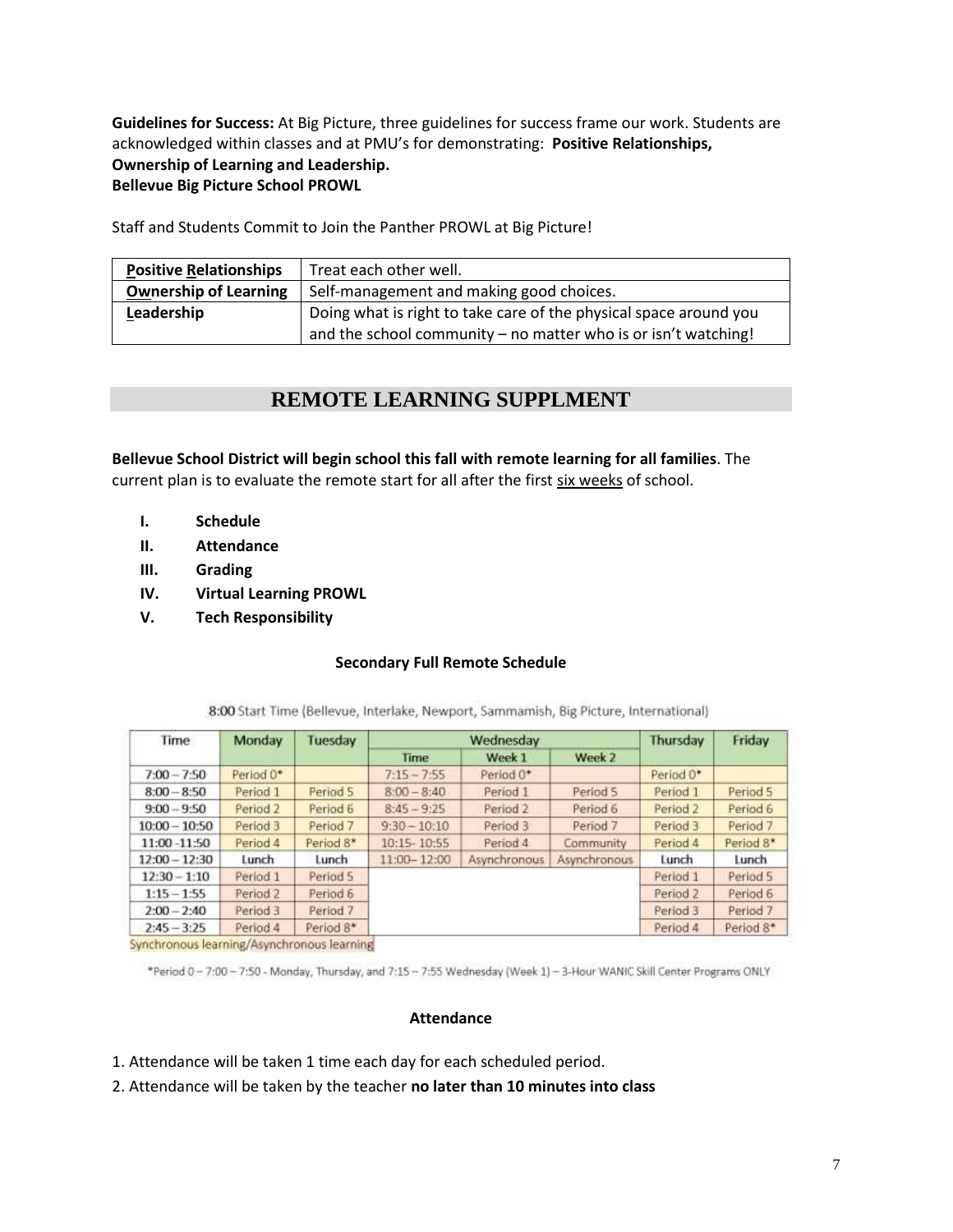3. Student will be Tardy if not logged into the class on time.

4. Student is considered absent if he/she misses .50 of the class or more.

**5. 9/3/2020 – 10/2/2020** Teachers will use **RLA** to report absent students and TU to report students Tardy

6. **10/5/2020 – 6/22/2020** Teachers will use **ABS** to report Absent Student and TU for Students who are Tardy.

**Additional attendance codes added for the 2020-2021** school year are described below. These new codes are all considered to be Excused Absences will be used starting October 5, 2020.

| Code       | <b>Title</b>                 | <b>Description</b>                                                                                                                                                      | <b>Type</b>                                                                                                                               |
|------------|------------------------------|-------------------------------------------------------------------------------------------------------------------------------------------------------------------------|-------------------------------------------------------------------------------------------------------------------------------------------|
| ICO        | Covid 19 Illness             | Student has been<br>tested positive for<br>Covid 19 or has<br>Covid like Symptoms                                                                                       | Excused<br>Reported to State                                                                                                              |
| QUA        | Quarantine                   | • Student<br>has been exposed to<br>Covid 19<br>• Other<br>medical reasons for<br>being Quarantined                                                                     | Excused<br>Reported to State                                                                                                              |
| SOC        | Covid 19 Support             | • Student<br>must go to a job due<br>to parent unable to<br>work due to Covid<br>19.<br>• Student<br>must watch younger<br>siblings due to<br>parent having Covid<br>19 | Excused<br>Reported to State                                                                                                              |
| <b>PRC</b> | Covid 19 Present<br>remotely | Student who has<br>been quarantined,<br>yet is attending<br>remotely                                                                                                    | Excused<br>Presence will be<br>considered<br>"present" and is<br>needed for Health<br>purposes.<br><b>NOT Reported to</b><br><b>State</b> |
| ΤI         | No Internet or<br>Technology | Student does not<br>have the technical<br>capability to attend<br>school remotely                                                                                       | Excused<br>Reported to the<br><b>State</b>                                                                                                |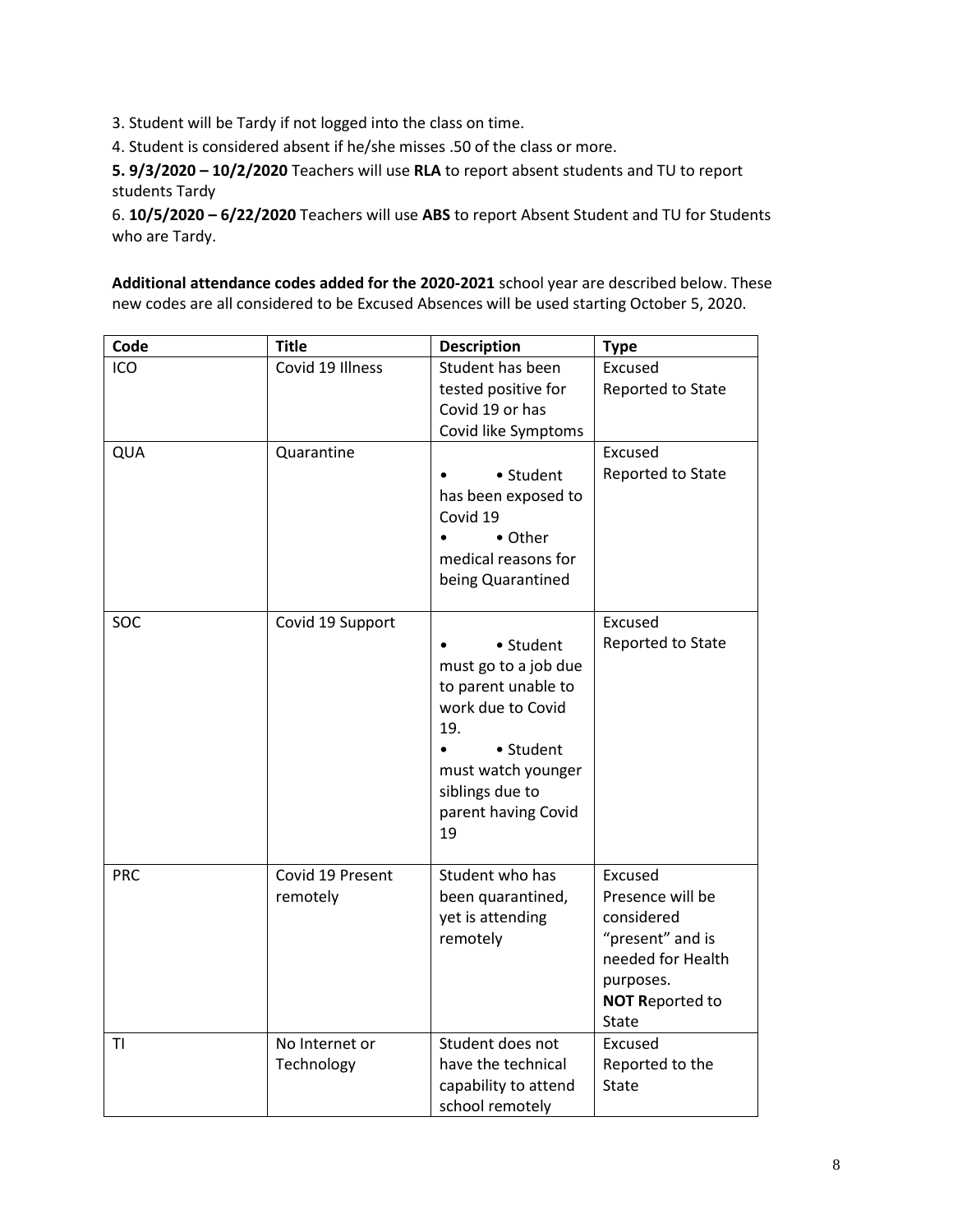WAC 392-401A-020 Excused absences from in-person learning or remote learning. New additions due to COVID:

(m) Absences related to the student's health, or medical appointments due to COVID-19; (n) Absences related to caring for a family member who has health condition, or medical appointment due to COVID-19;

(o) Absences related to the student's employment or other family obligations due to COVID-19 until other ;

(p) Absences due to the student's parent's work schedule or other obligations;

(q) Absences due to the student's lack of necessary instructional tools, including internet broadband access or connectivity;

If a student is either has been tested positive for Covid 19 or is being quarantined due to exposure of Covid 19, Staff will enter either ICO or QUA for the appropriate dates needed to Quarantined depending on date of exposure or diagnosis. a. Example: If student was exposed on October 2, reported to the school on October 5 – school days October 5 through 16 would need to have the QUA code. This would cover 14 days from when the student was exposed on October 2.

If a student has Pre-Arranged attendance code of **ICO, QCO or SOC** and the student is attending remotely, **Teacher will notify Attendance staff.** At that time, the Attendance Staff will change the code for the day attended to **PRC. This will be a daily change reported to the Attendance secretary.** 

## **Grading**

## **Middle School**

| Level                                 | <b>Description</b>                                                                                                                                                                                                                                                                                                                                                                                                                                                                                                                                             |
|---------------------------------------|----------------------------------------------------------------------------------------------------------------------------------------------------------------------------------------------------------------------------------------------------------------------------------------------------------------------------------------------------------------------------------------------------------------------------------------------------------------------------------------------------------------------------------------------------------------|
| No.<br>Level<br>0:<br>Evidence        | Student has not submitted the requisite amount of evidence to<br>demonstrate any level of understanding of the learning target.                                                                                                                                                                                                                                                                                                                                                                                                                                |
| Level 0.5                             | Even with help, student does not know any of the simple or complex<br>knowledge and skills.                                                                                                                                                                                                                                                                                                                                                                                                                                                                    |
| Level 1: Beginning                    | With help, student is beginning to identify simple concepts, develop<br>vocabulary, and/or use skills. They are unable to make connections<br>among ideas or extend the information.<br>Operating at a recall and replication level.<br>Shows little connection to previously explored concepts; ideas are<br>isolated.<br>While instructors may expect all students to perform at this level at the<br>$\bullet$<br>beginning of instruction, subsequent practice should lead to increased<br>levels of performance.<br>Recall and recognition of information |
| $\mathcal{P}$<br>Level<br>Approaching | Student demonstrates some level of understanding and knows all of<br>the simple knowledge and skills of the learning target. Inconsistent.                                                                                                                                                                                                                                                                                                                                                                                                                     |

#### *Assessment Scale and general descriptors used in school-wide rubrics and grading: 2020-21*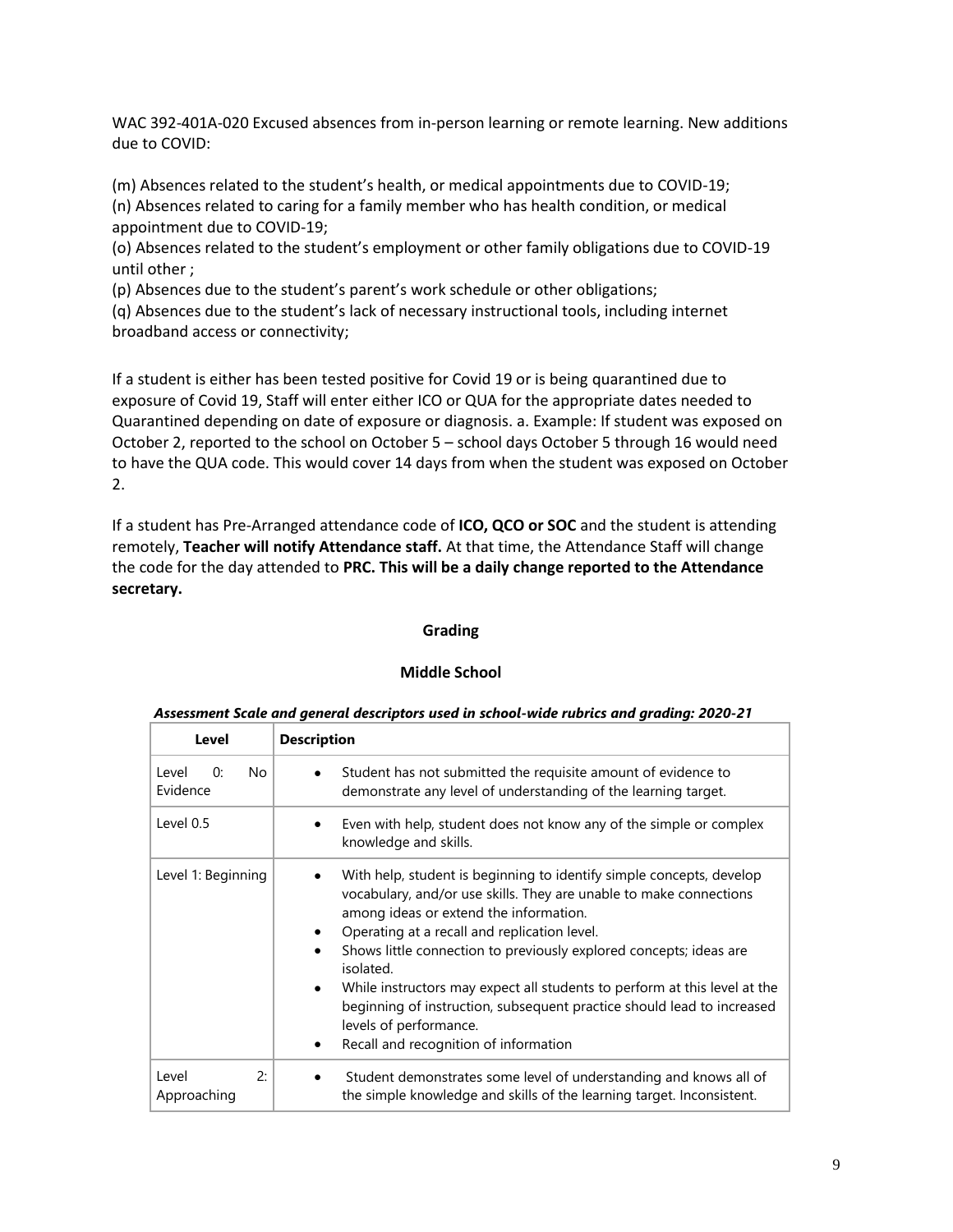|                    | Student can correctly identify some concepts and/or vocabulary,<br>and/or use some skills.<br>Student cannot make connections among ideas, prior learning or<br>demonstrate their learning without support.<br>Comprehension of information.                                                                                                                                                                                                                                                                                                                                                                                                                                            |
|--------------------|-----------------------------------------------------------------------------------------------------------------------------------------------------------------------------------------------------------------------------------------------------------------------------------------------------------------------------------------------------------------------------------------------------------------------------------------------------------------------------------------------------------------------------------------------------------------------------------------------------------------------------------------------------------------------------------------|
| Level 3: Meeting   | Student knows all the simple knowledge and skills as well as the<br>complex knowledge and skills related to the learning standard.<br>Competence.<br>Students are independently able to meet the core standard and use<br>$\bullet$<br>concepts, skills, and/or vocabulary. Explains concepts with details.<br>Students understand not just "what" but can correctly explain and/or<br>demonstrate the "how" and "why." Student can demonstrate<br>understanding of interconnected details.<br>Analysis of information.<br>٠                                                                                                                                                            |
| Level 4: Exceeding | Demonstrates an in-depth level of competence of the learning target.<br>Consistently applies concepts to new situations.<br>Extends ideas and draws on connections to real-world situation.<br>Thoroughly explains concepts and analyzes topic with detailed and<br>insightful supporting evidence.<br>Shows high level of creativity and sophistication<br>Student knows all the simple and complex knowledge and skills and<br>independently and consistently demonstrates extensions and/or<br>applications of their knowledge in new situations.<br>Students can create analogies and/or find connections, integrating<br>areas of study.<br>Application/utilization of information |
| $*1.5, 2.5, 3.5$   | Students are in between 2 scores and demonstrate some knowledge in<br>both levels.                                                                                                                                                                                                                                                                                                                                                                                                                                                                                                                                                                                                      |

proficiency within content-specific standards. Up to 20% will be based upon demonstration of proficiency within 21st-Century Skills-based Standards such as Communication, collaboration, critical thinking and creativity. Scores will be entered for each content standard and those scores will be averaged together for a total score for each strand. These overall strand scores will then be averaged together for the final course grade and converted to letter grades as outlined in the table below.

| <b>Standard Strand Score Average</b> | $3.5 - 4.0$ | $2.6 - 3.49$ | $2.0 - 2.59$ | $1.5 - 1.99$ |  |
|--------------------------------------|-------------|--------------|--------------|--------------|--|
| <b>Letter Grade</b>                  |             | В            |              |              |  |

- There are no pluses or minuses in the district. Students will only receive an A, B, C, D, or F for each course on their report card.
- These conversions are **not** the same as G.P.A conversions for letter grades. A GPA conversion is a way of translating a letter grade to a number. For example, in a GPA conversion A is 4.0, B 3.0, C 2.0, D 1.0 and an F is 0.0. Our system is for converting a numerical score (1-4) to a letter grade.
- **Formative Assessments:** Class work and scaffold assessments leading up to summative assessments are called "formative assessments" and are used as feedback for students and advisors. Advisors will enter formative assessments in the Gradebook so parents, students, and advisors can track student progress, but formative assessments will not count towards a student's subject-area standards grade. Students are expected to complete all formative assessments to ensure mastery of content standards.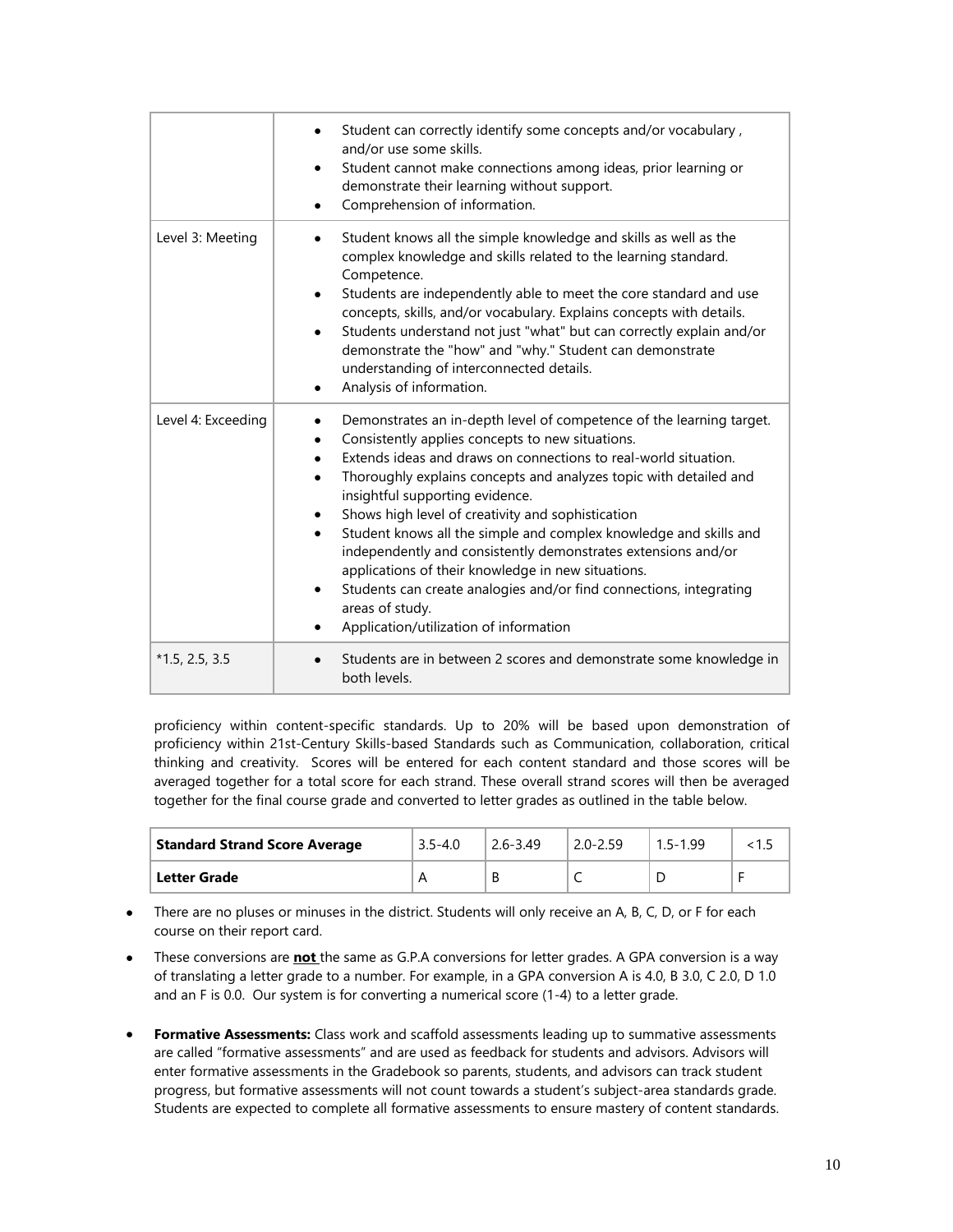Students **may** be assigned required an afternoon meeting in Teams until the required missing work is completed.

• **Summative Assessments:** Summative assessments are used to measure the level of understanding of a given standard or benchmark. Summative assessments will be given after students have had a chance to practice the content or skills being assessed. All summative assessments will be used to calculate students' final grades.

#### **Grades and Assignments: Synergy, Teams, and OneNote**

All grades will be posted online in Synergy and accessible by students and parents. To access grades or check turned in assignments go to the BSD website o[r https://wa-bsd405-psv.edupoint.com/.](https://wa-bsd405-psv.edupoint.com/) If a student needs to discuss grades, please email your teacher for an appointment time in Teams during an afternoon.

All students are expected to regularly track their missing assignments in Synergy and/or Teams. We usually allow advisory time for grade checks on Fridays, but students should make this part of their daily routine. Parents are encouraged to check Synergy, Teams assignments, and/or OneNote to review their child's courses with them.

Every class will post assignments in Teams and use a Teams OneNote digital notebook as the class source. OneNote is where most formative and some summative (project) work will be located. Parents will have access to their student's class OneNotes.

#### **Turning in Assignments, Returning Assignments to Students and Make-Up Work**

Students are expected to turn in daily assignments and homework in class or online. These assignments are reviewed and/or graded by their teacher and completed work is passed back to students directly on a regular basis. As a rule, if a student has an excused absence, they have as many days to complete the make-up work as they were absent. It is recommended the student check OneNote/Synergy/Teams for missed assignments while absent and check-in with the instructor immediately upon their return to class.

#### **Late Work Policy**

- Late work will be accepted if coordinated with your teacher within a reasonable time frame (as determined by your teacher) of the due date of an assignment/project.
- Late work will not be accepted after the end of the quarter or semester.

#### **Retake Policy:**

- Each teacher will communicate which summative assessments are eligible to be resubmitted and the process for resubmission.
- Resubmission or retake of summative work may require an afternoon meeting in Teams with your teacher to receive support, direction, and make a plan for resubmitting or retaking the assignment.
- Resubmission or retake of summative work must be turned in before 7 days to the end of the quarter or semester in order to allow for re-scoring.

#### **High School**

**Standards Based Grading (SBG) Overview:** Bellevue Big Picture School uses Standards Based Teaching, Assessment and Grading. This educational philosophy clearly aligns our instruction and assessment with state and national standards. Grades are based on the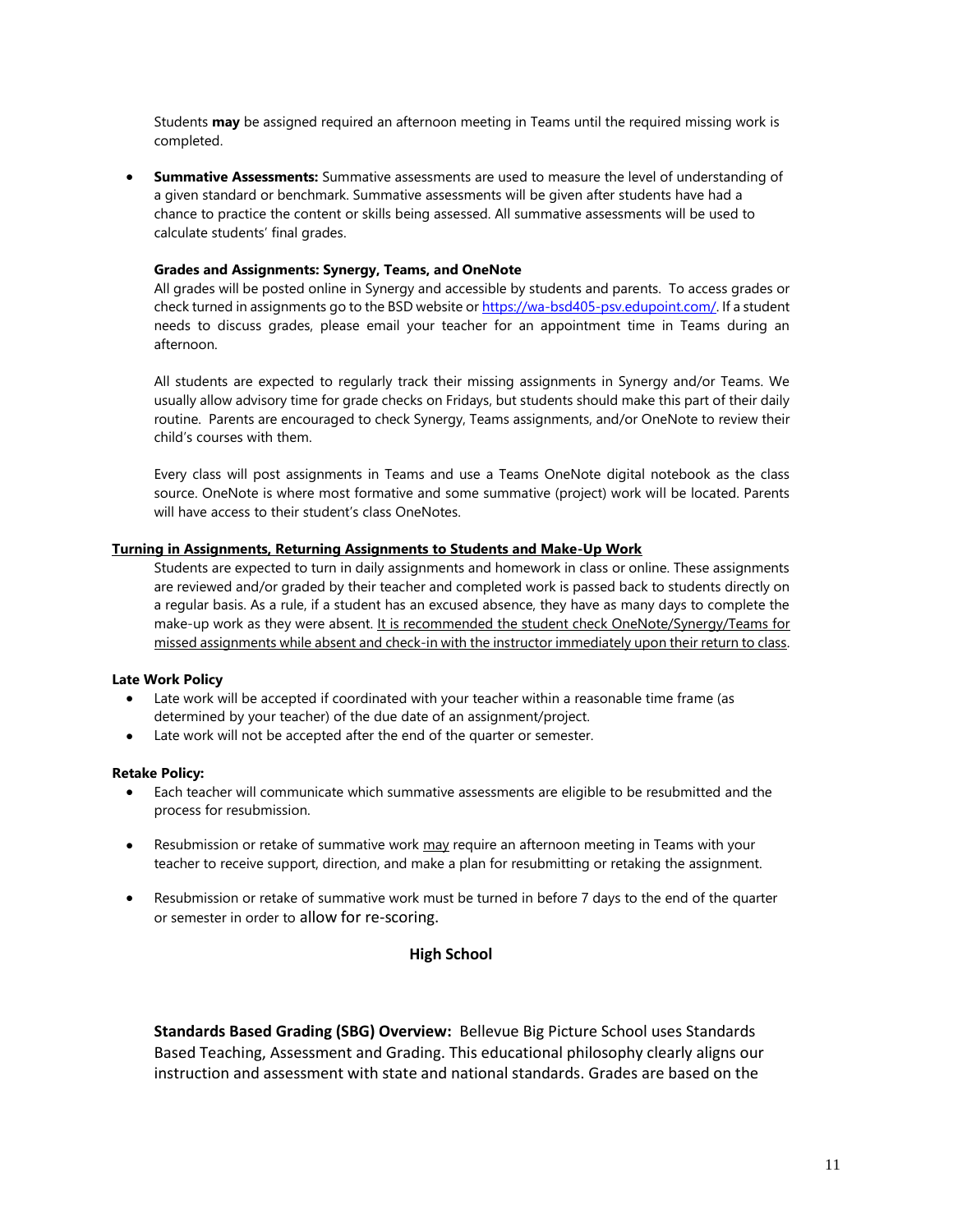National Common Core Curricular Standards [\(www.corestandards.org\)](http://www.corestandards.org/), Washington State EALR's ([www.k12.wa.us\)](http://www.k12.wa.us/), and 21st Century Skills.

Assessment and grading are designed to reflect and accurately communicate which standards students meet or exceed and which need improvement at any given time. As students demonstrate their learning in class, grades are entered to show current understanding. Students who have not yet demonstrated proficiency of a particular standard are empowered to take responsibility for their own mastery of learning and continue to work and improve their mastery of the concept and will have multiple opportunities to demonstrate their proficiency until they meet or exceed standard.

| Level                                | <b>Description</b>                                                                                                                                                                                                                                                                                                                                                                                                                                                                                                                                |
|--------------------------------------|---------------------------------------------------------------------------------------------------------------------------------------------------------------------------------------------------------------------------------------------------------------------------------------------------------------------------------------------------------------------------------------------------------------------------------------------------------------------------------------------------------------------------------------------------|
| Level 0: No Evidence .               | Student has not submitted the requisite amount of evidence to<br>demonstrate any level of understanding of the learning target.                                                                                                                                                                                                                                                                                                                                                                                                                   |
| Level 0.5                            | Even with help, student does not know any of the simple or complex<br>knowledge and skills.                                                                                                                                                                                                                                                                                                                                                                                                                                                       |
| Level 1: Beginning                   | With help, student is beginning to identify simple concepts, develop<br>vocabulary, and/or use skills. They are unable to make connections<br>among ideas or extend the information.<br>Operating at a recall and replication level.<br>Shows little connection to previously explored concepts; ideas are<br>isolated.<br>While instructors may expect all students to perform at this level at<br>the beginning of instruction, subsequent practice should lead to<br>increased levels of performance.<br>Recall and recognition of information |
| $2: \bullet$<br>Level<br>Approaching | Student demonstrates some level of understanding and knows all of<br>the simple knowledge and skills of the learning target. Inconsistent.<br>Student can correctly identify some concepts and/or vocabulary,<br>þ<br>and/or use some skills.<br>Student cannot make connections among ideas, prior learning or<br>demonstrate their learning without support.<br>Comprehension of information.                                                                                                                                                   |
| Level 3: Meeting                     | Student knows all the simple knowledge and skills as well as the<br>complex knowledge and skills related to the learning standard.<br>Competence.<br>Students are independently able to meet the core standard and use<br>concepts, skills, and/or vocabulary. Explains concepts with details.<br>Students understand not just "what" but can correctly explain and/or<br>demonstrate the "how" and "why." Student can demonstrate<br>understanding of interconnected details.                                                                    |

*Assessment Scale and general descriptors used in school-wide rubrics and grading: 2020-21*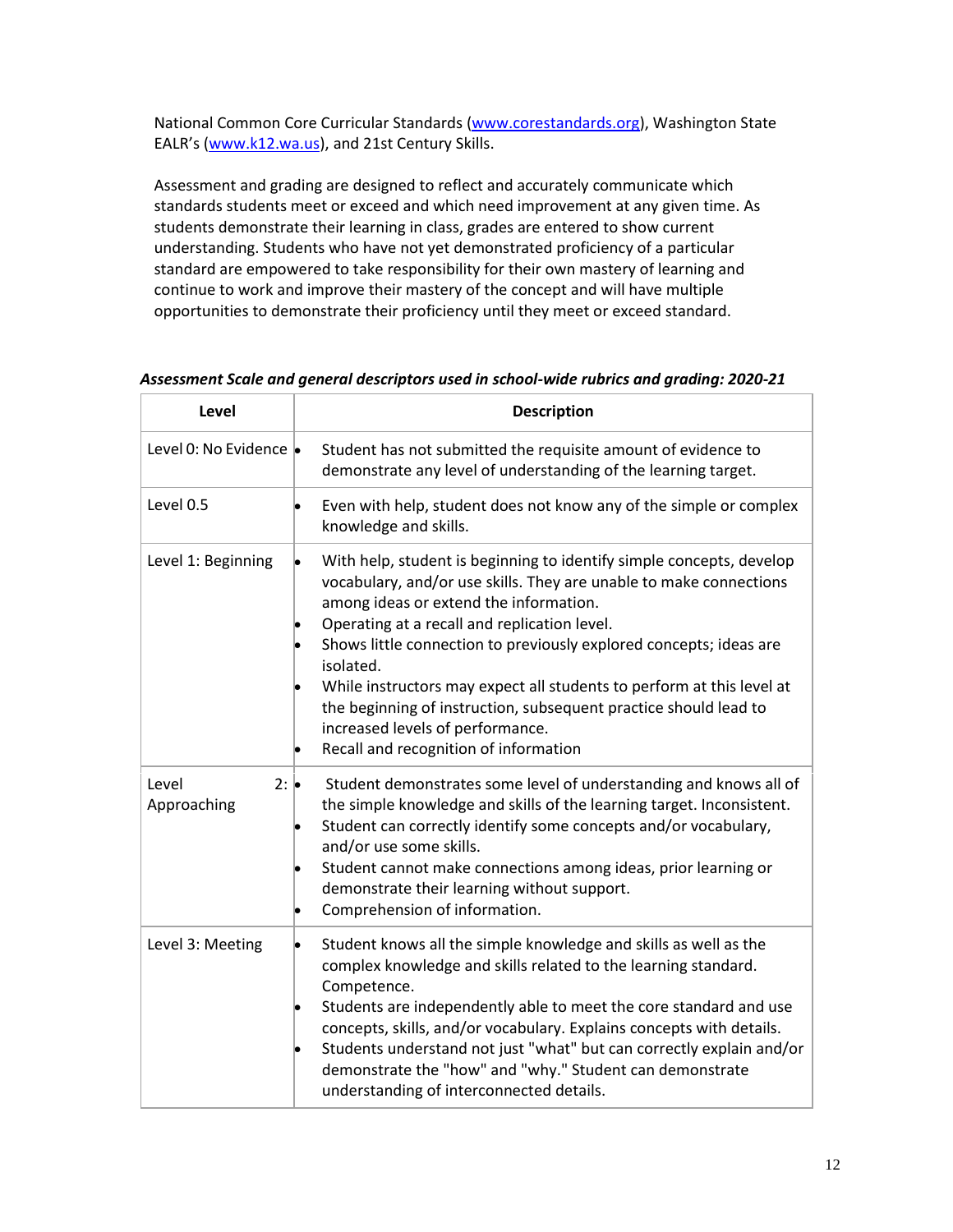|                    | Analysis of information.                                                                                                                                                                                                                                                                                                                                                                                                                                                                                                                                                                                                                                                                |
|--------------------|-----------------------------------------------------------------------------------------------------------------------------------------------------------------------------------------------------------------------------------------------------------------------------------------------------------------------------------------------------------------------------------------------------------------------------------------------------------------------------------------------------------------------------------------------------------------------------------------------------------------------------------------------------------------------------------------|
| Level 4: Exceeding | Demonstrates an in-depth level of competence of the learning target.<br>Consistently applies concepts to new situations.<br>Extends ideas and draws on connections to real-world situation.<br>Thoroughly explains concepts and analyzes topic with detailed and<br>insightful supporting evidence.<br>Shows high level of creativity and sophistication<br>Student knows all the simple and complex knowledge and skills and<br>independently and consistently demonstrates extensions and/or<br>applications of their knowledge in new situations.<br>Students can create analogies and/or find connections, integrating<br>areas of study.<br>Application/utilization of information |
| $*1.5, 2.5, 3.5$   | Students are in between 2 scores and demonstrate some knowledge<br>in both levels.                                                                                                                                                                                                                                                                                                                                                                                                                                                                                                                                                                                                      |

**Overall Grade Calculation:** At least 80% of each student's grade will be based upon demonstrated proficiency within content-specific standards. Up to 20% will be based upon demonstration of proficiency within 21st-Century Skills-based Standards such as Communication, collaboration, critical thinking and creativity. Scores will be entered for each content standard and those scores will be averaged together for a total score for each strand. These overall strand scores will then be averaged together for the final course grade and converted to letter grades as outlined in the table below.

| <b>Standard Score Average</b> | $3.5 - 4.0$ | $ 2.6 - 3.49 $ | $2.0 - 2.59$ | $1.5 - 1.99$ | <1.5 |
|-------------------------------|-------------|----------------|--------------|--------------|------|
| Letter Grade                  |             |                | ◡            |              |      |

• There are no pluses or minuses in the district. Students will only receive an A,B,C,D, or F for each course on their report card.

• These conversions are **not** the same as G.P.A conversions for letter grades. A GPA conversion is a way of translating a letter grade to a number. For example, in a GPA conversion A is 4.0, B 3.0, C 2.0, D 1.0 and an F is 0.0. Our system is for converting a numerical score (1-4) to a letter grade.

**Formative Assessments:** Class work and practice assessments leading up to summative assessments are called "formative assessments" and are used as feedback for students and teachers. Some formative assessments will be in the gradebook but formative work does not affect a student's overall grade. Formative assessments help to ensure mastery of content standards and students are expected to complete them. **Students may be required to attend afternoon check-ins until the required missing work is completed**.

**Summative Assessments:** Summative assessments are used to measure the level of understanding of a given standard or benchmark. Summative assessments will be given after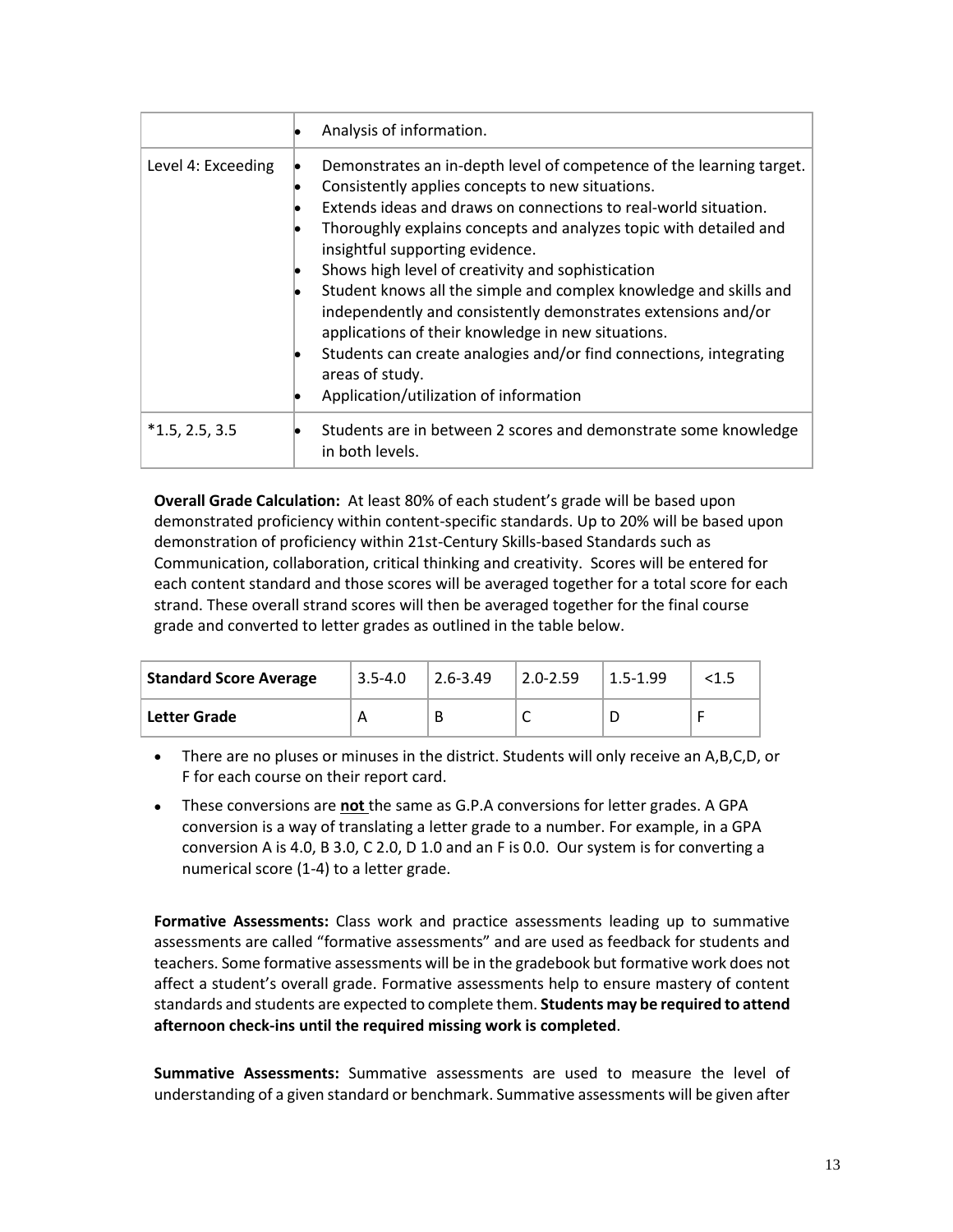students have had a chance to practice the content or skills being assessed. Summative assessment scores will be used to calculate a student's overall grade.

## **Grades and Assignments: Synergy, TEAMS, and OneNote**

All grades will be posted online in Synergy and accessible by students and parents. To access grades or check turned in assignments go to the BSD Website o[r https://wa-bsd405-psv.edupoint.com/.](https://wa-bsd405-psv.edupoint.com/) If a student needs to discuss grades please make an appointment with your teacher for an appropriate time.

All students are expected to track their missing assignments in TEAMS and Synergy regularly. We usually allow advisory time for this on Fridays, but students should make this part of their daily routine. Parents are encouraged to check Synergy and OneNote to review their child's courses with them.

Every class will use a TEAMS OneNote Digital Notebook as the class notebook. This is where most formative and some summative (project) work will be located. Parents will have access to their student's class One Notes.

Watch for Emails as teachers will provide more information on access to class One Notes.

Daily Assignments will be posted in the ASSIGNMENT tab in TEAMS. There you will find the assignment description and links to the necessary OneNote page or other application (Forms, Flipgrid, Nearpod, etc.)

## **Re-Assessment:**

- Students will be allowed to re-assess specific summative assignments as indicated by the teacher for full credit.
- Some teachers will incorporate re-assessment for the whole class and some will do it on an individual basis
- If your teacher is assigning retakes on an individual basis, communicate with them clearly about what you need to redo and how/when you will do it.
	- o This is important so your teacher can create reassessment that matches what you need, and to support your learning.
- Communication with your teacher may look like: reflection sheet; an email; a small group or one on one meeting or other communication method determined by the teacher.

## **Late Work:**

- Students will be allowed extensions past regular due dates for certain assignments as determined by a conversation between teacher and student.
- If you need more time on an assignment, it needs to be arranged before the due date.
	- o This is important so that your teacher knows what to help you with.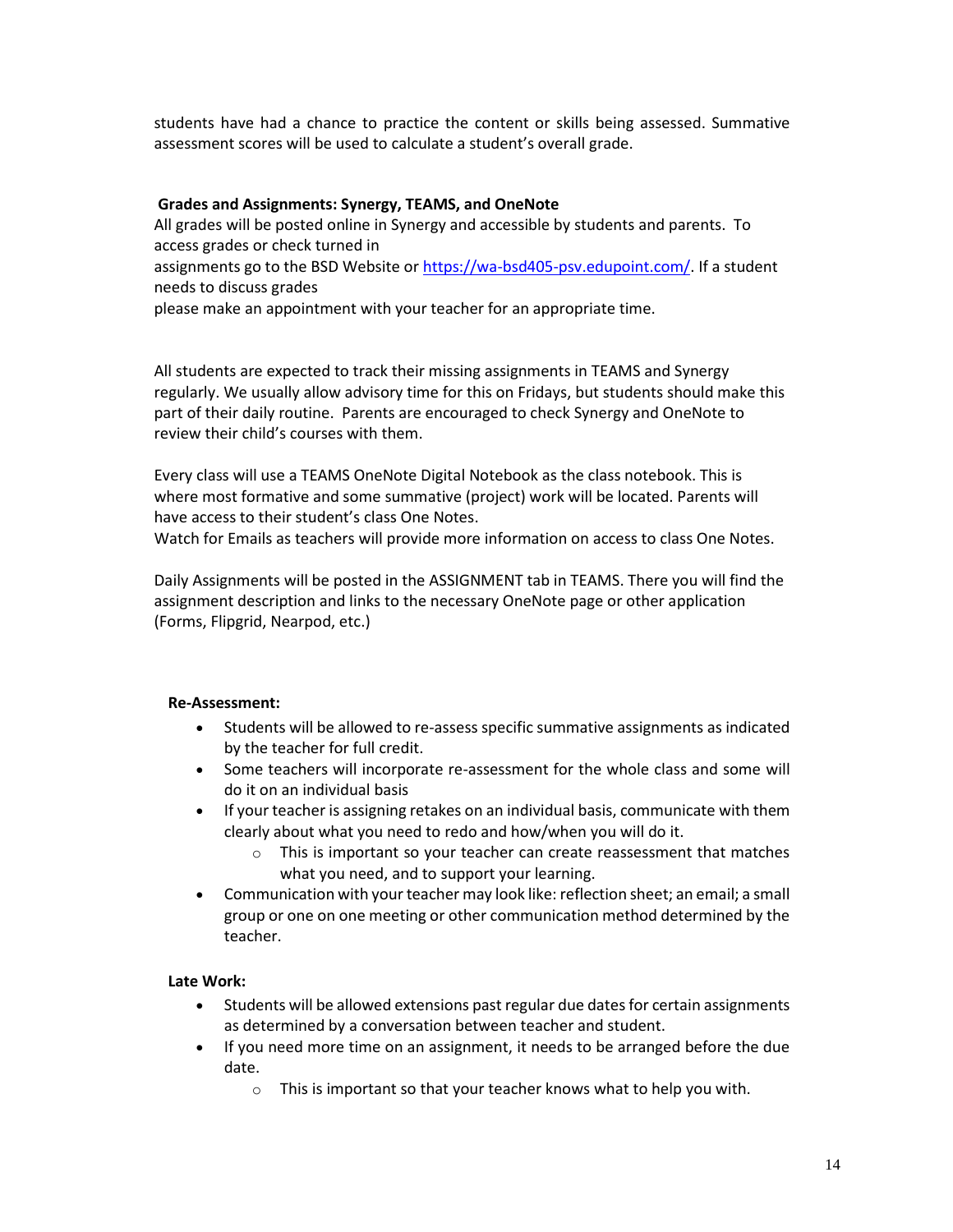- The deadline to turn in late work will be 7 days before the end of each semester. Check with your teacher for any exceptions to this.
- Communication with your teacher may take place in the form of an email, a chat message, an extension form, a meeting, or other form as determined by the teacher.
- If you are responsible for work as part of a group project, communicate with your team as well as your teacher.
- Extensions are already given for many IEP and 504 accommodations so be aware of whether this applies to you.

## **Absences and Make-up Work:**

If you miss a live class session you should do the following:

- Go back to the meeting and watch the recording and scan through the chat to see what happened
- Check your "Assignments" section of Teams and any other relevant calendars provided by the teacher to see if anything was assigned
- Send a message to the teacher and/or classmates if you still have questions on content or work expectations

Similar to the Late Work expectations, the most important thing you can do is to communicate clearly with your teachers so everyone knows how best to help you and when new due dates will be.

Remember that attendance will be taken during live morning sessions. Check with your teacher and classmates about how to catch up on any missing content or work in a reasonable time frame.

## **Cheating and Plagiarism Guidelines**

Students who plagiarize or cheat on assignments will receive an incomplete grade for that assignment and must re-do it or a similar assignment. Students will have three days to conference with their advisor and complete a plan outlining the difficulties that led them to plagiarize, the steps they will take to redo the assignment, and their proposal for reestablishing trust with their advisor. Parents will be notified immediately. If it happens more than once, the student, parent and advisor will conference with the principal to discuss further disciplinary consequences. Please follow the discipline policy in the student handbook for academic honesty. This may include, but is not limited to, copy and pasting, not citing sources, allowing someone else to use your work, and reusing work.

# **Positive Relationships**  $\bullet$  Actively listen and speak to others - use positive and supportive language • Respect the diversity of others and their ideas • Be there for others with support and compassion

#### **Virtual Learning PROWL**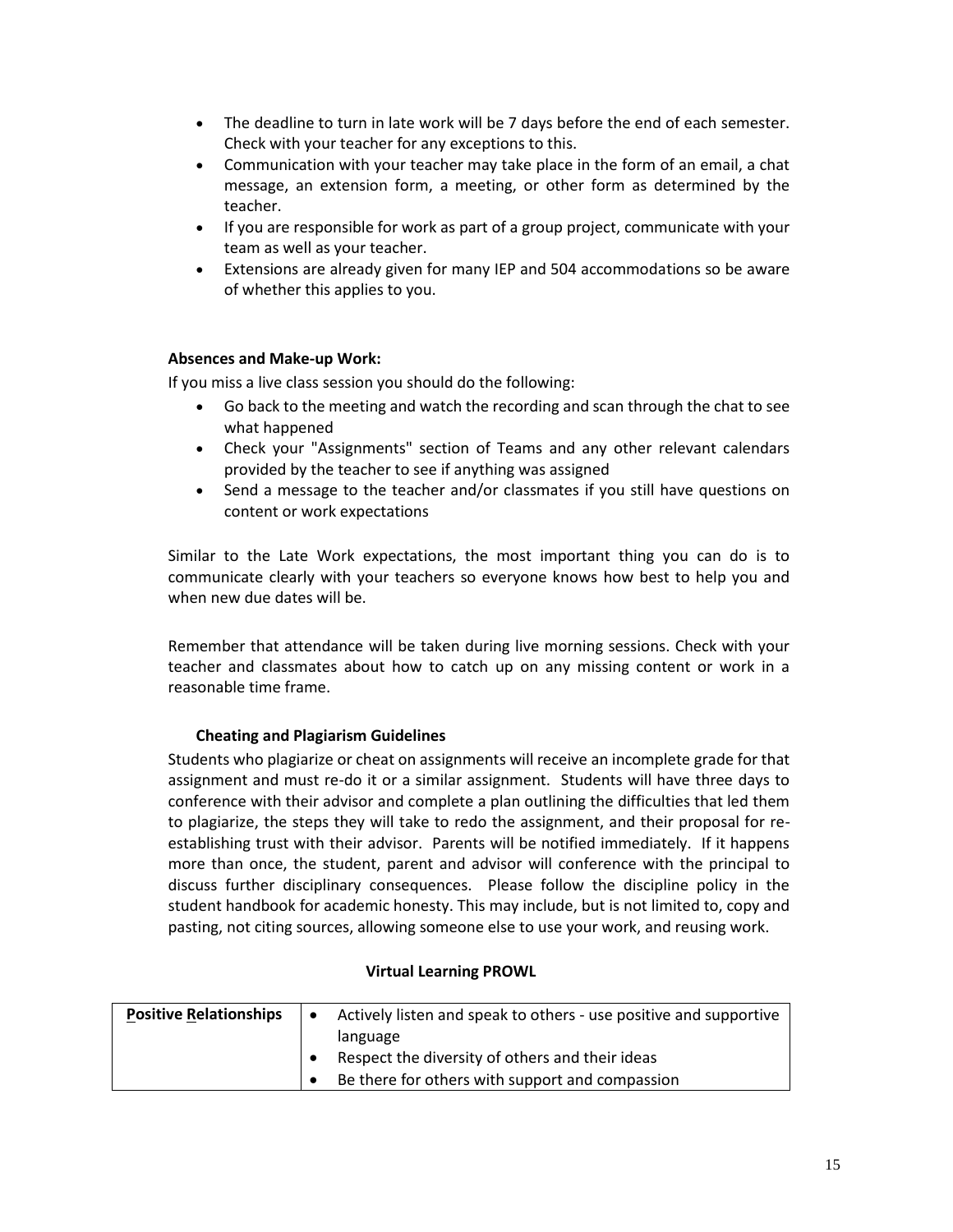|                              | Be patient with teachers and peers as we learn how to use<br>Teams together                                                                                                                                                                                                                                         |
|------------------------------|---------------------------------------------------------------------------------------------------------------------------------------------------------------------------------------------------------------------------------------------------------------------------------------------------------------------|
| <b>Ownership of Learning</b> | Log in on time and actively participate in learning during<br>scheduled class time<br>Ask for help from staff and peers when appropriate<br>٠<br>Perseverance through challenges<br>Use the resources provided by your teachers to compete<br>assignments independently or with the help of classmates and<br>staff |
| Leadership                   | Close all tabs and windows not directly related to instruction<br>٠<br>during class time<br>Encourage others' thinking and ideas in the chat and when<br>٠<br>speaking<br>Schedule tutorial check-in with teachers when you need help or<br>٠<br>miss class                                                         |

- Keep chat feed school appropriate and on topic
- Make sure your microphone is muted when entering meetings to limit disruption
- Only manipulate your technology
- Check email, Teams, and OneNote regularly

## **Tech Responsibly**

## **Selected Components from BSD Procedure 2022 Student Acceptable Use of District Network**

## **Unacceptable/Prohibited Network Use**

Includes but is not limited to:

- 1. Commercial Use: Using the District network for personal or private gain or benefit, commercial solicitation and compensation of any kind is prohibited.
- 2. Political Use: Using the District network for political purposes in violation of federal, state, or local laws is prohibited. This prohibition includes using District computers to assist or to advocate, directly or indirectly, for or against a ballot proposition and/or the election of any person to any office.
- 3. Illegal or Indecent Use: Using the District network for illegal, bullying, harassing, vandalizing, inappropriate or indecent purposes is prohibited.
	- a. 1. Illegal activities are any violations of federal, state, or local laws (for example, copyright infringement, publishing defamatory information, or committing fraud).
	- b. Harassment includes slurs, comments, jokes, innuendoes, unwelcome compliments, cartoons, pranks, or verbal conduct relating to an individual that have the purpose or effect of creating an intimidating, hostile, or offensive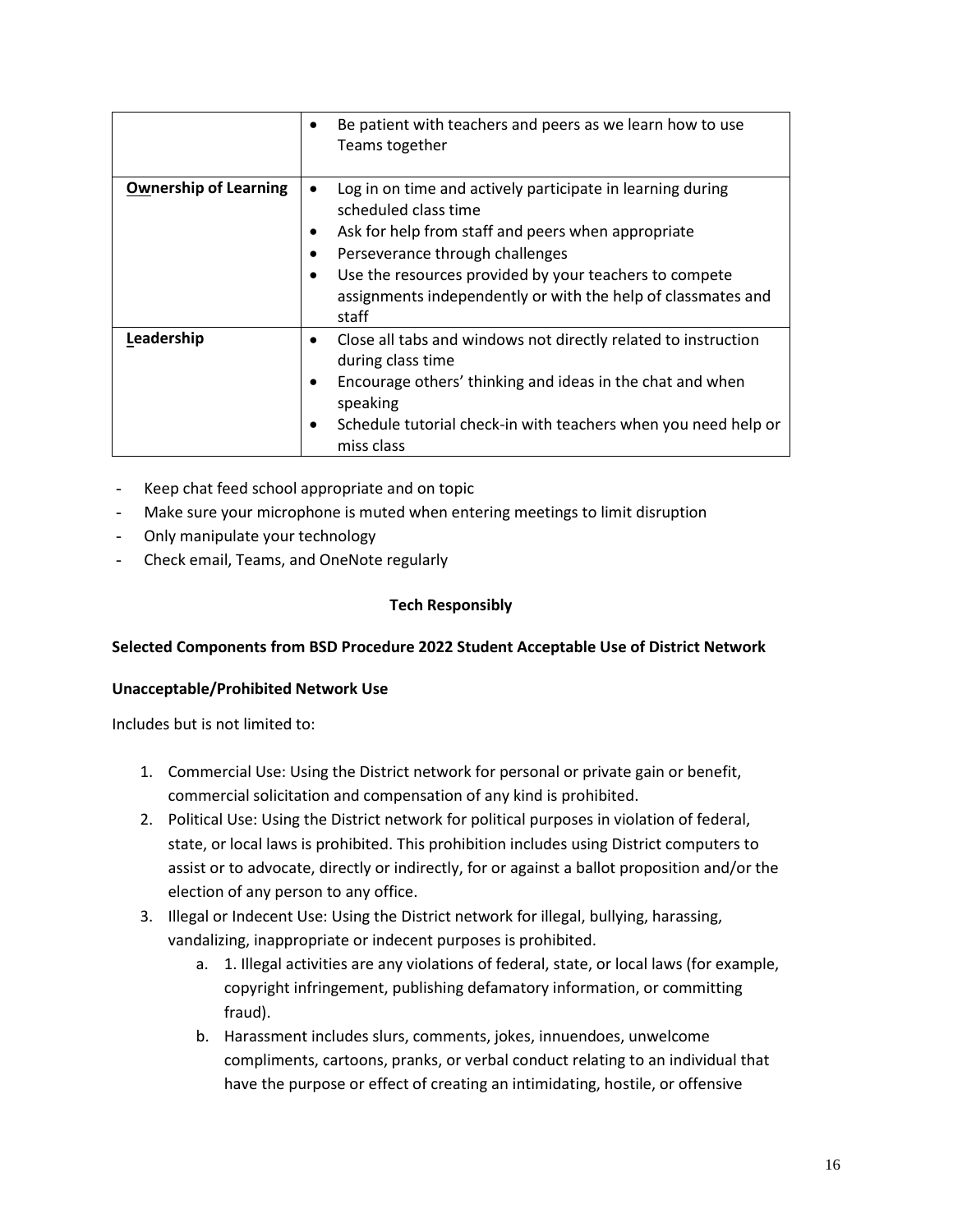environment or interfering with an individual's work or school performance, or with school operations.

- c. Vandalism is any attempt to harm or destroy the operating system, application software, or data.
- d. Inappropriate use includes any violation of the purpose and goal of the network.
- e. Indecent activities (including accessing, storing, or viewing pornographic, indecent or otherwise inappropriate material) are in violation of generally accepted social standards for use of publicly-owned and operated equipment.

D. Disruptive Use: The District network may not be used to interfere or disrupt other users, services, or equipment. For example, disruptions include distribution of unsolicited advertising ("Spam"), propagation of computer viruses, distribution of large quantities of information that may overwhelm the system (chain letters, network games, or broadcasting messages), and any unauthorized access to or destruction of District computers or other resources accessible through the District network ("Cracking" or "Hacking"). The District will not be responsible for any damages suffered by any user, including but not limited to, loss of data resulting from delays, non-deliveries, mis-deliveries or service interruptions caused by its own negligence or any other errors or omissions. The District will not be responsible for unauthorized financial obligations resulting from the use of, or access to, the network or the Internet.

# **STUDENT SCHEDULES AND REQUIREMENTS**

## <span id="page-16-1"></span><span id="page-16-0"></span>**DAILY SCHEDULE**

There is an early release district wide on Wednesdays. With the exception of Wednesdays, the regular school day includes a daily tutorial. Students may be assigned to tutorial by their teachers, and/or they may choose to go to tutorial in a specific class to get more individualized attention from a specific instructor. Regular tutorial attendance of all students is encouraged. Middle School classes begin at 8:30am and end at 3:30pm, Monday, Tuesday, Thursday, and Friday. On Wednesday, the day runs 8:30-2:00 pm for Middle School. High School classes begin at 8:20am and end at 3:20pm Monday, Tuesday, Thursday, and Friday. On Wednesday, the day runs from 8:20-1:20 pm.

## **TUTORIAL**

Tutorial meets Mon, Tues, Thurs, and Fri for 30 minutes following school in all teachers' rooms. This time is designated for students needing extra help, to complete missing assignments, or to take make-up tests. If students are on campus during this time, they need to be in a teacher's room for tutorial.

## <span id="page-16-2"></span>**FULL SCHEDULE REQUIREMENTS**

All 6<sup>th</sup>-10<sup>th</sup> grade students are required to have a full schedule. All 11th and 12th grade students are encouraged to take a full schedule each semester but may opt to earn six credits instead of seven. **Students are expected to be off school grounds or in the main office for quiet study during any open period.**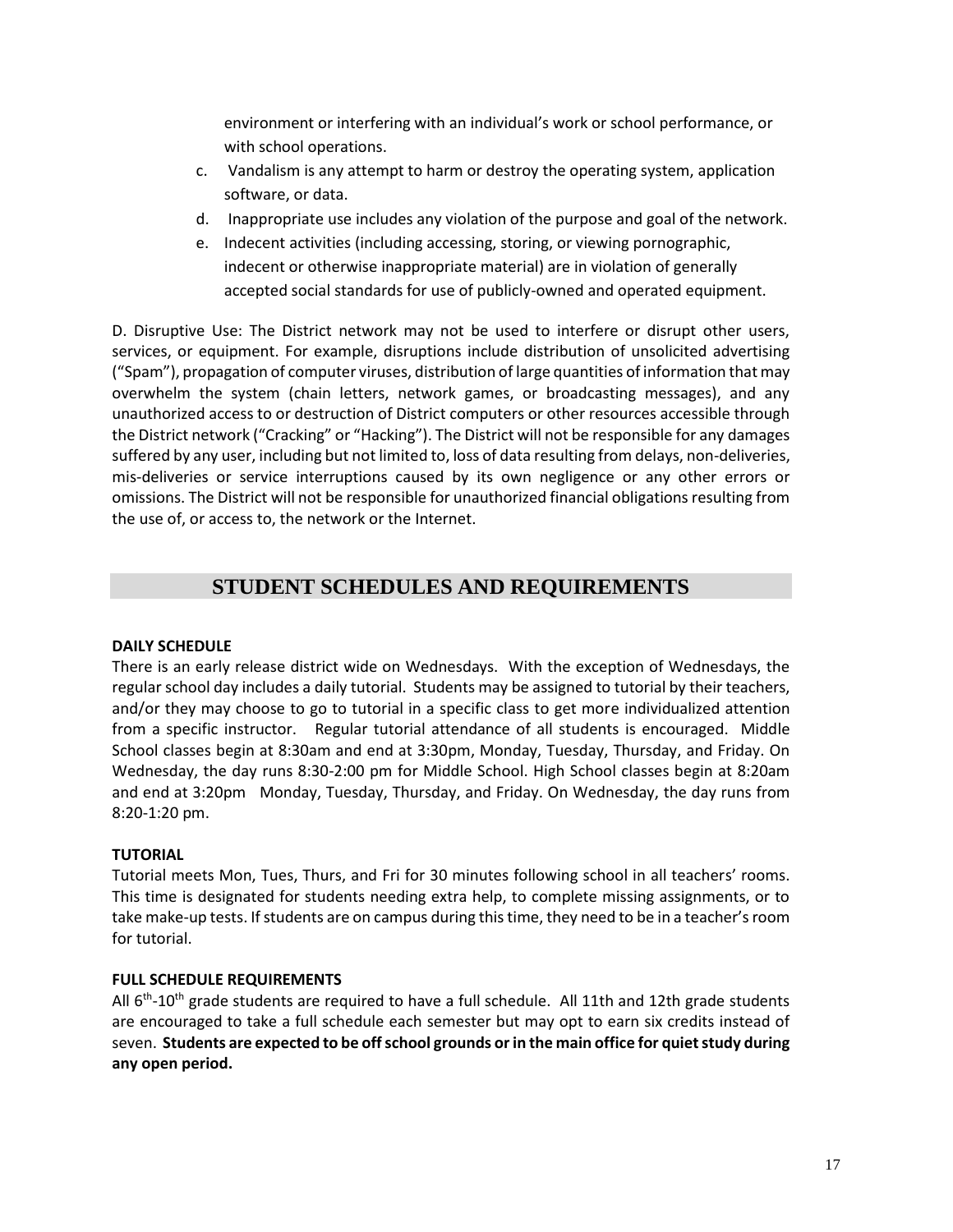#### <span id="page-17-0"></span>**HIGH SCHOOL GRADUATION REQUIREMENTS**

Beginning with the class of 2019, students must earn a minimum of 24 credits. Each semester class is worth 0.5 credits. Specific graduation requirements are listed in the course description booklet. High School students must earn a minimum of forty (40) hours of Community Service and earn a minimum cumulative 2.0 grade point average (GPA) in order to receive a diploma. Activity/Athletic eligibility also requires a minimum 2.0 cumulative GPA. State assessments are also required. Successful completion of Washington State History/Government is a high school graduation requirement. Washington State History/Government instruction occurs in the 7th and 8th grade in the Bellevue School District. Students who transfer into the Bellevue School District after 7th grade will be required to satisfactorily complete Washington State History/Government curriculum in order to meet the graduation requirement. High School registrars will note successful completion of Washington State History/Government on students' transcripts.

#### <span id="page-17-1"></span>**RETAKING A COURSE**

A student may attempt to improve the grade of a course previously passed or failed by retaking the course at Big Picture School. Students may take the course at another facility provided they receive prior approval from an Executive Director of Teaching & Learning. The highest grade earned becomes the grade of record and is computed into the cumulative credits and GPA. The other course attempt stays on the transcript. It is the student's responsibility to initiate contact with the school's registrar to have the grade corrected on the transcript although, on occasion, this transfer occurs naturally.

#### <span id="page-17-2"></span>**SCHEDULE CORRECTIONS**

Course schedules are student driven. Specific courses are placed in the master schedule based on course selections of individual students from the previous spring. Throughout the registration process, students are informed to select their courses wisely as they will be held to the classes they registered for during Spring Registration. Any request for a schedule change must be submitted before the tenth day of the beginning of the semester by initiating and securing an appointment with a counselor or administrator. Strong consideration will be given to requests which involve schedule corrections to include but not limited to inaccurate level placement and readjustments needed due to summer school completion. It is anticipated these changes would be very limited and only for significant extenuating circumstances. Schedule change requests after ten days into the semester must be initiated by meeting with a counselor. Again, only requests that include significant extenuating circumstances will be considered. After ten class days, the withdrawal policy indicates that a student will be withdrawn with an F grade unless there are significant extenuating circumstances.

# **GENERAL INFORMATION**

#### <span id="page-17-4"></span><span id="page-17-3"></span>**DROP OFF/PICK UP**

School opens at 7:45 AM. Students are to be dropped off with enough time remaining for the student to make it to class on time. Students dropped off 7:45-8:25 must report to the café for supervision. If a student is staying for tutorial, extended tutorial, and/or afterschool activities, they are to be in supervised classrooms. If students are not staying afterschool, they need to be picked up immediately. Any student not getting picked up by 3:35, needs to be in tutorial and under adult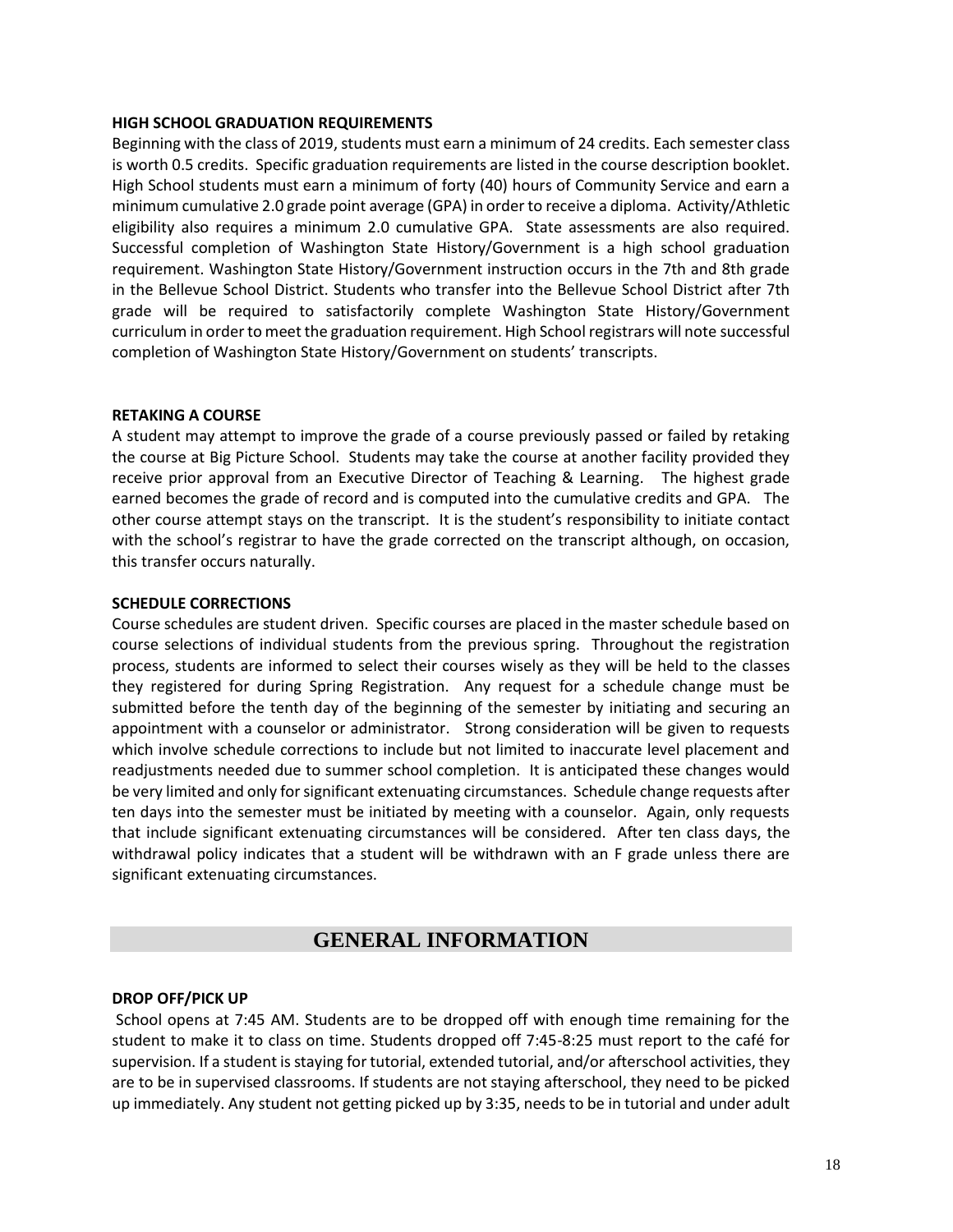supervision. Afterschool activities typically end by 4:45 pm. Student drop-off is in the main parking lot adjacent to the cafe. Please pull forward to unload students and refrain from stopping in the cross walk. If you are parking and entering the school, please park in the main lot closest to the cafeteria building. For safety reasons, BP does not allow students to remain on campus after school in unsupervised situations.

## **CLOSED CAMPUS**

Big Picture is a closed campus. Students are required to remain on campus from the time they arrive at school until the end of the school day. Permission to leave school grounds during school hours will be granted upon the request of a parent/guardian. If a student leaves campus without permission, disciplinary action will be taken. Our campus is also closed to all non BP students while school activities and classes are in session 7:45am-5:00pm

## **LOITERING LIMITATIONS**

Students must be in a supervised activity at all times. Waiting for parents and rides for more than 10 minutes is considered loitering. Once a student leaves campus, he/she may not return that day unless with a parent/guardian present or for a school function.

## <span id="page-18-0"></span>**CLASS COMPLAINTS/CONCERNS**

Our goal as a school community is achievement for all students at a high standard. Complaints, problems or concerns about a child's class should be resolved by the people who are closest to the situation. This achievement is inclusive of academic, social and behavior issues. If issues or concerns in any of these areas arise, a meeting with the teacher, parents, and student will be made. The following process must be followed for resolving classroom/student issues or concerns:

- 1.Meet with the classroom teacher. Tell the teacher your concerns.
- 2.With the cooperation of your child, develop a plan for resolving the problem or concern. A good faith effort must be attempted and documented by all involved. Most issues can and will be resolved with this effort.
- 3.If the problem is not resolved after implementation of the plan, make an appointment with the student's counselor. Share continued concerns and the efforts attempted thus far to resolve the problem. Enlist the counselor's assistance and develop a plan with the counselor for resolving the problem.
- 4.If the problem is not resolved with the teacher and the counselor, contact the Assistant Principal for an appointment. Bring to the meeting all previous implementation efforts and plans. Clarify with the Assistant Principal what actions can and will be taken in response to your concern.

A decision to make a class assignment change based on classroom concerns is the sole jurisdiction of the building principal. If a class change is warranted, the change will most likely be done within a reasonable break/time period in the academic year, i.e., the end of the term*.* 

## <span id="page-18-1"></span>**FIELD TRIPS**

Whenever a student leaves the school grounds for a student activity, a Parent Permission Slip must be completed by a parent or guardian. Form will completed through [Final Forms.](https://bellevue-wa.finalforms.com/) **Telephone calls cannot be accepted for authorization at such activities.** Parents chaperones are always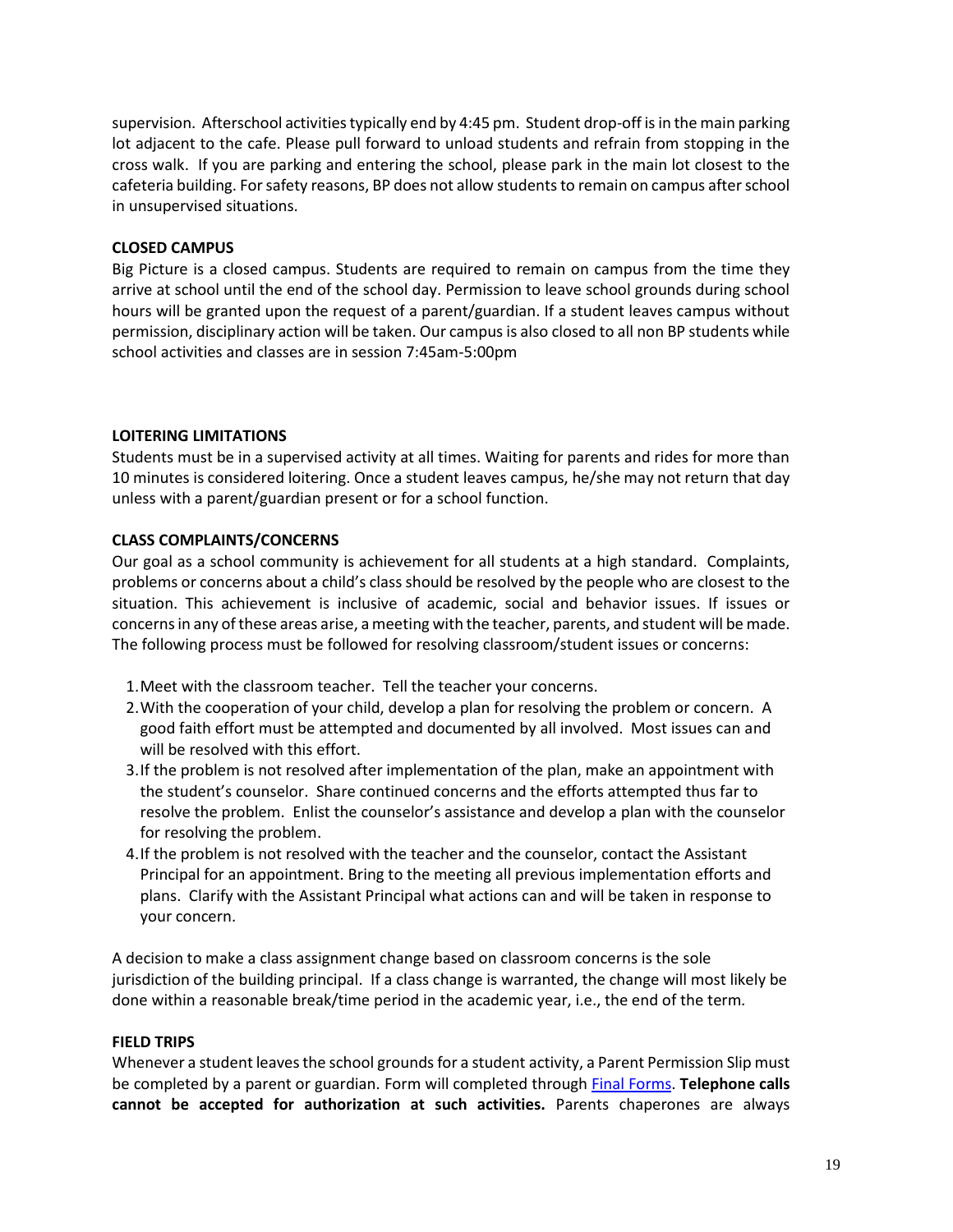appreciated and interested parents should complete the BSD volunteer authorization process to be eligible to chaperone.

#### **DELIVERING NOTES**

Notes or other correspondence to students from parents, activity advisors, and coaches will not be delivered during the school day except in cases of emergency. Please plan ahead for this type of correspondence. Emergencies do not include reminders to stay for tutorial or activity, appointment reminder, etc. In addition, please do NOT text or call your children during class time. They cannot access their cell phones until lunch or after school.

## <span id="page-19-0"></span>**GUESTS FOR DANCES**

High School students wishing to bring a guest to a school-sponsored dance must obtain, complete, and return the guest application form at least 3 days prior to the event. The form is available in the main office a few weeks before each dance. After the application is approved, the BP student will receive a guest pass which will allow him/her to purchase a guest dance ticket. Each High School student is limited to bringing only one guest. The administration reserves the right to refuse access to school-sponsored events to non-BP students. Individuals attending the dances as a guest must be under the age of 21. In addition, guests must be at least of high school age to attend high school dances. Middle School students are not allowed to bring guests to school dances.

#### **STUDENT GIFTS**

Balloons, flowers, gifts will not be delivered to students during the day because they create an interruption to the learning environment. These items can be held in the office till after school.

#### <span id="page-19-1"></span>**VISITORS ON CAMPUS**

**All visitors to our campus must first sign in at the Main Office and receive a Big Picture name tag.** This includes parents and other community members. Visits should be pre-arranged so as not to disrupt the instructional environment or plan the teacher has for that day. Please do not arrive on our campus hoping to meet a teacher during class or tutorial time. If a parent or community member wishes to meet with a staff member, please contact him/her by phone or email to arrange a meeting in advance. If you desire to observe a class in session, please make arrangements with administration in advance.

Non-Big Picture students wishing to visit Big Picture and/or attend classes may only do so for instructional purposes. They must already reside in our attendance area and provide proof of residency. The purpose of these visitations is to facilitate a successful transition for a student from their current school to Big Picture. Visitations for other purposes will be denied. Students' friends, whether they live in the attendance area or not, may not visit campus during school hours. All student visitations must be preapproved by the principal.

## **For security and safety reasons, should anyone notice an unidentified or unknown person on our campus, please contact a staff member immediately.**

#### **POSTING AND DISTRIBUTION OF MATERIALS**

Prior to distribution or posting on the campus, all non-school materials must be approved by the school administration to ensure they are in compliance with district policy: Bellevue School District Policy Number 4060: "Non-School Publications" provides specific guidelines for this process. Approved non-school materials may be posted only on the Community Bulletin Boards in the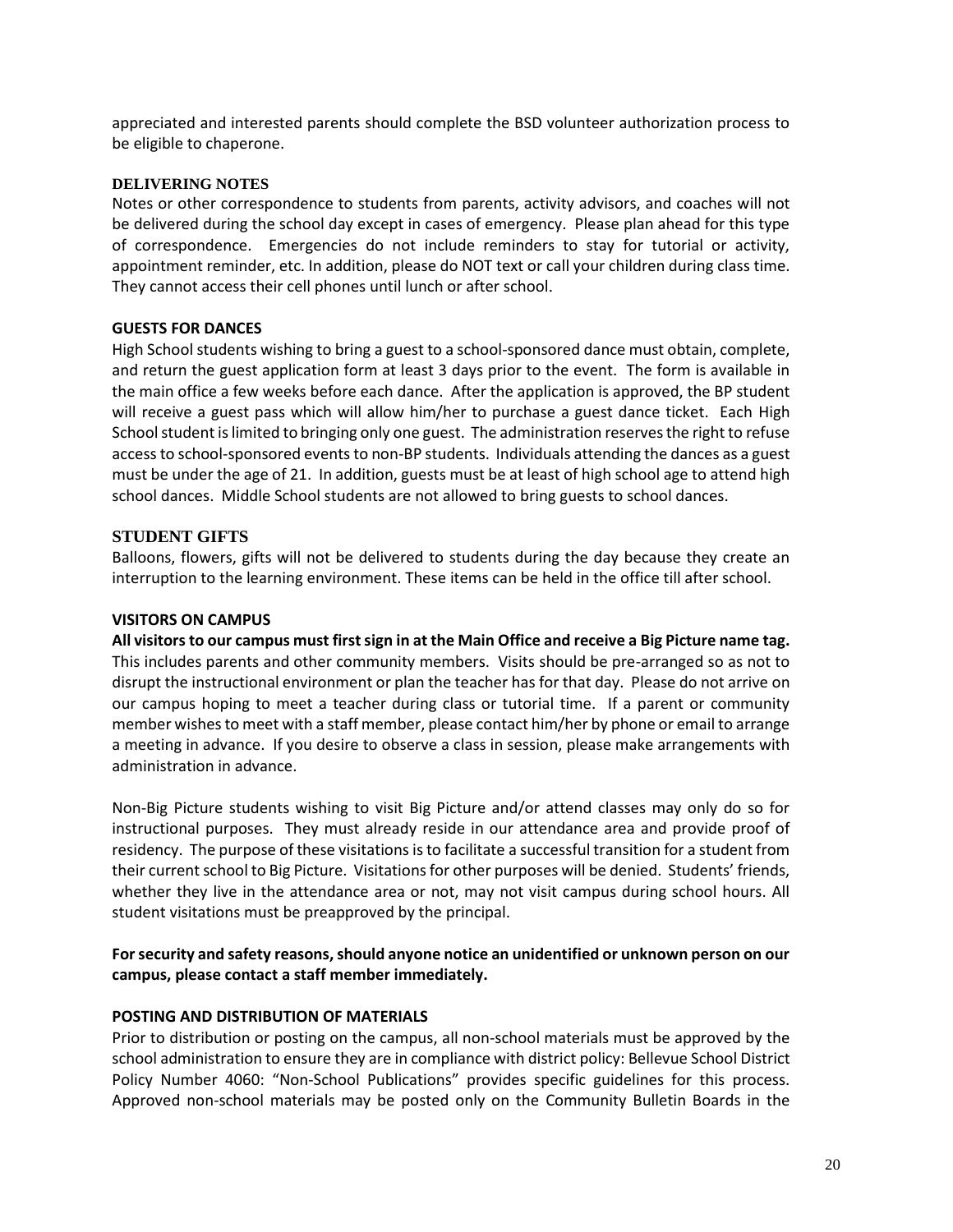office. No more than one 8½" x 11" poster is allowed. **School-related materials must be signed, dated, and preapproved by designated school officials prior to posting.** Items may only be posted in the office and in other designated areas throughout the building. All posted items must be removed by the organizing group immediately following the event. Materials that are posted in undesignated areas or that are not in compliance with Big Picture or district policies will be removed.

**Food**: Students may bring snacks and bottled water (with a closable lid) to eat/drink at appropriate times. Each teacher determines what is an appropriate time or if there even is an appropriate time. Students should never have beverages on tables when using laptops. All food and gum wrappers need to be thrown in the trash cans. Classrooms may lose this privilege if there are ongoing concerns for food wrappers, gum and containers being left on the desks/floors.

**Allergy Aware School**: While it is not possible to create a completely allergen-free environment, there are students at Big Picture with both environmental and food based allergies, some of which can be life-threatening. Students are asked to be considerate of the needs of their classmates with life-threatening allergies. This includes taking steps to minimize peer exposure to allergens, for example, refraining from exchanging food items. In addition, students should call 911 or seek adult help if a peer exhibits symptoms of a severe allergic reaction, including, but not limited to, a skin rash, vomiting, wheezing or difficulty breathing.

**Cubbies and Room Cleanliness**: Please clean up after yourself. Food wrappers need to be thrown away. Loose paper, clothes, project materials need to be put away.

# **EQUITY AND DIVERSITY**

## <span id="page-20-0"></span>**Equity and Accountability**

All students have an inherent right to an equitable, accessible, inclusive, and culturally responsive learning environment. The District values students' diverse ideas and contributions, and believes that students' identities and backgrounds should actively contribute to their successful academic outcomes and that of their peers. Diversity is a core strength of our District and requires that we work systemically to eliminate racial inequalities and inequities for all marginalized students.

## <span id="page-20-1"></span>**I. COMMITMENTS**

The Board commits to:

A. Provide system-wide direction, support, oversight, and shared accountability to advance equity and eliminate inequities in our Bellevue School District community.

B. Affirm, inspire and serve each and every student in our diverse population, especially students who have been marginalized through race or other means, and students who face significant barriers.

C. Create opportunities and remove barriers to identify and nurture strengths in each and every student and to ensure our community can in turn be strengthened by each and every student.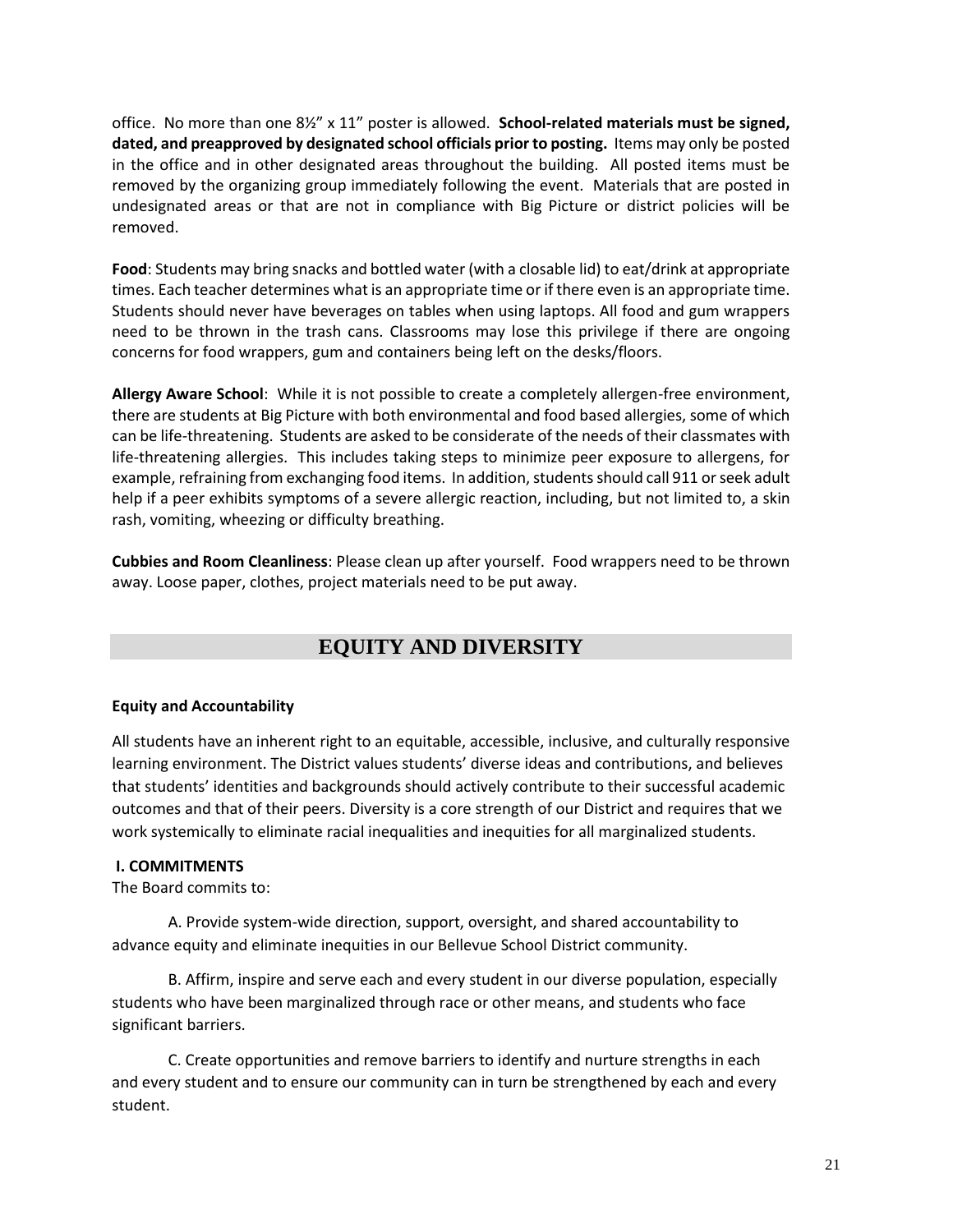D. Provide ongoing Board development and learning opportunities about inequities and biases that impact students, staff, and families in our community, and about effective strategies for addressing them.

E. Address inequities and biases that create feelings of fear, lack of belonging, and academic and psychological barriers for students, all of which can contribute to reduced academic participation and performance.

F. Work with the District to develop, maintain, and apply a consistent collection of Critical Criteria, approved by the Board and specified in an accompanying procedure, to the creation and review of all District policies and any Board approvals of District plans, budgets, and curriculum materials.

G. Ensure our policies directly address racism and occurrences of racial tension in ways that both provide positive guidelines and expectations, and that direct development of robust reporting and investigation processes.

H. Review and update policies regularly to ensure they proactively advance an equitable and exceptional education for all students. The Board shall conduct an initial prioritized review of its policies within five years of the implementation of this policy and should conduct subsequent prioritized reviews every five to seven years thereafter. The Board shall work with staff to create and maintain a procedure to guide this process.

## **This policy establishes that our District shall**:

A. Adopt curriculum, and teaching and learning strategies, that leverage, reflect, and affirm the unique experiences and social, racial, cultural, linguistic, and familial backgrounds of our Bellevue School District community.

B. Ensure that all students have equitable access to and provision of resources based on their unique needs, including but not limited to, English language learning, advanced learning, free and reduced-price lunches, special education, and homelessness supports.

C. Ensure that all students have equitable access to all District programs including but not limited to all District choice schools, college and career readiness and counseling, sports and activities, and Advanced Placement and International Baccalaureate coursework.

D. Provide concerted universal instructional efforts and extensive and varied intervention opportunities to support all students, including those who face barriers and inequities, to meet key milestones for student growth and achievement, and their own personal growth and learning goals.

E. Ensure disciplinary actions are undertaken without bias and/or disproportionality.

F. Work with the employee groups and staff to ensure that, at least once every three years, and within the first year for all newly hired staff, every staff member participates in professional development that addresses implicit bias, anti-discrimination, cultural responsiveness, and inclusion. For those staff who work directly with the instruction of students and for those who support such staff, the professional development will include training on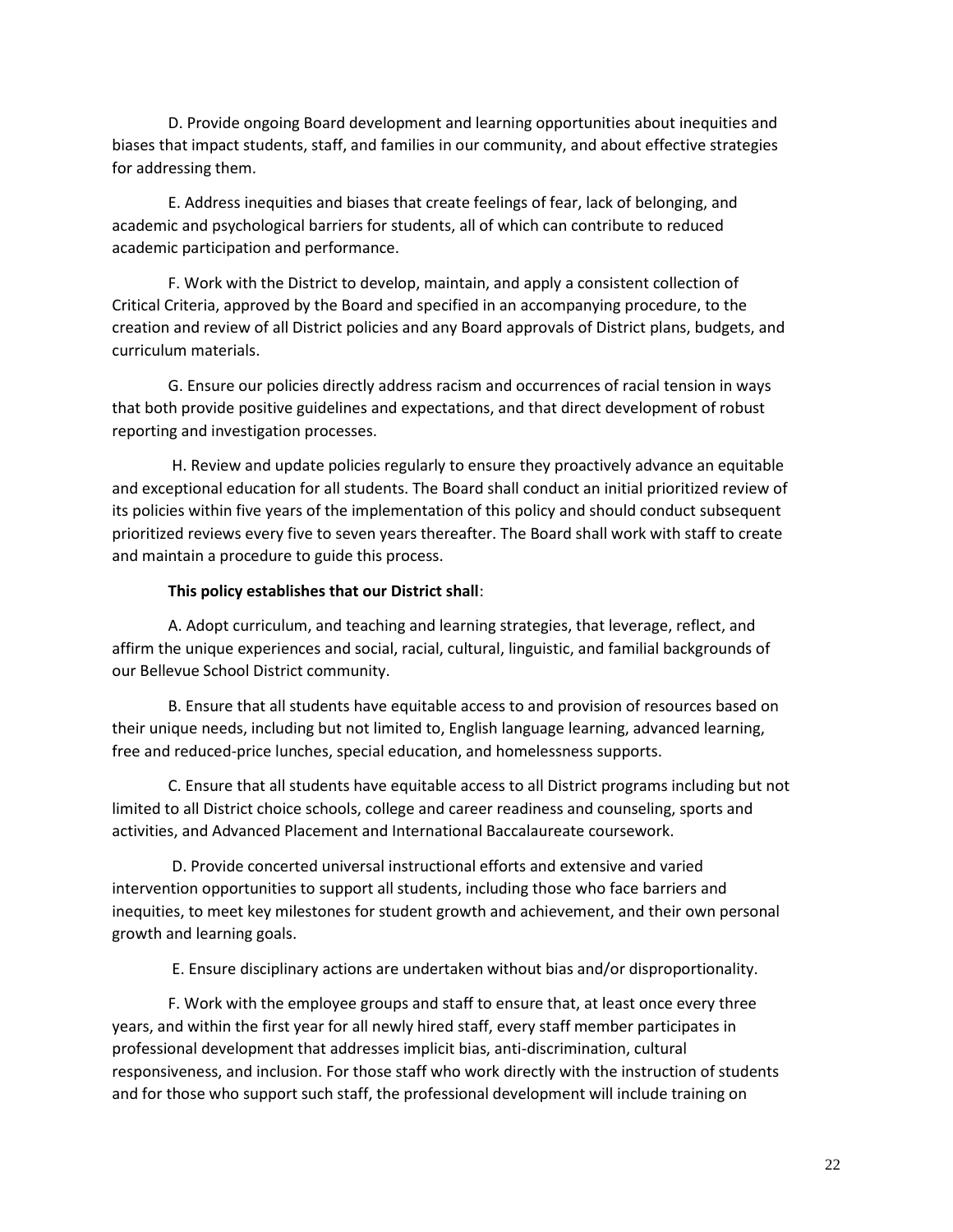culturally responsive instruction and inclusive practices. The Superintendent will ensure professional development in these instructional practices is ongoing and will provide jobembedded opportunities for collaborative learning and application of these practices with respect to other instructional priorities.

G. Implement hiring processes that proactively support the District's commitment to hiring, recruitment, and retention of highly qualified staff of color and that promote and honor other aspects of a diverse workforce.

H. Apply a consistent collection of Critical Criteria, approved by the Board and specified in an accompanying procedure, to the creation and review of all District procedures, the selection of curriculum materials, and the construction of District-wide and program specific plans and budgets.

I. Develop reporting, investigation, communication and accountability processes, particularly related to actions of racism and occurrences of racial tension or other discriminatory actions. Ensure these processes

1. Identify expected behaviors and behaviors we cannot accept.

2. Provide clear responsibilities for staff who observe such behaviors, including any required reporting or other actions.

3. Include guidelines for how staff and volunteers should address racial and other discriminatory tensions that arise in classrooms, hallways, playgrounds, buses, and any other school environments

4. Account for power differences among those reporting, those to whom they report, and those who may be enacting or enabling racism or discrimination.

5. Include clear expectations for follow-up with all relevant parties (including those the actions impact, those reporting, and those alleged to be enacting unwelcome behaviors). J. Foster strong partnerships with diverse groups of parents and stakeholders and increase direct family engagement, especially with families whose students may be marginalized or face barriers.

The Superintendent or designee shall create and maintain procedures, associated with this policy and other relevant policies (cross-referenced in the procedure associated with this policy) as appropriate, to guide how each of the above District commitments will be implemented. The procedure associated with this policy should document and maintain clear measures of success related to each District commitment.

## <span id="page-22-0"></span>**II. CONTEXT AND NEED FOR EQUITY AND ACCOUNTABILITY POLICY**

Equity is rooted in the values of our District and we must intentionally and continually work to achieve it. We can only serve each and every student if we live our District values, including showing respect and compassion for each other. Racism, discrimination, and marginalization of any people or groups of people, whether intentional or not, have no place in our community. Such actions damage not only those individuals and groups at which they are directed, but also our community as a whole.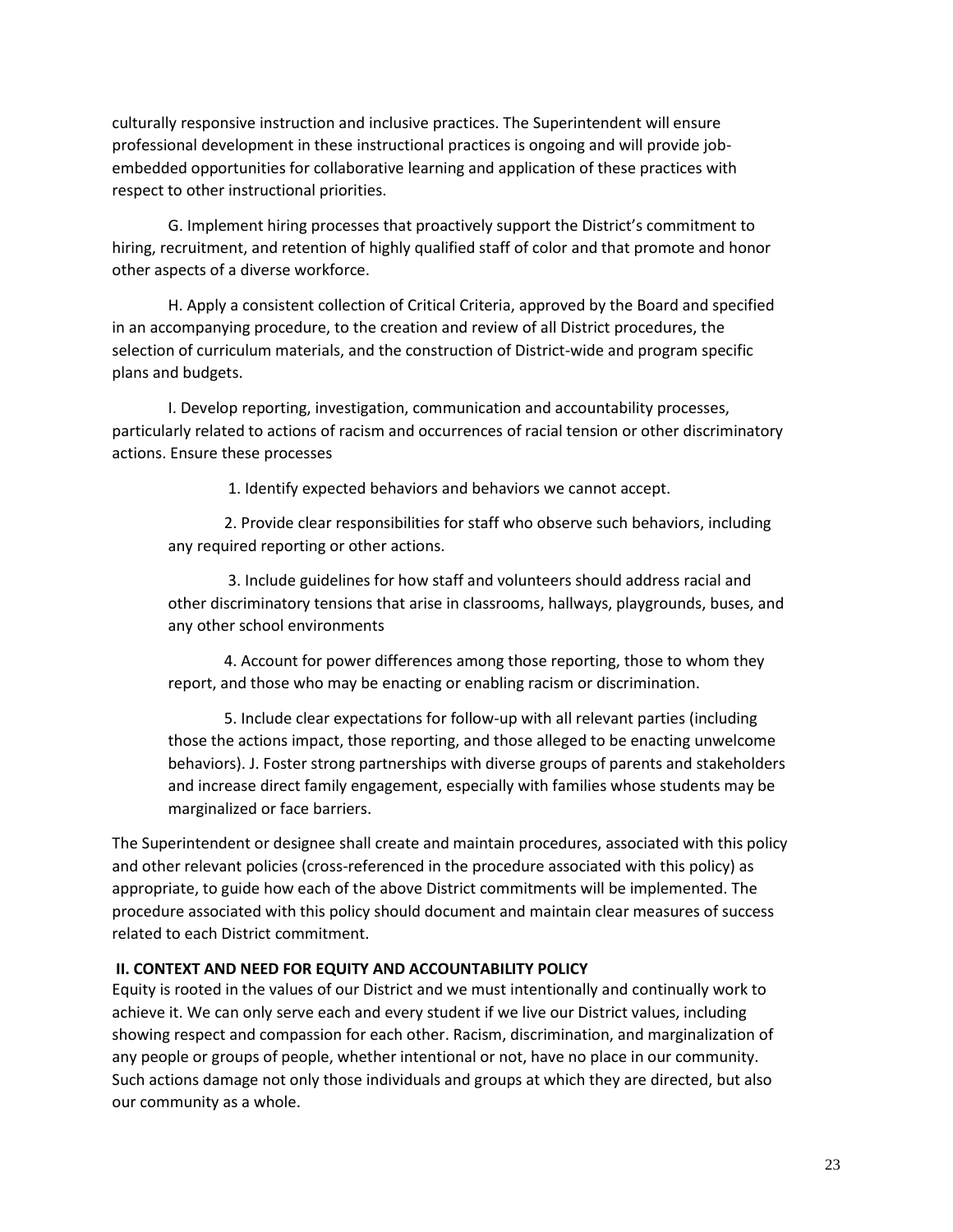We acknowledge the inequities that many of our students face and that we are challenged to address. District data confirm what broader research shows: many factors impact a student's performance, including but not limited to race, income level, disability, gender, country of origin, mobility, and English proficiency. While these factors may be related to one another, each can independently impact students; and students who experience multiple factors can experience greater barriers.

We recognize that students face inequities that are associated with aspects of their identities and their contexts, including race, ethnicity, culture, disability and learning differences, gender, gender identity, gender expression, sexual orientation, religion, national origin, and when they are acquiring English, or are experiencing homelessness or low-income. We are committed to addressing these inequities and helping each and every student to equitably access learning opportunities in our District to enable them all to thrive.

## **A. Racial Equity**

We are working to ensure that all students, regardless of race, experience a supportive and barrier free learning environment. The District acknowledges the historic existence of institutionalized racism which has systematically limited the educational and societal advancement of people of color, including Black, Hispanic/LatinX, Native American, Asian, and Pacific Islander. The specific barriers of students and families of color exist within a larger, racial context. Historic and contemporary BSD data measuring student achievement, performance, and well-being demonstrate an obvious and predictable gap in outcomes, opportunities, and sense of belonging for students of color, most notably Black/African American and Hispanic/LatinX students, and also Native American, Pacific Islander, and Southeast Asian students.

District and other data sources show that there are many ways that students of color experience school differently. In particular, students of color experience forms of racism and unconscious bias that impact all aspects of their educational experience and that impede and limit how successful students of color can be. Additionally, when students are marginalized from participating fully with peers, all students lose valuable contributions to their learning. This policy aims to pro-actively promote a culture that supports students of all races and backgrounds, and to address both institutional practices and the behaviors of any individuals in the system that perpetuate any sort of biased actions or ambivalence that allows biased actions to inhibit students of color from accessing the opportunities of our District.

## **B. Inclusion and Full Engagement**

We are working to achieve inclusion in our schools such that all students and families have safe and equitable access, feel a deep sense of belonging, and experience a welcoming classroom and school community where instruction is strengths-based, aligned to or exceeds grade-level and subject standards, and to the maximum extent possible, takes place with all grade-level or subject peers. While this goal extends to all our students, it is especially relevant for students with disabilities and students acquiring English. The District recognizes that students with disabilities can be marginalized and often separated from their peer community. We also recognize that these students face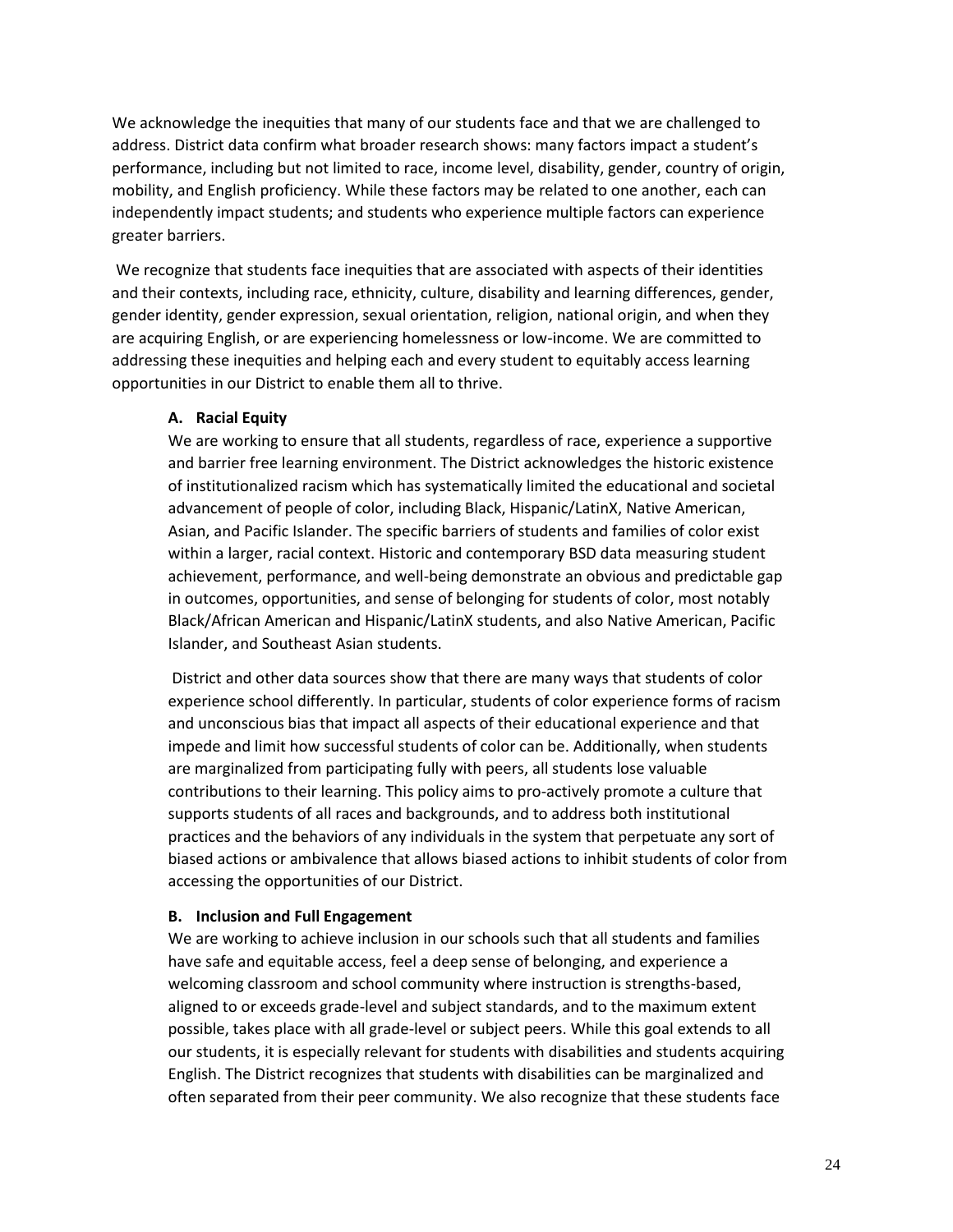additional barriers when they come from other marginalized groups, particularly students of color. The District is committed to addressing inequities and biases towards students and families whose voice or access has been marginalized in conjunction with their disabilities, and the District is committed to minimizing situations that separate students from their peers and peer learning environments.

## **C. Approach to Address Inequities**

District efforts to bridge inequities will include a combination of programmatic, cultural and systemic efforts. We recognize that each group faces different barriers, challenges and needs, and that the experiences of different groups of students cannot all be addressed in the same ways. While the District may focus particular efforts to address specific inequities, the District will implement such efforts in a way that allows them to serve any students who need such supports.

## **III. Accountability**

To ensure that we are truly serving each and every student, especially those who have been marginalized and those who experience barriers, we will monitor our effectiveness, report, analyze, and adjust our related practices in the following contexts:

- Regular reporting and program planning
- Annual report, including follow up plans, on equity and accountability
- Consistent application of the Critical Criteria

## <span id="page-24-0"></span>**III. ANNUAL EQUITY & ACCOUNTABILITY REPORTING & RECOMMENDATIONS**

The Superintendent or designee, in consultation with the Board, will monitor and report, at least once annually, on the progress of the specific commitments identified in the Commitments section of this policy and on the District's overall progress in removing barriers and effectively serving each and every student. This equity and accountability focused report will identify where success was reached both in terms of the commitments established in this policy and the related outcomes. Specifically, this equity and accountability report will include, though is not limited to, the following:

1. Evaluation of each commitment listed in the commitments section of this policy.

2. Evaluation, with particular attention to those groups of students who have been marginalized and who experience barriers, of multiple relevant measures including, but not limited to:

- Graduation rates
- Discipline referrals Referrals for special education services
- Student sense of belonging
- College entrance exam [e.g., ACT/SAT] performance
- State test passing rate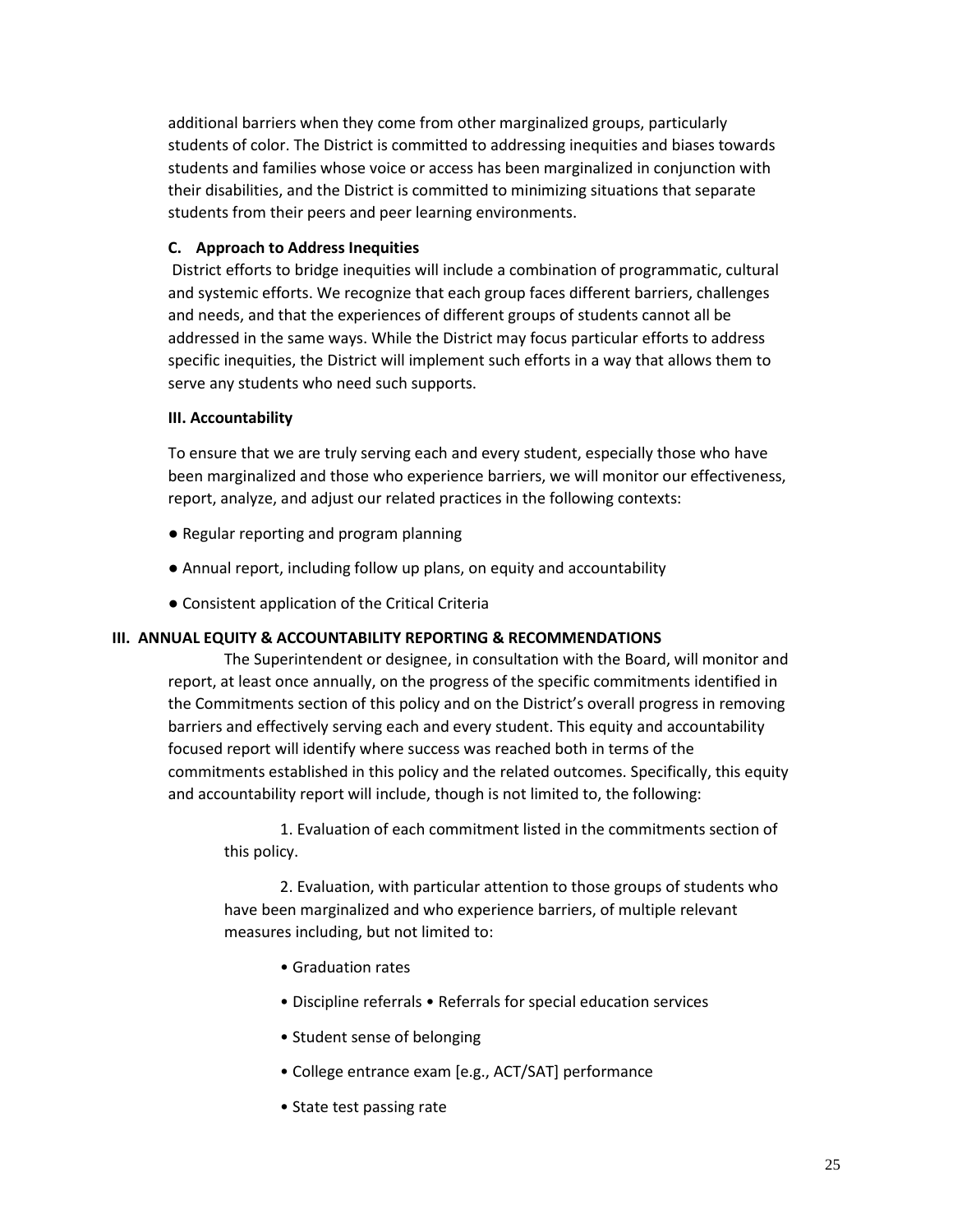- D and F rates in secondary core content areas
- Post-secondary plans

The District should consider other relevant, research, and data-supported measures (qualitative or quantitative) that may be closer to classroom teaching and learning, and should include those as they are identified.

> 3. Information about, and recommended adjustments the District will make, to programs, initiatives, and resources implemented to remove related barriers, provide needed supports, and increase access and opportunities for students.

4. Any recommendations, if applicable, about relevant changes to District policies, procedures, plans and programs.

5. Updated measures of success for the commitments and initiatives related to this policy

6. A timeline for any follow-up actions and modifications

This reporting will be in addition to any separate program, school, or departmental reports that may also examine overlapping data sets.

The Superintendent or designee, in consultation with the Board, will create and maintain a procedure to identify relevant measures, associated success metrics, and an appropriate monitoring and reviewing schedule. [should also be consistent with Policy 0300]. The associated procedure should be updated as needed each year within three months of the final equity and accountability report.

#### **B. Regular Ongoing Equity & Accountability Reporting**

In all reports to the Board and in all District direction-setting reports, outcomes for students who have been marginalized or who experience barriers should be monitored and considered.

Within the context of its strategic and annual planning process, the District will identify and monitor select key milestones for student growth and achievement. Such milestones should hold equitably high expectations for all students and should appropriately account for the personal growth and learning goals of each and every student. The Superintendent or designee, in collaboration with the Board, will develop reporting procedures [including procedure 0300P] that ensure progress monitoring for outcomes for marginalized groups.

## **C. Critical Criteria Documentation**

Application of the Critical Criteria must be documented for each of the following: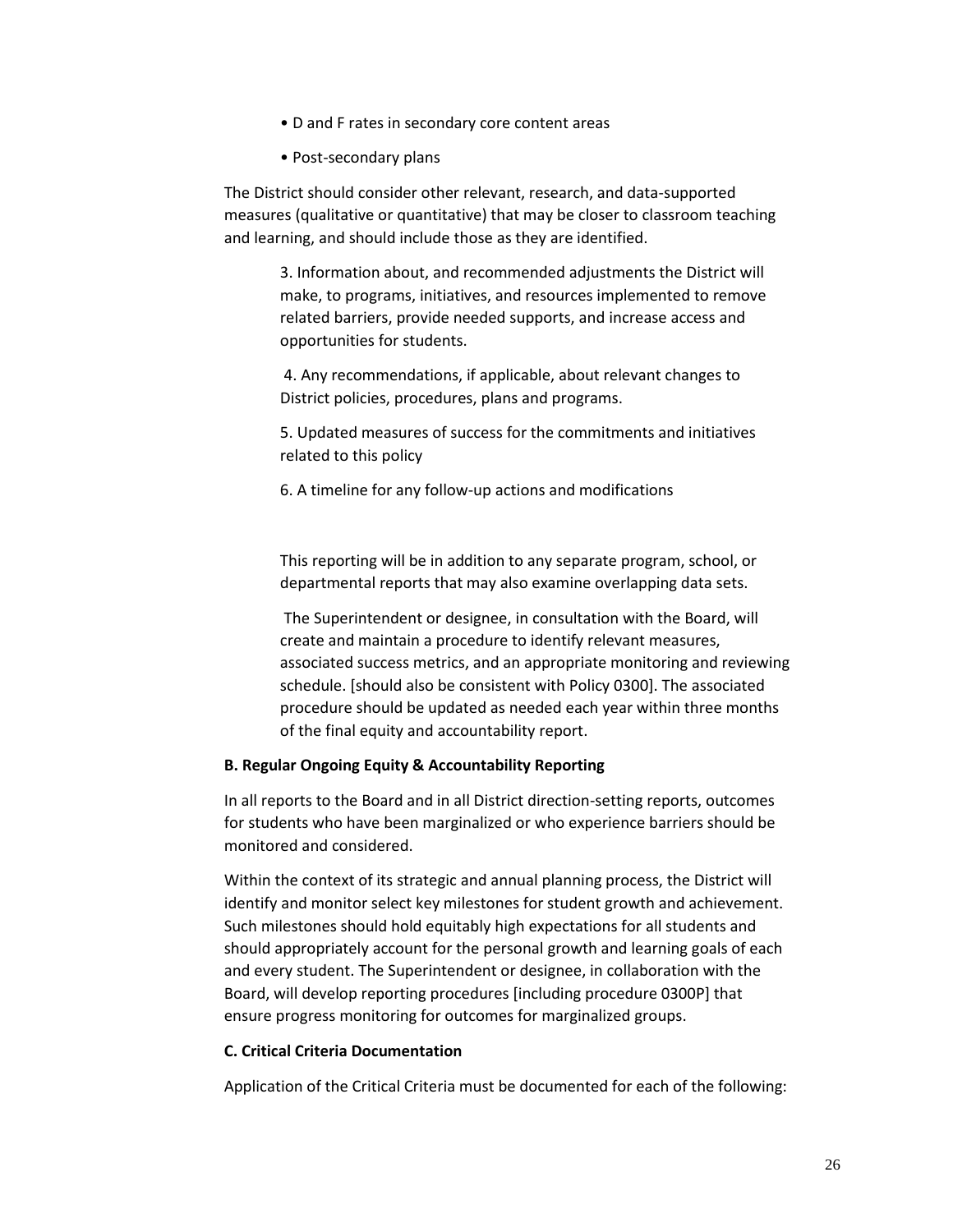1. Policies brought to the Board for first reading.

2. All District plans, budgets and curriculum materials presented to the Board for approval.

3. Changes to District procedures, school handbooks, program and departmental plans, and any other relevant direction-setting documents.

The Superintendent or designee, in collaboration with the Board, will develop and maintain tools to support, and a process to monitor, use of the Critical Criteria, and will document these in an accompanying procedure.

# <span id="page-26-0"></span> **EMERGENCIES**

## **EMERGENCY SCHOOL CLOSURES**

The District is a member of the Public Schools Emergency Communications System (PSECS). School closure information is updated through PSECS, which is then accessed by numerous television and radio stations. You can hear closure information and messages by tuning in to a local TV or radio station. Other choices are:

- Internet Sites: [http://www.schoolreport.org](http://www.schoolreport.org/)
- Call the School news line at 425-456-4111
- Register for District broadcast email at: [www.bsd405.org/districtnotification](file:///C:/Documents%20and%20Settings/mckenziej/Local%20Settings/Temporary%20Internet%20Files/Content.Outlook/Local%20Settings/Temporary%20Internet%20Files/Content.Outlook/JQ5FKIHG/www.bsd405.org/districtnotification)



## **EMERGENCY PROCEDURES**

**Fire:** In case of a fire in the school, a loud buzzing alarm will sound. Students should follow instructions from their teacher and/or adult in the nearest vicinity for evacuation. Students must stay with their class and walk at all times. Fire drills will occur several times throughout the year. The alarm will sound and school officials will time how long it takes to evacuate the building. Cooperation is necessary during these drills to assure the safety of all. False alarms will be treated as real fires until proven otherwise. It is against the state law to set off a fire alarm with no cause. The police and fire departments will be involved in an investigation should this occur. Misuse of fire alarms and/or fire extinguishers will result in disciplinary action leading up to suspension or expulsion.

**Earthquake:** Earthquakes occur without warning. Experts estimate that there are less than five seconds from the beginning of a quake to seek cover. In the event of an earthquake or earthquake drill, students are expected:

~To duck under a desk, table or chair

~To cover face, head and neck

~To hold the furniture protecting them

Students should wait for an all-clear signal before leaving their cover. The teacher will direct evacuation. Once outside, students should stay with their class and listen carefully to all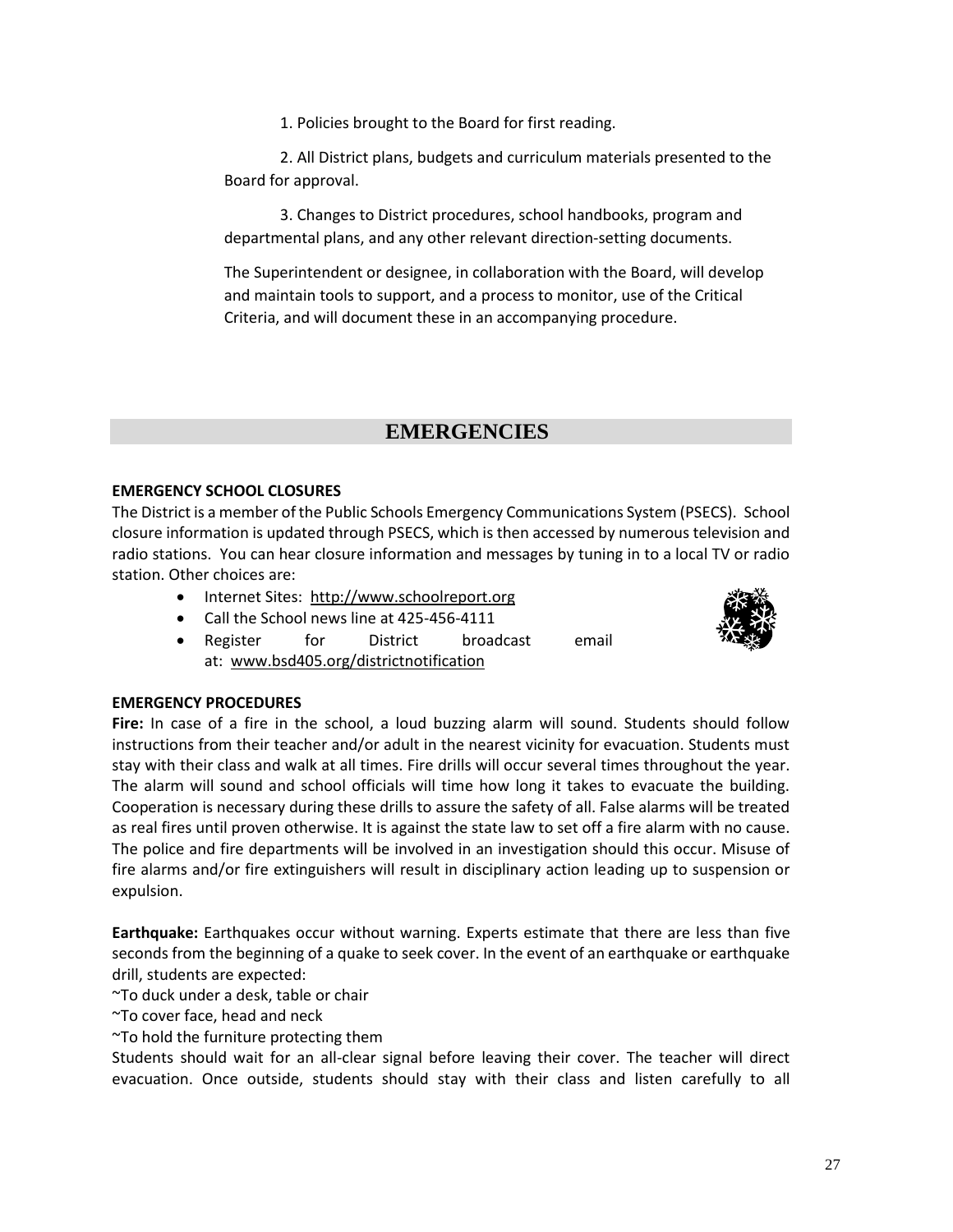instructions. Attendance will be taken and further instructions given. Each of these steps will be practiced during earthquake drills.

**Decision to Lockdown:** Lockdowns will be implemented when requested by law enforcement, fire or school security. Lockdowns will also be used when deemed appropriate by a building administrator. However, administration should not have the final say as to lockdown or not. If staff is able to communicate to the front office information about an incident that requires a lockdown, time should not be spent trying to get "official" approval to start the lockdown if the incident is of a serious nature. Staff should be allowed to start a lockdown in those situations.

# **EVALUATION/STUDENT PROGRESS**

## <span id="page-27-0"></span>**Parent/Family Access to Grades and Attendance**

Parents and students may access teachers' gradebooks and attendance to monitor their child's progress. This is intended to serve as a communication tool between the school, student and parent, *not to check a student's progress on a daily basis*.

1. To access student grades, attendance and various assignments go to Synergy. Details for how to do this will be released in mid-September

#### **Student Led Conferences**

Student-led conferences will occur for all students 2 times per year. Parents/guardians are welcome to have a conference with any teacher at any time during the year. Please contact your student's teacher and/or counselor to arrange a conference time that is mutually agreeable.

#### **Progress Reports**

Teacher-generated progress reports may be sent home with students any time during the year. Interim Progress reports are mailed home for students with C's and lower at least 5 weeks before the end of a semester.

## **Report Cards**

Report cards are issued four (4) times during the school year. They are sent home via US Postal Service.

#### <span id="page-27-1"></span>**STANDARDS BASED GRADING (SBG) OVERVIEW:**

Bellevue Big Picture School is using Standards Based Teaching, Assessment and Grading. This educational philosophy clearly aligns our instruction and assessment with Washington State EALR's [\(www.k12.wa.us\)](http://www.k12.wa.us/), National Common Core Curricular Standards [\(www.corestandards.org\)](http://www.corestandards.org/), and 21st Century Skills [\(www.iste.org;](http://www.iste.org/) [www.p21.org\)](http://www.p21.org/). Students are empowered to take responsibility for their own mastery of the standards and will have multiple opportunities to demonstrate their growth and progress. Assessment and the associated grade are designed to reflect and accurately communicate the proficiency with which students demonstrate their mastery of specific standards. The grading scale is designed to communicate their proficiency level and whether or not they exceed or may need improvement in specific standards at any given time.

As students demonstrate their learning in class, grades are entered to show current understanding. Students who have not yet demonstrated proficiency of a particular standard continue to work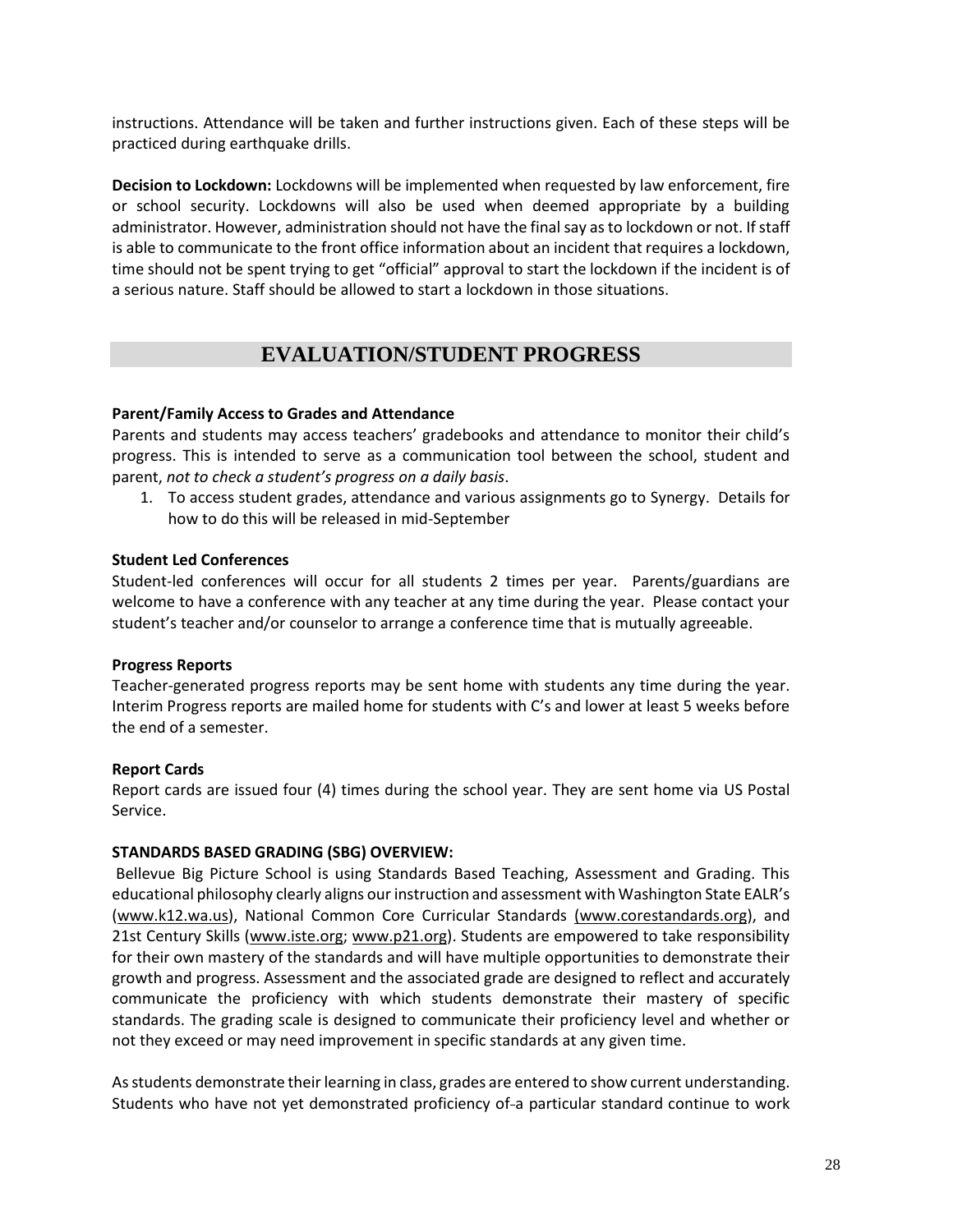and improve their mastery of the concept and have multiple opportunities to demonstrate their proficiency until they meet or exceed standard.

## *Assessment Scale and general descriptors used in school-wide rubrics and grading:*

4 – **Exceeding**: Student shows proficiency in the content/skill and can apply it to new situations.

3 – **Meeting**: Student shows proficiency in using the content/skill as it has been introduced in class.

2 – **Approaching**: Student understands pieces of the content/skill but is not able to put them together.

1- **Beginning**: Student can demonstrate some of the content/skill with help.

.5 – Even with help, the student does not know any of the simple or complex knowledge and skills.

0 – **No Evidence**: No evidence was submitted.

**Overall Grade Calculation:** At least 80% of each student's grade will be based upon demonstrated proficiency within content-specific Standards. Up to 20% may be based upon demonstration of proficiency within 21st-Century Skills-based Standards such as communication, collaboration, critical thinking and problem-solving.

| Standard<br>Average | Score l | $3.5 - 4.0$ | $2.6 - 3.49$   2.0-2.59   1.5-1.99   0.0-1.49 |  |
|---------------------|---------|-------------|-----------------------------------------------|--|
| Letter Grade        |         |             |                                               |  |

- There are no pluses or minuses in the district. Students will only receive an A, B, C, D, or F for each course on their report card. We will also issue a separate narrative report card for each student.
- These conversions are **not** the same as G.P.A conversions for letter grades. A GPA conversion is a way of translating a letter grade to a number. For example, in a GPA conversion A is 4.0, B 3.0, C 2.0, D 1.0 and an F is 0.0. Our system is for converting a numerical score (1-4) to a letter grade. team

*Formative Assessments***:** Class work and scaffold assignments leading up to summative assessments are called "formative assessments" and are used as feedback for students and advisors. These may include practice assignments, practice homework, pre-tests, some quizzes and learning scaffolds leading to project presentations. Advisors will enter formative assignments in the Gradebook so parents, students, and advisors can track student progress, but formative assignments will not count towards a student's subject-area standards grade. Students are expected to complete all formative assessments to ensure mastery of content standards. Timely completion of all work is important in order for students to get feedback to advance their learning and preparation for the summative assessments. Students may be assigned "mandatorial" (required afterschool tutorial) until the required missing work is completed.

*Summative Assessments*: Tests, quizzes, some scaffolds of projects, papers, final projects and project presentations are called "summative assessments," and are given after students have had a chance to practice the content or skills being assessed. All summative assessments WILL be used to calculate students' final grades.

*Make-up and Redo Policies:* Each teacher will establish their own make-up and redo policies and communicate those to students in the course syllabus at the beginning of each semester.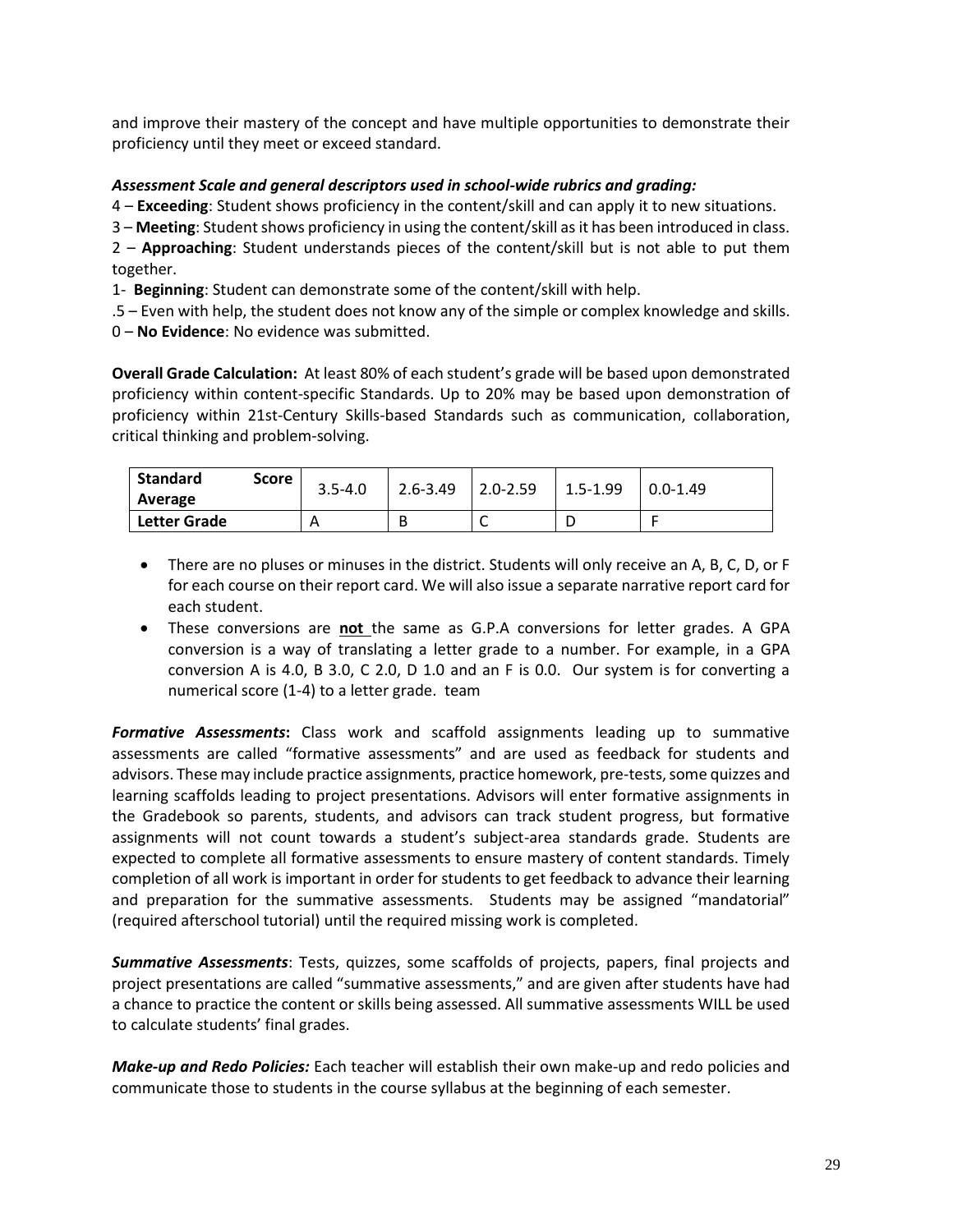**21st Century Skills;** In addition to content standards, students are also assessed on 21<sup>st</sup> Century Skills, including the following:

- 1. Creativity and Innovation
- 2. Communication
- 3. Collaboration
- 4. Critical Thinking

#### <span id="page-29-0"></span>**BIG PICTURE LEARNING GOALS:**

1.**Communication:** How do I take in and express ideas? This goal is to be a great communicator: to understand your audience, to write, read, speak and listen well, to use technology and artistic expression to communicate, and to be exposed to another language. Questions which guide this learning goal:

How can I write about it? What is the main idea I want to get across (thesis)? Who is my audience? What can I read about it? Who can I listen to about it? How can I speak about it? How can technology help me to express it? How can I express it creatively? How can I express it in another language?

**Social Reasoning:** What are other people's perspectives on this? This goal is to think like an historian or anthropologist: to see diverse perspectives, to understand social issues, to explore ethics, and to look at issues historically. Questions which guide this learning goal: How do diverse communities view this? How does this issue affect different communities? Who cares about this? To whom is it important? What is the history of this? How has this issue changed over time? Who benefits and who is harmed through this issue? What do people believe about this? What social systems are in place around this? What are the ethical questions behind this? What do I think should be done about this? What can I do?

**Personal Qualities:** What do I bring to this process? This goal is to be the best you can be: to demonstrate respect, responsibility, organization, leadership, time management, and to reflect on your abilities and strive for improvement. Questions which guide this learning goal: How can I demonstrate respect? How can I empathize more with others? How can I strengthen my health and well-being? How can I communicate honestly about this? How can I be responsible for this? How can I persevere at this? How can I better organize my work? How can I better manage my time?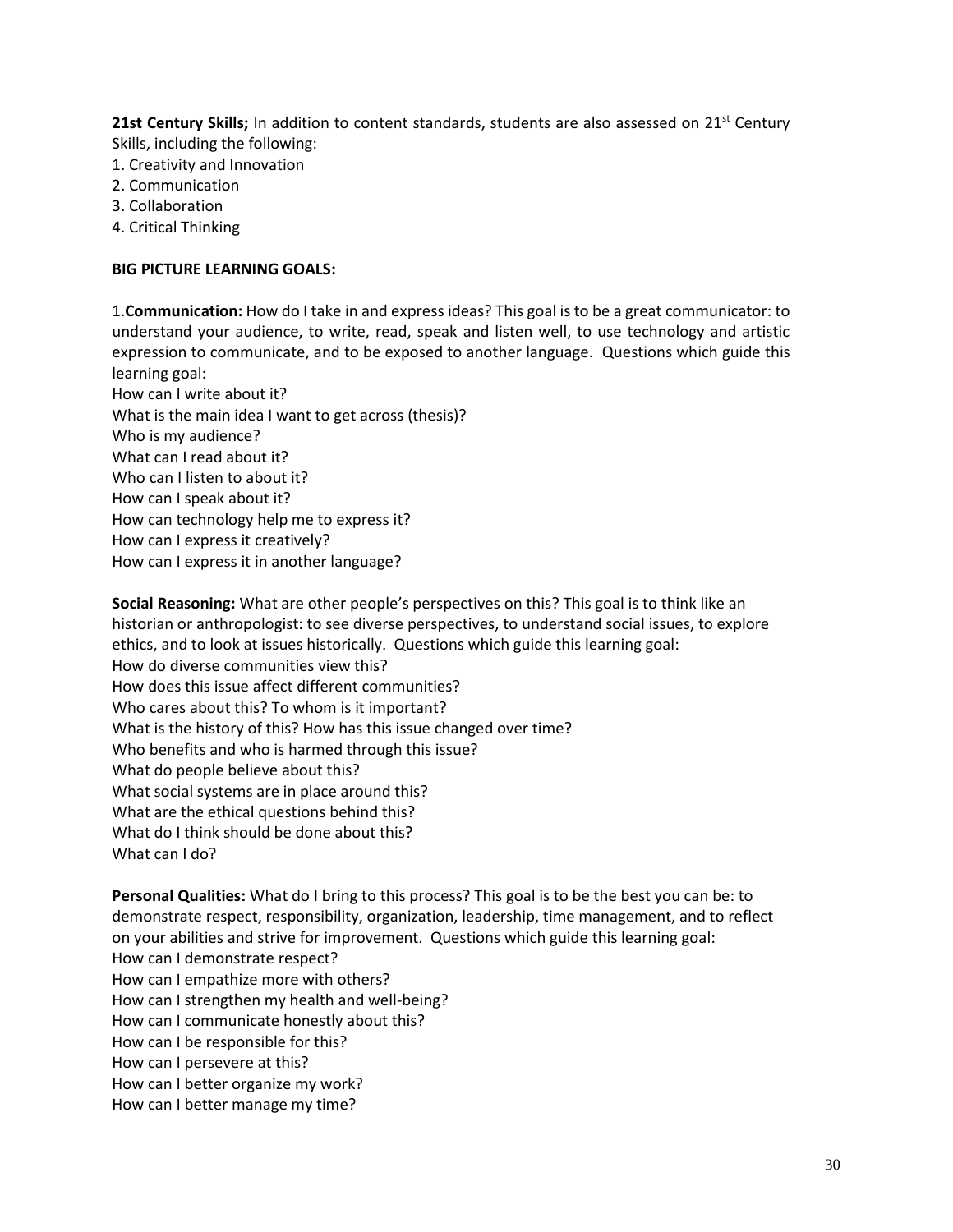How can I be more self-aware? How can I take on more of a leadership role? How can I work cooperatively with others? How can I enhance my community through this?

**Empirical Reasoning:** How do I prove it? This goal is to think like a scientist: to use empirical evidence and a logical process to make decisions and to evaluate hypotheses. It does not reflect specific science content material, but instead can incorporate ideas from physics to sociology to art theory. Questions which guide this learning goal: What idea do I want to test? (Essential question) What has other research shown? What is my hypothesis? How can I test it? What information (data) do I need to collect? How will I collect the information? What will I use as a control in my research? How good is my information? What are the results of my research? What error do I have? What conclusions can I draw from my research? How will I present my results?

**Quantitative Reasoning:** How do I measure, compare or represent it? This goal is to think like a mathematician: to understand numbers, to analyze uncertainty, to comprehend the properties of shapes, and to study how things change over time. Questions which guide this learning goal: How can I use numbers to evaluate my hypothesis? What numerical information can I collect about this? Can I estimate this quantity? How can I represent this information as a formula or diagram? How can I interpret this formula or graph? How can I measure its shape or structure? What trends do I see? How does this change over time? What predictions can I make? Can I show a correlation?

# **SCHOOL SERVICES**

## <span id="page-30-0"></span>**COLLEGE/CAREER RESOURCE CENTER**

The Community Partnership Coordinator/ Career Specialist is available to assist students with current career and technical curricular choices, job and career information and opportunities, and with online career interest inventories for post high school educational choices and future vocations. **Naviance Family Connection** is a comprehensive website that students can use to plan for college and a career. Family Connection is linked with Naviance™, a service that counselors use to track and analyze data about college and career plans, so it provides up-to-date information that is specific to our school. **Family Connection** allows you to: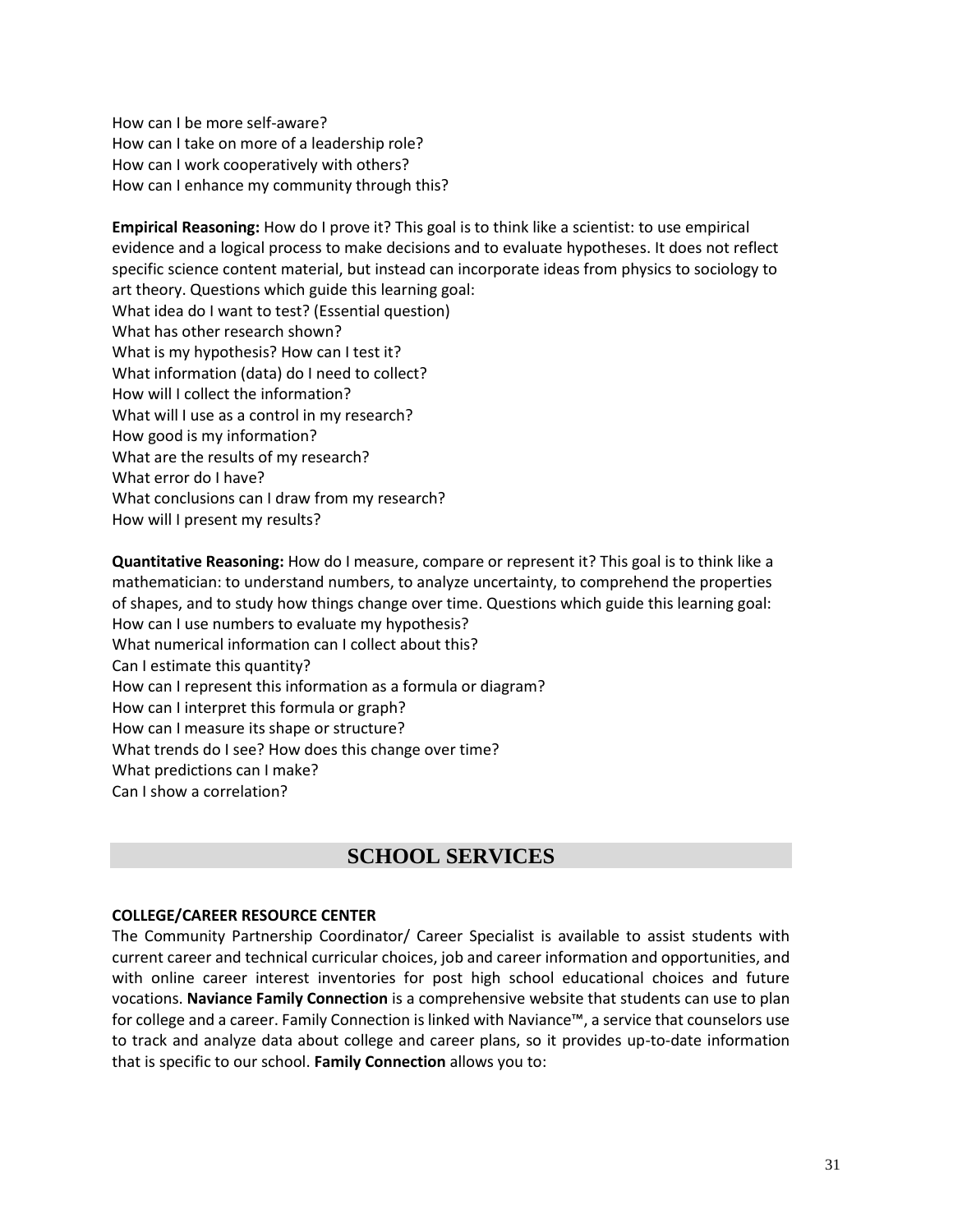Get involved in the planning and advising process – Build a resume, complete online surveys, and manage timelines and deadlines for making decisions about colleges and careers; complete a 4 year course plan for high school graduation or college entrance requirements

 Research colleges – Compare GPA, standardized test scores, and other statistics; explore majors; compare student activities and athletics offered on campus

 Research careers – Research hundreds of careers and career clusters, and take career assessments; find out what college major is tied to your career choice

 $\clubsuit$  Create plans for the future – Create goals and to-dos, and complete tasks assigned to you by the school to better prepare yourself for your future college and career goals

 **Family Connection** web address is: connection.naviance.com/bellevuehs **DAILY BULLETIN** 

Students are responsible for knowing the contents of the Daily Bulletin. The bulletin is read during first period as needed and is on our website. **Students must submit the proper form signed by an advisor/coach to the front office secretary by 2:00pm the day before the announcement is to be read.** Announcements must relate to school or district functions and are subject to editing.

## **FREE AND REDUCED LUNCHES**

A parent or guardian must complete the application form, which is available online from the BSD website. Income guidelines for reduced price meals are established by the Federal Government and are on the application.

#### **GUIDANCE SERVICES**

A counselor is available to assist students in the areas of academic, post high school, and socioemotional guidance and counseling. The school counselors does individual and classroom fiveyear planning of ninth grade through post high school and helps prepare students for standardized testing, soliciting recommendations, writing of college entrance essays, and completing applications and financial aid forms. The counselor is qualified to assist in the interpretation of test scores, to assist in resolving personal problems, and to orient you so that adjustment to school and life is good. Their services are provided to all of our students including accelerated and special needs students. Big Picture also offers services of a school psychologist who works with counselors in completing psychological and academic assessments.

#### **HEALTH SERVICES**

The Health Room is located in the Main Office. Health services include care for those who become ill and injured at school, health counseling, and information about community health resources. If you become ill while at school, please let your teacher know, and then report directly to the Health Room for assistance. You may remain in the health room for 15 minutes. After such time, students will either go home, if necessary, or go back to class. You must sign out in the Attendance Office before leaving school due to an illness and **bring an excuse note upon your return**.

#### **InvestEd**

This foundation provides assistance to students who are experiencing financial difficulties which could limit their opportunities to participate in the full school program. Please see a counselor or administrator for more information.

#### **LOST AND FOUND**

Personal belongings found on campus will be turned into the Main Office. At the end of each semester, unclaimed items will be donated to a local charity.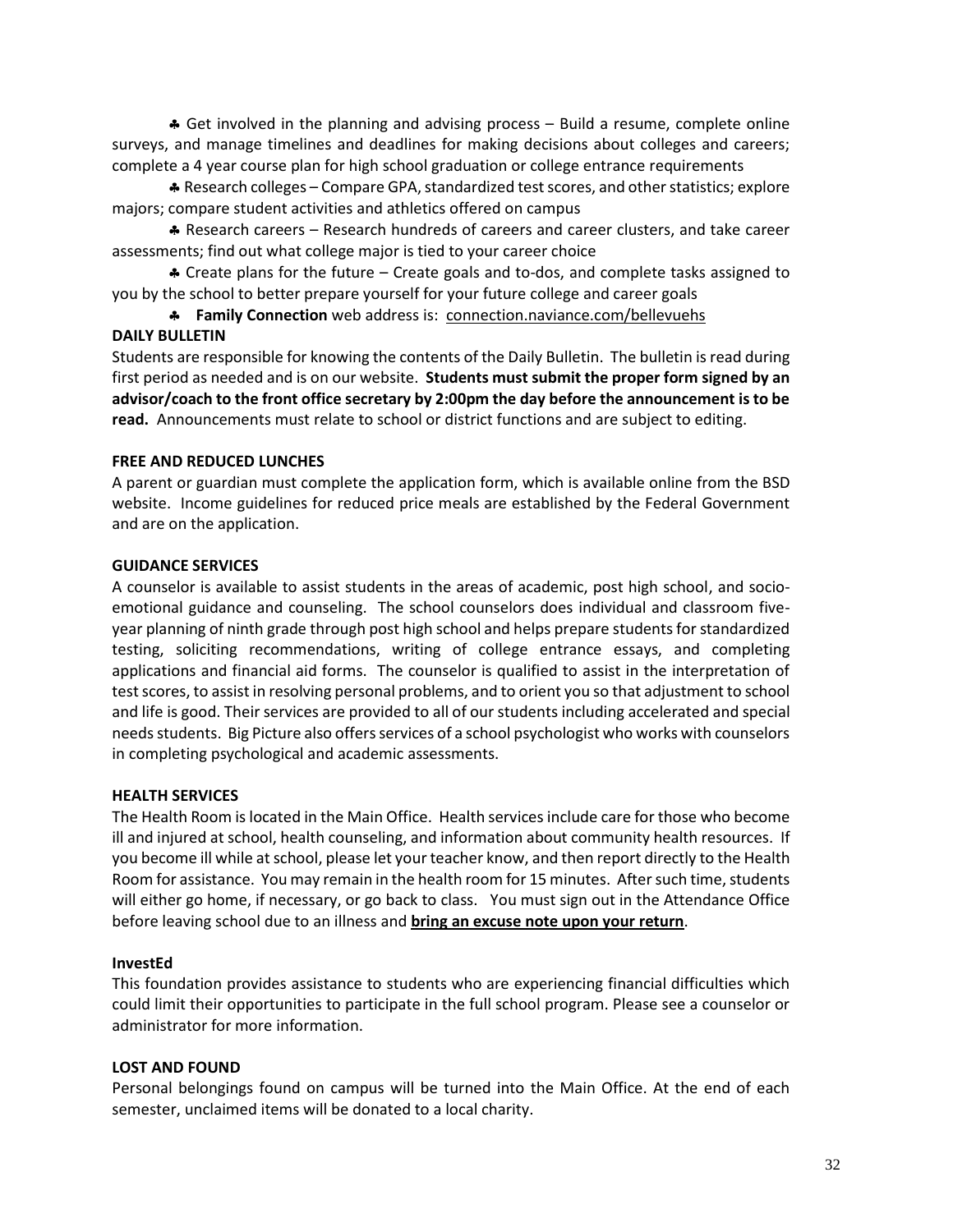#### <span id="page-32-0"></span>**MEDICATION AT SCHOOL**

If medication(s) is to be taken while at school, written instructions from the prescribing physician and parental permission must be obtained for EACH medication. A medication authorization form is available in the main office and must be completed by a physician and returned/faxed to the school nurse. If more than one medication is to be taken, additional authorization forms can be obtained. All medications will be kept and dispensed (as ordered by the physician) by a designated school employee. Prescription and non-prescription medication must be sent in the original pharmacy container. Non-prescription (over-the-counter) medications must be clearly labeled with the child's name, dosage, and time to be given. **NO MEDICATION (prescription or nonprescription) CAN BE GIVEN WITHOUT A PHYSICIAN'S ORDER. There is to be NO sharing of medications of any kind. This will be grounds for immediate suspension.**

#### **MENTORS**

Mentors meet with students during the school day to provide special one-on-one attention. Mentors are adult volunteers from the community who are trained and who enjoy working with middle/high school students. Additional information is available from your counselor or advisor.

#### **PEER MEDIATION**

The Peer Mediation Program, a student activity offered at each of the middle and high schools in Bellevue, started at Big Picture in the 2016-2017 school year.

The program is providing students a structured way to discuss and resolve conflicts with peers, helping to foster a more respectful, responsible and safe culture at school. At Big Picture, middle and high school peer mediators facilitate the mediation process. The peer mediators work under the guidance of two Big Picture staff advisors. The typical kinds of conflicts that are mediated through this program include conflicts related to friendships, relationships, rumors, gossip, and class dynamics.

New Peer Mediators for this year were selected through an application process led by the two Big Picture staff advisors with input from teachers, counselors, and administrators.

By developing understanding and empathy among students at Big Picture, our peer mediators are helping students find their own solutions to conflicts in peaceful, creative ways.

#### **PEER TUTORING**

Peer Tutors are older student volunteers who tutor other students. Students who would like a peer tutor can fill out a request form in the Counseling Office

#### **SCHOOL INSURANCE**

Student accident insurance may be purchased through the district. Enrollment forms are available in the main office.

#### **SCHOOL RECORDS**

The registrar is responsible for maintaining Permanent Academic Records and all official school records such as transcripts, report cards, and test scores.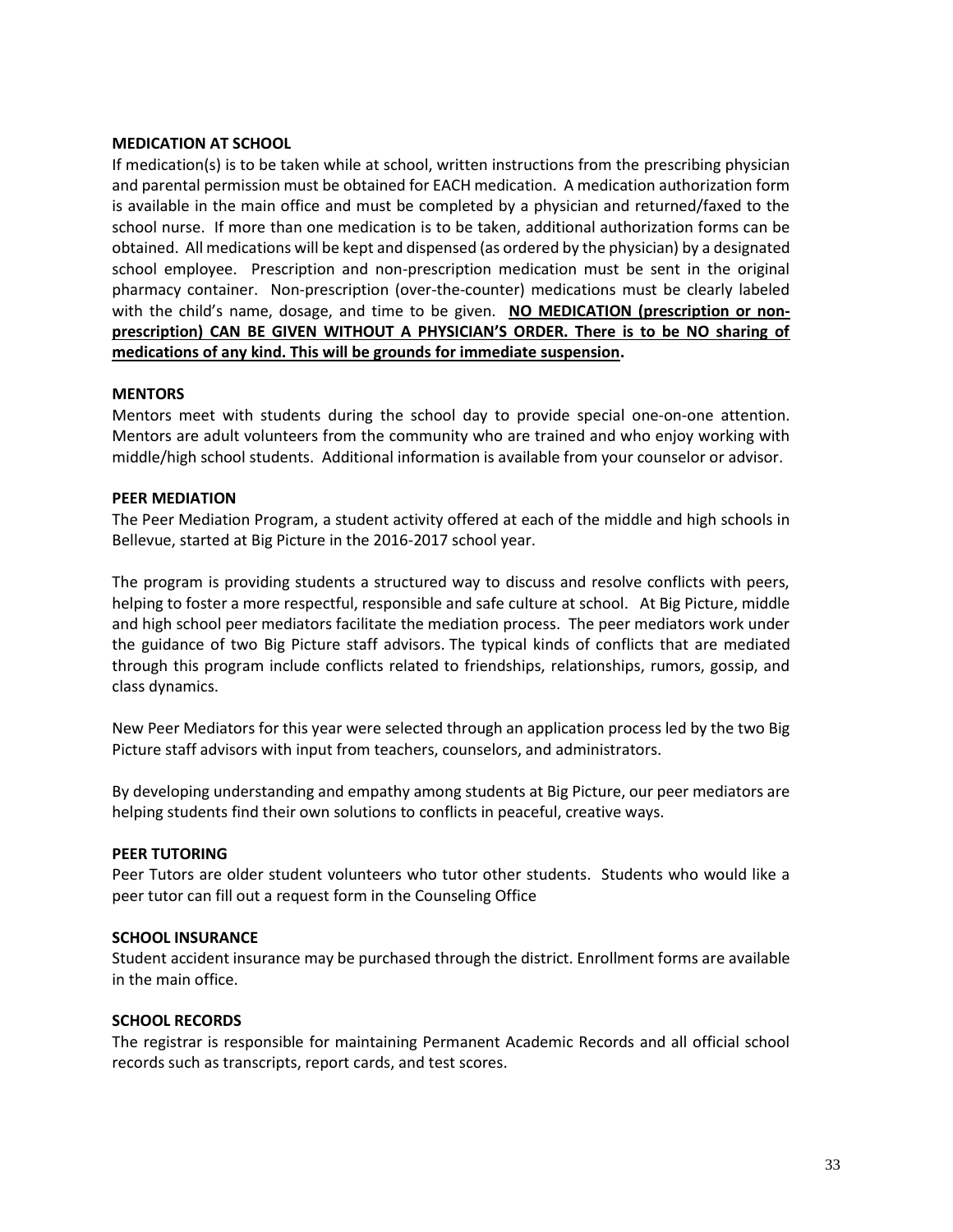## <span id="page-33-0"></span>**TEXTBOOKS**

The school district provides textbooks for all students in the district at no cost. Every student is obligated to take good care of all textbooks assigned to them or available in class. PLEASE be sure names are written in ink in the designated place in the book in case it is misplaced. Only books with the assigned number assigned to each student will be accepted as valid when returned. Fines are based on teacher or principal judgment for abuse, misuse or lost books. *Fines will be assessed*  for lost or damaged books and may result in holding of the student yearbook. No refunds on fines will be given after one year of the issuance of the fine. Also, no refunds on fines will be given if a book is later found that is no longer in use by a course.

Library books may be checked out for 3 weeks, though they may be renewed at any time. Students are responsible for keeping books in good shape, and will be fined a replacement cost if damaged. A \$5 late fee will be assessed for books that are 3 weeks overdue. Book replacement fees (& late fees) will be assessed for books marked lost, although the replacement fee may be waived upon the book's return to the library. Unpaid library fines may hinder students from obtaining yearbooks and student transcripts.

# **ACTIVITIES AND ATHLETICS**

## <span id="page-33-1"></span>**ASB & STUDENT GOVERNMENT**

ASB officers- president, vice-president, secretary, and treasurer are elected each year according to the ASB constitution and are responsible for the student body budget and special activities such as spirit days/week and socials. Students may purchase an ASB Card for \$7.50 and an annual for \$30.00. ASB cards and student annuals can be purchased during our August orientation as well as during the school year. ASB cards will be issued early in the fall after student photos are delivered. The student annual is issued at the end of the school year and features student pictures and highlights of activities during the year. Please note that annuals of students having fines at the end of the year will be held until the last day of the school year or until all fines are cleared.

## **ACTIVITY/ATHLETIC INFORMATION**

Involvement in extracurricular endeavors is strongly encouraged. High school students wishing to participate in school sports should contact their attendance area high school athletic department for a list of dates and sports.

Middle school students will have the opportunity, pending sign-ups, to participate in annual offerings. Students will have the opportunity to create a variety of after-school clubs and activities. All Big Picture students who desire to participate in BP school related clubs and sports, are required to purchase an ASB card.

## <span id="page-33-2"></span>**PARTICIPATION IN ATHLETICS AND ACTIVITIES**

The Bellevue School District offers students opportunities to extend their learning through extracurricular and after school activity programs. It is the District's intention to provide high quality opportunities for student participation in extracurricular and after school activity programs. To that end: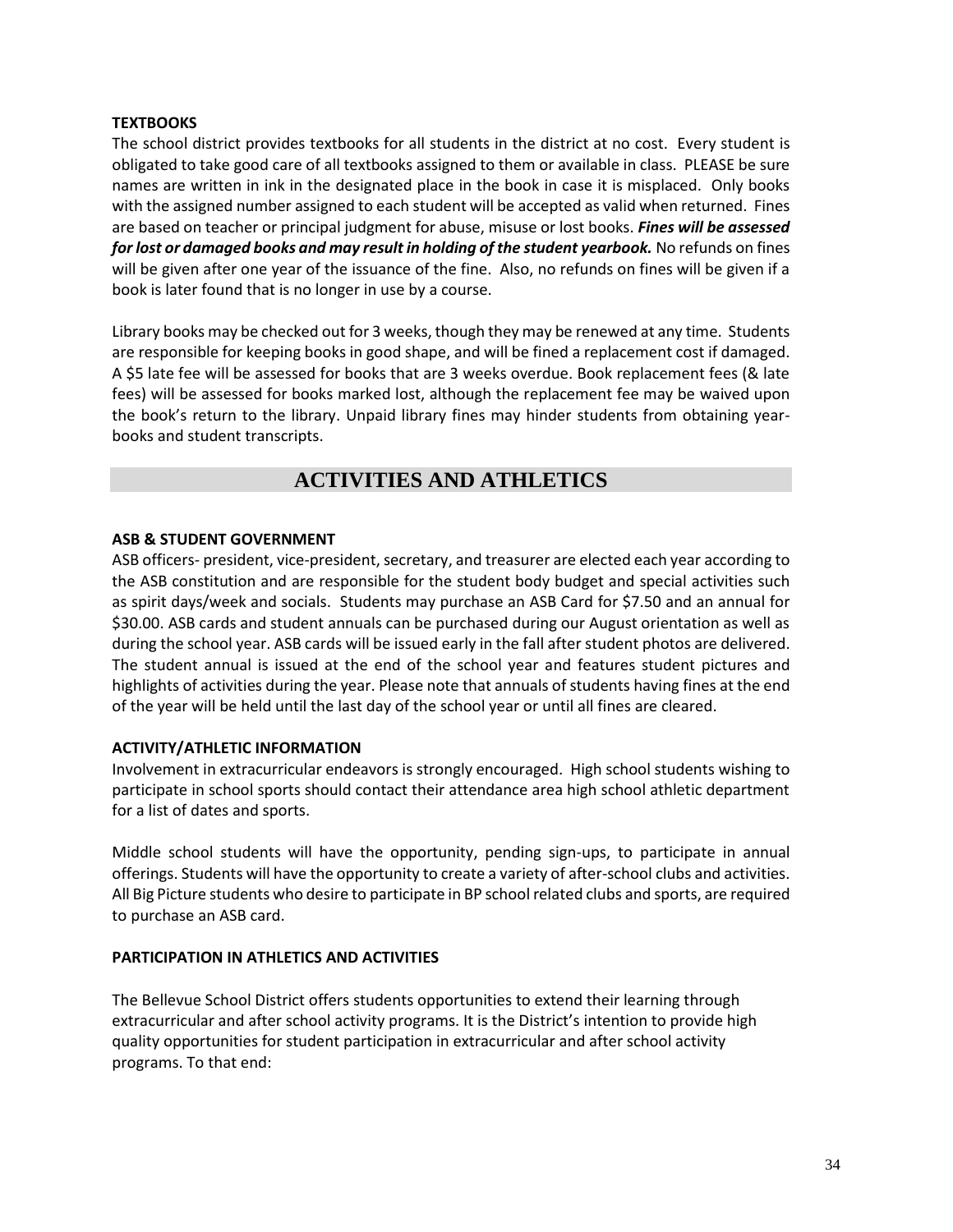*The Bellevue School District [does not discriminate in any programs or activities](http://www.bsd405.org/wp-content/pdf/hr/Affirmative-Action-Report.pdf) on the basis of sex, race, creed, religion, color, national origin, age, veteran or military status, sexual orientation, gender expression or identity, disability, or the use of a trained dog guide or service animal and provides equal access to designated youth groups. The following employees have been designated to handle questions and complaints of alleged discrimination: Title IX Coordinator: Jeff Lowell, (425) 456-4010 or [lowellj@bsd405.org](mailto:lowellj@bsd405.org); Section 504/ADA Coordinator: Heather Edlund, (425) 456-4156 or [edlundh@bsd405.org](mailto:edlundh@bsd405.org); Civil Rights/Nondiscrimination Compliance Coordinator Alexa Allman, (425) 456-4040 or [allmana@bsd405.org](mailto:allmana@bsd405.org). Mailing address for all three: 12111 NE 1st Street, Bellevue, WA 98005.*

*The Bellevue School District is also committed to providing a safe and civil educational environment that is free from harassment, intimidation or bullying. Report harassment, intimidation or bullying with [SafeSchools Alert](https://bsd405-wa.safeschoolsalert.com/) or at your school. The Harassment, Intimidation and Bullying Compliance Officer is [Nancy](mailto:phamn@bsd405.org) Pham.*

## <span id="page-34-0"></span>**POLICY 2151 AND PROCEDURE 2151P: INTERSCHOLASTIC ACTIVITIES**

## **A. Preamble**

The Bellevue School District (the District) is committed to ensuring an environment where all student participants (participants) have every opportunity to engage in programs aligned with the District's Vision, Values, and Purpose for athletics and activities. It is also important to remember participation in extra-curricular programs is not an entitlement. The district is committed to equitable access to extra-curricular activities for each and every participant and when necessary, an equitable application of corrective action(s) for participants at the discretion of building administrators (Principals or Assistant Principals) and/or Athletic/Activity Director. Corrective actions will be consistent with the District's mission and goals and in the best interest of students. The building administrators (Principals or Assistant Principals) and/or Athletic/Activity Director will ensure that corrective action is consistent, fair and balanced; progressive in nature; and considers the developmental level of the participant. The Athletic/Activities Code of Conduct (the Code) takes effect when a participant enrolls in any of the District's high school athletic and/or activity programs and ends when the participant graduates from any one of the District's high schools. Violations under the Code throughout a participant's high school years will lead to progressive corrective action(s), in terms of severity up to removal from extra-curricular programs. Each school, program, and activity will notify all participants about the Code, its requirements and corrective actions on an annual basis.

## **B. Implementation of Corrective Action and Process**

Participants who exhibit any of the behaviors that rise to the level of exceptional misconduct as defined in Policy and Procedure 3241 (Classroom Management, Discipline and Corrective Action) may be subject to corrective action under the Code. A detailed description of how corrective actions are implemented can be found [in Procedure 2151P.](http://www.bsd405.org/wp-content/pdf/policy/2151P.pdf?x93448)

## **C. Alcohol, Drugs, and Other Mood Altering Substances**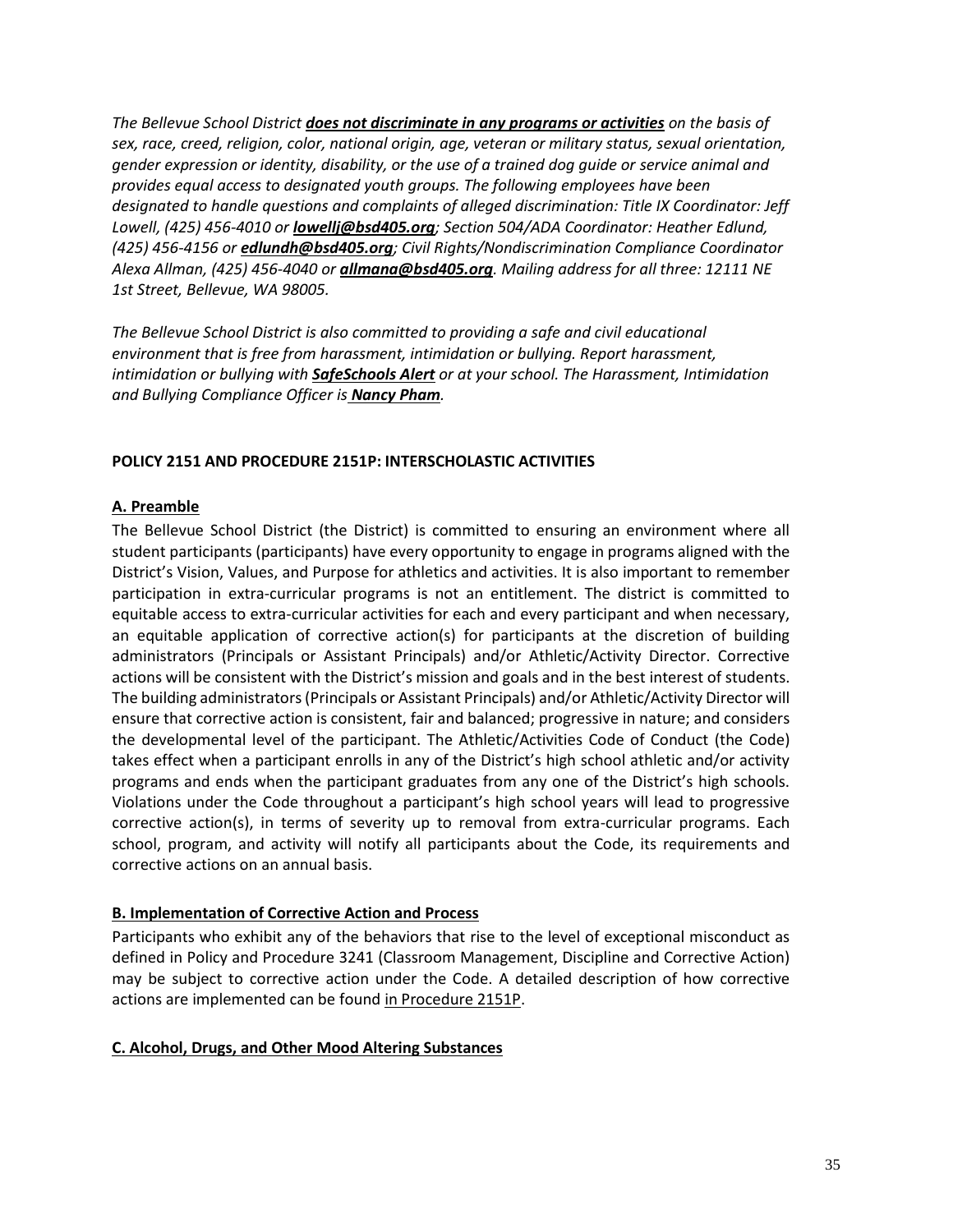Under Administrative Procedure 2151P (Interscholastic Activities), students who participate in athletics and/or activities are expected to refrain from the unlawful use of alcohol, marijuana, tobacco, and controlled substances.

Any unlawful use of controlled substances, alcohol, marijuana, and tobacco is a violation of the Code. A detailed description of how corrective actions for alcohol, drugs, and other mood altering substances are implemented can be found on [in Procedure 2151P.](http://www.bsd405.org/wp-content/pdf/policy/2151P.pdf?x93448)

## **D. Appeals of a Corrective Action**

A student athlete who wishes to appeal the imposition of this corrective action may appeal the decision. A detailed description of student appeal rights are codified [in Procedure 2151P.](http://www.bsd405.org/wp-content/pdf/policy/2151P.pdf?x93448)

Note: If the appeal relates to a second (or higher) violation of controlled substance use and the participant competes in a sport sanctioned by the Washington Interscholastic Activities Association (WIAA), and the participant wishes to gain eligibility for competition, then the participant must file a second appeal directly to the Executive Director of the WIAA.

Note: It is important to note that a student does not retain the ability to participate in any capacity in the program/activity while awaiting an appeal of a corrective action. **While waiting for an appeal hearing, the corrective action in question remains in place.** 

**Absences and Student Athletes**: Student athletes are expected to attend school on days of practices and competitions. Coaches are provided with a daily printout of attendance to ensure their athletes are eligible to practice or compete based on the following:

- Students must attend a minimum of (5) classes for a 7-period schedule (Monday, Tuesday and Friday)
- Students must attend a minimum of (4) classes for a 6-period schedule
- Students must attend a minimum of (2) classes for a 3-period schedule (Wednesday)
- Students must attend a minimum of (3) classes for a 4-period schedule (Thursday)

In rare, extreme and extenuating circumstances beyond the control of the student, eligibility to practice or compete may be granted in advance on a case-by-case basis.

Grade Point Requirement: Besides meeting WIAA academic standards to maintain eligibility during the current semester, BSD students shall maintain at minimum a 2.0 cumulative grade point average (GPA) while enrolled in at least six classes in order to participate in a sport and/or activity. The record at the end of the semester shall be final, except for credits earned and approved by the Bellevue School District.

If a student-athlete's cumulative GPA falls below 2.0, that student-athlete is academically ineligible and placed on suspension from competition for a probationary period.

However, there may be unique and unusual circumstances that result in less than a 2.0 cumulative GPA. If any student, parent/guardian, teacher, coach, administrator and/or counselor, believes that there is such a circumstance, they may request a waiver of this requirement. Waiver information can be found on the Athletic and Activity department page: [http://www.bsd405.org/departments/athletics-activities/eligibility/.](http://www.bsd405.org/departments/athletics-activities/eligibility/)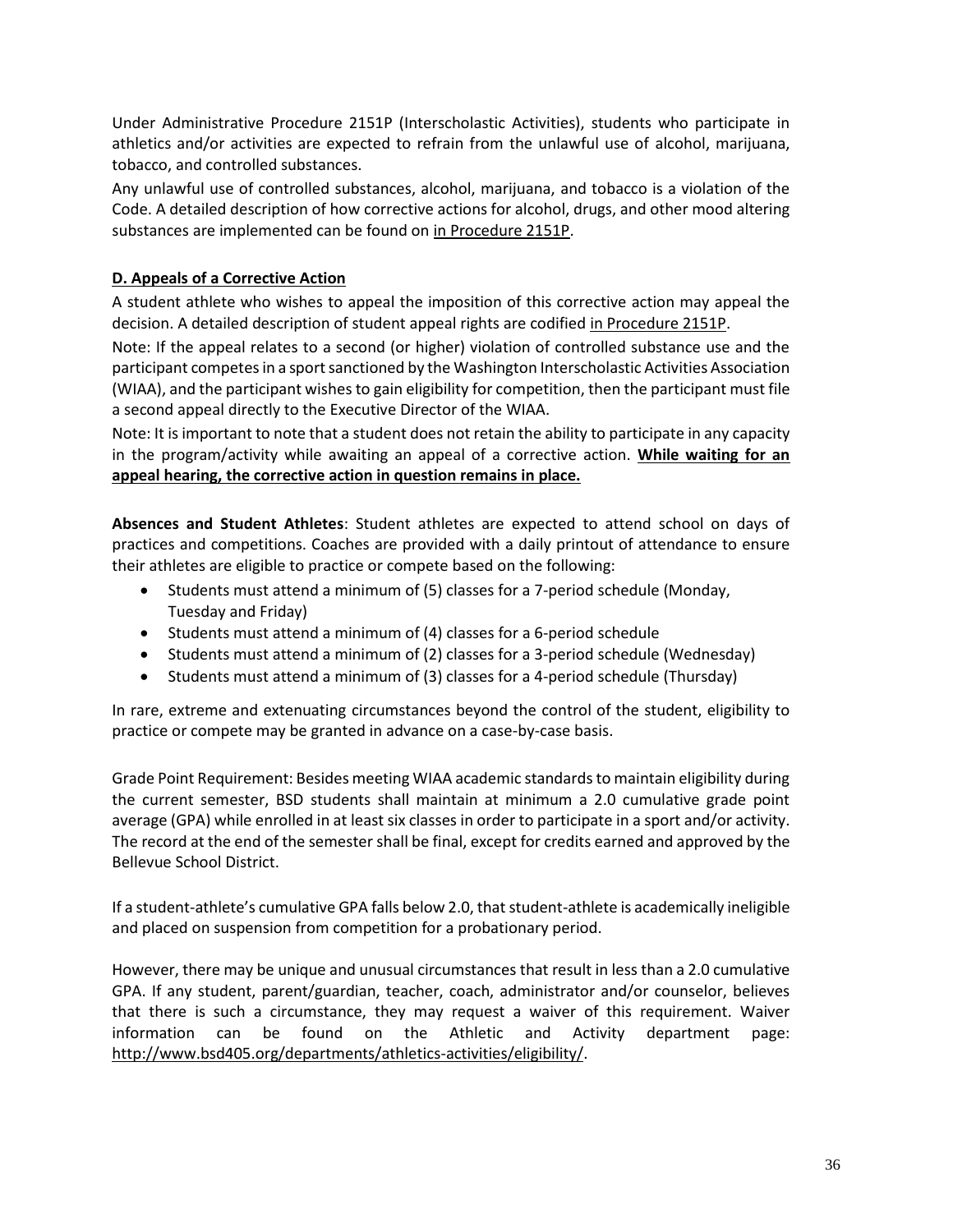### **CLUB JUBILEE AND JUBILEE SPORTS:**

BP's middle school afterschool program is run by an outside organization called Jubilee REACH through a program called Club Jubilee. They have a selection of activities that rotate throughout the year.

Club Jubilee runs from 4:00 – 4:45 pm every day except Wednesday and 2:00-3:00 on Wednesdays. Currently, there is no cost for Club Jubilee though students must sign up in advance to participate.

CLUB JUBILEE SPORTS -Become part of a Team! Join an afterschool sports team and grow better by competing with your friends in other Bellevue Middle Schools in: Boys / Girls Soccer Coed Flag Football Girls Golf (Fall) Boys / Girls Golf (Spring) Boys / Girls Basketball

CLUB JUBILEE HOMEWORK CLUB and Activities - Enjoy being together with your peers and Club Jubilee staff to work on your classwork and homework projects right after school in the cafeteria. Various activities are also led in the cafeteria.

# **ATTENDANCE**

The staff at Bellevue Big Picture School considers regular attendance essential to learning. Classroom sessions are carefully planned and are a valuable experience that cannot always be duplicated. Absences create difficulty for both students and teachers in maintaining continuity in student progress at school. Therefore, regular attendance is necessary if students are to profit fully from the learning experiences offered.

#### **POLICY 3122 AND PROCEDURE 3122P: EXCUSED AND UNEXCUSED ABSENCES**

Students are expected to attend all assigned classes each day. School staff will keep a record of absence and tardiness, including a call log and/or a record of excuse statements submitted by a parent/guardian or, in certain cases, students, to document a student's excused absences.

# **EXCUSED ABSENCES**

All student absences will be classified as excused or unexcused. Absences for the following reasons will be excused if there is timely verification (within 2 school days upon return) of such reasons provided to the school:

The following are valid excuses for absences:

1. Participation in a district or school-approved activity or instructional program;

2. Illness, health condition or medical appointment (including but not limited to medical, counseling, dental or optometry);

- 3. Family emergency, including but not limited to a death or illness in the family;
- 4. Religious or cultural purpose including observance of a religious or cultural holiday or participation in religious or cultural instruction;
- 5. Court, judicial proceeding, court-ordered activity or serving on a jury;
- 6. Post-secondary, technical school or apprenticeship program visitation, or scholarship interview;
- 7. State-recognized search and rescue activities consistent with RCW 28A.225.055;
- 8. Absence directly related to the student's homeless status or foster care/dependency status;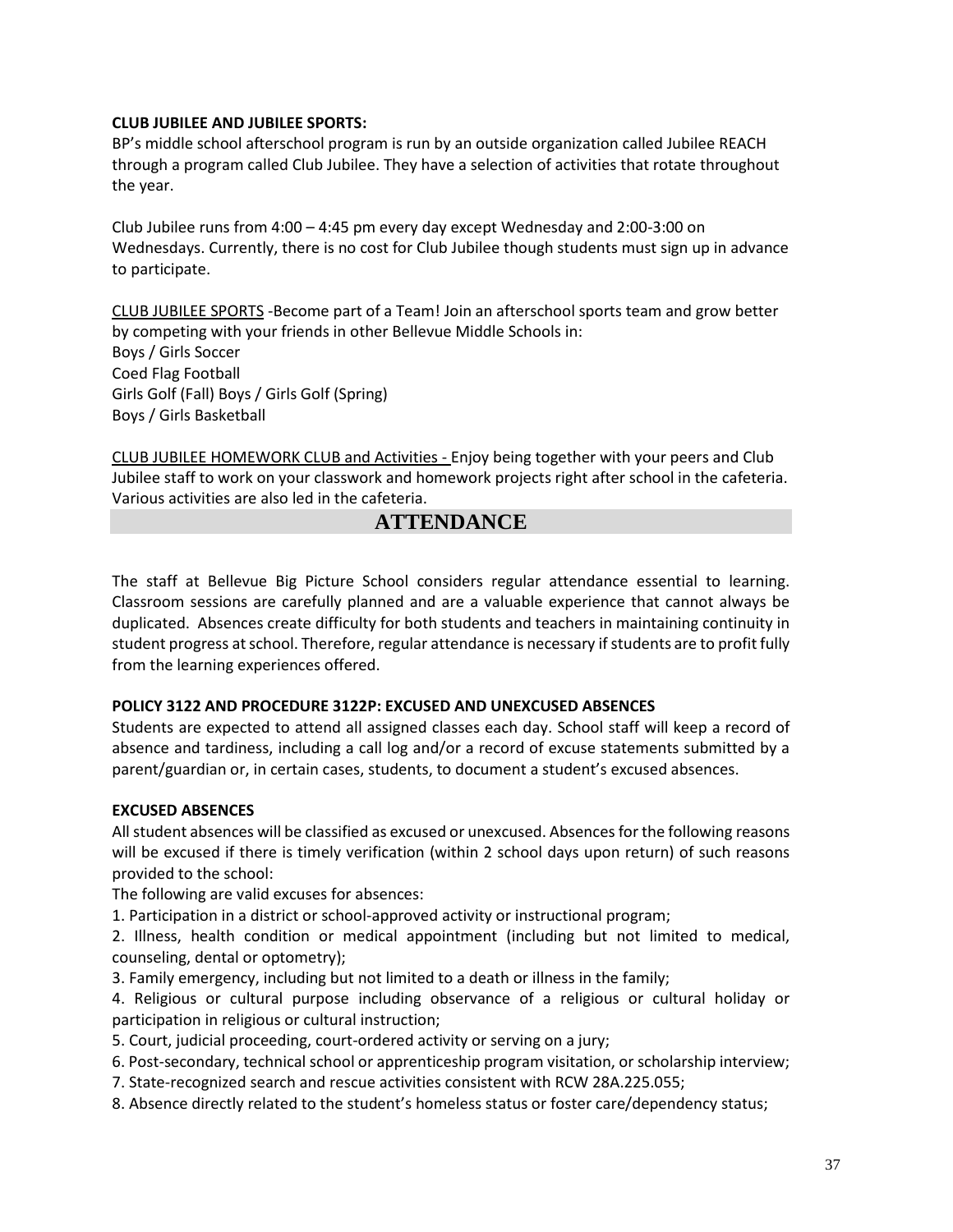9. Absence resulting from a disciplinary/corrective action. (e.g., short-term or long-term suspension, emergency expulsion) if the student is not receiving educational services and is not enrolled in a qualifying "course of study" activities as defined in WAC 392-121- 107

10. Absences due to student safety concerns, including absences related to threats, assaults or bullying

11. Absences due to a student's migrant status; and

12. Principal (or designee) and parent, guardian, or emancipated youth mutually agreed upon approved activity. The school principal (or designee) has the authority to determine if an absence meets the above criteria for an excused absence.

If an absence is excused, the student will be permitted to make up all missed assignments outside of class under reasonable conditions and time limits established by the appropriate teacher. For an absence to be excused, parent/guardian(s) or adult student must communicate an excuse statement to the school according to the school's submission guidelines.

# **UNEXCUSED ABSENCES**

In accordance with RCW 28A.225.010, each unexcused absence will be followed by notification the parent or guardian of the student.

After three unexcused absences within any month, a conference will be scheduled between the parent, student and principal or designee. At such a conference the principal or designee, student and parent may consider:

- Adjusting the student's program;
- Providing more individualized instruction; preparing the student for employment with specific vocational experience or both;
- Transferring the student to another school;
- Assisting the student to obtain supplementary services that might eliminate or ameliorate the causes of absence; or,
- Other interventions deemed to improve the students' attendance.

If the parent does not attend, the scheduled conference the conference can be conducted with the student and school official and the parent will be notified of the steps to be taken to eliminate or reduce the student's absences.

After the second unexcused absence and before the fifth unexcused absence the school will take data-informed steps to eliminate or reduce the child's absences.

- In middle and high school, these steps must include offering the application of the Washington Assessment of the Risks and Needs of Students (WARNS)
- Students and parents must agree to participate the WARNS by signing a consent form.
- Any student with an existing 504 plan or individualized education plan (IEP), these steps must include convening of the child's IEP or 504 plan team. If necessary and if consent from the parent is given, a functional behavior assessment (FBA) will be conducted to explore the function of the absence behavior and if appropriate, a behavior plan completed.
- Any student, without an IEP or 504 plan, reasonably believed to have a mental or physical disability or impairment, will be brought to guidance team to consider an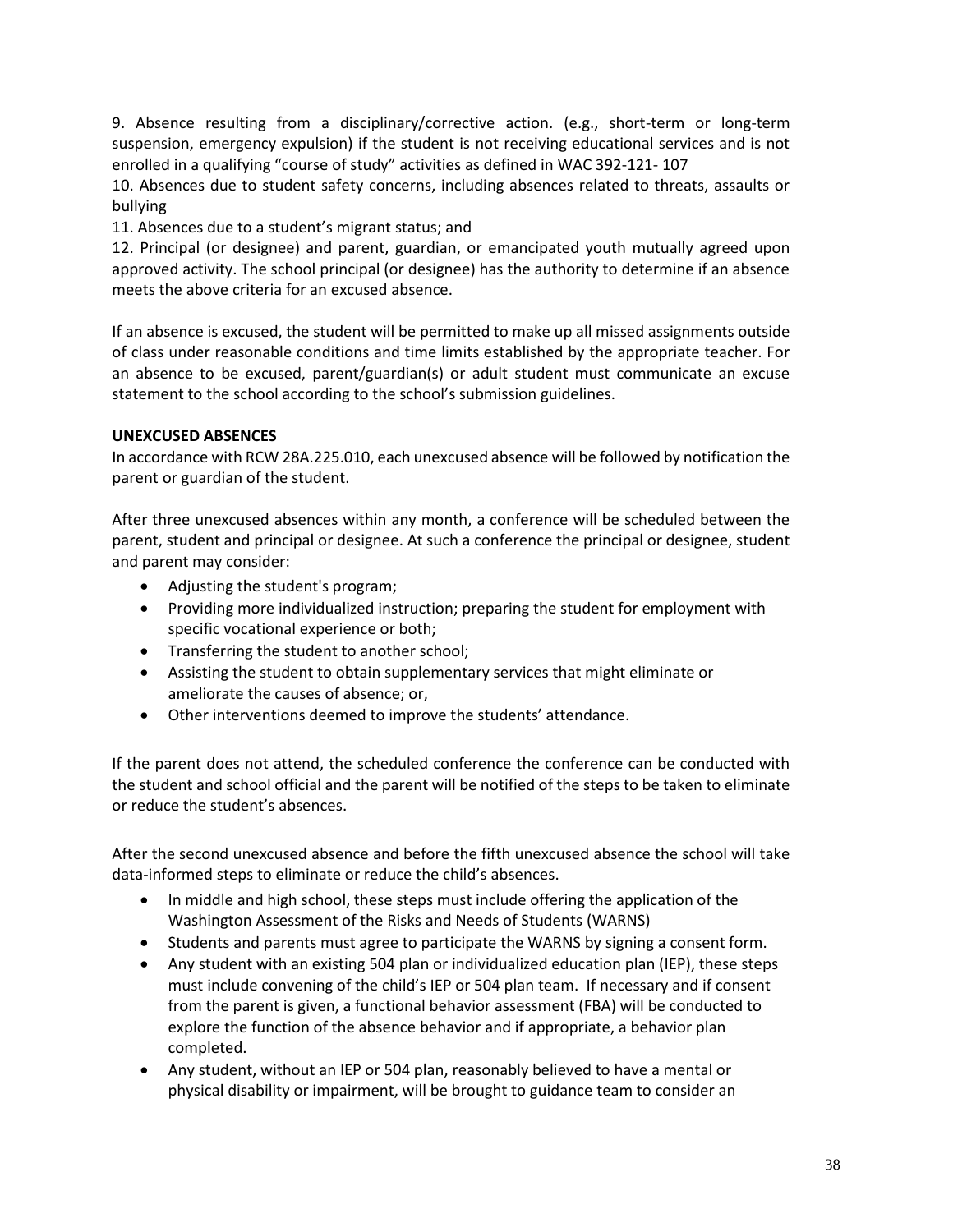### evaluation.

No later than the student's fifth unexcused absence in a month the district will enter into an agreement with the student and parents/guardians that establishes school attendance requirements. The district will refer the student to a community truancy board or file a petition and affidavit with the juvenile court alleging a violation of RCW 28A.225.010.

If the above action fails to correct the attendance problem, the following truancy petition procedure will apply only to students under the age of eighteen. No later than the seventh unexcused absence within any month during the current school year, or upon the tenth unexcused absence during the current school year, the district will file a petition with the juvenile court alleging a violation of RCW 28A.225.010 by the parent, student or parent and student. The petition consists of written notification to the court alleging that:

- The student has unexcused absences in the current school year. While petitions must be filed if the student has seven or more unexcused absences within any one month, or ten or more unexcused absences in the current school year, a petition may be filed earlier. In addition, unexcused absences accumulated in another school or school district will be counted when preparing the petition;
- Attesting that actions taken by the school district have not been successful in substantially reducing the student's absences from school; and
- Court intervention and supervision are necessary to assist the school district to reduce the student's absences from school.

Students six or seven years of age, who have been enrolled in the district, are required to attend school and their parents/guardians are responsible for ensuring that they attend. Parents/guardians who wish to withdraw their children before the age of eight, and against whom no truancy petition has been filed, may withdraw the students from school. When a six or seven year old student has unexcused absences, the district will do the following:

- Notify the parent or guardian in writing or by telephone after one unexcused absence in any month.
- Request a conference with the parent or guardian and child to analyze the causes of the student's absences after two unexcused absences in any month (a regularly scheduled teacher-parent conference held within thirty days may substitute).
- Take steps to eliminate or reduce the student's absences, including: adjusting the school program, school or course assignment; providing more individualized or remedial instruction; offering enrollment in alternative schools or programs; or assisting in obtaining supplementary services.
- After seven unexcused absences in a month, or ten in a school year, the district will file a truancy petition.

# **TARDIES**

Students are expected to be in class on time. This means that students are expected to be in their classrooms, in their seats, and ready for class at the beginning of the class. Students who show up late disrupt the teacher and the learning of others, and do not get the full value of the education being offered. Secondary students--when a student's tardiness becomes frequent or disruptive, the student may be referred to the principal or counselor and may be subject to corrective action. Each school may determine at what point in the class a tardy turns into an absence.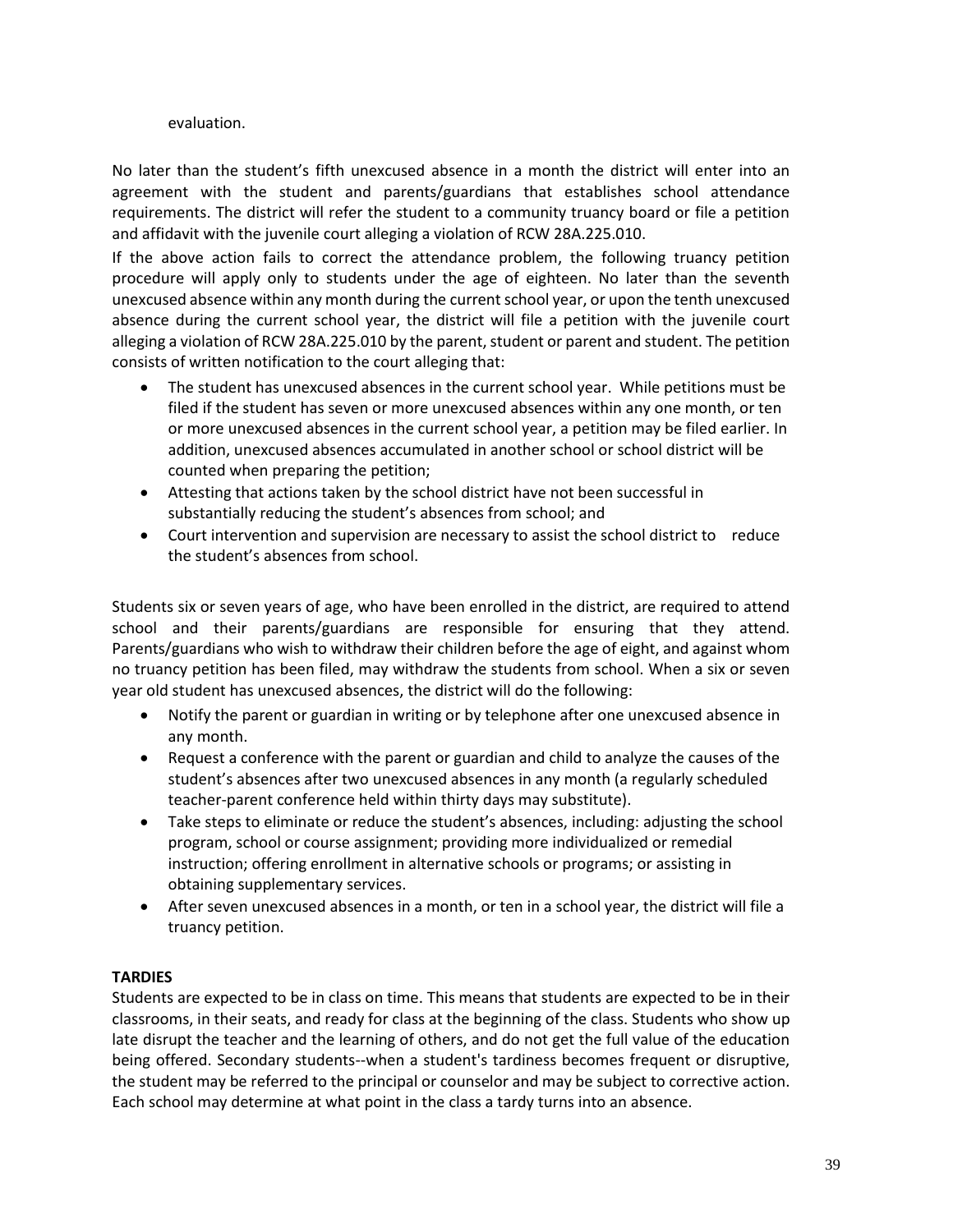Bellevue Big Picture School students need to be in class and ready to learn at the bell/beginning of class. Students who are more than **ten** minutes late to class will be considered absent. The following are consequences for tardiness:

- 1. The first time a student is tardy, the teacher will have a problem-solving conversation with the student.
- 2. The second time a student is tardy, the teacher will call a parent or guardian.
- 3. The third time a student is tardy, the teacher will convene a meeting with the student and their advisor to problem-solve.
- 4. The fourth (or additional times) a student is tardy, the teacher will assign the student a detention in their class during tutorial.
- 5. The fifth (or additional times) a student is tardy, the teacher will refer the student to the office for a meeting with the Assistant Principal. At that time, additional consequences may be determined.

# **EARLY RELEASE**

Students are expected to remain in class until the end of the class. This means that students are expected to be in their classrooms, engaged in the learning, until the students have been dismissed by the teacher. Students who leave early disrupt the teacher and the learning of others, and do not get the full value of the education being offered. Secondary students--when a student leaves class or school early without permission or it becomes frequent or disruptive, the student may be referred to the principal or counselor and may be subject to corrective action. Each school may determine the point in the class at which the early release turns into an absence.

At Bellevue Big Picture School, students who leave class without permission with more than ten minutes left in the class period will be considered absent. The following are consequences:

1. Students will meet with counselor or administrator after first unexcused early release to create an attendance plan which may include consequences such as a lunch detention. Parents will be contacted.

2. Repeated violations will result in parent conference with administrator and progressive discipline.

# **SANCTIONS**

All sanctions imposed for failure to comply with the attendance policies and procedures will be implemented in accordance with state and district regulations regarding corrective action or punishment consistent with Policy 3421 and Procedure 3241P (Classroom Management, Corrective Actions and/or Interventions). For example, a student who presents false evidence, with or without the consent of his/her parent**/**guardian, to wrongfully qualify for an excused absence will be subject to corrective action in accordance with Policy and Procedure 3241.

# **BIG PICTURE SCHOOL - STUDENT RESPONSIBILITIES**

1. **Returning to school late or after an absence**: Submit a written note or email to the Attendance Office with the dates and reason for the absence within two (2) school days. The note must include the reason for the absence. If the student does not submit a note to excuse the absence within 2 school days, the absence(s) become unexcused. Unexcused absences, including skipping any classes, may result progressive discipline responses. Students who are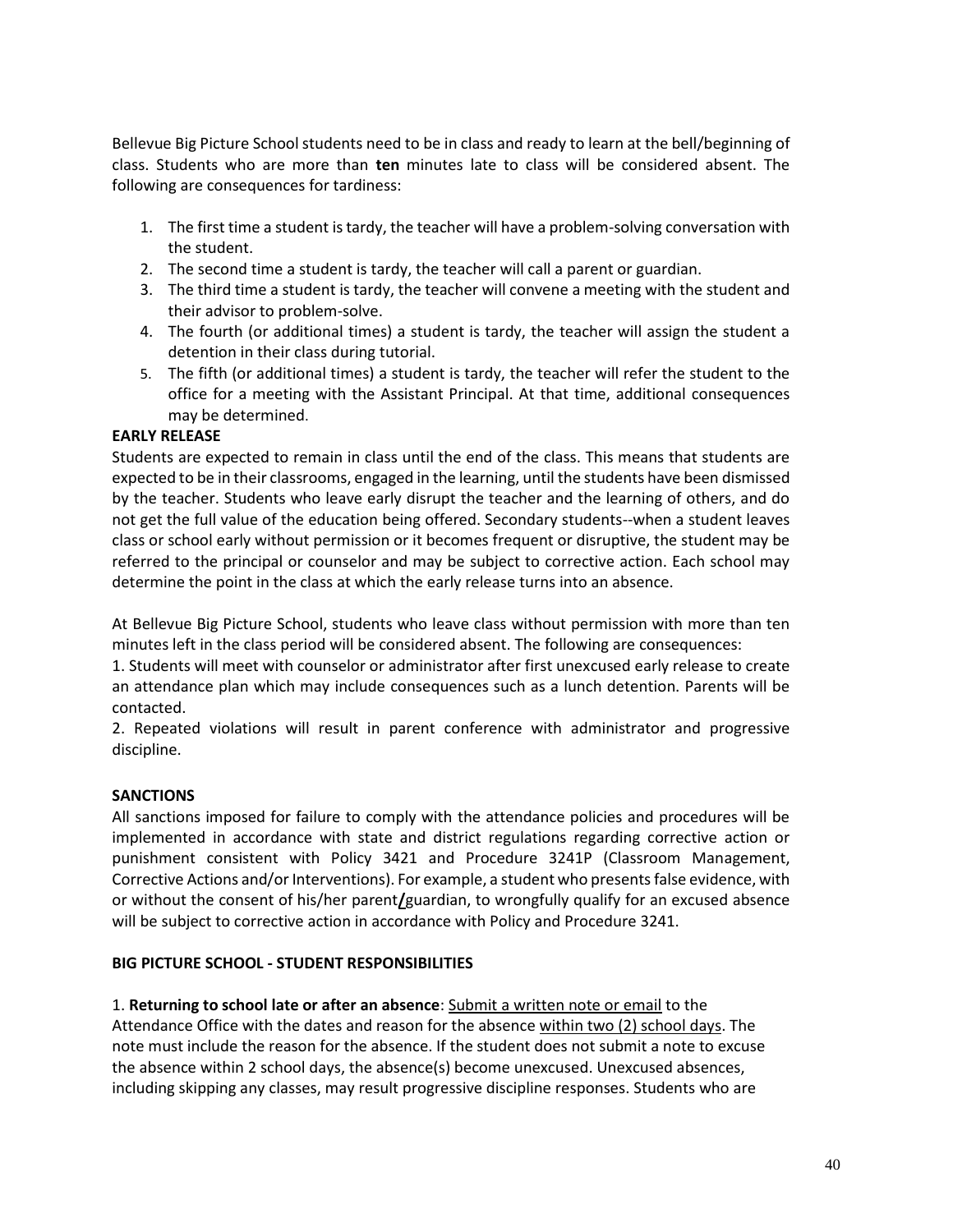arriving late to school will receive an admit slip from the attendance specialist to give to their teacher.

2. **Make-up work**: You have the right to make up work after an excused absence. It must be done in a timely manner and you may be assigned to tutorial to make up missed work. Teachers determine the amount of time given to complete make-up work. Teachers are not required to give you the opportunity to make up work for unexcused absences.

3. **Pre-arranged absences**: All absences related to non-school activities must be pre-arranged. The pre-arranged absence form can be obtained from the Attendance Office. The form requires signatures from an administrator, teachers, and a parent/guardian.

4. **Family vacations during school sessions**: Families should not schedule vacations to occur while school is still in session. If a family vacation must occur while school is in session it must be pre-arranged and approved. The pre-arranged absence form must be completed and turned in 5 school days prior to the absence. Prearranged absences due to vacation for more than **five days** in a school year will not be approved. Failure to follow procedure will result in an unexcused absence.

5. **Students who are 18 years old or older**: Once you turn 18, you may obtain a form from the Attendance Office indicating you wish to write your own notes for excused absences. The form requires signatures from your parent/guardian and you. The privilege of signing notes may be rescinded by the administration for just cause.

6. **Signing out of school**: If you have an appointment and must leave during the school day, you need to bring a note from home to the Attendance Office before school. You will then receive a note excusing you from class for your appointment, which you will then present to your teacher in order to be let out of class. At the designated time, the student will show the early-out slip to their teacher and then come to the main office and **sign out** prior to leaving campus. If the student has no note, an attempt will be made to call the parent/guardian for verbal permission for the student to leave. However, students will not be excused in this situation if a parent/guardian cannot be reached. The Attendance Office will not disturb classrooms during the school day to notify or retrieve students for appointments, so please make arrangements prior to the beginning of the school day.

- 7. **Extended absence** Please call the school (425.456.7808) if a student is absent for more than 3 days so that homework may be requested.
- 8. **Illness during the day** A student who becomes ill after having arrived on campus must report to the clinic and/or office. After receiving parental approval via phone, the student will be directed to sign out with the nurse or the attendance office before leaving campus and bring an excuse note upon his/her return.
- 9. **Forgeries** If a student forges a signature or falsifies oral excuses or other attendance documents, the progressive discipline policy will be followed. Regular attendance procedures for truancies will also be employed.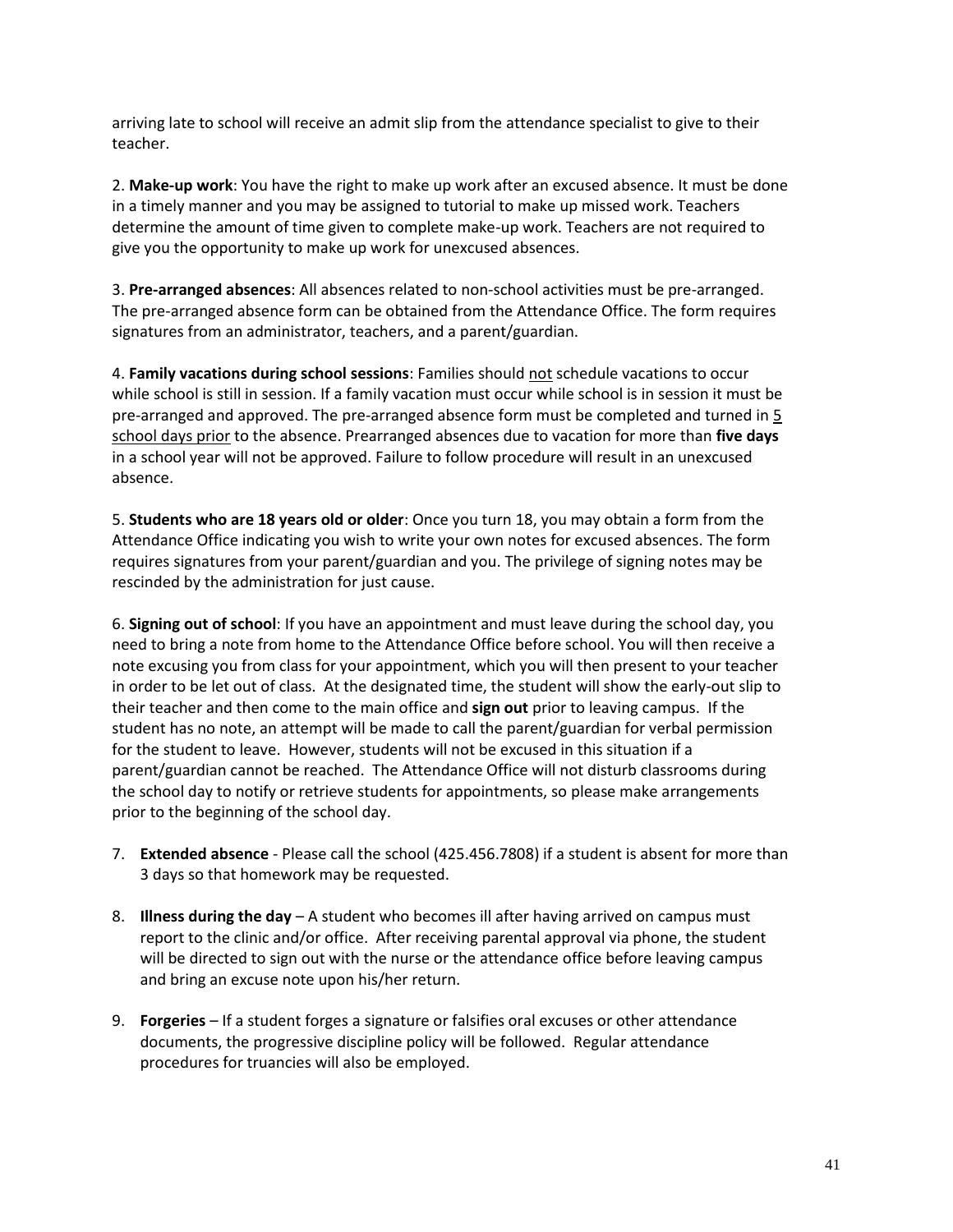# **ATTENDANCE REASON CODES**

There may be occasions when you will receive an attendance summary report detailing absences for the year. Below is the key to the codes used in the summary.

- $A -$ Unexcused Absence  $E -$  Excused FE – Family Emergency **I** – Illness L – Religious **P** – Appointment PR – Present R – Prearranged S – Suspension TE – Tardy Excused TU – Tardy Unexcused WA – With Administrator WC – With Counselor
- 

# **STUDENT CODE OF CONDUCT**

# **STUDENT AND STAFF RIGHTS, RESPONSIBILITIES**

In compliance with Washington Administrative Code 180-40-224, a complete guide to Student and Staff Rights and Responsibilities is available upon request in the Main Office or can be accessed on the BSD website [www.bsd405.org](http://www.bsd405.org/) >Administration>Board Policy & Procedures. State law and BSD policies describe certain student actions that are prohibited on campus and schoolrelated events. These are listed in a document called student, teacher, and administrative rights and responsibilities, which is distributed to students each school year. In cases of disciplinary actions, the disciplinary appeals process is defined in the Notice of Disciplinary Actions form and outlined on the rights and responsibilities document. Our intention is to keep BP safe for students and staff. We expect students to act responsibly and to treat others respectfully.

# **BP'S PHILOSOPHY OF DISCIPLINE**

Through prevention, action, and resolution, students will be provided with the skills necessary for them to become responsible for their own behavior. Students are expected to follow the school and individual classroom policies. Teaching acceptable behavior, while maintaining dignity, is the intent of the student behavior and discipline policy. Each person at Big Picture has a responsibility to help develop and maintain an effective and positive learning environment. Each child deserves a positive place to learn. It is our belief that our discipline policies should be positive and directed toward the goal of self-discipline and self-control. The emphasis is on the benefits of good selfdiscipline both for the group and for the individual. Discipline strategies assist in developing responsible students and adults who respect the rights of others. Our desire is that we treat each other as changing and growing individuals for whom education is a life-long process. Every staff member has the responsibility to hold students accountable for inappropriate behavior. Discipline imposed by staff members for minor violations of school or classroom rules is timely, appropriate, and does not involve a referral to the office.

# **WHERE AND WHEN SCHOOL RULES APPLY**

- While on school premises.
- While using school transportation.
- While participating in school-sponsored activities, both at school and while away from the school grounds.
- While away from school grounds, if conduct would directly affect the school and student learning (including but not limited to communication via Social Media).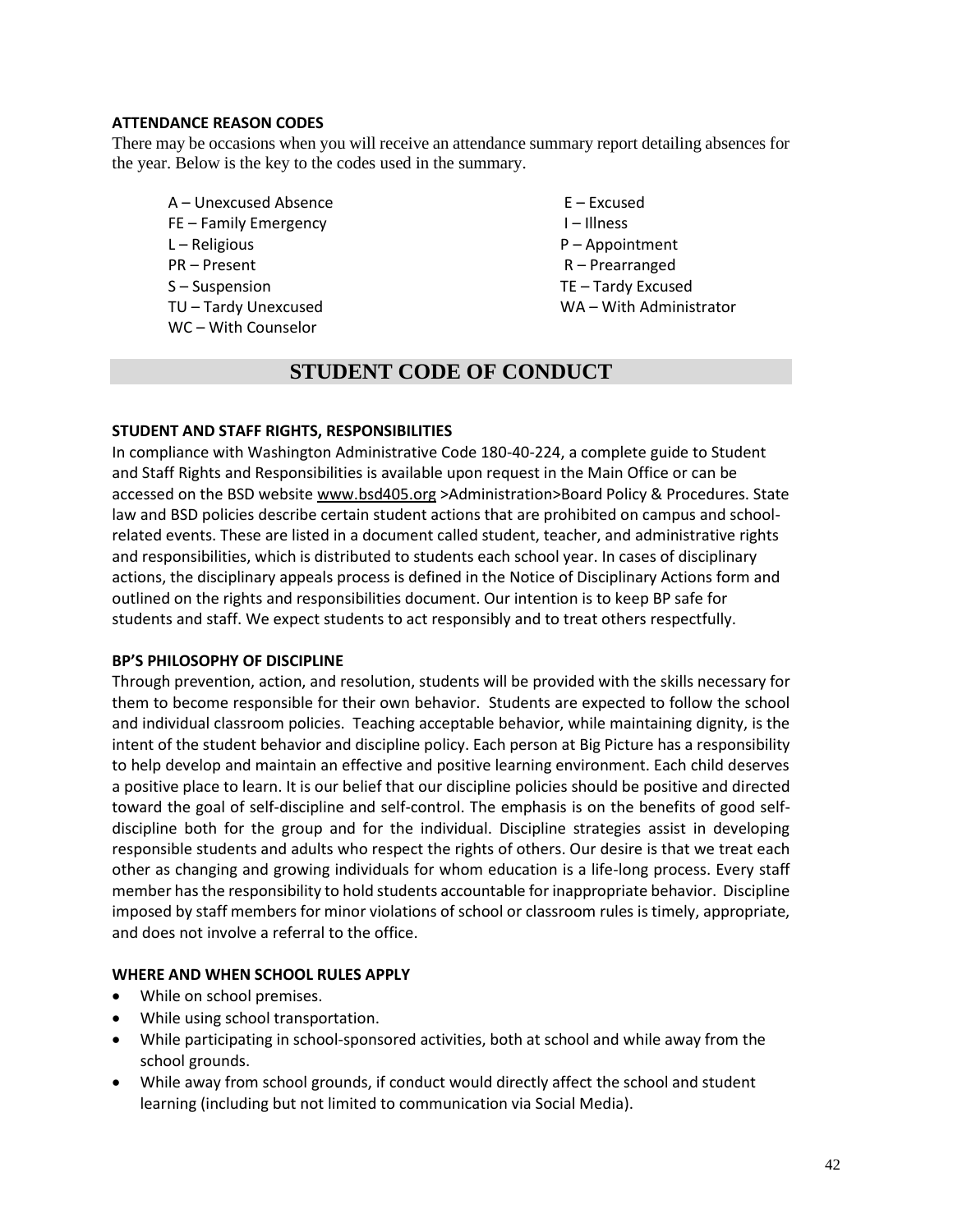# **LUNCHROOM EXPECTATIONS**

|                               | Cafeteria/Lunch                                                                                                                             |
|-------------------------------|---------------------------------------------------------------------------------------------------------------------------------------------|
| <b>Positive Relationships</b> | Be inclusive and welcome others                                                                                                             |
| <b>Ownership of Learning</b>  | Wait calmly in your spot in line and use appropriate voice volume<br>Lunch first, then activities<br>Stay in supervised areas on the campus |
| Leadership                    | Clean up table throw out all garbage                                                                                                        |

# **LUNCH GUIDELINES AND ZONES**

- **THE FIRST TEN MINUTES** of lunch may only be used for eating
- Food may only be eaten in the **cafeteria** and the **courtyard**
	- Food may not be eaten in the basketball court, the grassy area or the 4-square court
- You must **pick up your garbage** before you leave your eating area
- You should finish eating before joining any lunch activities
- **AFTER THE FIRST 10 MINUTES**
- Cafeteria
	- Eating and playing foosball
- Courtyard
	- Eating and hula-hooping
- 4-Square Court
	- 4-Square
- Basketball Court
	- Basketball
- **SPORTS EQUIPMENT** can be checked out from the Jubilee Site Coach
	- AFTER the first **10 minutes** of lunch and
	- AFTER **picking up your garbage**
- You may only leave the café, courtyard, 4-Square and basketball court areas after the **5-minute warning bell** for class rings
- 10th-12th grade students may leave campus for lunch. The campus is closed for 6th-9th graders.

# **PICK ME UP (PMU) ASSEMBLIES AND COMMUNITY MEETINGS CONDUCT EXPECTATIONS**

The purposes of Big Picture PMU assemblies are to generate positive school spirit and to recognize students' contributions to our program. Everyone must cooperate to create a positive, spirited and participatory audience.

|                               | <b>PMU</b>                                                 |
|-------------------------------|------------------------------------------------------------|
| <b>Positive Relationships</b> | $\bullet$ Participate, stay engaged, and encourage others. |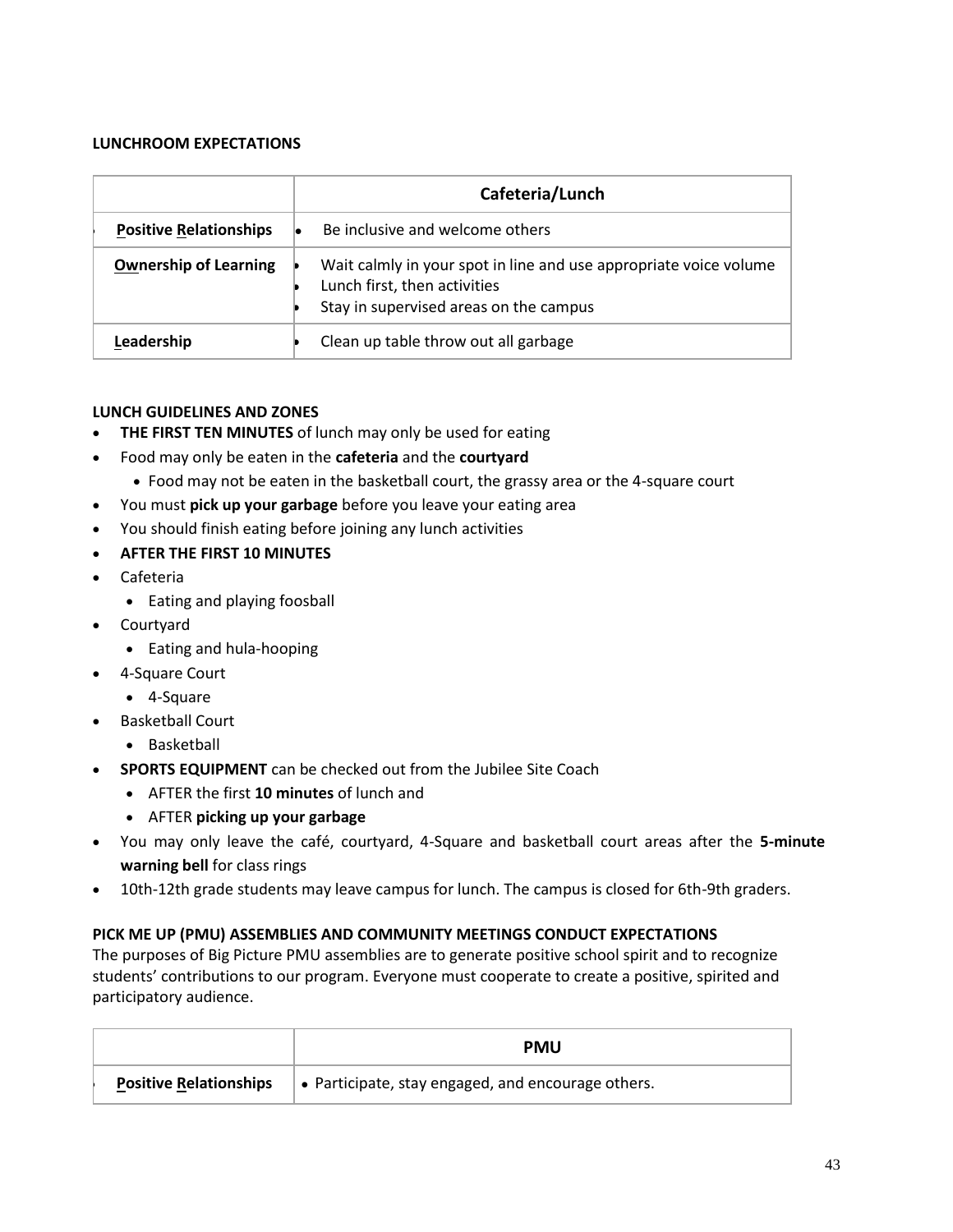|                              | • Help build a positive community!                                                          |
|------------------------------|---------------------------------------------------------------------------------------------|
| <b>Ownership of Learning</b> | • Listen and respect speakers<br>• Inspired by a speaker? Try to apply it in your own life! |
| Leadership                   | • Electronics off and away<br>• Help set up/put away chair                                  |

**NEED TO USE THE RESTROOM?** You may use the restroom after the first ten minutes of class and before the last ten minutes of class - 10/10 Rule. During this time, you need to have your planner signed and use the restroom one at a time**.** 

# **Bathroom/ Hall Pass Procedures and Expectations:**

1. Sign out in the room and take a lanyard pass with you.

2. Students should not use the restroom more than once per period and not during the first or last ten minutes of class.

3. Students who are out of multiple classes daily may have restricted privileges depending on the circumstances.

# **Passing Time Expectations for Students:**

|                               | <b>Walkways/Passing Time</b>                                                                                      |
|-------------------------------|-------------------------------------------------------------------------------------------------------------------|
| <b>Positive Relationships</b> | • Practice kindness by looking out for others<br>• Respect other's personal space<br>• Respect other's belongings |
| <b>Ownership of Learning</b>  | • Use appropriate volume<br>• Walk between classes                                                                |
| Leadership                    | • Play sports/be active in a responsible manner<br>• Leave it cleaner than you found it                           |

# **ASB ACTIVITES, ASB OFFICERS, AND CLASS OFFICERS**

Any student serving in a leadership role is expected to follow all school rules and procedures and represent Big Picture in a proper manner. Failure to do so could result in the removal from the leadership position as determined by the administration.

# **HONOR CODE**

The Big Picture community—faculty, students, and parents—strives for a spirited search for knowledge, and expects all work to be a true and honest reflection of that search. To ensure the integrity of this, we will not cheat, plagiarize, lie, steal, or condone these unethical acts. In a spirited search for knowledge, you:

- make a genuine attempt to do the work independently, first;
- honestly admit to your teacher or peers that you need assistance;
- attend tutorial, form a study group and/or get a tutor.

In that setting, you: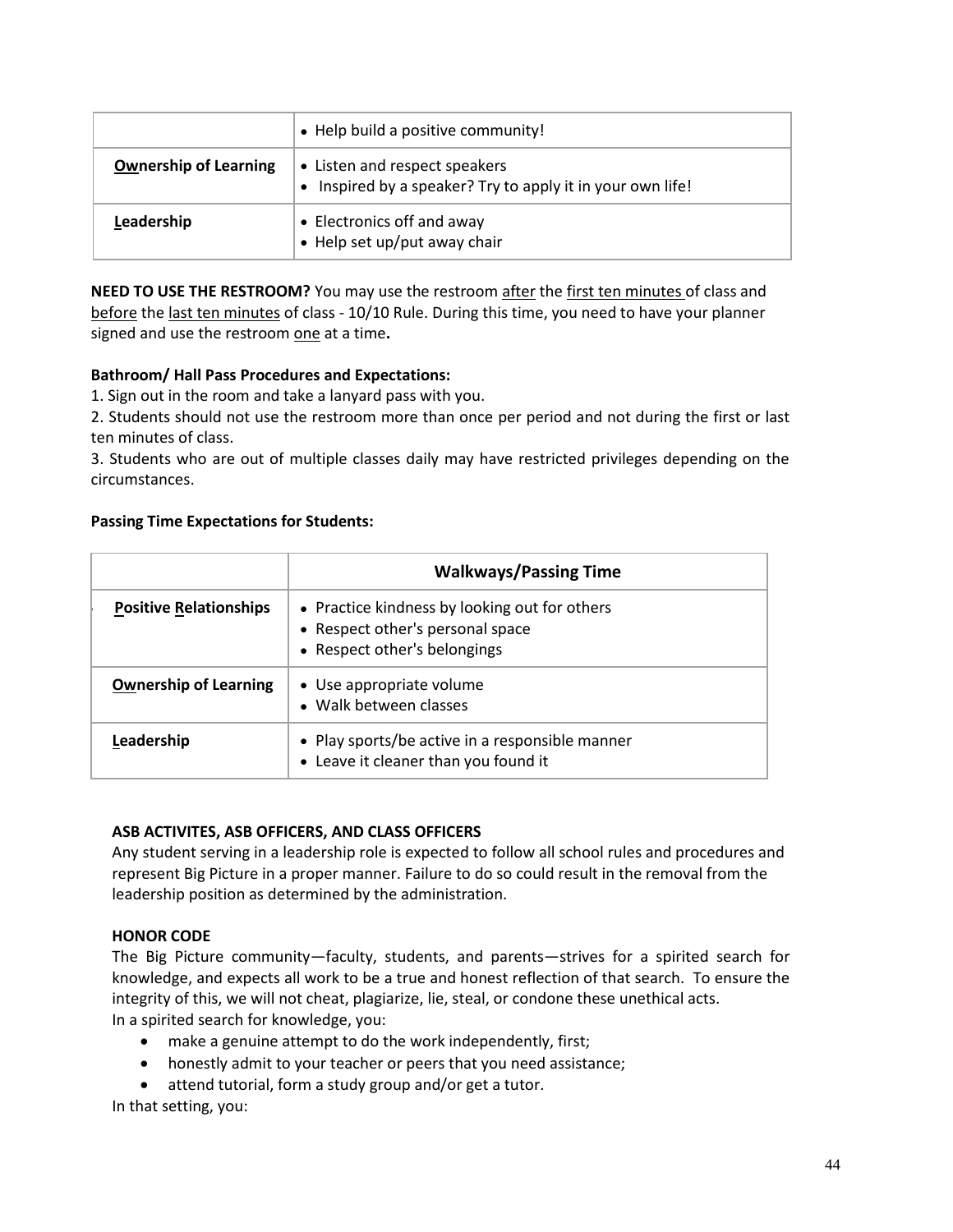- build on existing knowledge to deepen understanding;
- guide/seek with questions;
- share/seek ideas, not simply answers;
- share/seek a new or contrasting perspective;
- share personal talents;
- pursue interests with passion.

And above all, you share/seek knowledge for the sake of individual growth, not merely credit.

# **Types and Methods of Cheating**

Cheating undermines a spirited search for knowledge, hinders your growth, and includes, but is not limited to:

- Copying all or part of another person's homework
- Providing/allowing the copying of homework answers
- Using Cliff Notes/Spark Notes instead of reading text
- Submission of prewritten assignment when such assignments are to be finished in class
- Receiving credit in two different classes for the same assignment without prior permission
- Receiving help on an assignment designated as only to be done by you
- Possessing or using crib or cheat sheets and body art
- Deliberately missing a class period to avoid an assignment or test
- Misrepresenting lab data
- Attempted cheating
- Using technological devices for any of the purposes listed here
- Copying test answers
- Providing test answers
- Sharing test questions and answers
- Plagiarizing
- Acquiring a test, or removing it from the room when not permitted
- Presenting another person's work as your own

At Big Picture, the following will occur for those who do not uphold these expectations.

- First offense: Teacher conference with the student, parent contact, and a temporary incomplete on assignment. Students will work with their advisor to create a plan to re-do the assignment or a similar assignment. Students will have three days to conference with their advisor and complete a plan outlining the difficulties that led them to plagiarize, the steps they will take to redo the assignment, and their proposal for reestablishing trust with their advisor. Parents will be notified immediately. The advisor will share consequences for any future cheating infractions.
- Second offense: Teacher conference with student, parent contact, incomplete on assignment and must meet with advisor to develop a plan to redo the work, disciplinary referral to administrator, and share consequences for future cheating infractions.
- Third offense and beyond: Given progressive nature of offense(s), serious consequences, to include, but not limited to, in-school suspension, failing grade, and/or removal from class may occur.
- If an offense is exceptional in nature, any of the above steps may be skipped, regardless of whether or not a student has committed a first or second offense.

Many teachers are utilizing web-based software to file papers and to check for plagiarism. Regardless of the use or non-use of these verification methods, it is the responsibility of the student to appropriately cite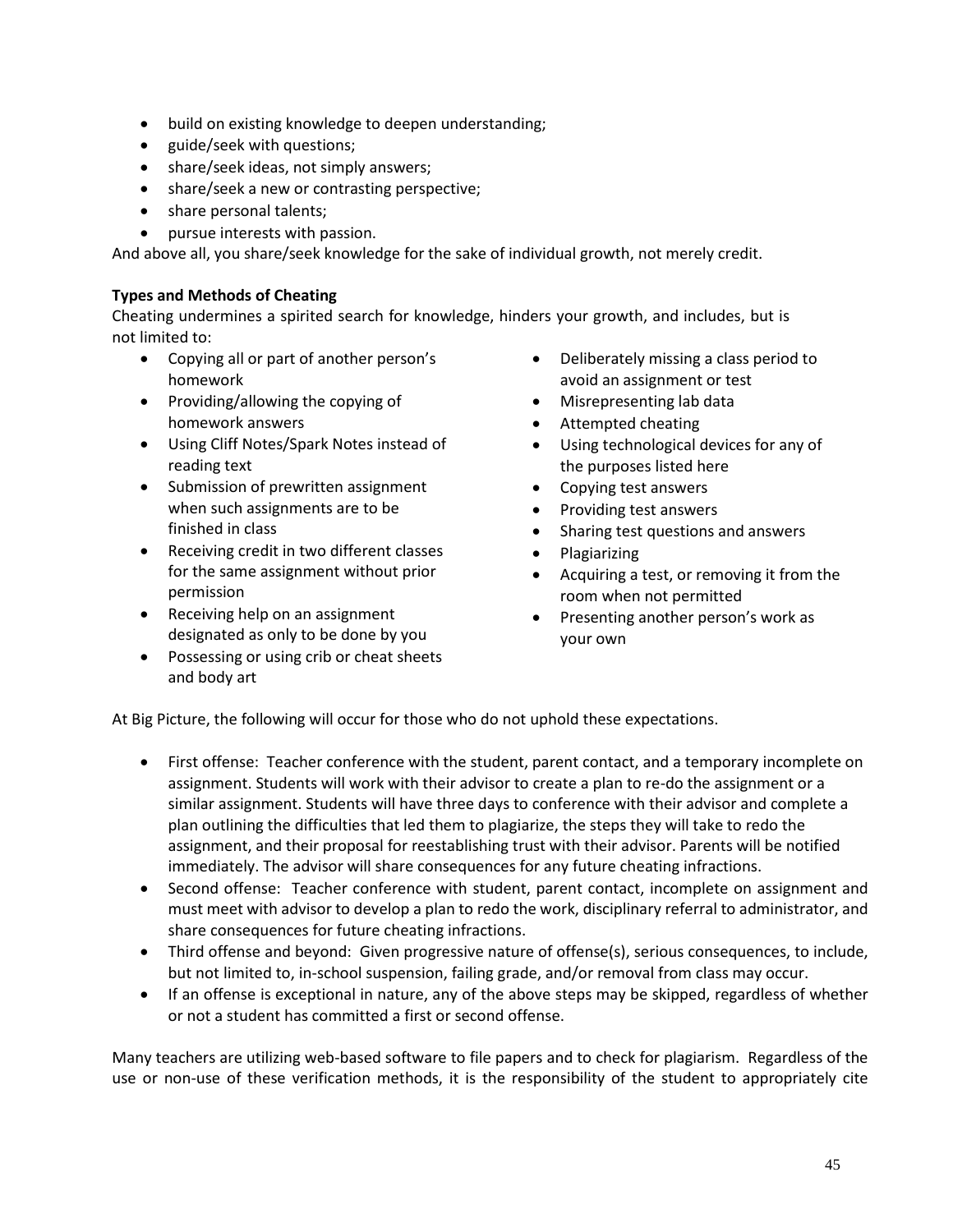sources or text that is not his/her own. If there are any questions about these or other aspects of this policy, please consult with your teacher prior to turning in the assignment.

### **COMPUTER NETWORK ACCESS**

Big Picture has a fully functioning computer networking system. Access to this network, or BSDNET, is a privilege not a right. Access is limited to *ACADEMIC* use only. Students are assumed to have parent permission to access the Internet unless parents sign and return the appropriate form. All students who access the Internet must agree to abide by student use guidelines. Students may not access their own personal accounts from private Internet providers via BSDNET.

Guidelines for use of the network can be found in BSD Procedure 2022P: "Student Acceptable Use of District Network." Violations of student access rules will be dealt with under the provisions of Policy 3241: "Classroom Management, Corrective Action or Punishment." Penalties may include suspension or revocation of network access and related privileges.

Important personal safety issues arise when accessing computer networks. For this reason, pay attention to the following guidelines:

- Personal information such as addresses and phone numbers should remain confidential when communicating on BSDNET.
- Students should never make appointments to meet people in person without district and parent permission.
- Students should notify their teachers or other adults whenever they come across information or electronic messages that are dangerous, inappropriate, or make them feel uncomfortable.

# *No Expectation of Privacy*

The District reserves the right to monitor, inspect, copy, review and store, without prior notice, information about the content and usage of: the network; user files and disk space utilization; user applications and bandwidth utilization; user document files, folders and electronic communications; e-mail; internet access; information transmitted or received in connection with network and e-mail use. No student should have any expectation of privacy when using the District's network. The District reserves the right to disclose any electronic message to law enforcement officials or third parties as appropriate. All documents are subject to the public records disclosure laws of the State of Washington.

# **ELECTRONIC DEVICES**

The complete laptop use overview can be referenced through the [Parent and Student One-to-One Device](https://bsd405.sharepoint.com/:b:/s/tech/EUMrpkZZqbVDpt5OaAyQ9loBoVJN2NtfSGh2zbAVW8EKOA.)  [Handbook.](https://bsd405.sharepoint.com/:b:/s/tech/EUMrpkZZqbVDpt5OaAyQ9loBoVJN2NtfSGh2zbAVW8EKOA.)

The **purpose of the District's one-to-one is** to provide tools and resources to the 21st century learner. Our goal is to empower students to maximize their full potential and to prepare them for college and the workplace. The one-to-one program offers many benefits to our modern-day classroom and learners. One of these tools is the use of a district issued laptop. The purpose of the laptop is to increase student engagement, provide access to learning materials and engage in real-time inquiry as their questions arise. The laptops allow the students to research, collaborate, and produce content that can be shared with peers, teachers and parents. The immersion of technology into the classroom does not diminish the vital role of the teacher. Effective teaching strategies integrate technology into the curriculum to support anytime, anywhere learning. The district's goal is to provide a student-centered learning environment where technology supports curriculum.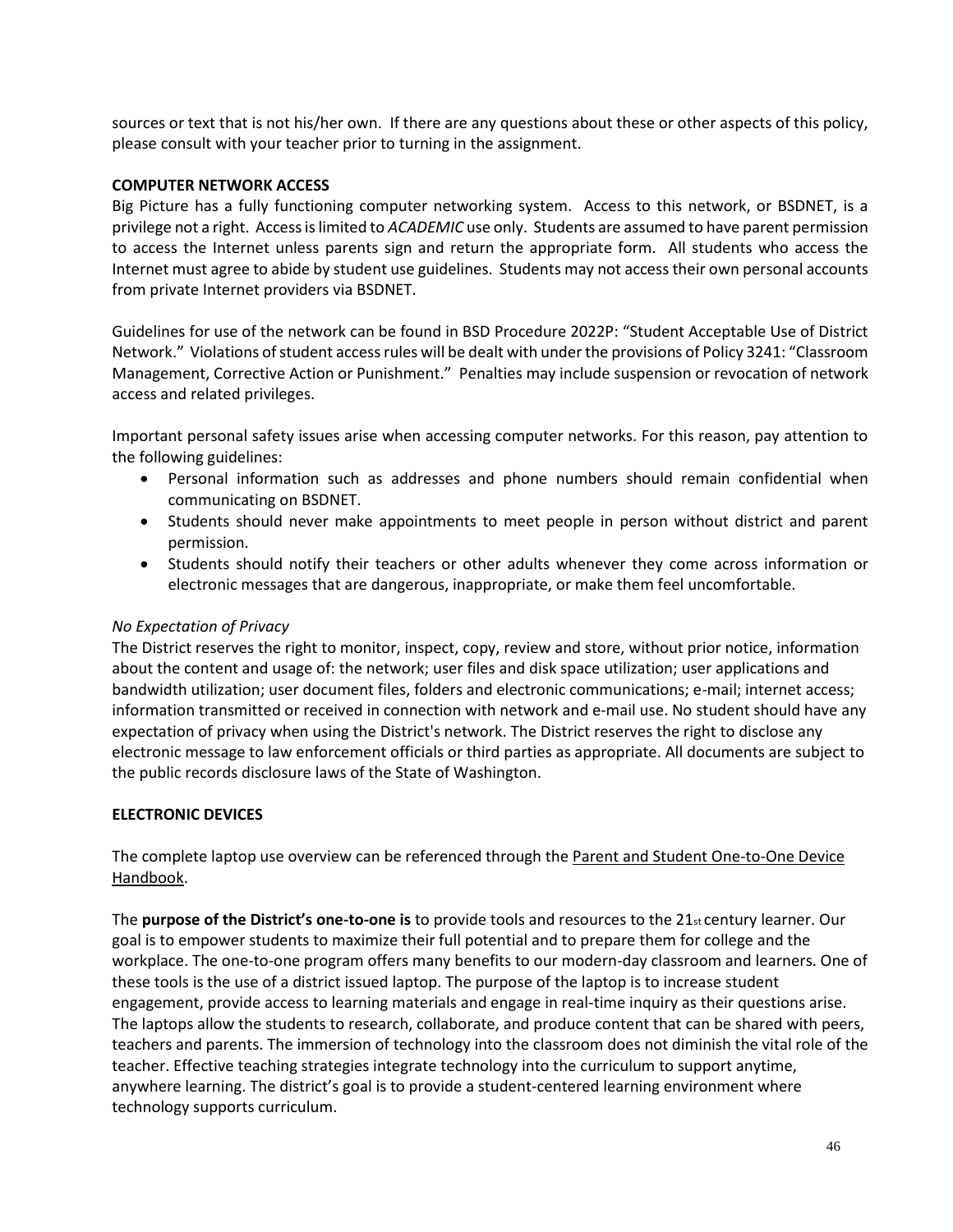# **CELL PHONES**

Cellular phones, pagers, MP3 players, headphones, and other electronic devices may not be used during class unless approved by the teachers to be used as a resource in the lesson. Cell phones need to be turned off and out of sight during class time. Students may be asked to leave their cell phones in the classroom prior to using a restroom pass. When headphones are required for digital work, they will be provided by the teachers. No personal headphones are allowed during class time. Failure to comply with these guidelines will result in the following consequences:

- First offense—warning
- Second offense—Turn in phone to teacher and pick up at end of the day
- Third offense—Turn in phone to teacher and parents must pick up phone from office

Fourth offense and beyond- Referral to administrator for non-compliance; Turn in phone to teacher and parent meeting required to retrieve phone; phone is banned from school; Progressive discipline

### **CLASS AND PERSONAL ONENOTE USE**

In accordance with th[e Student Acceptable Use of District Network Procedure 2022.P,](http://www.bsd405.org/wp-content/pdf/policy/2022P.pdf) all use of OneNote must support education and research and be consistent with the mission of the District.

Acceptable use includes using Class OneNote Notebooks for academically and socially appropriate collaboration, communication and creation of school related content. Use of personal OneNote Notebooks are appropriate for an individual's creation of school related content.

Unacceptable or prohibited use includes creating and sharing personal OneNote Notebooks and contributing inappropriate content to Class OneNote Notebooks. See th[e Student Acceptable Use of District](http://www.bsd405.org/wp-content/pdf/policy/2022P.pdf)  [Network Procedure 2022.P](http://www.bsd405.org/wp-content/pdf/policy/2022P.pdf) for examples of inappropriate content.

If a student or group of students sees the need for a shared OneNote Notebook other than the Class OneNote Notebook provided by their teacher, they should consult with the teacher about the school related use for the notebook. If the teacher judges the additional notebook to support education and research and be consistent with the mission of the District, they may create the notebook and invite the students to contribute.

# **BSD BOARD POLICY ON TELECOMMUNICATIONS DEVICES**

Students in possession of telecommunications devices, including, but not limited to, cell phones, pagers and beepers, while on school property or while attending school-sponsored or school-related activities will observe the following conditions:

A. Telecommunication devices will be turned on and operated only before and after the regular school day and during the student's lunch break, unless an emergency situation exists that involves imminent physical danger or a school administrator authorizes the student to use the device;

B. Students will not use telecommunication devices in a manner that poses a threat to academic integrity, disrupts the learning environment or violates the privacy rights of others;

C. Students will not send, share, view or possess pictures, text messages, emails or other material depicting sexually explicit conduct, as defined in RCW 9.68A.011, in electronic or any other form on a cell phone or other electronic device, while the student is on school grounds, at school sponsored events or on school buses or vehicles provided by the district;

D. When a school official has reasonable suspicion, based on objective and articulable facts, that a student is using a telecommunications device in a manner that violates the law or school rules, the official may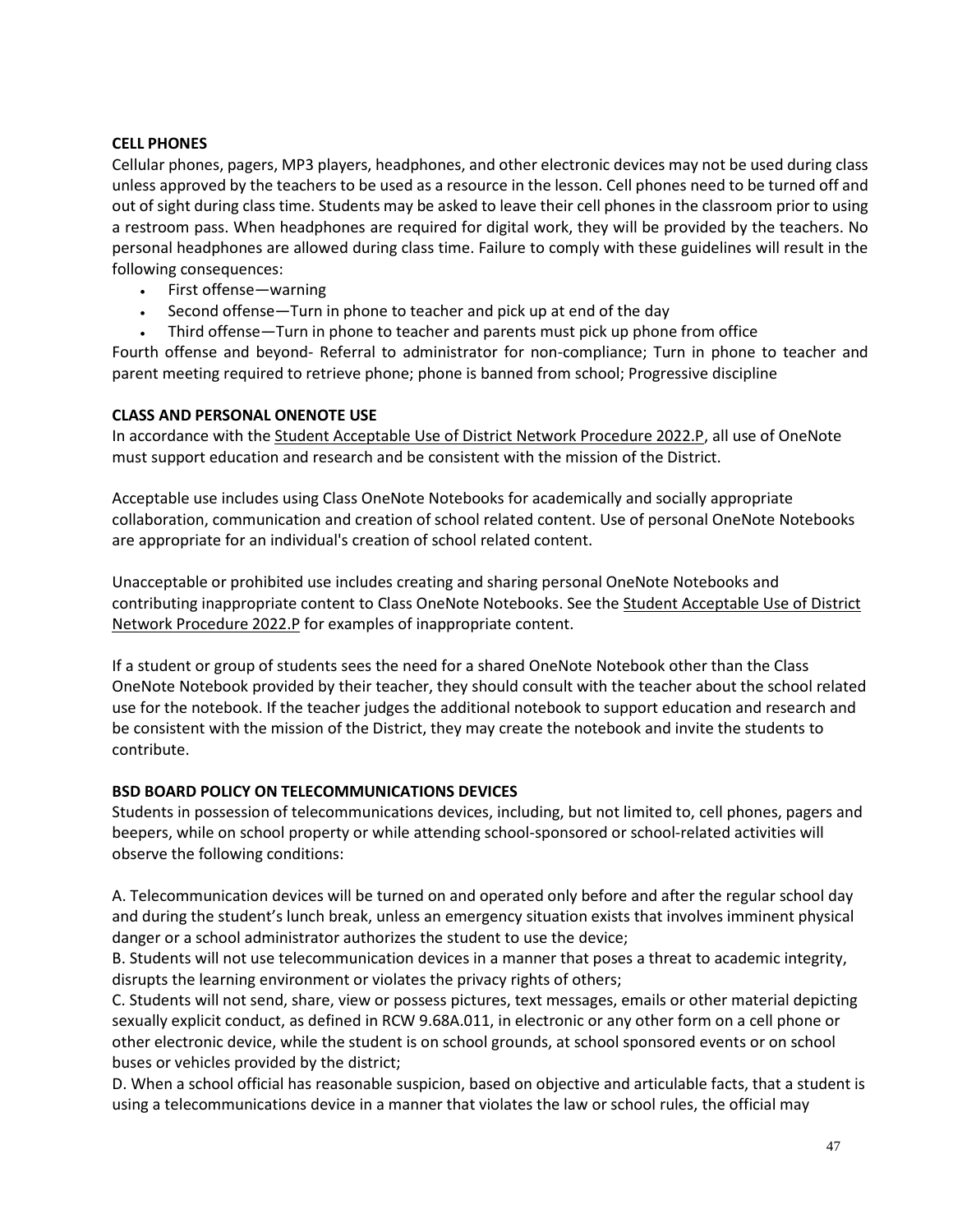confiscate the device, which will only be returned to the student's parent or legal guardian, or law enforcement;

E. By bringing a cell phone or other electronic devices to school or school-sponsored events, the student and their parent/guardian consent to the search of the device when school officials have a reasonable suspicion, based on objective and articulable facts, that such a search will reveal a violation of the law or school rules. The scope of the search will be limited to the violation of which the student is accused. Content or images that violate state or federal laws will be referred to law enforcement;

F. Students are responsible for devices they bring to school. The district will not be responsible for loss, theft or destruction of devices brought onto school property or to school sponsored events;

G. Students will comply with any additional rules developed by the school concerning the appropriate use of telecommunication or other electronic devices; and

H. Students who violate this policy will be subject to disciplinary action.

# **During any lock-down drill or event, all ringers/sounds must be turned off, and no verbal communication will be allowed.**

# **LOCKERS AND PERSONAL PROPERTY**

Students have the use of a PE locker to store PE clothes. The Bellevue School District and Big Picture School assume no responsibility for lost or stolen property that you put in your PE locker. Report thefts or vandalism by filling out a Theft/Vandalism/Lost Property Form in the Main Office. Staff will follow up on your report. **Please protect your personal property**.We recommend that you avoid leaving valuable possessions (i.e., iPods, cell phones, calculators, etc.), cash, or credit cards, unprotected in the PE locker rooms. Left unprotected, these items have been stolen. Please leave valuables at home for most security.

Please note that the use of drug dogs on campus may be utilized on an infrequent basis. The school administration has access to all lockers in case they need to search them for the purpose of maintaining the integrity of the school environment to protect the safety of other students.

# **METRO BUS**

All student responsibilities and expectations apply to all Metro bus stops and rides. You are responsible for keeping your bus pass. If a bus pass is lost or stolen, then you will have to pay for a new one. It is also illegal to sell or give your bus pass to another person. This would result in loss of pass privileges for the school year for both parties.

# **INAPPROPRIATE DISPLAY OF AFFECTION**

Overt displays of affections are discouraged at school. This includes handholding, kissing, grabbing or inappropriate hugging. Students engaged in these types of inappropriate affections will be referred to the office for disciplinary action.

# **PERSONAL AND DISTRICT PROPERTY**

Personal property should not be left unattended at school and students should not lend their personal property to other students. Students should not bring more than \$5.00 to school at any one time. The school is not responsible for recovery of money or property lent, lost or stolen. Please make sure to lock up your belongings and make sure the lock on your P.E. locker is locked at all times. Students need to lock up bikes on the bike racks. Students are expected to respect the school building, grounds, facilities, and those who maintain them. Any student who defaces, damages, or destroys school property or the personal property of individuals will be required to repair or replace the damaged item and/or bear the cost of it. The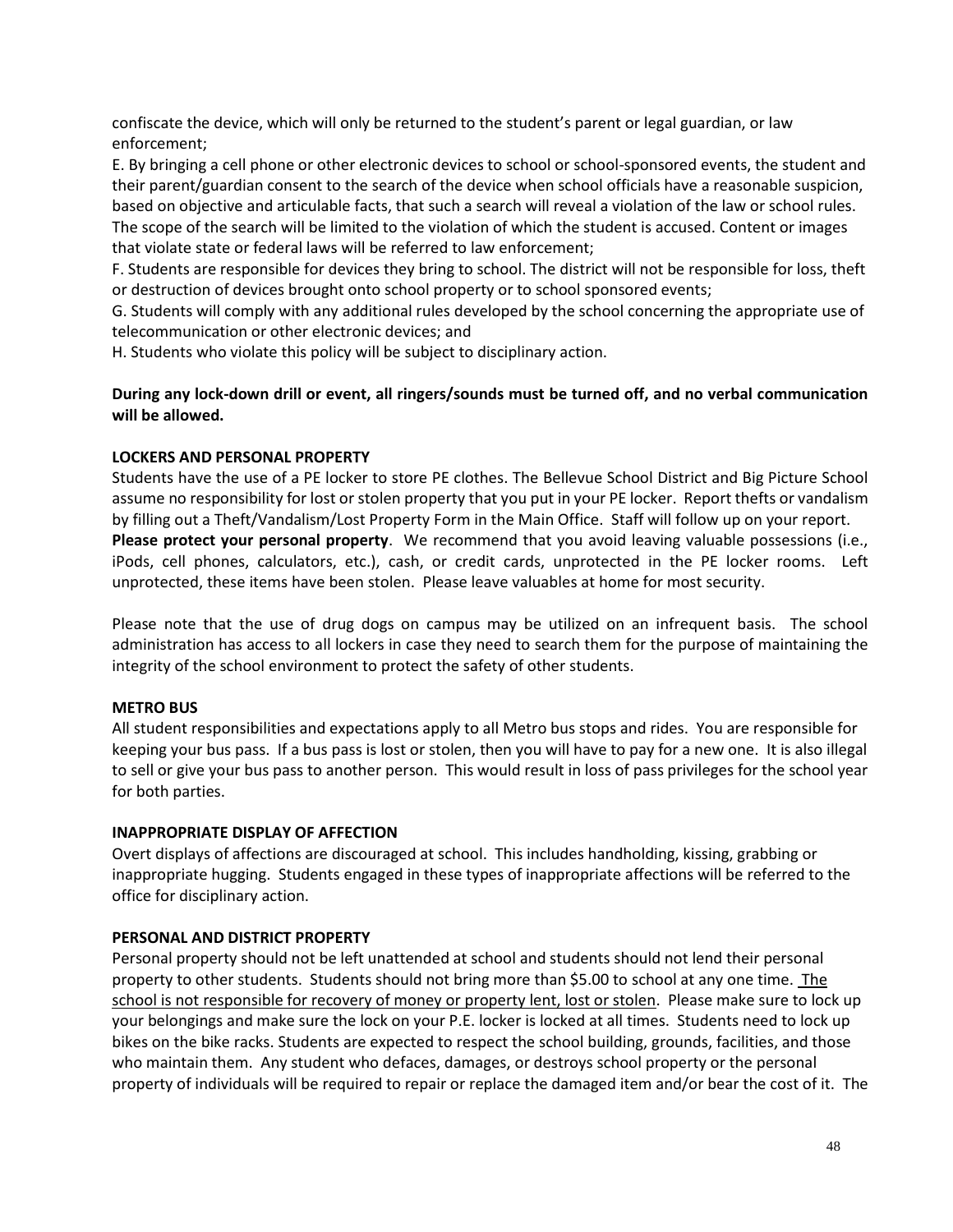student may also face further disciplinary action. Except in cases of accidents, students are liable for all damage caused to school or personal property.

# **PERSONAL PROTECTION SPRAY DEVICES**

State law requires that students ages 14-17 have parent permission to carry PPSDs to school. Permission forms are available in the main office and must be completed and filed prior to possessing the item.

# **SKATEBOARDS, SCOOTERS, ROLLERBLADES**

Skateboards, scooters, and rollerblades may not be ridden or carried on campus at any time. They should be kept in the assigned bin in the cafeteria during the school day. Bicycles must be parked and locked during school hours. Students are not allowed to carry balls (footballs, soccer balls, etc) with them to school.

# **STUDENT IDENTIFICATION**

Students are required to carry school identification while on campus at all times.

# **TAPE-RECORDING CLASSES**

The tape-recording or videotape-recording of a class is not permitted by law unless advanced permission is obtained by the classroom teacher. The library and other instructional spaces are also included. Permission would also be required by administration as student privacy rights must be honored.

# **REGULATIONS AND CONSEQUENCES FOR UNACCEPTABLE BEHAVIOR**

Students who are unable to meet the expectations of Big Picture School will be given assistance to change their behavior. Treating people fairly does not mean treating everyone the same. This allows for flexibility in applying consequences in order to best meet the needs and individual situations of each person. In some cases, state and local laws or BSD policies specifically mandate consequences. Specific policies as well as the Statement of Student Rights and Responsibilities are included in this handbook.

Level 1 (mild). Minor misbehaviors that can be adequately corrected at the time they occur and which do not require documentation. Teachers will have 1:1 conversations with students.

Level2 (moderate). Misbehaviors that, while not requiring immediate administrative involvement do require documentation because staff member has assigned a reflection in tutorial, wants administrative input, or wants the administrator to be aware that level 1 misbehavior is becoming chronic.

Level 3 (severe) Serious misbehavior that requires immediate administrative involvement (office referral) and written documentation. Behaviors that are illegal or so severe that the misbehaving student's continued presence in the setting poses a threat to physical safety or adult authority.

# **CONSEQUENCES**

*Each of the following logical, natural consequences should relate to the school rule as directly as possible and may include any of the following:*

- Reminder/Warning
- Loss of Privilege
- Removal/Cool Down (Classroom, Other Teacher's Classroom, Library, Principal's Office)
- Call Parent
- Negotiate and Write a Contract with the Teacher
- Talk to Principal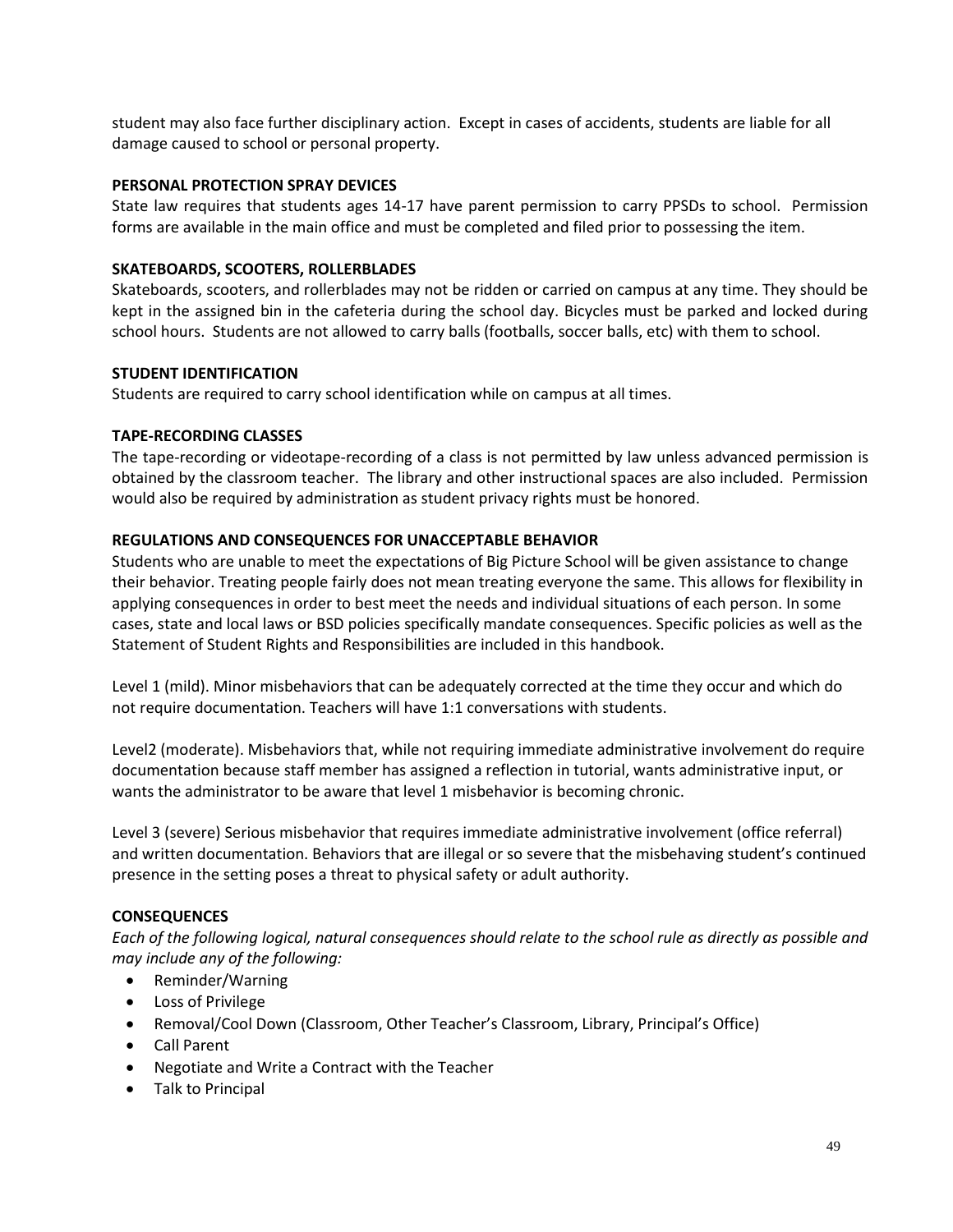- Conference: Combination of Student/Parent/Teacher/Principal
- School Service (e.g. Campus/Lunchroom Clean Up)
- Lunch Detention or After School Detention
- Suspension (In-House)
- **Expulsion**

# **FORMS OF DISCIPLINARY INTERVENTION**

### **Detention**

- **Before or after school detention-** Assigned by staff member or administrator. A one-day notice, verbal or written will be given to allow students and parents time to arrange transportation, if needed.
- **Lunch Detention** Assigned by office staff or administrator. Students will eat their lunch in the office and remain there for the duration of lunch. Cafeteria clean up may also be involved.
- **School clean-up/service-** picking up litter, scraping gum, washing lockers, desks, whiteboards; general and cafeteria clean-up, or school selected community service location/organization.

**Restitution-** Damaged and stolen items must be paid for, replaced, or repairs by the responsible parties.

**Confiscation** – Items inappropriate for school will be confiscated. Final determination of return is dependent on the item.

# **Suspension** –

- **In-School Suspension** Student spends the day out of class, under the supervision of a staff person working on school work and/or a re-entry plan to class.
- **Long-term Suspension, Emergency Expulsion, Expulsion** These more extensive consequences are imposed as necessary based on the severity of the disciplinary situation.

# **GUIDELINES AND EXPECTATIONS**

# **DANCES**

If you wish to attend a Big Picture dance, then you must agree to the following expectations to ensure a safe and healthy environment at dances.

# **Alcohol and Drug Pledge:**

I pledge that I will not consume any alcohol nor take any illegal drugs prior to or during this Big Picture School event. I understand that school and/or security/police personnel may use a breathalyzer on me at any time prior to, during, or immediately after the event if suspected of being under the influence of drugs or alcohol. I also understand that the above personnel may search any vehicle under suspicion on campus. If I am suspected of being under the influence of or in possession of drugs or alcohol, I understand that I may be arrested for breaking the law and that a parent or guardian will be contacted to escort me home. I also understand that I will be subject to additional school disciplinary consequences up to and including suspension from school. The state of the state of the state of the state of the state of the state of the state of the state of the state of the state of the state of the state of the state of the state of the state of the state of t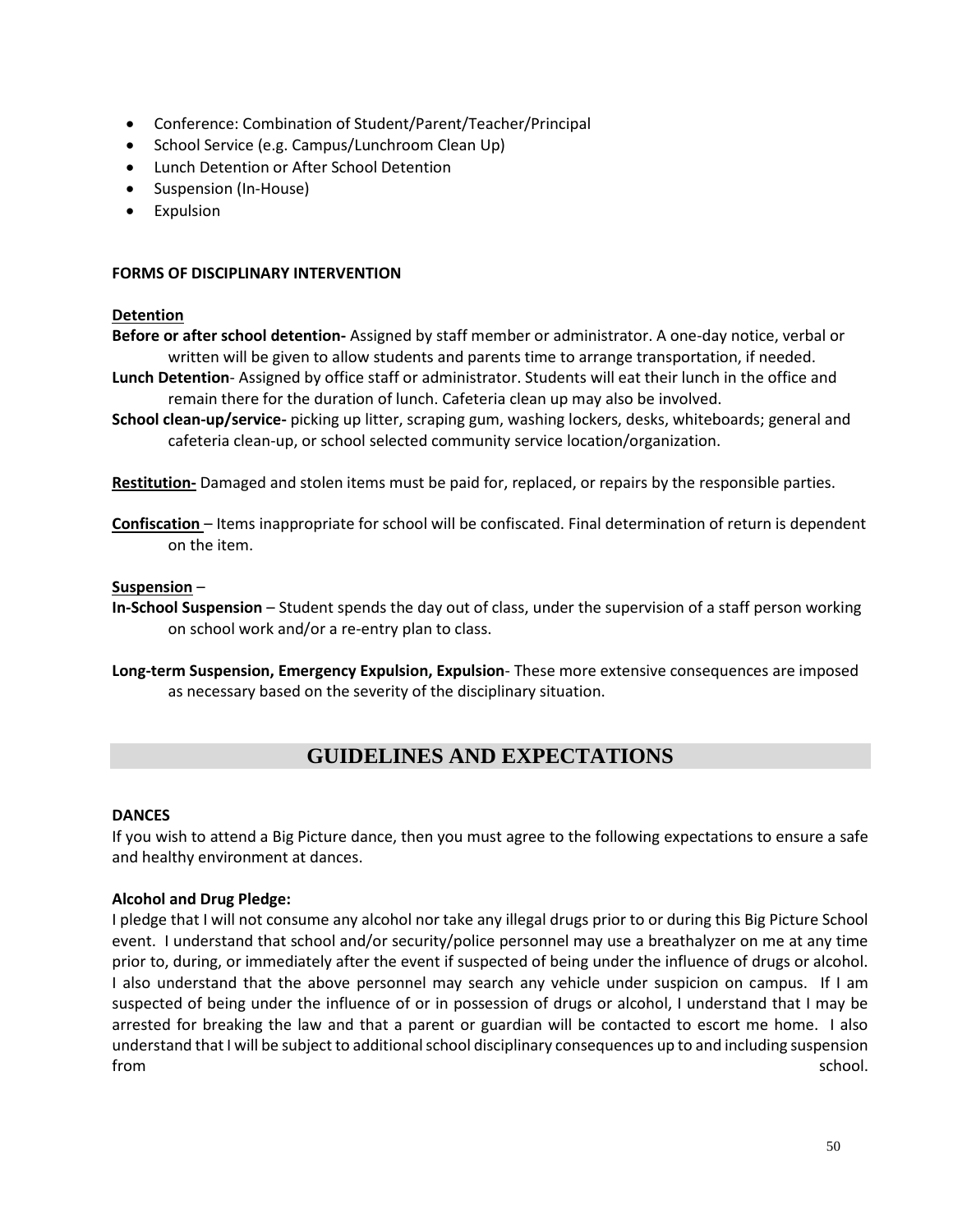**We want to ensure that every student has a fun and safe dance. Please remember that when entering the dance…**

- $\checkmark$  All students need to have attended at least 75% of the school day preceding the dance. This is in accordance with athletic/activity guidelines.
- $\checkmark$  All students and guests must have current photo ID.
- $\checkmark$  Backpacks are not allowed.
- $\checkmark$  Dress and appearance must be consistent with the BP Dress Code. Students may be required to change their dress or appearance, or be entry into the dance.
- $\checkmark$  Only students who were the original purchaser of a ticket may enter the dance. Tickets cannot be resold, traded or given away. Ticket numbers and student ID must match at the door.

# **We want our guests to feel welcome. It's also important that we know about our guests. Please remember that…**

- $\checkmark$  Only High School students may bring one guest each to school dances.
- $\checkmark$  Guest permission forms need to be submitted to the Office 3 school days prior to the dance.
- $\checkmark$  Guest ticket numbers must match the guest name on the guest register at the door. Photo ID is required.
- $\checkmark$  You are responsible for your and your guest's behavior and conduct at the dance. Please help to make our dances safe and enjoyable for all students who attend.

# **Your safety during the dance is very important to us. Please be aware that…**

- $\checkmark$  All school rules and sanctions apply to the event.
- $\checkmark$  Students who appear to be under the influence of alcohol and/or a controlled substance will be subject to an evaluation that may include police involvement. Police will be present at the dance. Parents of students found to have used or have in their possession, and/or under the influence of alcohol and/or a controlled substance will be called to come to the dance to take charge of their student(s). In some instances, students may be turned over to police custody.
- $\checkmark$  Two Strikes Rule: After reading and signing to the BP Dance Rules, any student dancing inappropriately will be given 1 warning. If the student is found dancing inappropriately a second time, their parent/guardian will be contacted, they will be removed from the dance and may not allowed to attend the next school dance.

# **Your promise to support the BP Dance Rules is very important. Please read the rules and acknowledge your commitment by signing your Student Rights & Responsibilities Acknowledgement Form.**

"In order to contribute to a positive environment at BP during dances, I will do what I can to be a role model to other students by promoting appropriate behavior. I will not participate in inappropriate dancing, which can lead to an unsafe and/or uncomfortable environment. Inappropriate dancing is defined as any dancing that simulates sex. This includes excessive bending at the waist and any purposeful contact in areas normally covered by a swimsuit. This involves thrusting, grinding and inappropriate touching. By agreeing to this rules, I will be ensuring a fun and safe event for everyone at Big Picture."

# **In order to attend any Big Picture School dance you must have signed the aforementioned form agreeing to follow these guidelines.**

# **Guest passes also must be complete ahead of time and a contract signed.**

# **Attendance:**

The school attendance rules states that you must attend school for at least 5 out of 7 periods to be eligible to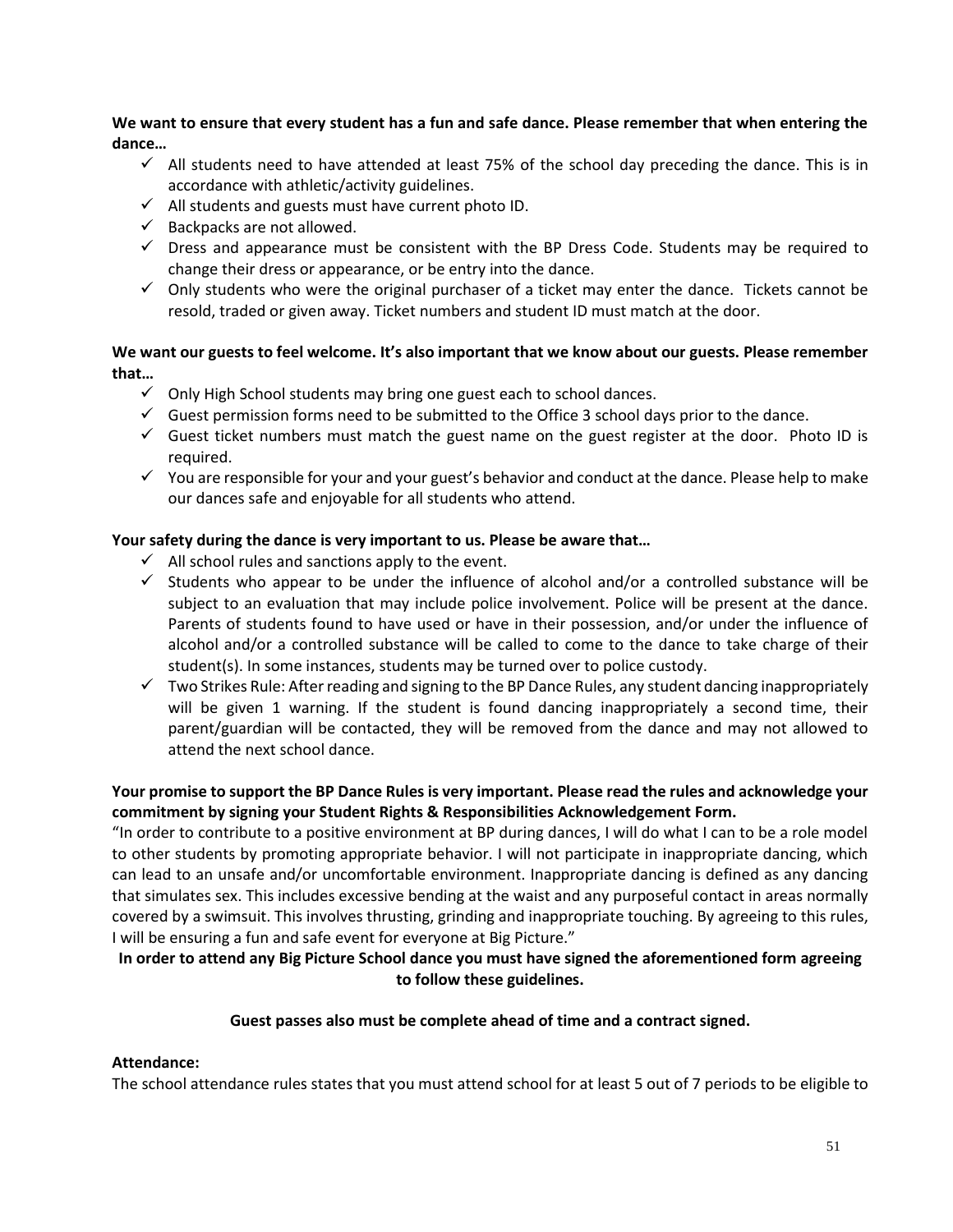participate in school dances, events, and or athletics on that day (or the preceding day if the event is on a nonschool day).

### **FIGHTING/PHYSICAL ASSAULT**

The administration encourages all students to manage conflicts in a reasonable and mature manner. Often a face-to-face mediation can dispel rumors and dissipate peer pressure that might lead to a fight. Our goal for each year is that Big Picture be a fight-free environment.

Fighting includes, but is not limited to, the following: Engaging in mutual physical contact; teasing, harassing, threatening or intimidating others resulting in physical contact involving anger or hostility; retaliating physically for teasing, harassing, threatening, or intimidating behavior; verbally inciting of physically supporting a fight by one's encouragement or presence, including, but not limited to, posturing, making verbal accusations or threats, or drawing spectator attention to a fight

If you are a victim of a physical assault:

- Attempt to block any punches protect yourself
- Get away from the situation
- Seek adult assistance

### **Consequences:**

A student who strikes another student may be subject to an emergency expulsion or in-school suspension upon first offense. Striking back constitutes participation in a fight, and therefore, a suspension for the noninstigating student. Any future offenses will result in more severe consequences.

#### **FINAL EXAM INFORMATION**

Any student who requests to leave school before teachers have administered final exams may only take the final exam during summer vacation or no later than the first week of school. An administrator will arrange for and administer the exam.

# **GAMBLING REGULATIONS**

Gambling, or the appearance of such, is prohibited. This includes the use or possession of playing cards on campus.

# **PARKING GUIDELINES**

Parking a student car on the Big Picture campus is a privilege. To gain and maintain this privilege a student must register his or her car in the office, obtain a parking permit, and drive safely! Parking permits cost \$100.00 per year. Students who choose to purchase a parking permit are not eligible to obtain a Metro bus pass. By issuance of a permit, the Bellevue School District and/or Big Picture School does not assume liability for any property damage to any private automobile parked on its property. The owner-operator(s) of all private vehicles accepts responsibility for their own property and agrees they are parking at their own risk. Vehicles must be operated in a safe and legal manner at all times on the Big Picture campus. Because it is necessary to maintain emergency and business access to the campus, cars blocking fire lanes, emergency exits, delivery areas, bus, handicap or motorcycle zone, etc., will be towed and/or driver fined and parking privileges removed.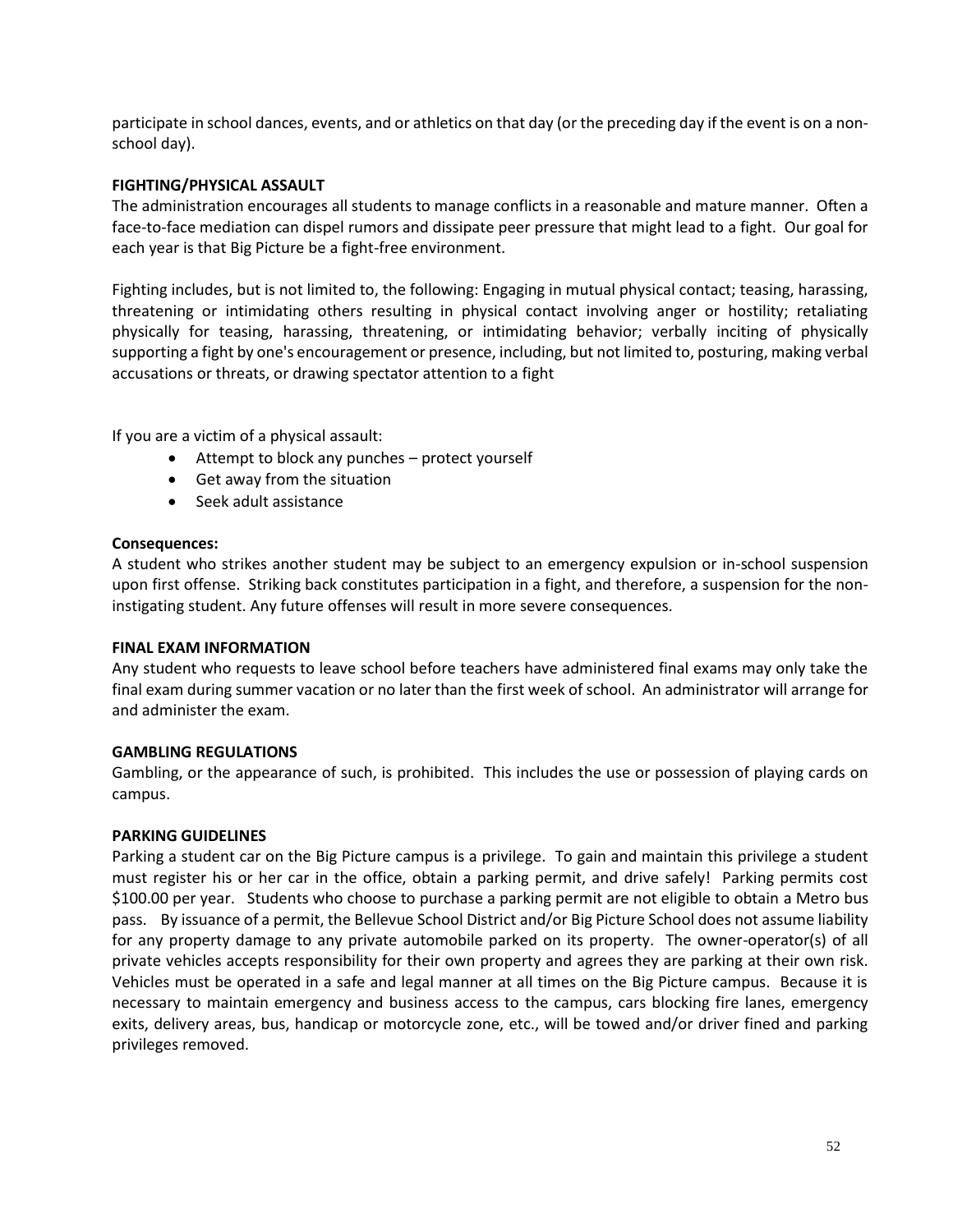**Parking citations** carry a minimum of \$20 fine. Depending upon the severity and/or frequency parking citations could result in the temporary or permanent loss of parking privileges. Citations will be issued for the following:

- 1. Parking without a valid and visible permit. All parking permits must be clearly displayed inside on the rear-view mirror.
- 2. Improper parking of vehicle. This includes not parking properly in the stall (taking more than one place or blocking accessibility), parking in restricted areas (fire lanes, bus lanes, handicap only, staff or visitor parking areas, the bus turn-around area, grass, etc.), or not parking in an assigned parking area.
- 3. Moving violation (speeding, unsafe driving, or misuse of vehicle). The speed limit in the parking lots is 10 MPH.
- 4. Falsification, misrepresentation, reselling or possession of another student's parking permit. Falsification or forgery of a permit may result in additional discipline.
- 5. Parking in a handicap space without a valid and visible state handicap parking permit and risk a \$250 ticket and impound from the police department.

Depending upon the severity and or frequency of the infractions, additional penalties up to and including the temporary or permanent loss of parking privileges as well as additional disciplinary consequences. For students with more than two ticket violations, parents may be contacted.

If you wish to dispute a parking ticket you receive, you must do so with the parking supervisor within five (5) days. No changes will be made for tickets older than five school days. Disputing a parking ticket does not necessarily result in a reduction or elimination of the fine imposed.

Parking fines must be paid by the end of each quarter or the parking permit may be revoked until the parking fines are paid. No reimbursement will be given if the parking permit is revoked. Repeat violators may be towed at the owner's expense

**Stolen or lost parking permits**. Students will be allowed to replace a lost or stolen parking permit once at a cost of half the original price. The original permit will be voided and a new permit issued. If your permit is stolen, submit a report of the theft with the security resource officer immediately.

Students may not borrow, loan or resell parking permits to other students. Parking privileges may be suspended or revoked for these acts and additional fees and disciplinary action imposed.

# **STUDENT GRIEVANCES AND GRADE CHANGE REQUESTS**

If a student feels that his or her rights have been infringed upon, that he or she has been treated inequitably, and/or has a concern regarding a situation involving a staff member and/or grade, every effort by the student should be made to resolve the grievance or potential grievance through communication between the student and the other person. The following steps should be followed:

- The student should first meet privately with the staff member(s) and make every effort to resolve the grievance informally by conferencing with the people concerned.
- If such informal procedures fail, the student may contact the BP counselor to help resolve the situation.
- If this process fails to resolve the situation, the student may request a meeting with the principal to help resolve the situation.

If such informal procedures fail to provide an adjustment acceptable to the student, then the student may initiate grievance procedures. The formal request must be initiated within 30 days of the event or action that is the subject of the grievance. Requests coming after the 30 days will not be considered. The student shall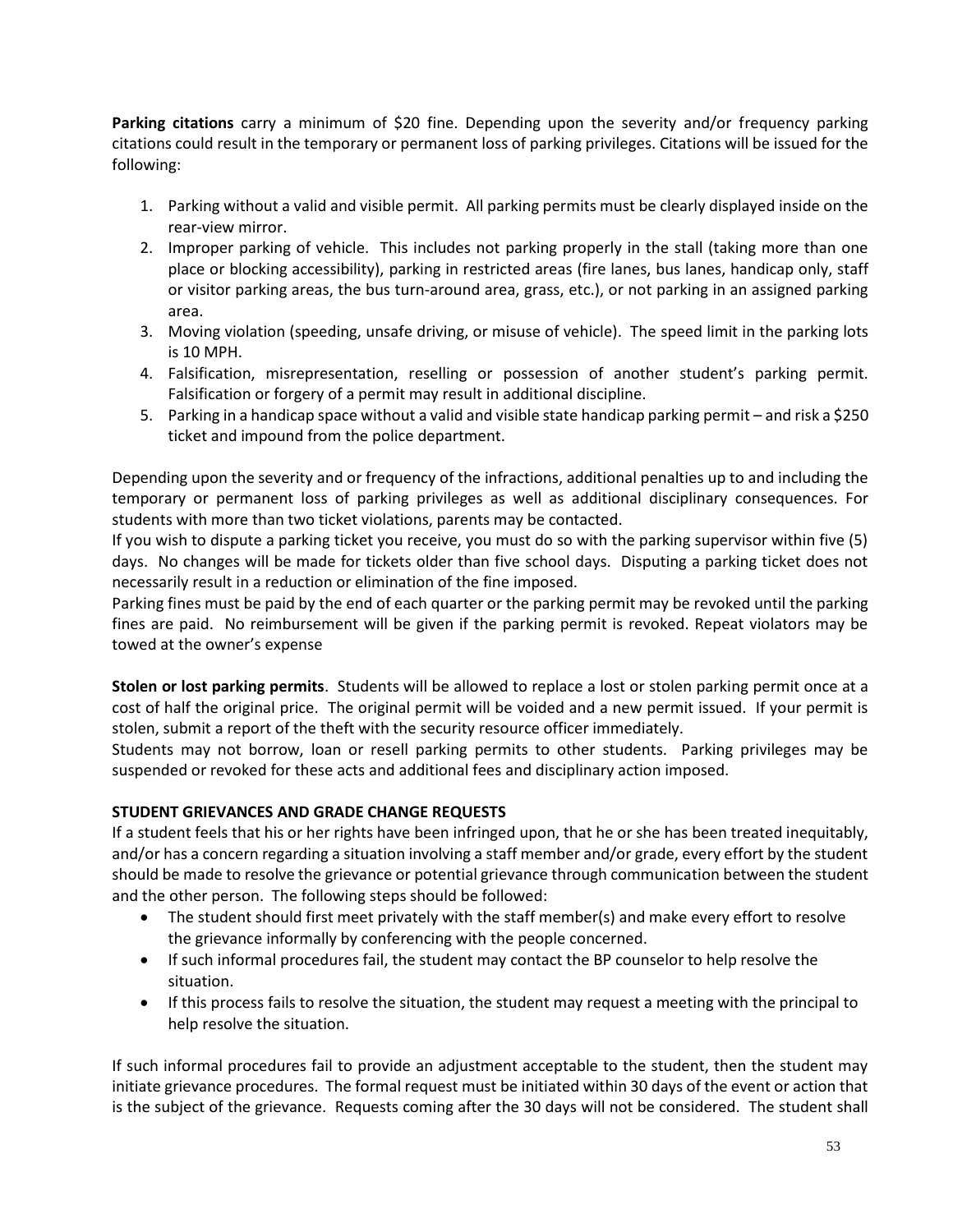first have the right to a hearing at the school level by requesting a formal hearing with the principal. If the student is not satisfied with the recommendation, he or she may appeal to district-level administration.

### **DRESS GUIDELINE**

The student and parent/guardian(s) may determine the student's personal dress and grooming standards, provided that the student's dress and grooming does not:

A. Lead school officials to reasonably believe that such dress or grooming will disrupt, interfere with, disturb, or detract from the school environment or activity and/or educational objectives;

B. Create a health or other hazard to the student's safety or to the safety of others

Examples of student dress that are prohibited include but are not limited to clothing that:

A. States or implies intimidation, discrimination, or ridicule based on a legally protected status such as race or gender;

B. Displays words, pictures, or references to profanity, alcohol or marijuana, tobacco, illegal drugs, weapons, or sexual innuendo;

C. Displays words, pictures, or references that create an atmosphere in which a student, staff, or other person's well-being is affected by undue pressure, behavior, intimidation, overt gesture, threat of violence, gang membership or affiliation.

The principal, as well as the teacher, advisor, coach, or other person(s) in charge of a curricular, co-curricular or extracurricular activity, may regulate the dress and grooming of students who participate in the curricular, co-curricular, or extra-curricular activity if the principal, teacher, advisor, coach, or other person(s) in charge reasonably believes that the student's dress or grooming:

A. Will disrupt, interfere with, disturb, or detract from the school environment or activity and/or educational objectives; or

B. Creates a hazard to the student's safety or to the safety of others

If the student's dress or grooming is objectionable under these provisions, the principal, teacher, advisor, coach, or other person(s) will request that the student make appropriate corrections. If the student refuses, the principal will notify the parent, if reasonably possible, and request that the parent make the necessary correction. If both the student and parent refuse, the principal may take appropriate corrective action.

# **SELECTED DISTRICT POLICIES**

# **Procedure 2410P: High School Graduation Requirements**

**A.** High School and Beyond Plan (HSBP)

The intent of the HSBP is to guide the student's high school experience and inform course taking that is aligned to the student's goals for education or training and career after high school. The HSBP must be updated in the sophomore year to inform junior year course taking.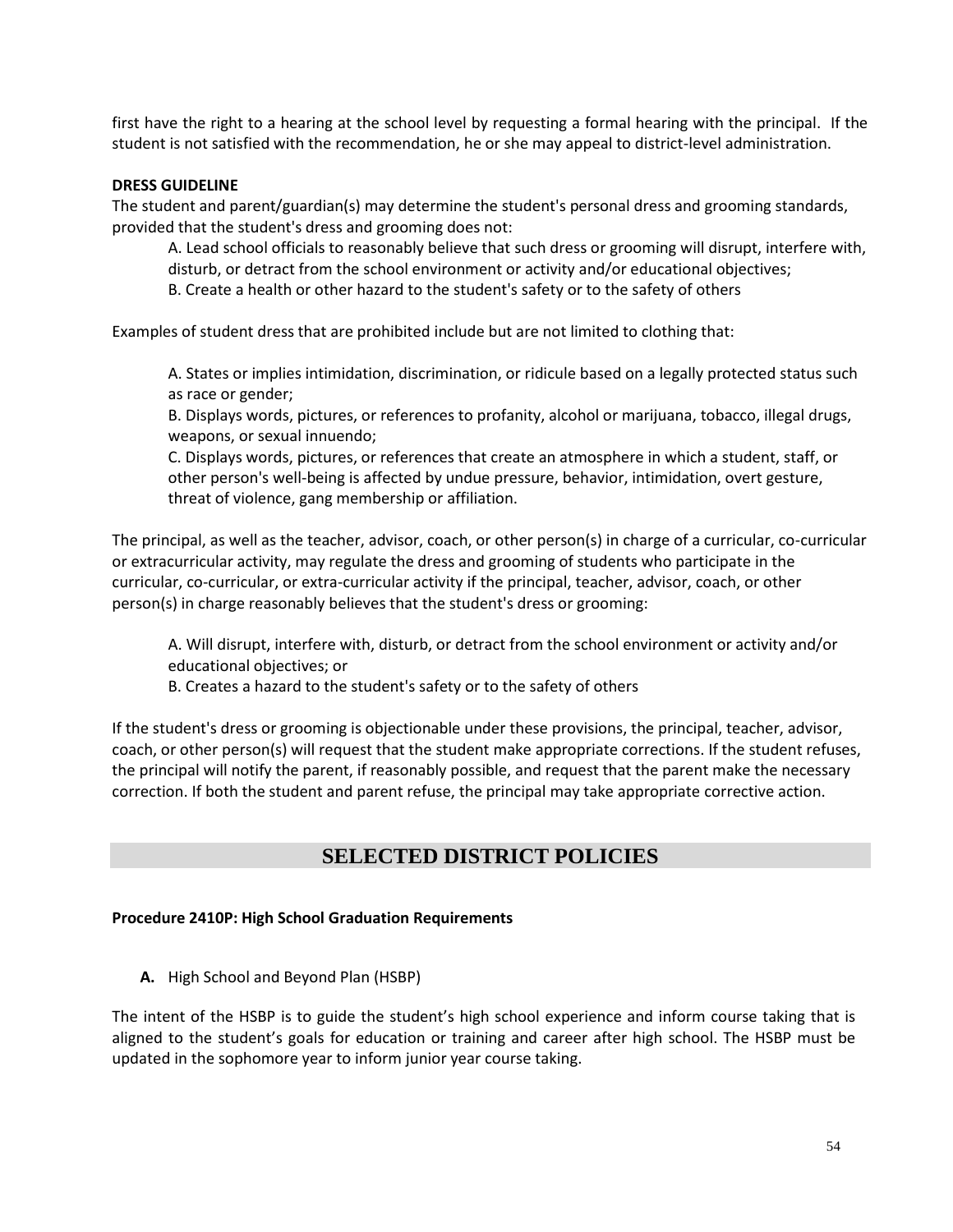All students will complete a High School and Beyond Plan The planning process begins in the spring of  $8<sup>th</sup>$ grade during classroom guidance activities. The High School and Beyond plan include specific course planning toward graduation, career and college goal setting, a personal interest inventory, and a resume.

If a student has an Individual Education Plan (IEP), the HSBP must be developed in alignment with their IEP. The HSBP must be updated in alignment with their school to post-school transition plan. Additionally, each student's HSBP must include evidence that the student has received information about federal and state financial assistance for post-secondary education.

Beginning with the 2020-21 school year, the District is obligated to ensure that an electronic HSBP platform is available to all students.

# B. **Expedited Assessment Appeal**

The Office of the Superintendent for Public Instruction may waive requirements for the Certificate of Academic Achievement (CAA) or Certificate of Individual Achievement (CIA) for qualified students in the Classes of 2019, and 2020 upon request by the District Assessment Coordinator for BSD. The Class of 2021 can access the CIA to meet the state Graduation Pathway requirements.

Students must have completed all other applicable graduation requirements and have attempted an alternative assessment option as established in RCW 28A.655.065 prior to submitting a waiver request. Alternative assessment options include SAT, ACT, AP, or IB tests; Second attempt on the Smarter Balanced Assessments; GPA comparison or Certificate of Individual Achievement options (for applicable students with IEPs).

A waiver request may be submitted upon successful completion of a college level class in the relevant subject area, admission to a higher education institution or career preparation program, award of a scholarship for higher education, enlistment in a branch of the military or, if a student has demonstrated the necessary skills and knowledge through a pathway other than the options listed above.

# **C**. **Waiver of Community Service Hours and Minimum 2.0 Grade Point Average**

There may be extenuating, unique and/or unusual circumstances that result in a situation where a student may not be able to complete the 40 Hour Community Service requirement. If any student and/or parent/guardian believe that there is such a circumstance, they may appeal the requirement and request a waiver. Students and/or parent/guardians may appeal by completing the 40 Hours of Community Service Request form (Procedure 2410P Exhibit E) and returning it to the appropriate school counselor.

The District expects all students to earn the necessary credits for graduation with a minimum of a 2.0 cumulative GPA. However, there may be extenuating, unique and/or unusual circumstances that result in less than a 2.0 cumulative GPA. If any student and/or parent/guardian believe that there is such a circumstance, they may appeal the requirement and request a waiver. Students and/or parent/guardians may appeal by completing the 2.0 Grade Point Average Waiver Request form (Procedure 2410P Exhibit D) and returning it to the appropriate counselor.

# **D. Personal Pathway Requirements**

Students who choose to complete art or world language credit through Personal Pathway Requirements options, must indicate which courses they plan to use to satisfy the art and/or world language requirements in their High School and Beyond Plan. Courses used as Personal Pathway options must lead to a specific posthigh school career or educational outcome.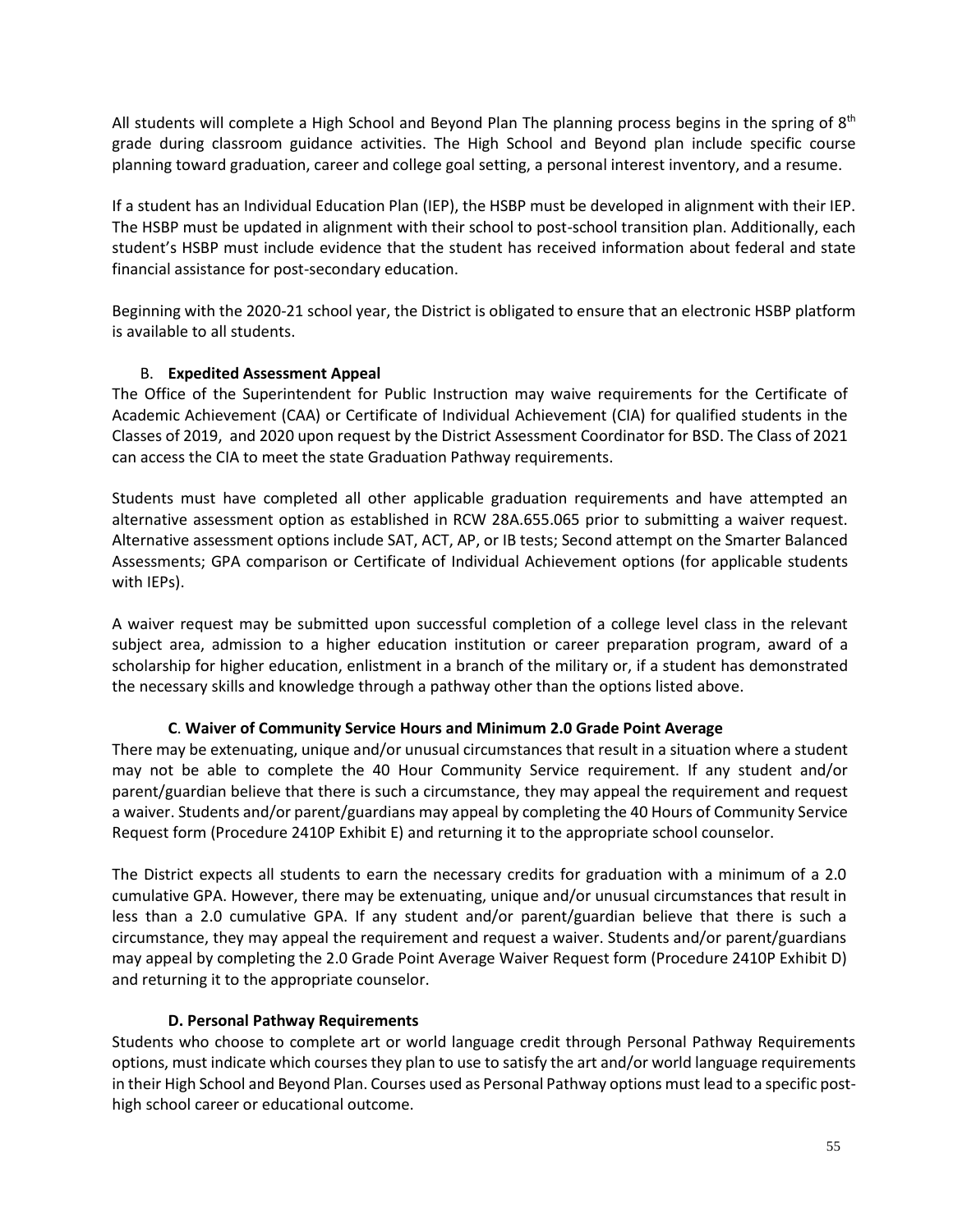Students must complete the Personal Pathways Requirement Planning and Request Form – Procedure 2410P –Exhibit G and submit it to their counselor for approval.

# **E. Credit Waiver for a Student's Circumstances**

A student, or a student's parent or guardian may request a waiver of up to two credits not required by state statute for a student's circumstances that prevented the student from completing the required total 24 credits. A student's circumstances shall include the following:

- a) The death of a parent, guardian, sibling or grandparent;
- b) An unexpected and/or severe medical condition. The condition must be documented by a medical professional and included with the application, within the constraints of the Health Insurance Portability and Act (HIPAA Accountability):
- c) An unexpected multi-day absence that was beyond the student's control that was a barrier to course completion. Documentation of absence reason will need to be included with this application: or,
- d) Another unusual event of a similarly compelling magnitude

Students and/or parent/guardians may make a request by completing Credit Waiver Request for Student Circumstances form (Procedure 2410P Exhibit I) and returning it to the appropriate counselor.

# **F. International Baccalaureate (IB)**

Students who complete and pass all required IB diploma program courses scored at the local level: pass all internal assessments scored at a local level; successfully complete all required projects and products scored at a local level; and complete the final examinations administered by the IB Organization in each of the required subjects under the diploma program are considered to have fulfilled the requirements of the IB Diploma. Students may be considered to have satisfied state and BSD graduation requirements when:

- a. they transfer to Interlake High School from another IB program outside of the District and the completion of state and BSD credit requirements is a barrier to completing the IB Diploma.
- b. the completion of state or BSD credit requirements is a barrier to taking more than one IB course in a content area and/or to fulfill an IB Diploma requirement.

# **G.** Courses Subject Content Area Requirements

Courses that satisfy subject content area graduation requirements are determined by the Teaching and Learning Department, reviewed annually, and published in the Bellevue School District High School Course Catalog.

# **H.** Outside Learning Credit

Credit toward high school graduation may be granted for learning experiences outside the Bellevue School District from an accredited institution based on the following conditions:

- a. The learning experience meets BSD curriculum learning objectives.
- b. If the learning experience is for original credit, the grade will not be posted to the Bellevue School District transcript.
- c. If the learning experience is to replace a F, D or C grade, the lower grade will remain on the transcript however, the higher grade will be calculated for the GPA.
- d. Students must be scheduled in a minimum of six credits in the  $11<sup>th</sup>$  and  $12<sup>th</sup>$  grades and be fully scheduled (seven credits) in the 9<sup>th</sup> and 10<sup>th</sup> grades. Students must be fully enrolled in the BSD at the time of completion of the outside learning experience.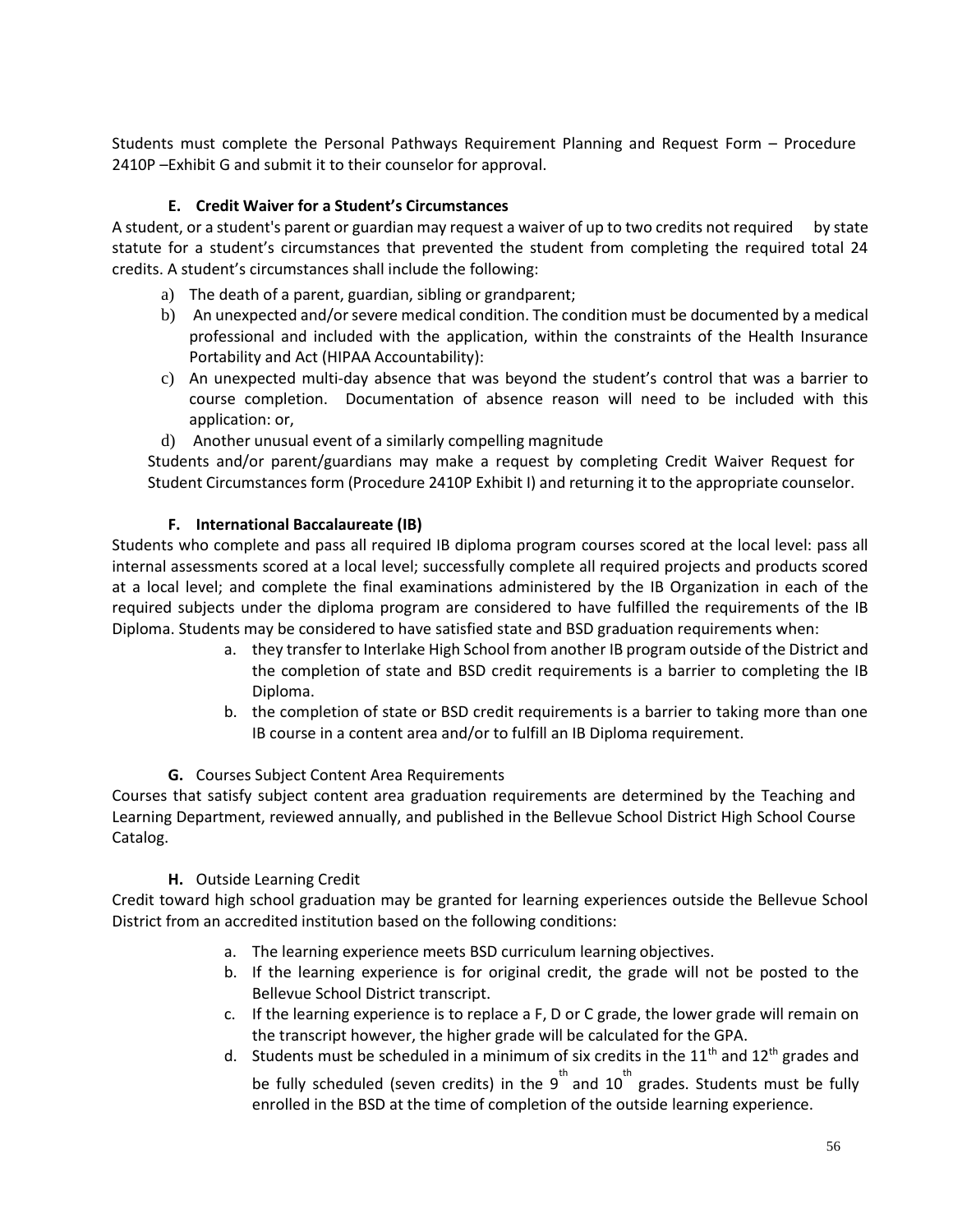- e. Students have completed and submitted a Learning Experiences Outside the Bellevue School District form (Procedure 2410P Exhibit A).
- f. Approval for credit has been obtained prior to enrollment and/or participation in the outside learning experience to be eligible for consideration of high school credit on the BSD transcript. For learning experiences that take place in July and August, prior approval must be obtained by the last business day of June

Outside learning experiences include on-line courses approved by the Washington State Digital Learning Department and are subject to the conditions above.

**I.** Waivers for courses not required by state statute and physical education

Students and/or parent/guardians may request a waiver from a course not required by state statute or physical education because of physical disability, employment or religious belief or because of participation in military science and tactics by completing the course waiver request form (procedure 2410p exhibit c) and returning it to the appropriate counselor. Students who waive physical education will be required to demonstrate proficiency/competency in the knowledge portion of the fitness requirement.

Students may earn 0.5 elective Physical Education credit for Directed Athletics by either participating in one season of WIAA or school board approved non-WIAA sports including cheerleading and drill, or by participating in at least 80 hours of approved community-based activity within 90 school days.

Students must complete, submit, and have approved, a School Sport for PE Credit Form (Procedure 2410P Exhibit B.1) or Community Based Activity for PE Credit Form (Exhibit B.2) within the academic year of involvement in the school sport or community-based activity. Specific requirements for school sports or community-based activities including the submission process are listed in each exhibit. Students must also demonstrate proficiency in the knowledge portion of the fitness requirement through an assessment that is administered nine times during each academic year. There is a nominal fee charged for this assessment.

# **J. Publication of Graduation Requirements**

Each student and his/her parents or guardians will be informed of the graduation requirements in effect for that student. Graduation requirements are included in the Bellevue School District middle and high school course catalogs.

# **K. College Credit**

High school credits from Washington state universities, colleges and technical schools may be awarded to juniors and seniors for courses taken through the Running Start, Tech Prep, and College in the High School programs. Conversion of college credits to high school credits are at the rate of one high school credit for five college quarter hour credits.

# **L. Work Based Learning Credit**.

Work Based Learning is on-the-job experience that will enhance the academics and skills a student learned from a Career and Technical Education class. Students need to be enrolled in or have successfully completed a qualifying CTE class. Students must be at least 16 years of age. The work experience occurs after the school day and during the school year. For every 180 hours worked, a 0.5 credit will be awarded. Students may earn up to 1.0 credit during any school year.

# **M. Competency Based Credit**

Credit in world languages may be awarded for proficiency.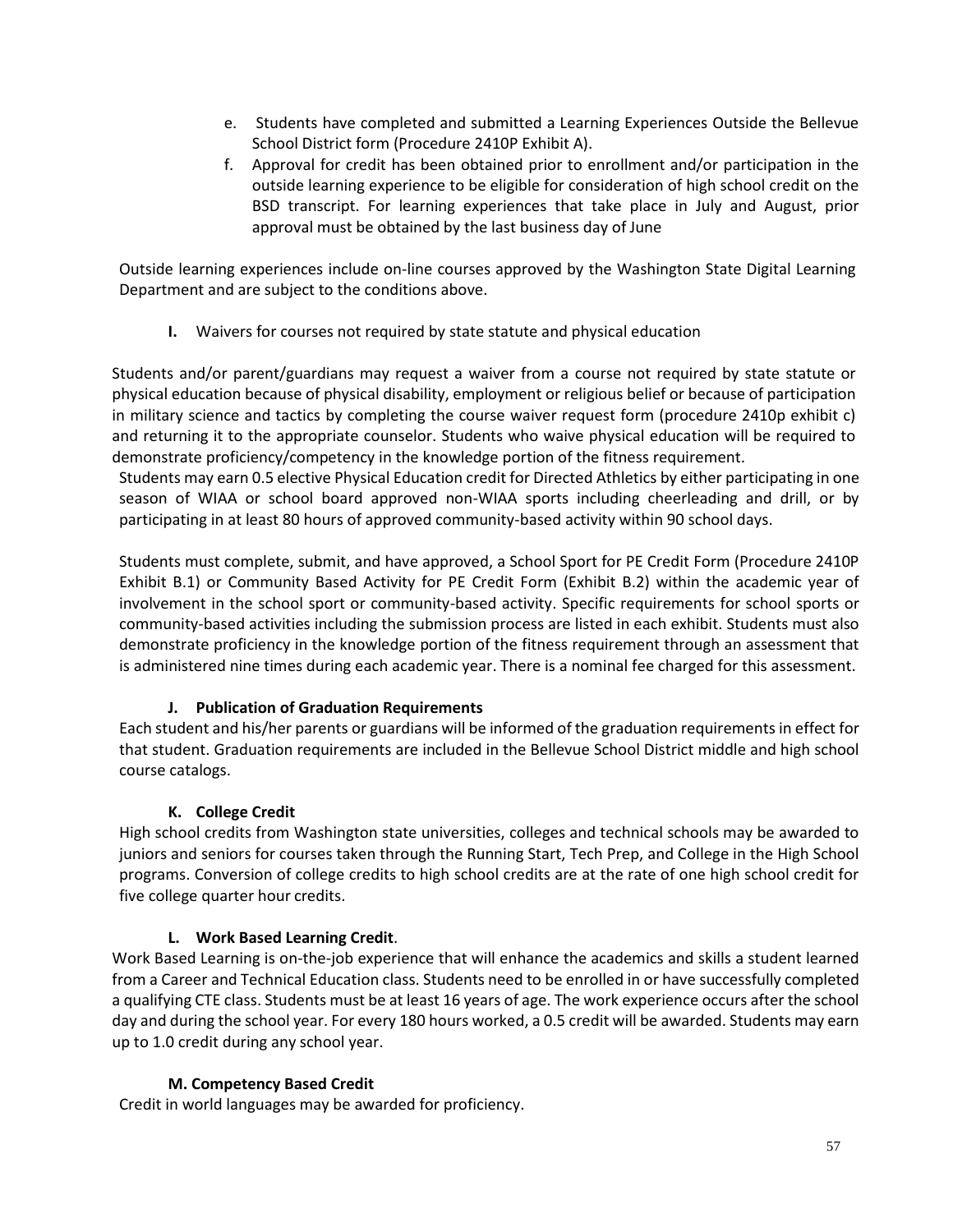# **N. Washington State History/Government and Civics Requirement**

The Washington state history and government requirement are met during  $7<sup>th</sup>$  and  $8<sup>th</sup>$  grade social studies in the Bellevue School District. Students who transfer to the Bellevue School District after 8th grade, must complete the requirement by earning .5 credit by taking a high school course or completing the districtapproved on-line alternative (non-credit). The requirement may be waived by the principal for students who: have successfully completed a state history and government course of study in another state; or are in eleventh or twelfth grade and who have not completed a course of study in Washington's history and state government because of previous residence outside the state.

The Washington state Civics requirement is that all students receive .5 credit in civics instruction that must be applied to course credit requirements in social studies required for graduation. In the BSD, this requirement is embedded in senior level social studies options of which students must choose one of either AP U.S. Government or U.S. Government/Contemporary World Affairs

# O. **High School Credit Prior to High School**

Beginning with the class of 2024 (current  $8<sup>th</sup>$  grade students), students who complete high school courses prior to high school will be granted credit that applies to high school graduation unless otherwise requested by the student and student's family. A process for opting out is currently under development.

For classes through to 2023, a student or student's family may request credit and the grade earned for high school courses taken prior to high school be posted to the high school transcript at any time up to the point a student graduates from high school, although it is strongly recommended this request be made prior to the end of a student's junior year. Requests to post individual semester grades will not be granted. Please note that once the grades are recorded on the high school transcript, the grade cannot be removed and are included in the calculation of the student's grade point average.

Students or the student's family must complete the Grade for High School Course Request Form (Procedure 2410P Exhibit F).

Students in the classes of 2020 through 2023, who completed high school courses in school districts other than the BSD, must submit documentation from their former school that includes a copy of the course descriptions.

# **M. IB, AP and Cambridge International Course Credit**

The law specifies that for ELA the following courses count as credit and satisfy the ELA state assessment requirement:

- AP English Language and Composition Literature
- AP Macroeconomics
- AP Microeconomics
- AP Psychology
- AP US History
- AP World History
- AP US Government and Politics
- AP Comparative Government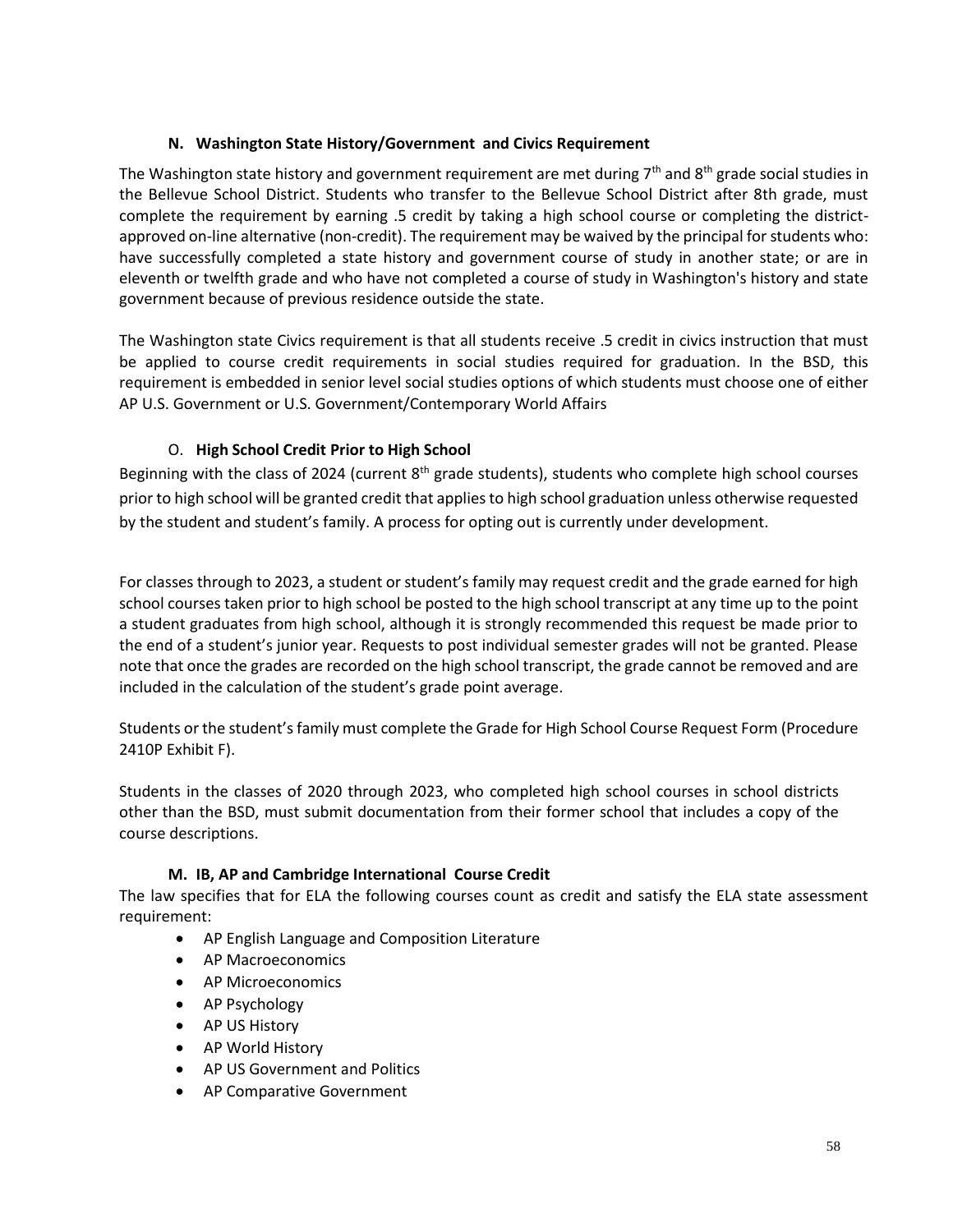• Any of the Individuals and Societies courses in the IB Catalog

The law specifies that for math, the following courses count as credit and satisfy the ELA state assessment requirement:

AP Statistics

- AP Computer Science
- AP Computer Science Principles
- AP Calculus
- Any of the mathematics courses in the IB Catalog

The law does not specify specific Cambridge International courses beyond "English Language Arts and Mathematics."

Students are not required to take the assessment(s) associated with the courses they enroll in to meet this pathway requirement. Students can either earn a grade of C+ or higher or score a 3 or higher on the AP exam or a 4 or higher on the IB exam.

Students are not required to take the assessment(s) associated with the courses they enroll in to meet this pathway requirement. Students can either earn a grade of C+ or higher or score a 3 or higher on the AP exam or a 4 or higher on the IB exam.

# **N. Graduation Ceremonies**

Each school coordinates its own graduation ceremony. Students must have met graduation requirements in order to participate. Any student receiving special education or related services and who will continue to receive such services between the ages of eighteen and twenty-one will be eligible participate in the graduation ceremony and activities after four years of high school attendance with his or her ageappropriate peers and receive a certificate of attendance.

# **R**. Summer School Credit and Credit Recovery

The High School Summer Program (9-12) provides students with an opportunity to earn up to 1.0 credit through original credit and/or grade improvement options. If the summer course is to improve a grade, the lower grade will remain on the transcript, however the higher grade will be calculated for the GPA. Approval from the school counselor is required prior to registration for a course (Procedure 2410P Exhibit H). All coursework and exams must be completed by the last day of the summer school program to be considered in the final grade. Daily student attendance is mandatory. To participate in summer school, students are required to pay tuition. There are a limited number of needs-based scholarships available.

#### **BSD PROCEDURE 2022: ELECTRONIC RESOURCES: STUDENT ACCEPTABLE USE OF DISTRICT NETWORK SCOPE**

The following procedures apply to all District students and cover all aspects of the District network. The District network includes wired and wireless computers/devices and peripheral equipment, files and storage, e-mail and Internet content, and all computer software, applications, or resources licensed to the District. The District reserves the right to prioritize the use of, and access to, the network.

#### **Network Access**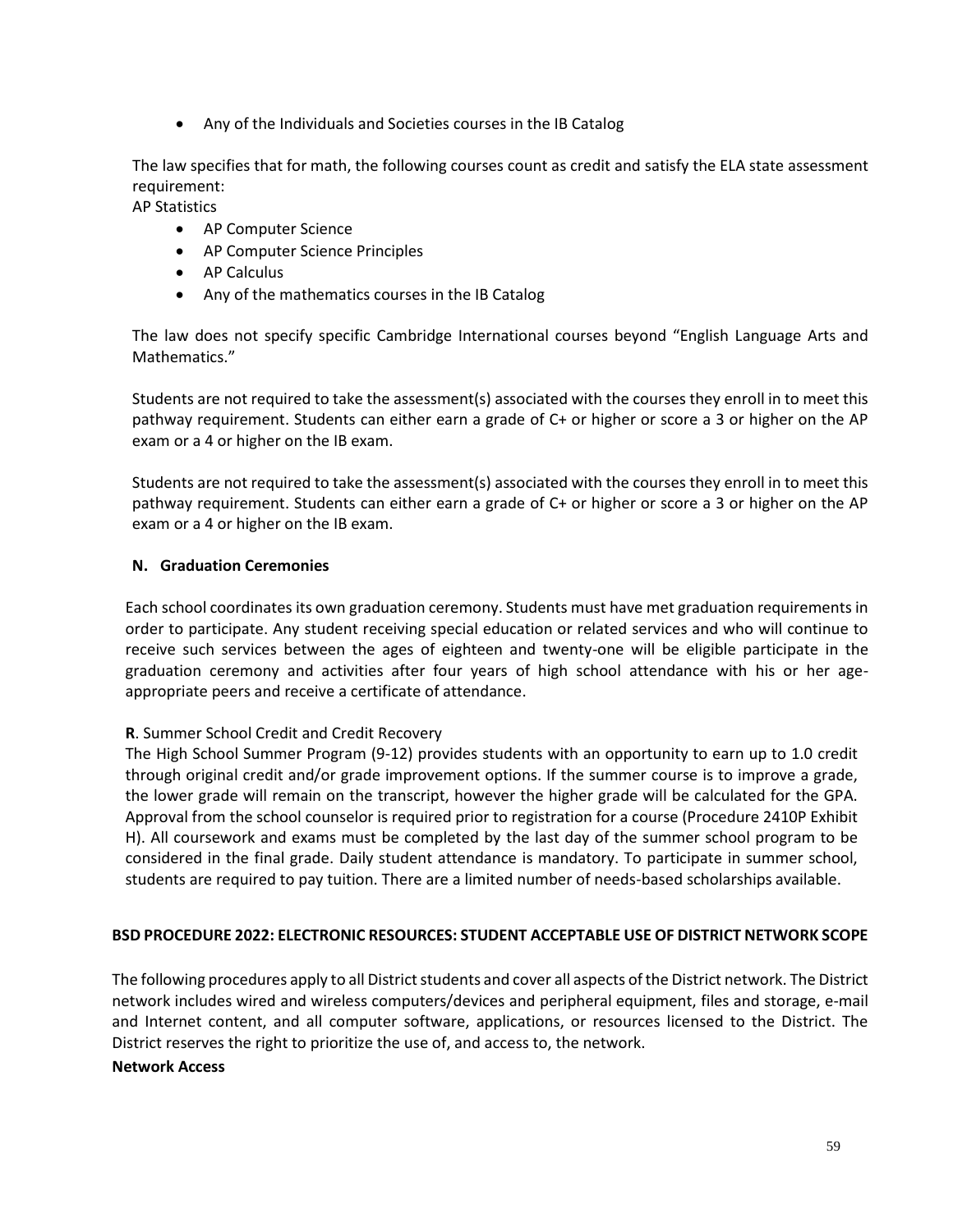The District expects students to exercise good judgment and use network resources in an appropriate manner. All use of the network must support education and research and be consistent with the mission of the District. Use of the electronic resources provided by the District is an expectation and privilege. In order to maintain the privilege, students agree to learn and comply with all of the provisions included in this document.

# **Acceptable Network Use Includes**:

A. Creation of files, projects, videos, web pages and podcasts.

B. Participation in blogs, wikis, bulletin boards, and social networking sites administered in a controlled environment, ensuring student safety and enabling the requirement to meet public record requests consistent with state and federal laws.

C. With parental permission, the online publication of student-created original educational material, curriculum related materials and student work. Sources outside the classroom or school must be cited appropriately and all copyright laws must be followed.

D. Connection of any personal electronic device is subject to all guidelines in this document.

# **Unacceptable/Prohibited Network Use**

Includes but is not limited to:

A. Commercial Use: Using the District network for personal or private gain or benefit, commercial solicitation and compensation of any kind is prohibited.

B. Political Use: Using the District network for political purposes in violation of federal, state, or local laws is prohibited. This prohibition includes using District computers to assist or to advocate, directly or indirectly, for or against a ballot proposition and/or the election of any person to any office.

C. Illegal or Indecent Use: Using the District network for illegal, bullying, harassing, vandalizing, inappropriate or indecent purposes is prohibited.

1. Illegal activities are any violations of federal, state, or local laws (for example, copyright infringement, publishing defamatory information, or committing fraud).

2. Harassment includes slurs, comments, jokes, innuendoes, unwelcome compliments, cartoons, pranks, or verbal conduct relating to an individual that have the purpose or effect of creating an intimidating, hostile, or offensive environment or interfering with an individual's work or school performance, or with school operations. Procedure 2022.P

3. Vandalism is any attempt to harm or destroy the operating system, application software, or data.

4. Inappropriate use includes any violation of the purpose and goal of the network. 5. Indecent activities (including accessing, storing, or viewing pornographic, indecent or otherwise inappropriate material) are in violation of generally accepted social standards for use of publicly-owned and operated equipment.

D. Disruptive Use: The District network may not be used to interfere or disrupt other users, services, or equipment. For example, disruptions include distribution of unsolicited advertising ("Spam"), propagation of computer viruses, distribution of large quantities of information that may overwhelm the system (chain letters, network games, or broadcasting messages), and any unauthorized access to or destruction of District computers or other resources accessible through the District network ("Cracking" or "Hacking"). The District will not be responsible for any damages suffered by any user, including but not limited to, loss of data resulting from delays, non-deliveries, mis-deliveries or service interruptions caused by its own negligence or any other errors or omissions. The District will not be responsible for unauthorized financial obligations resulting from the use of, or access to, the network or the Internet.

# **Network Security and Privacy**

Passwords are the first level of security for a user account. System logins and accounts are to be used only by the authorized owner of the account, for authorized purposes. Students are responsible for all activity on their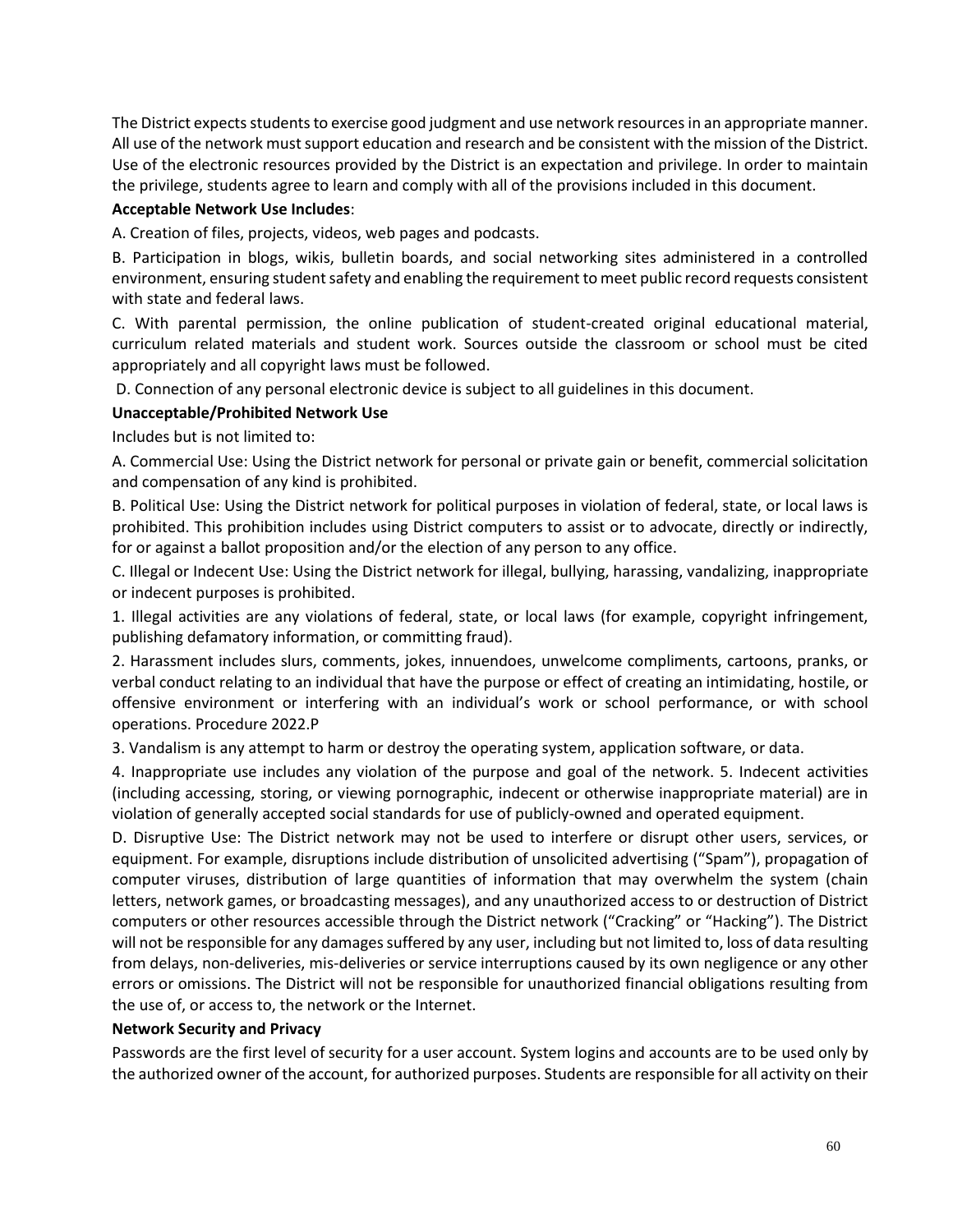account and must not share their account passwords. Password sharing is only allowed between students and their parents/guardians. The following procedures are designed to safeguard network user accounts:

- Change passwords according to district procedure;
- Do not use another user's account; Do not insert passwords into e-mail or other communications;
- If you write down your account password, keep it out of sight;
- Do not store passwords in a file without encryption;
- Do not use the "remember password" feature of Internet browsers; and
- Lock (Windows button  $+$  L key) the screen, or log off, if leaving the computer.

#### **Filtering and Monitoring**

Filtering software is used to block or filter access to visual depictions that are obscene, and all child pornography in accordance with the Children's Internet Protection Act (CIPA). Other objectionable material could be filtered. The determination of what constitutes "other objectionable" material is a local decision. While filters make it more difficult for objectionable material to be received or accessed, filters are not a solution in themselves. Every user must take responsibility for his or her use of the network and Internet and avoid objectionable sites. Procedure 2022.P Any attempts to defeat or bypass the District's Internet filter or conceal Internet activity are prohibited. These may include; proxies, https, special ports, modifications to browser settings or any other techniques designed to evade filtering or enable the publication of inappropriate content. This includes the use of 3G/4G networks to bypass filters. E-mail inconsistent with the educational mission of the District will be considered SPAM and will be blocked from entering District e-mail boxes. Staff members who supervise students, control electronic equipment or have occasion to observe student use of equipment online, must make a reasonable effort to monitor the use of this equipment to assure that student use conforms to the mission and goals of the District. Staff must make a reasonable effort to become familiar with the Internet and to monitor, instruct and assist effectively. Filtering will also be used to assist in the prevention of sharing personal data.

#### **Copyright**

Downloading, copying, duplicating and distributing software, music, sound files, movies, images or other copyrighted materials without the specific written permission of the copyright owner is generally prohibited.

#### **Student Data**

District staff will maintain the confidentiality of student data in accordance with the Family Education Rights and Privacy Act (FERPA).

**No Expectation of Privacy** The District reserves the right to monitor, inspect, copy, review and store, without prior notice, information about the content and usage of: the network; user files and disk space utilization; user applications and bandwidth utilization; user document files, folders and electronic communications; email; Internet access; information transmitted or received in connection with network and e-mail use. No student should have any expectation of privacy when using the District's network. The District reserves the right to disclose any electronic message to law enforcement officials or third parties as appropriate. All documents are subject to the public records disclosure laws of the State of Washington.

#### **Archive and Backup**

Backup are made of all District e-mail correspondence and stored data for purposes of public disclosure and disaster recovery.

# **Disciplinary Action**

Violation of any of the conditions of use may be cause for revoking the offender's privilege of network access and/or disciplinary action up to expulsion in accordance with district policies and Procedure 2022.P. In addition, violations of this policy may result in criminal prosecutions, if warranted.

### **Liability**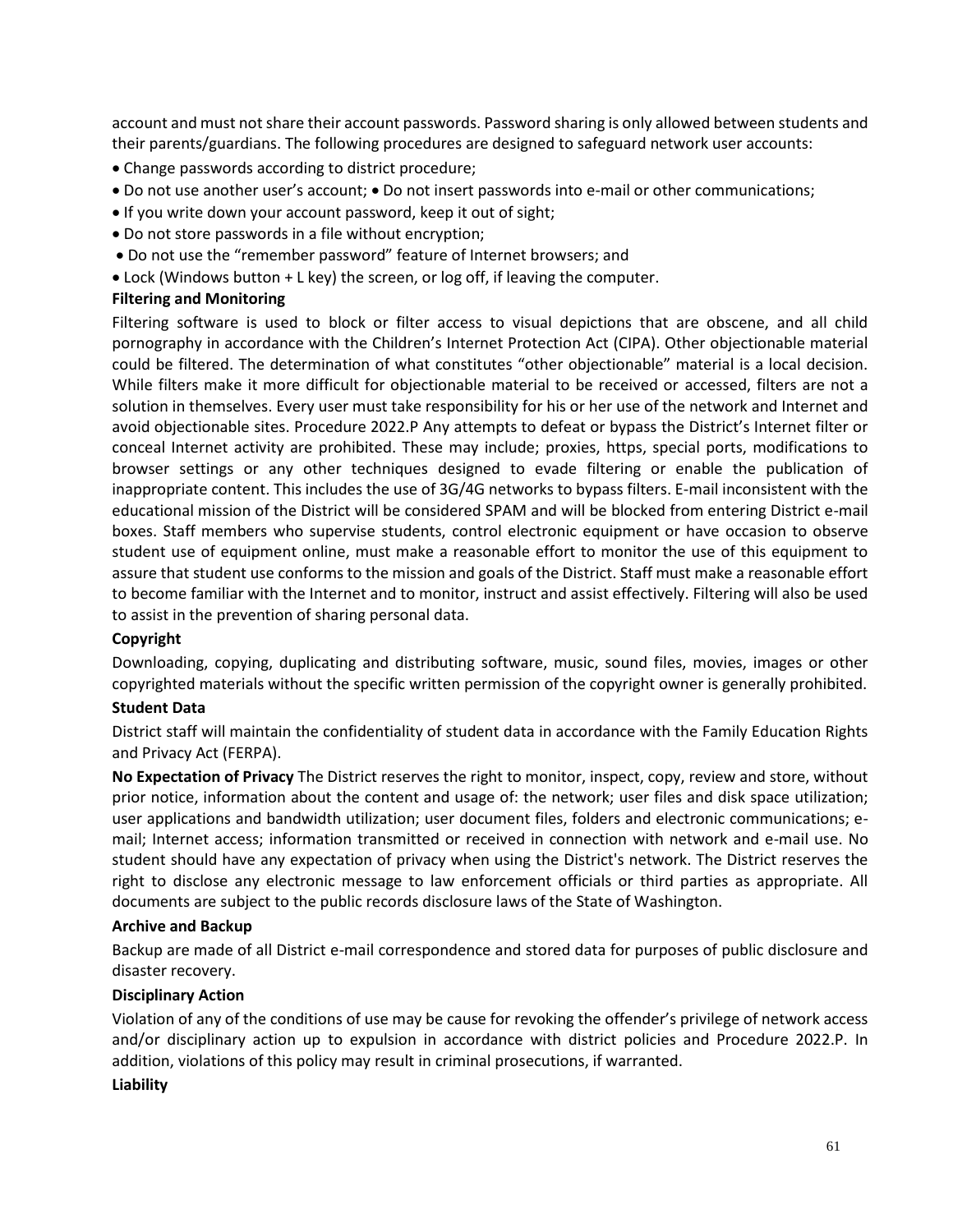The District cannot guarantee the availability of technology resources and will not be responsible for any information that may be lost, damaged, or unavailable due to technical or other difficulties. The District cannot ensure that all electronic transmissions are secure and private and cannot guarantee the accuracy or quality of information obtained. The District will employ technology protection measures to comply with Federal and State requirements to filter or block material defined to be objectionable. However, no known process can control or censor all illegal, defamatory, or potentially offensive materials that may be available to the user on systems accessible through technology resources. The District is not responsible for lost, stolen or damaged personal computing devices. Students bring these devices in at their own risk. Date: 8.14

# **POLICY 3241 AND PROCEDURE 3241P: CLASSROOM MANAGEMENT, CORRECTIVE ACTIONS AND/OR INTERVENTIONS**

The District is committed to ensuring a safe and productive learning environment in which students are provided every opportunity to learn. In order to ensure that each and every student has equitable access to educational services and that student behavior does not result in a loss in educational services, the District has eliminated short-term suspensions and provides access to educational services during long-term suspensions and non-emergency expulsions. The District is also committed to reducing the disproportional impact of out-of-school suspensions and expulsions on any identifiable group of students including those with disabilities. The District will achieve its commitments by the application of positive behavior supports and principles, while recognizing that there will be times when the application of corrective action is necessary.

When applying corrective action, principals use sound professional judgment to determine appropriate corrective action that is consistent with the District mission and goals, in the best interest of students and anchored in sound theory and practice. Principals will ensure that corrective action is consistent, fair, balanced, progressive in nature, and considers the developmental level of the student. The application of corrective action is at the discretion of principals.

The district reserves the right to refer to the appropriate non-school agency any act or conduct of its students which may constitute a crime under federal, state, county or local law.

# **Appeal Process for:**

**Corrective Action and/or In-School Suspensions:** There are three levels of grievance/appeal within the school district to contest corrective action.

- (1) A building-level grievance to the principal: The student and/or parent/guardian have the right to an informal conference with the building principal or his/her designee, provided they notify the principal within three school days of the notification of the imposition of the discipline to request a grievance conference.
- (2) A district-level grievance: Subsequent to the building-level, grievance, the student and/or parent/guardian have the right, within three school business days of receiving the principal's decision, to present the district-level grievance to the executive director of the student's school.
- (3) An appeal to the district Disciplinary Appeal Council: Subsequent to the district-level grievance, the student and/or parent/guardian have the right to present a written and/or oral grievance to the disciplinary appeal council, provided the student and/or parent/guardian has notified the executive director of the student's school within two school business days of receiving their decision of intent to grieve. The district Disciplinary Appeal Council will notify the student and/or parent/guardian of its response to the grievance within ten school business days after the date of the appeal. In-school suspensions will be imposed notwithstanding implementation of the above grievance/appeal procedures.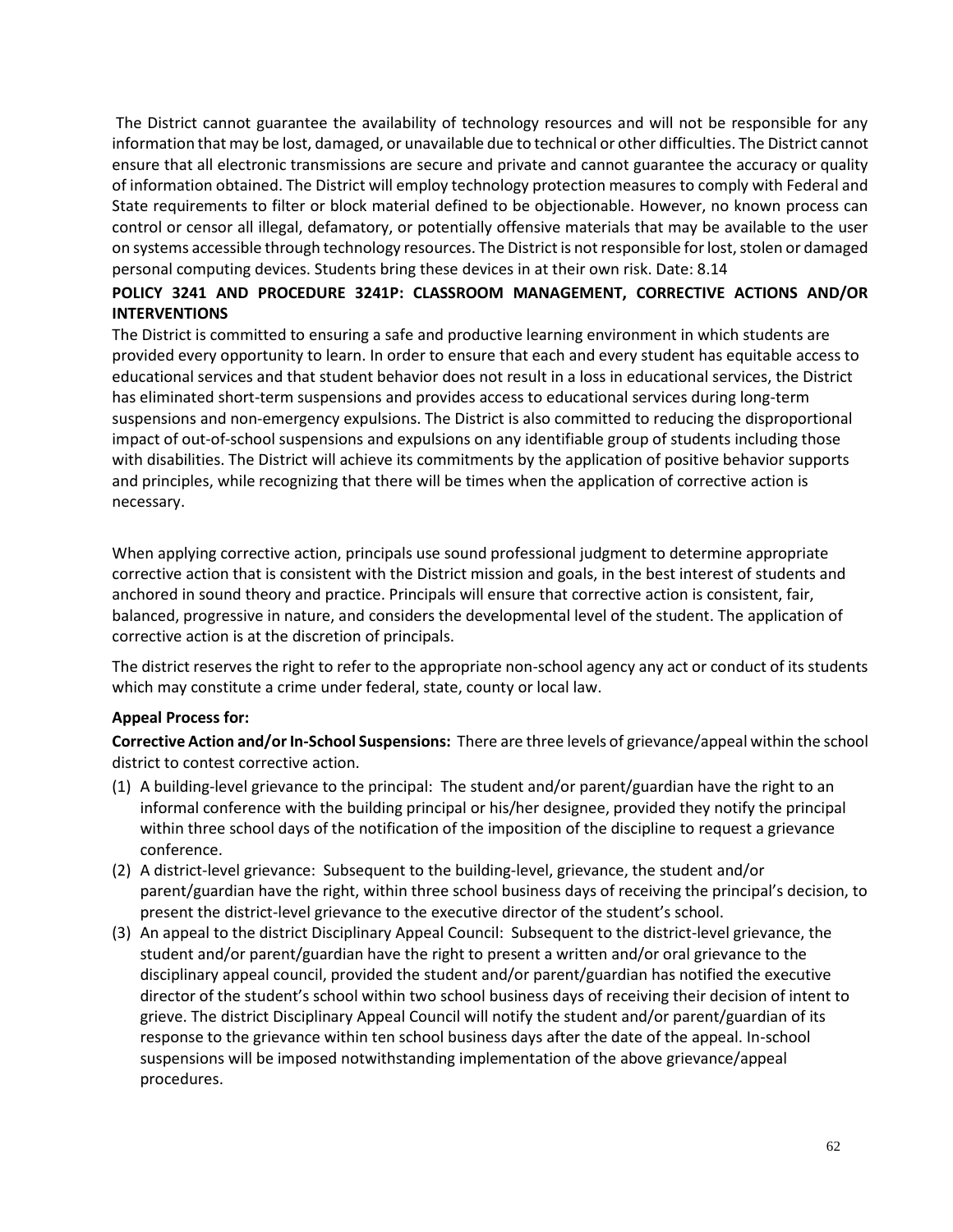**Long-Term Suspension and Non-Emergency Expulsion:** There are two levels of grievance/appeal within the school district to contest long-term suspension and non-emergency expulsions:

(1) A hearing before the District Hearing Officer: To initiate this hearing, the student and/or his/her parent/guardian must submit a written request for a hearing to the appropriate Executive Director or Supervisor of Pupil Management on or before the expiration of the third school business day after receipt of the notice of opportunity for a hearing.

(2) An appeal before the district Disciplinary Appeal Council: Subsequent to a hearing before the District Hearing Officer, the student and/or parent/guardian have the right, within three school business days after receipt of the District Hearing Officer's decision, to present a written appeal of the decision to the appropriate Executive Director. If a written appeal is not received within the required three school business days, the longterm suspension or non-emergency expulsion may be imposed as of the calendar day following expiration of the three school business days.

If a written appeal is received within the required three business days, the long-term suspension or nonemergency expulsion may be imposed during the appeal period subject to the conditions and limitations described in WAC 392-400-310(4). If a written appeal is received within the required three school business days, the district Disciplinary Appeal Council will schedule and hold an informal conference to review the matter within ten school days after the date of receipt of the appeal. The purpose of the informal conference will be to meet and confer with the parties in order to decide upon the most appropriate means of disposing of the appeal.

**Emergency Expulsion:** There are two levels of grievance/appeal within the District to contest emergency expulsions:

(1) A hearing before the District Hearing Officer: To initiate this hearing, the student and/or parent/guardian must submit a written request for a hearing to the appropriate Executive Director or Supervisor of Pupil Management within three school business days after the receipt of the notice of opportunity for a hearing. If a request for a hearing is not received within the required three school business days, the right to a hearing may be deemed to have been waived and the emergency expulsion may be continued as deemed necessary by the school district without any further opportunity for the student or parent/guardian to contest the matter.

If a request for a hearing is received within the required three school days, the school district will immediately schedule and give notice of a hearing to commence as soon as reasonably possible and in no case later than the third school business day after receipt of the request for hearing.

Within one school business day after the date upon which the hearing concludes, a decision as to whether the emergency expulsion shall be continued will be made, and the student's legal counsel or the student and parent/guardian will be notified thereof by depositing a certified letter in the United States mail. An emergency expulsion may be continued following the hearing on the basis that the emergency situation continues and/or as corrective action for the action(s) giving rise to the emergency expulsion in the first instance.

(2) An appeal before the district Disciplinary Appeal Council: Subsequent to a hearing before the District Hearing Officer, the student and/or parent/guardian, have the right, within three school business days after receipt of the District Hearing Officer's decision, to request an appeal of the decision to the appropriate Executive Director. If a written appeal is not received within the required three school business days, then the right to appeal will be deemed to have been waived and no further appeal may be made.

If a written appeal is received within the required three business days, the emergency expulsion may be imposed during the appeal period subject to the conditions and limitations described in WAC 392-400-310(4). If a written appeal is received within the required three school business days, the district Disciplinary Appeal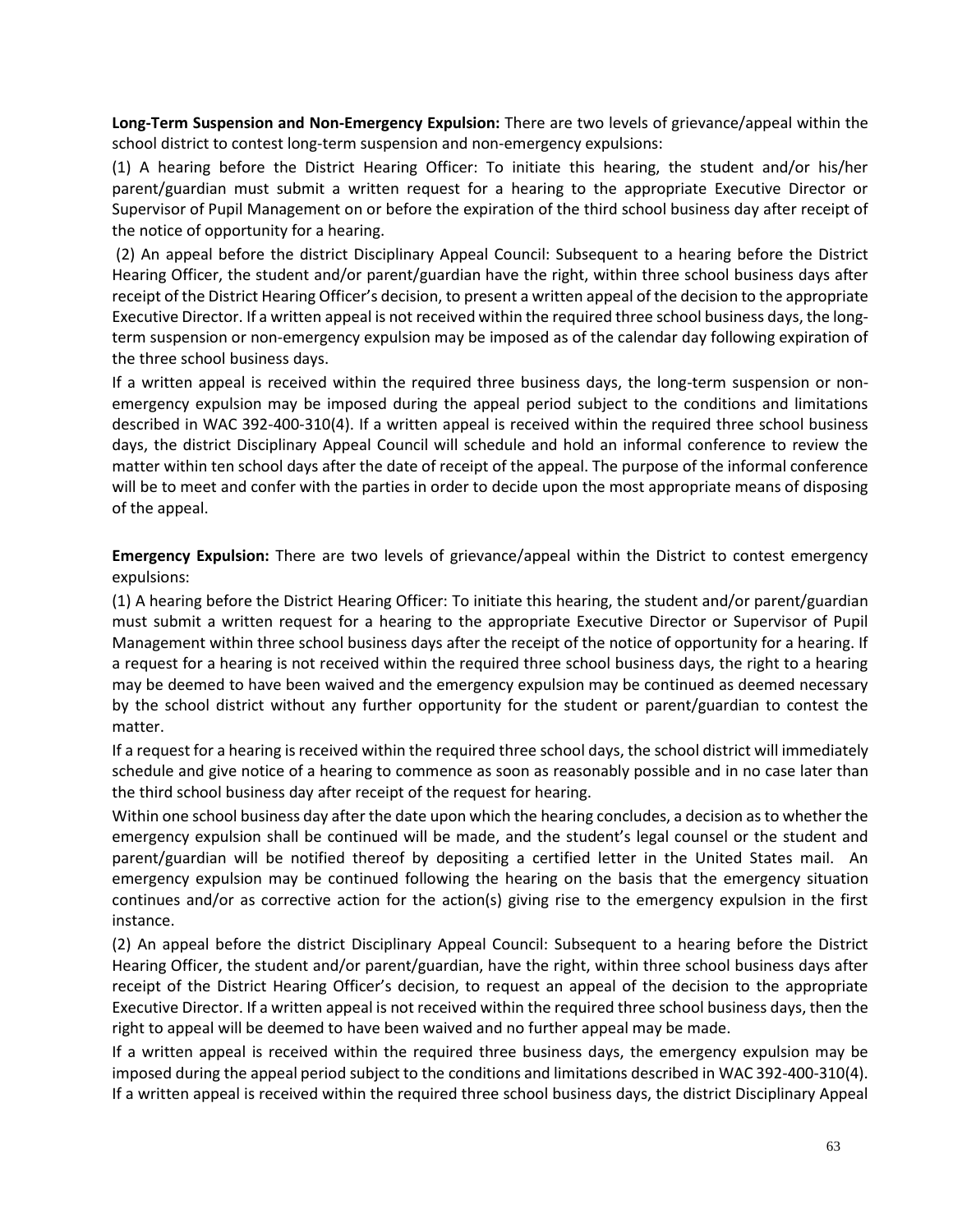Council will schedule and hold an informal conference to review the matter within ten school days after the date of receipt of the appeal. The purpose of the informal conference will be to meet and confer with the parties in order to decide upon the most appropriate means of disposing of the appeal. At that time, the student or parent/guardian or legal counsel shall be given the right to be heard and shall be granted the opportunity to present such witnesses and testimony as the district Disciplinary Appeal Council deems reasonable.

After studying the hearing record or other material submitted, the district Disciplinary Appeal Council will render its decision within ten school business days after the date of the informal conference. An appeal from any decision of the district Disciplinary Appeal Council to impose or to affirm the imposition of an emergency expulsion shall be to the courts. Whether or not the decision of the district Disciplinary Appeal Council shall be postponed, pending an appeal to Superior Court shall be discretionary with the Disciplinary Appeal Council except as ordered otherwise by a court.

# **CLASSROOM MANAGEMENT, CORRECTIVE ACTIONS AND/OR INTERVENTIONS (POLICY 3241 AND PROCEDURE 3241P)**

# **DRUGS AND ALCOHOL**

The following Drug and Alcohol-related Conduct is prohibited at school or in the immediate vicinity of school property, in school vehicles, at school bus stops (including metro stops used for school transportation) and at school-sponsored activities:

1. Possess, use, or be under the influence of any drug or look alike drug, except as authorized by valid prescription.

2. Possess, use, or be under the influence of alcohol.

3. Use or be under the influence of any other intoxicant.

4. Sell, purchase, barter, trade, exchange, give, or transmit any drug, alcohol, or intoxicant, look alike drug or offer to do so.

5. Possess or use of drug paraphernalia

6. In addition, students shall not use any drug (except as authorized by valid prescription), alcohol, or intoxicant before attending school or any mandatory school sponsored activity, and they shall not attend any optional school-sponsored activity after using any drug (except as authorized by valid prescription), alcohol, or intoxicant.

7. Specific corrective measures and definitions for violations of drug and alcohol-related conduct are found in section III of procedure 3241.

The district reserves the right to refer to the appropriate non-school agency any act or conduct of its students which may constitute a crime under federal, state, county or local law.

# **Misconduct:**

The following are prohibited on school premises, at school-sponsored events or activities, on school buses or vehicles provided by the District, or if conducted in a manner having a real and substantial relationship to the operation of school or educational programs, and shall be cause for discipline and/or intervention. Discipline/intervention cannot be cause for short-term suspension. Exhibit A (Secondary School Discipline Matrix) and Exhibit B (Elementary School Discipline Matrix) are guidelines for sanctions and are strongly recommended to ensure consistency and continuity across the District for similar offenses. Discipline should be progressive, both in terms of the level of discipline as well as the number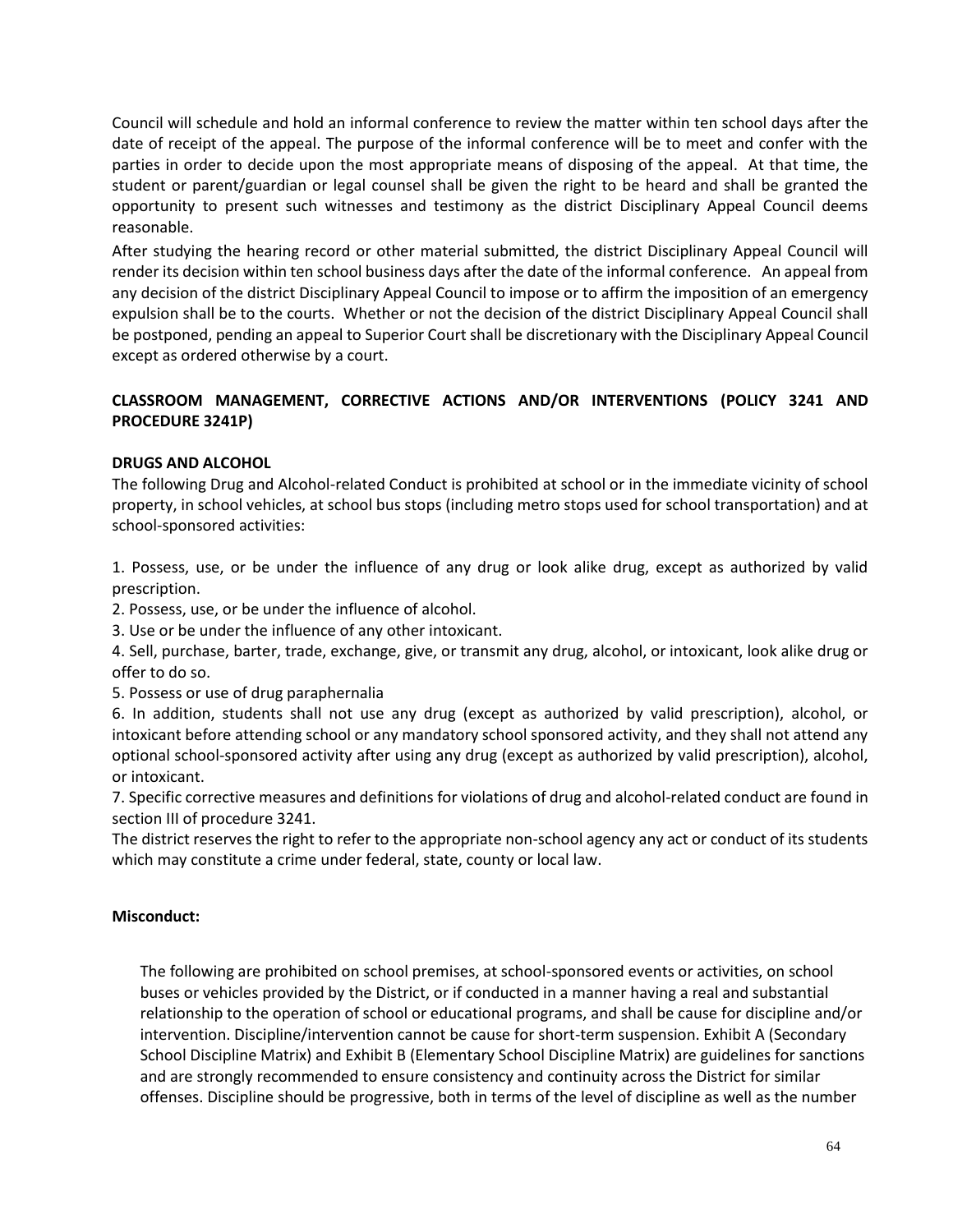of days. Also, when considering disciplinary consequences administrators should take into account the developmental level of the student. If extenuating circumstances warrant it, a lesser or greater disciplinary consequence may be used if appropriate. When considering extenuating circumstances for a consequence greater then recommended, administrators will discuss the details with the Supervisor of Pupil Management or their Executive Director of Schools prior to issuing such discipline.

- A. Cheating including copying the work of other persons, or turning in another person's papers, projects, computer programs, etc., as your own or having someone else write your paper, program, or project, including asking friends, paying someone, using a paper writing service, or other methods as determined by the teacher or administrator etc. Cheating also includes the aiding and abetting of cheating by others.
- B. Computer Misuse meaning any use of Bellevue School District computers or network for non-academic use.
- C. Dangerous Activities meaning any intentional or unintentional act that could potentially harm oneself or others (horseplay, throwing objects that could cause harm, climbing a roof, driving at excessive speed through a school parking lot, etc.).
- D. Disruptive Conduct meaning substantially interfering with teaching, learning, and/or school operations.
- E. Failure to Attend any required activity or disciplinary consequence assigned by a teacher, counselor, administrator, or designee.

F. Failure to Comply in a passive manner with the instructions of teachers and other school staff. This includes breaking a specific, published school or district rule.

G. Fighting which means engaging in or provoking mutual contact involving anger or hostility that does not result in physical harm or injury to one or more people.

H. The Forging of any non-District or District Personnel Signature (including electronic) or Making of any False Entry or the Alteration of any Document used or intended to be used in connection with the operation of the school.

I. Gambling such as playing cards, dice, or games of chance for money or other things of value.

J. Harassment, Intimidation and/or Bullying of others that is not persistent, severe, and/or pervasive.

K. Leaving Campus during regular school hours without written or verbal permission from a parent or school official.

L. Lewd/Obscene Behavior including inappropriate sexual expressions or behavior.

M. Look-Alike Weapons including possessing a toy gun or other toy weapon whether or not appearing to be a real gun or weapon, or any item that can reasonably be considered a firearm, air soft gun, compress air gun, or dangerous weapon that is not used in the commission of an exceptional misconduct act.

N. Lying means knowingly not telling the truth to a staff member or volunteer in response to a question related to the safety of the school or the investigation of a disciplinary matter.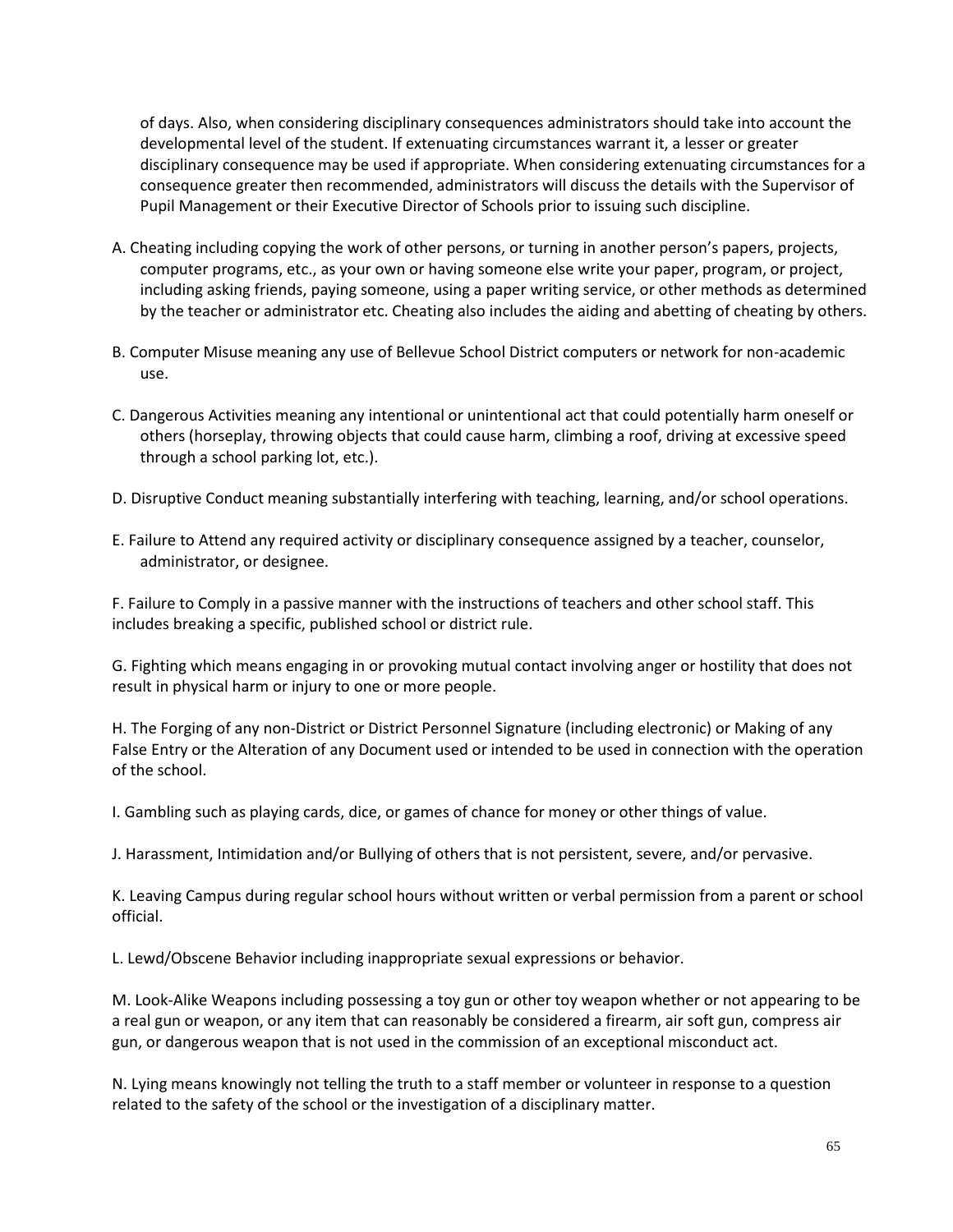O. Misuse of School Property including writing on desks, walls, etc. or using school property in a way that it was not intended and has or can do damage to the property.

P. Out-of-School Boundary meaning places that are off limits during the day that are defined by the school such as parking lots, sidewalks around school, parks and open fields etc.

Q. Plagiarism including using another writer's words or ideas without proper citation, or merely rearranging or changing a few of the author's words and presenting the result as your own work, or not using quotation marks when citing a source.

R. Physical Aggression such as hitting, kicking spitting or the throwing of objects that do not seriously injure another person or rise to the level of assault.

S. Possession, Handling, or Transmission of a Small Folding Knife—a small folding knife is defined as a blade length of 2-1/2 inches or less with a blade width of ½-inch or less.

T. Profanity/Obscenity including using vulgar or abusive language and/or cursing or swearing.

U. School Dress that possesses a health or safety hazard or may disrupt, interfere with, disturb, or detract from the school environment or activity and/or educational objectives, including but not limited to apparel or items depicting lewd, sexual, drug, tobacco, marijuana (cannabis) or alcohol-related messages.

V. Theft meaning stealing district or personal property

W. Threat to Cause Bodily Harm which is communicated by any means.

X. Trespass/Unauthorized Entry onto another school other than student's own school during the school day without administrative permission or the wrongful or unauthorized entry onto district property or facility.

Y. Use of Personal Telecommunication Devices including, but not limited to, pagers, beepers and cellular phones in a manner that poses a threat to academic integrity, disrupts the learning environment or violates the privacy rights of others. Students shall not send, share, view or possess pictures, text messages, emails or other material of a sexually explicit nature or that contributes to harassment, intimidation and/or bullying in electronic or any other form on a cell phone or other electronic device.

Z. Vandalizing and/or Damaging any School or Personal Property, including writing, painting, drawing, or otherwise marking graffiti on any school or personal property resulting in less than \$50 of damage.

AA. Visible Use or Possession of any Tobacco Product or Tobacco Paraphernalia (including, but not limited to, lighters or rolling papers) on or in the immediate vicinity of school property is prohibited. School property includes all buildings, grounds and vehicles owned and used by the District. E-cigarettes are dealt with below in II BB Drug and Alcohol Conduct.

BB. Wearing, Carrying, Possessing and/or Displaying Gang Related Apparel, Grooming, or Exhibiting or Implying Behavior or Gesture with Symbolize Gang Membership or Affiliation by written communication, marks, drawing, painting, design, emblem, etc. upon any school or personal property or one's persons or causing and/or participating in ac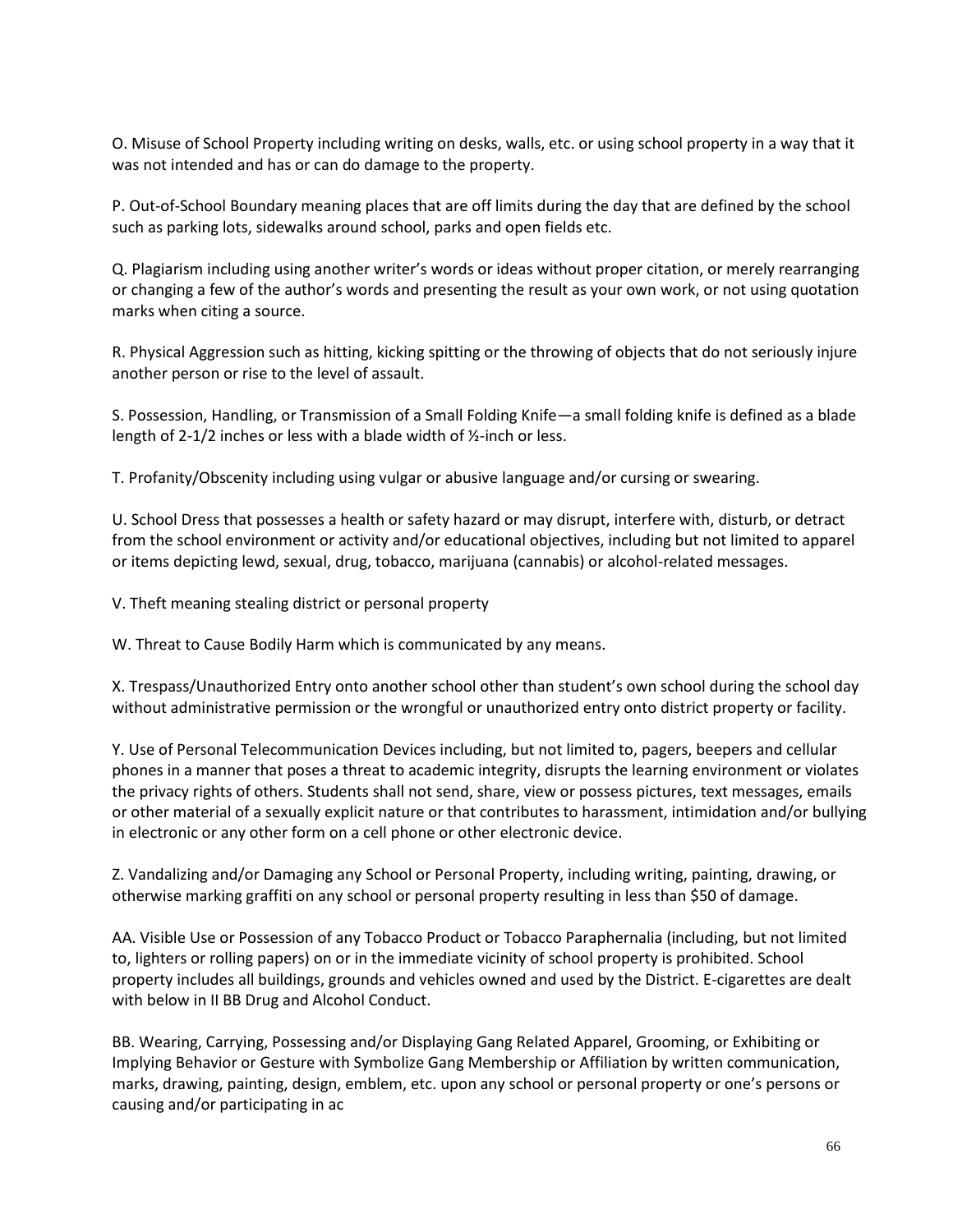# **Exceptional Misconduct**

The Superintendent, following consultation with a representative ad hoc committee, has defined the types of misconduct that constitute exceptional misconduct. The appeal process for short and long-term suspensions will remain in effect for short and long range suspensions imposed as a result of this procedure. The following are prohibited on school or district premises, at school-sponsored events or activities, on school buses or vehicles provided by the District, or if conducted in a manner having a real and substantial relationship to the operation of school or educational programs, and represents exceptional misconduct that can be cause for discipline, suspension or expulsion. Exhibit A (Secondary School Discipline Matrix) and Exhibit B (Elementary School Discipline Matrix) are guidelines for sanctions and are strongly recommended to ensure consistency and continuity across the District for similar offenses. Discipline should be progressive, both in terms of the level of discipline as well as the number of days. Short-term suspensions may only apply to offenses related to Harassment, Intimidation, Bullying (Item K) or Drug and Alcohol Related Offenses (Item W) prior to implementing a short-term suspension as a corrective action, administrators must consult with the Supervisor of Pupil Management or an Executive Director of Schools. Also, when considering disciplinary consequences administrators should take into account the developmental level of the student. If extenuating circumstances warrant it, a lesser or greater disciplinary consequence may be used if appropriate. When considering extenuating circumstances for a consequence greater then recommended, administrators will discuss the details with the Supervisor of Pupil Management or their Executive Director of Schools prior to issuing such discipline.

A. Abusing and/or Insulting Teachers while carrying out their official duties.

B. The Aiding and Abetting of Others in the commission of any of the acts prohibited under this section, as well as the attempt to commit any of these acts, may also be subject to the same disciplinary consequences as the person who committed the act.

C. Arson meaning intentionally setting a fire or causing an explosion.

D. Assault meaning being physically violent or using unwarranted force toward another person(s).

E. Computer Misuse of a substantial nature, including but not limited to, use of Bellevue School District networking system that violates any part of the act prohibited under this policy, intentionally violating a school or Bellevue School District computer system or database including but not limited to:

1. Stealing, hacking, deleting, interfering with, or copying software, systems, or programs.

2. Intentionally transmitting a virus or other material that is wholly inconsistent with the fundamental values of public school education.

3. Changing of school, District, or student records without authorization.

4. Accessing a district or teacher's computer without authorization.

5. Using a proxy site or other Internet site from a District computer to deliberately evade District filters.

F. Possession, Handling, or Transmission of a Dangerous Weapon. "Dangerous Weapon" means a weapon, device, instrument, material, or substance, animate or inanimate, that is used for, or is readily capable of, causing death or serious bodily injury, except that such term does not include a pocket knife with a blade of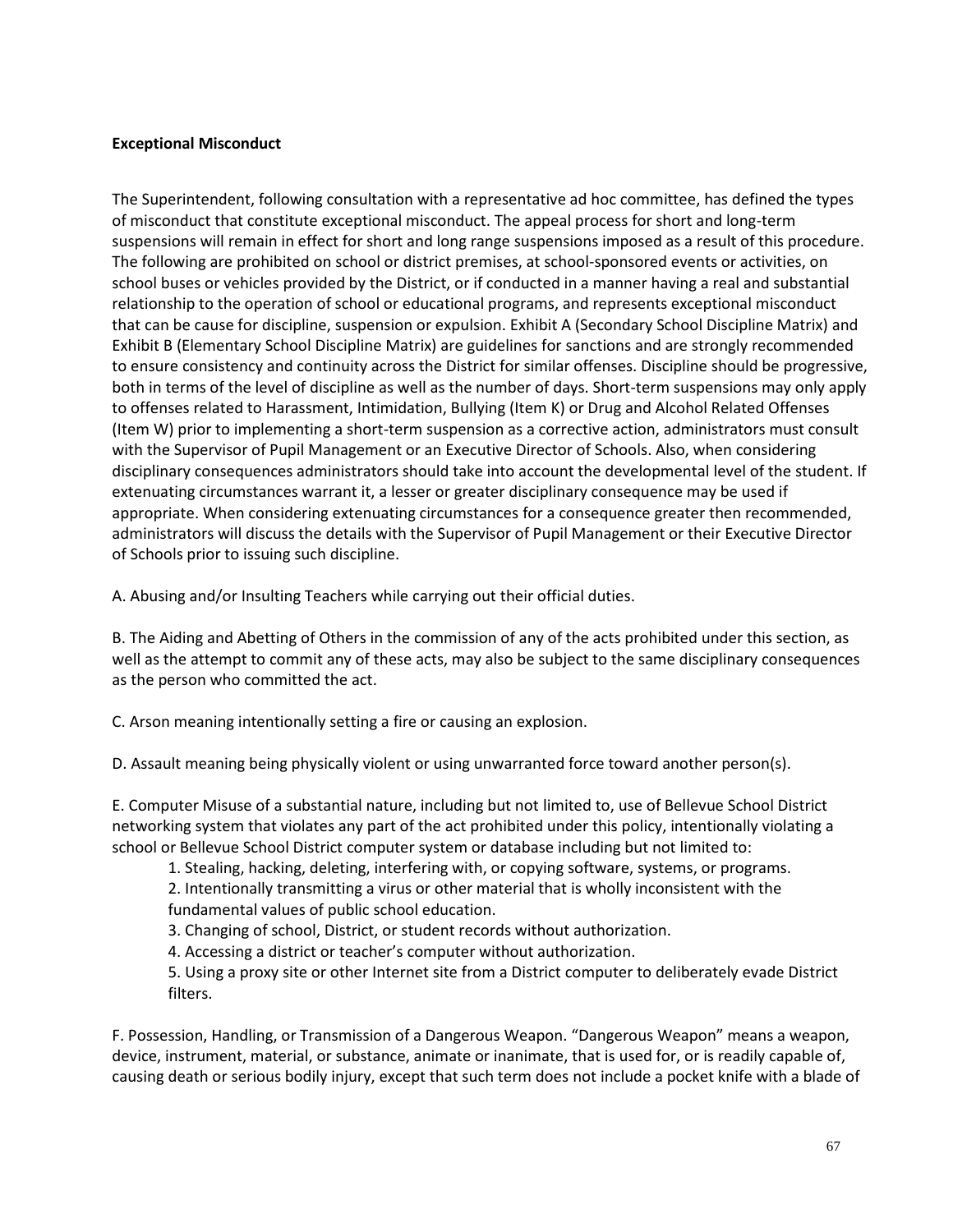less than two and one-half inches in length. Exceptions may be made as outlined in RCW 9.41.280. These include but are not limited to the following:

1. Any device commonly known as "nun-Chu-ka sticks", consisting of two or more lengths of wood, metal, plastic, or similar substance connected with wire, rope, or other means.

2. Any device, commonly known as "throwing stars", which are multi-pointed, metal objects designed to embed upon impact from any aspect.

3. Any air gun, including any air pistol or air rifle, designed to propel a BB, pellet, or other projectile by the discharge of compressed air, carbon dioxide, or other gas.

4. Any portable device manufactured to function as a weapon and which is commonly known as a stun gun, including a projectile stun gun which projects wired probes that are attached to the device that emit an electrical charge designed to administer to a person or an animal an electric shock, charge, or impulse.

5. Any device, object, or instrument which is used or intended to be used as a weapon with the intent to injure a person by an electric shock, charge, or impulse.

6. Slung shot device consisting of a weight, or "shot," affixed to the end of a long cord.

7. Sand club such as a bag of sand which is used as a weapon.

8. Metal knuckles.

9. Spring blade knife, or any knife the blade of which is automatically released by a spring mechanism or other mechanical device, or any knife having a blade which opens, or falls, or is ejected into position by the force of gravity, or by an outward, downward, or centrifugal thrust or movement, or locks into an open position.

G. Extortion/Blackmail/Coercion meaning obtaining or attempting to extort obtain money, property, or other consideration by violence or threat of violence, or forcing someone to do something against his or her will by force or threat of violence.

H. False Reporting meaning knowingly and maliciously falsely reporting or falsely corroborating misbehavior of others that did not occur, including spreading a false rumor maliciously at school, or school grounds, on school-provided transportation, or at a school-sponsored function, that resulted in an out of school removal or legal action for the student(s) who was accused.

I. Fighting which means engaging in or provoking mutual physical contact involving anger or hostility that results in physical harm or injury to one or more people. Fighting includes, but is not limited to, the following:

1. Engaging in mutual physical contact involving anger or hostility.

2. Teasing, harassing, threatening or intimidating others resulting in physical contact involving anger or hostility.

3. Retaliating physically for teasing, harassing, threatening, or intimidating behavior.

4. Verbally inciting or physically supporting a fight by one's encouragement or presence, including, but not limited to, posturing, making verbal accusations or threats, or drawing spectator attention to a fight or recording and or broadcasting (See Aiding and Abetting).

J. Fireworks/Explosives including the possession, handling or transmission of any form of firework and/or explosive, chemical or incendiary device. These devices include, but are not limited to, firecrackers, sparklers, smoke bomb or stink bomb, cherry bomb, M80, bottle rocket, other explosive, incendiary or poison gas, or gas pen/gas pencil.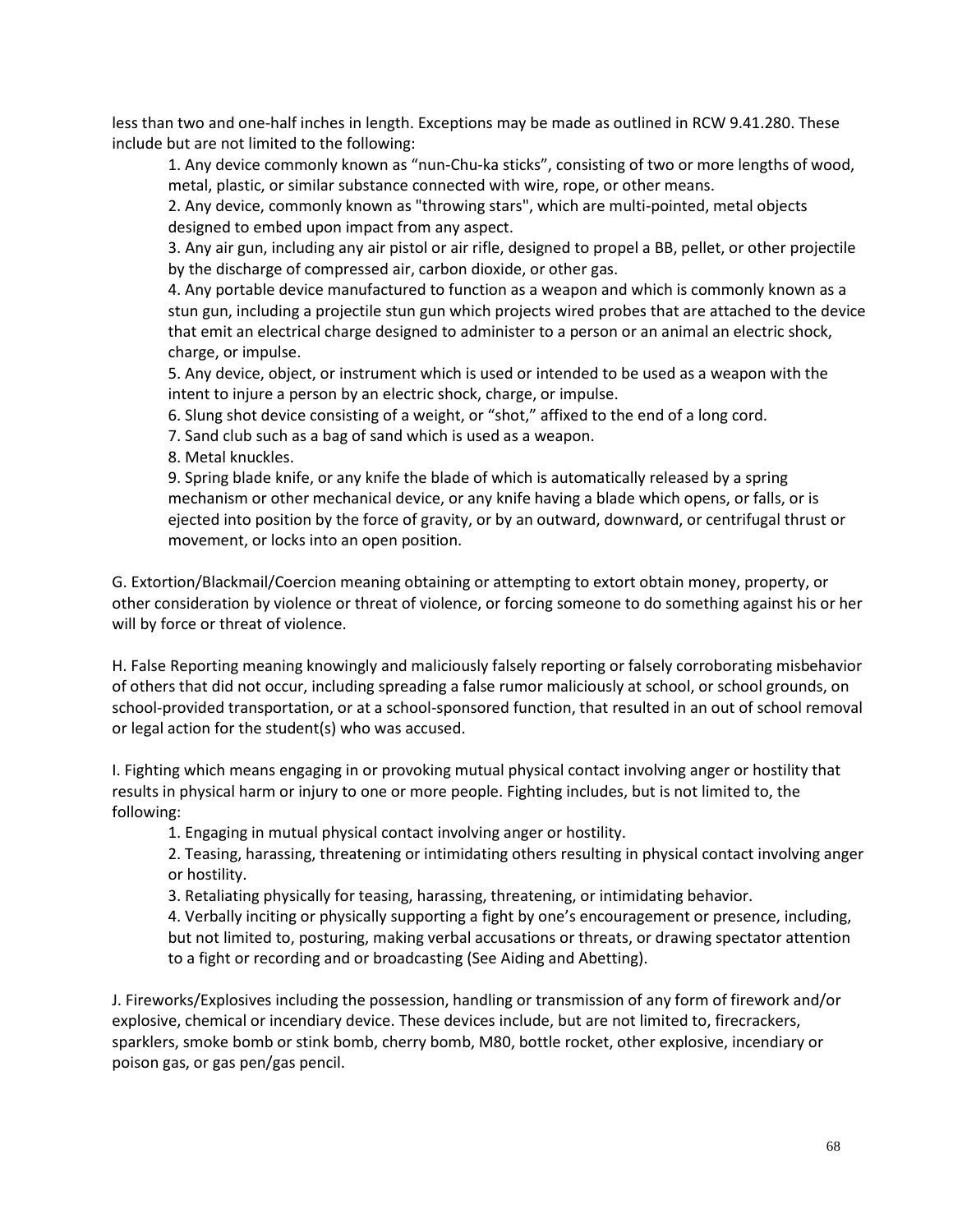K. "Harassment, Intimidation or Bullying" means any intentional written message or image, including those that are electronically transmitted, verbal, or physical act, including but not limited to one shown to be motivated by race, color, religion, ancestry, national origin, culture, gender, socio-economic status, sexual orientation including gender expression or identity, mental or physical disability, or other distinguishing characteristics, when the intentional written, verbal, or physical act:

1. Physically harms any person or damages the person's property.

2. Has the effect of substantially interfering with a student's education.

3. Is so severe, persistent, or pervasive that it creates an intimidating or threatening educational environment.

4. Has the effect of substantially disrupting the orderly operation of the school.

L. Hazing of any students or persons. "Hazing" includes initiating students into a school, group, grade level, or office through persecuting, harassing, or coercive behaviors that cause or are likely to cause social, emotional, or physical harm. Evidence of hazing may include but is not limited to, activities with any of the following components: degrading, disgraceful, or humiliating behaviors or treatment. The term "hazing" does not include school-authorized athletic events, contests, competitions or other activities that have express administrative approval.

M. Lewd/Obscene Behavior including engaging in inappropriate sexual behavior, including sexual intercourse, oral sex, sexual touching, indecent exposure, or voyeurism, and/or sexual behavior that has the potential to substantially disrupt or obstruct any school function or operation.

N. Look-Alike Weapons that can reasonably be considered a firearm, air soft gun, compressed air gun, or dangerous weapon and used for the commission of another exceptional misconduct act.

O. Possession, Handling or Transmission of Firearms on school property. This will result in a one-year mandatory expulsion, subject to appeal, with notification to parents and law enforcement.

P. Possession, Handling, or Transmission of any Object with intent to carry out another exceptional misconduct act which can reasonably be considered a Weapon.

Q. Possession, Transmission, or Use of Personal Protection Spray Devices without prior written parental/guardian permission is prohibited. Students over 18 years of age and students between 14 and 18 years of age with written parental/guardian permission may possess personal protection spray devices. No one less than 18 years of age may transmit such devices nor may they be used other than in self-defense as defined by state law.

R. Retaliation means any act of revenge against a person for reporting any violation of the acts prohibited under this policy, as well as any attempted act of revenge.

S. Possession, Handling, or Transmission of a Small folding Knife- a small folding knife is defined as a blade length of 2-1/2 inches or less and with a blade width ½-inch or less with the intent to carry out another exceptional misconduct act

T. Threat to Cause Bodily Harm by any means which causes a person to believe his or her or another person's life, safety, or property is in danger.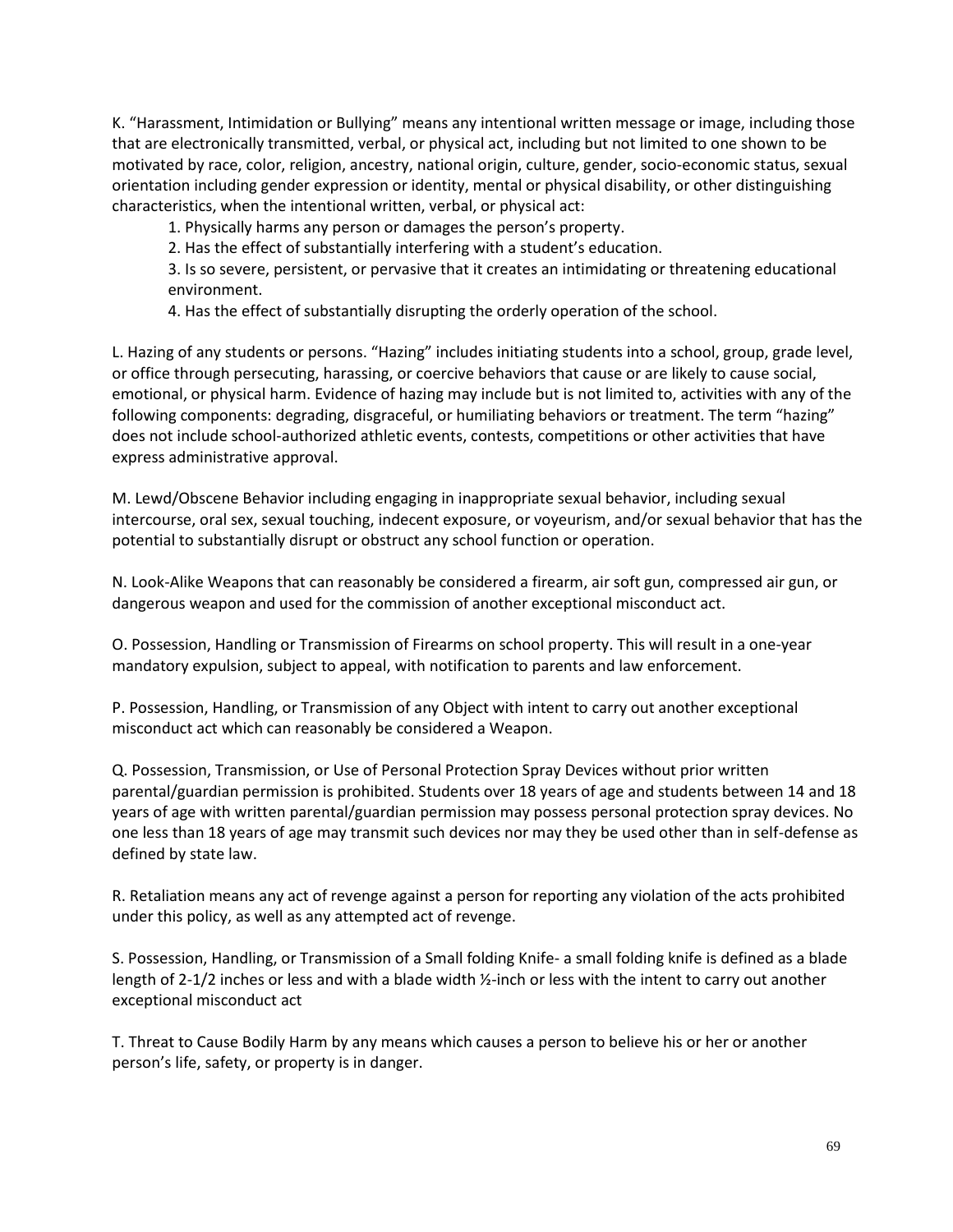U. Vandalism/Property Damage, meaning intentionally causing damage to any district or personal property, including writing, painting, drawing, or otherwise marking graffiti on any district or personal property that is \$50 of damage or more.

V. Any action, event or group of events which constitutes a Violation of Federal, State or Local Law.

W. The following Drug and Alcohol-related Conduct is prohibited at school or in the immediate vicinity of school property, in school vehicles, at school bus stops (including metro stops used for school transportation) and at school-sponsored activities:

1. Possess, use, or be under the influence of any drug or look alike drug, except as authorized by valid prescription.

2. Possess, use, or be under the influence of alcohol.

3. Use or be under the influence of any other intoxicant.

4. Sell, purchase, barter, trade, exchange, give, or transmit any drug, alcohol, or intoxicant, look alike drug or offer to do so.

5. Possess or use of drug paraphernalia including but not limited to electronic cigarettes (also known as E-devices, E-pens, E-hookahs, hookah pens, vape-pipes, vape-pens and vaporizers)

6. In addition, students shall not use any drug (except as authorized by valid prescription), alcohol, or intoxicant before attending school or any mandatory school-sponsored activity, and they shall not attend any optional school-sponsored activity after using any drug (except as authorized by valid prescription), alcohol, or intoxicant.

7. Specific corrective measures and definitions for violations of drug and alcohol-related conduct are found in section III of procedure 3241.

The district reserves the right to refer to the appropriate non-school agency any act or conduct of its students which may constitute a crime under federal, state, county or local law.

# **BULLYING AND HARASSMENT**

# **BSD POLICY 3207: PROHIBITION OF HARASSMENT, INTIMIDATION AND BULLYING**

The Bellevue School District strives to provide students with optimal conditions for learning by maintaining a school environment where everyone is treated with respect and no one is physically or emotionally harmed. The District is committed to providing a safe and civil educational environment that is free from all types of discrimination and harassment, including sexual harassment.

In order to ensure respect and prevent harm, it is a violation of district policy for a student to be harassed, intimidated, or bullied by others in the school community, at school sponsored events, or when such actions create a substantial disruption to the educational process. The school community includes, but shall not be limited to, all students, school employees, school board members, contractors, unpaid volunteers, families, patrons, and other visitors. Student(s) will not be harassed because of their race, color, religion, ancestry, national origin, socio-economic status, gender, sexual orientation, including gender expression or identity, mental or physical disability, or other distinguishing characteristics.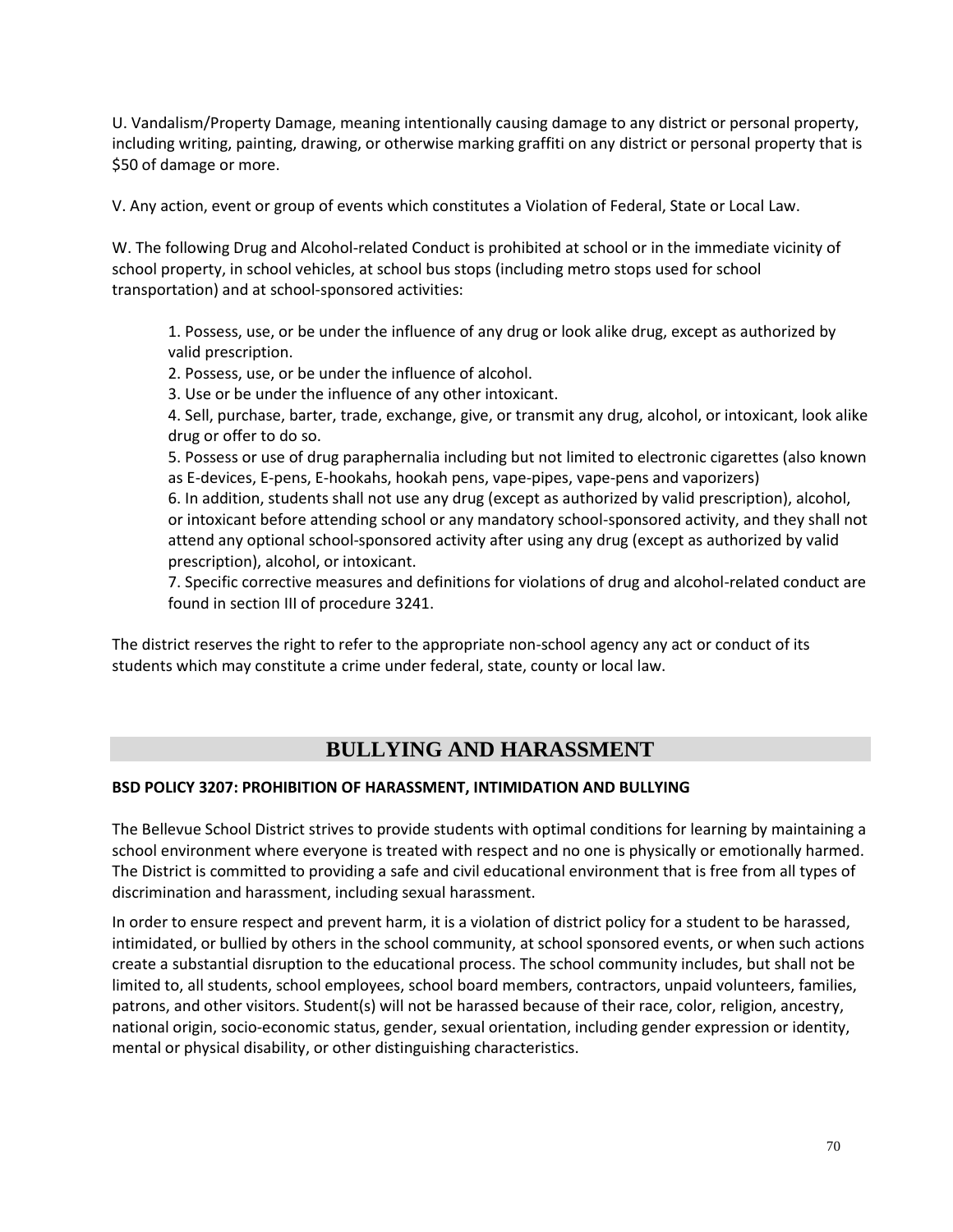Any school staff who observes, overhears, or otherwise witnesses harassment, intimidation or bullying or to whom such actions have been reported must take prompt and appropriate action to stop the harassment and to prevent its reoccurrence.

Upon notice, the District will take prompt and appropriate action to investigate and address harassment, intimidation and/or bullying, and discriminatory and sexual harassment. This includes steps to end the harassment, eliminate the hostile environment, prevent its recurrence, and remedy its effects.

# **DEFINITIONS**

**Harassment, intimidation or bullying** is any intentionally written message or image, including those that are electronically transmitted, verbal, or physical act, including but not limited to one shown to be motivated by race, color, religion, ancestry, national origin, culture, gender, socio-economic status, sexual orientation including gender expression or identity, mental or physical disability, or other distinguishing characteristics, when an act**:**

a. Physically harms a student or damages the student's property;

b. Has the effect of substantially interfering with a student's education;

c. Is so severe, persistent, or pervasive that it creates an intimidating or threatening educational environment; or

d. Has the effect of substantially disrupting the orderly operation of the school.

Nothing in this section requires the affected student to actually possess a characteristics that is a basis for the harassment, intimidation or bullying. "Other distinguishing characteristics" can include but are not limited to physical appearance, clothing or other apparel, socioeconomic status and weight. "Intentional acts" refers to the individual's choice to engage in the act rather than the ultimate impact of the action(s).

**Discriminatory harassment**, as defined in district procedure 3210P, includes conduct that is based on a student's status as a member of a protected class and is sufficiently severe, persistent, or pervasive that it limits or denies a student's ability to participate in or benefit from the school's education programs or activities.

**Malicious harassment**, as defined in district procedure 3241.1P, means committing malicious and intentional acts because of one's perception of the victim's race, color, religion, ancestry, national origin, gender, sexual orientation or mental, physical or sensory disability which;

- a. Causes physical injury to the victim or another person;
- b. Causes physical damage to or destruction of the property of the victim or another person; or
- c. Threatens a specific person or group of persons and places that person, or members of a specific group of persons, in reasonable fear of harm to the persons or property.

**Sexual harassment**, as defined in board policy 3205, means unwelcome sexual advances, requests for sexual favors, sexually motivated physical contact, or other verbal or physical conduct or communication of a sexual nature between two or more individuals if:

- a. Submission to that conduct or communication is made a term or condition, either explicitly or implicitly, of obtaining an education;
- b. Submission to or rejection of that conduct or communication by an individual is used as a factor in decisions affecting that individual's education, or
- c. That conduct or communication has the purpose or effect of substantially interfering with an individual's educational performance, or of creating an intimidating, hostile, or offensive educational environment.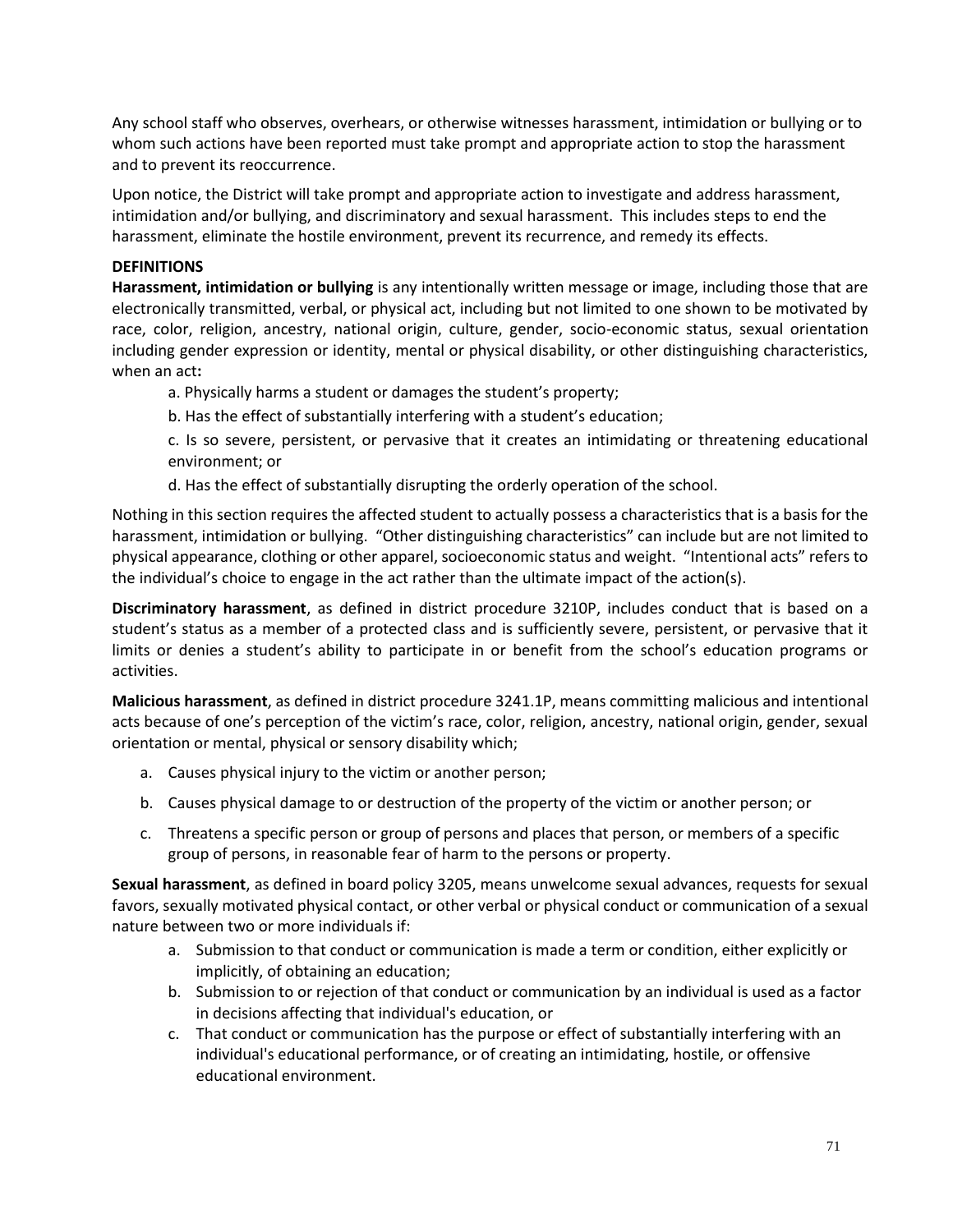#### **STAFF INTERVENTION**

All staff members will intervene when witnessing or receiving reports of harassment, intimidation or bullying. Minor incidents that staff are able to resolve immediately, or incidents that do not meet the definition of harassment, intimidation or bullying, require staff to notify the applicable building and/or central office administrative designee in writing of receipt of an oral and/or written report of harassment, intimidation or bullying and actions taken, as applicable, by completing the Incident Reporting Form. The administrator in receipt of that form will complete the Investigative Reporting Form and submit that form to the Harassment, Intimidation and Bullying compliance officer. Regardless of the magnitude, all incidents shall be taken seriously and handled accordingly and documented via the district's Investigative Reporting Form, submitted to the district's Harassment, Intimidation and Bullying compliance officer.

If a staff member witnessed, intervened and/or was in receipt of a report of harassment, intimidation and/or bullying that allegedly occurred by a staff member, the staff member is to notify the applicable building and/or central office administrative designee in writing of such by completing the Incident Reporting Form. The building and/or central office admniistrative designee in receipt of the Incident Reporting Form will contact the Harassment, Intimidation and Bullying compliance officer to arrange for an investigation led by a central office administrator or designee.

If the principal or designee is the subject of the complaint, the Incident Reporting Form will be submitted to the Harassment, Intimidation and Bullying compliance officer to arange for an investigation led by a central office administrator and/or designee.

# **FILING AN INCIDENT REPORTING FORM**

Any student who believes he or she has been the target of unresolved, severe, or persistent harassment, intimidation or bullying, or any other person in the school community who observes or receives notice that a student has or may have been the target of unresolved, severe, or persistent harassment, intimidation or bullying may report incidents verbally or in writing to any staff member.

In order to protect a targeted student from retaliation, a student need not reveal his or her identity on an Incident Reporting Form. The form may be filed **anonymously** (example: an unsigned letter dropped on a teacher's desk), **confidentially** (example: a student reports bullying, but asks that nobody know who reported the incident), or **non-confidentially** (the student may choose to disclose his or her identity). No disciplinary action will be taken against an alleged aggressor based solely on an anonymous or confidential report.

# **INVESTIGATIONS OF HARASSMENT, INTIMIDATION AND BULLYING ALLEGATIONS**

All reports of harassment, intimidation or bullying will be investigated with reasonable promptness. Any student may have a trusted adult with them throughout the report and investigation process.

- 1. Upon receipt of the Incident Reporting Form that alleges harassment, intimidation or bullying, the school or district designee will begin the investigation. Allegations against building staff will be investigated by a central office administrator and/or designee. If there is potential for clear and immediate physical harm to the complainant, the district will immediately contact law enforcement and inform the parent/guardian.
- 2. During the course of the investigation, the district will take reasonable measures to ensure that no further incidents of harassment, intimidation or bullying occur between the complainant and the alleged aggressor. If necessary, the district will implement a safety plan for the student(s) involved.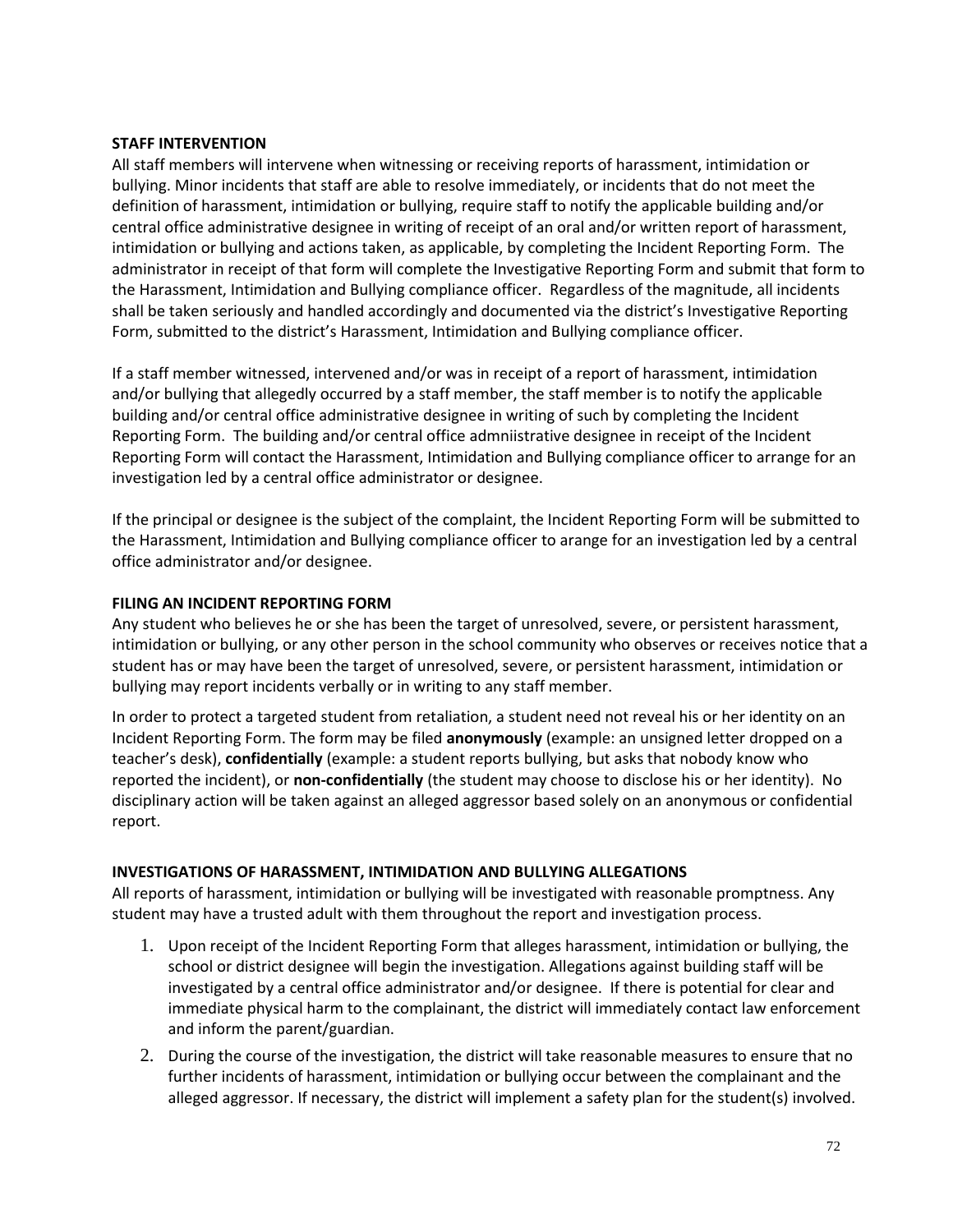The plan may include changing seating arrangements for the complainant and/or the alleged aggressor in the classroom, at lunch, or on the bus; identifying a staff member who will act as a safe person for the complainant; altering the alleged aggressor's schedule and access to the complainant, and other measures.

 If a complaint of harassment, intimidation or bullying indicates potential discrimination or harassment based on any protected class, the investigator must inform the district's civil rights compliance officer. Upon receipt of this information, the civil rights compliance officer must notify the complainant that their complaint will proceed under both the Harassment, Intimidation and Bullying and Nondiscrimination (Procedure 3210P) compliant procedures.

- 3. Within two (2) school days after receiving the Incident Reporting Form, the school designee will notify the families of the students involved that a complaint was received and direct the families to the district's policy and procedure on harassment, intimidation and bullying. During that time, the school and/or district designee will review the investigative processes and related timelines, outlined in this procedure.
- 4. In rare cases, where after consultation with the student and appropriate staff (such as a psychologist, counselor, or social worker) the district has evidence that it would threaten the health and safety of the complainant or the alleged aggressor to involve his or her parent/guardian, the district may initially refrain from contacting the parent/guardian in its investigation of harassment, intimidation and bullying. If professional school personnel suspect that a student is subject to abuse and neglect, they must follow district policy for reporting suspected cases to Child Protective Services.
- 5. The investigation will include, at a minimum:
	- a. An interview with the complainant;
	- b. An interview with the alleged aggressor(s);
	- c. A review of any previous complaints involving either the complainant or the alleged aggressor(s); and
	- d. Interviews with other students or staff members who may have knowledge of the alleged incident.
	- e. An interview with the parent, as appropriate.
- 6. The principal or designee may determine that other steps must be taken before the investigation is complete.
- 7. The investigation will be completed as soon as practicable but generally no later than five (5) school days from the initial complaint or report. If more time is needed to complete an investigation, the district will provide the parent/guardian and/or the student with weekly updates.
- 8. No later than two (2) school days after the investigation has been completed and submitted to the compliance officer via the district's Investigative Reporting Form, the principal or designee will respond in writing or in person to the parent/guardian of the complainant and the alleged aggressor(s) stating:
	- a. The results of the investigation;
	- b. Whether the allegations were found to be factual;
	- c. Whether there was a violation of policy; and
	- d. The process for the complainant to file an appeal if the complainant disagrees with the results.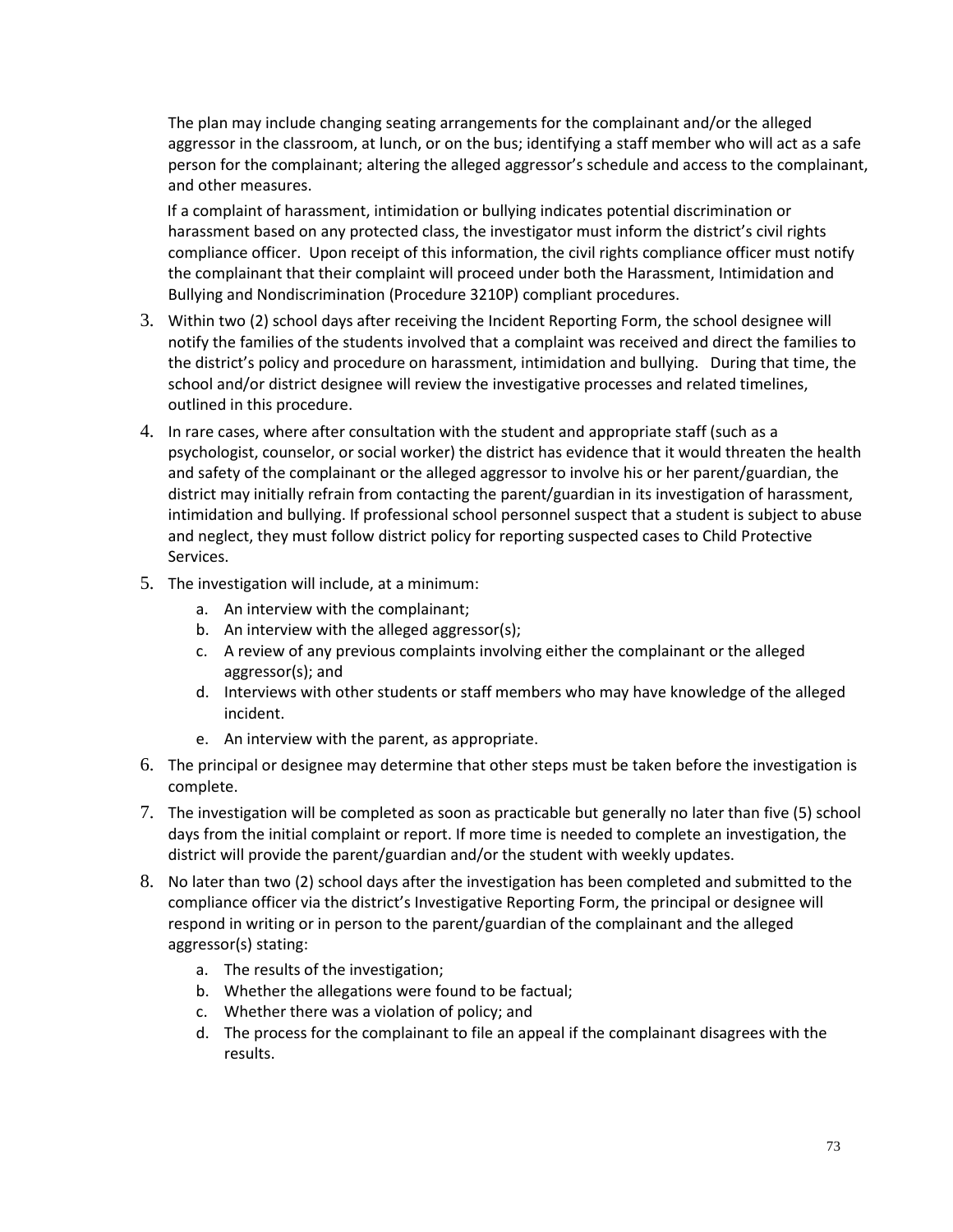If the initial response to the parent/guardian of the complainant and the alleged aggressor was in person, the principal or designee will also follow up in writing, summarizing the conversation, including the district's Harassment, Intimidation and Bullying compliance officer in that written summary.

## **Corrective Measures for the Aggressor**

After completion of the investigation, the school or district designee will institute any corrective measures necessary. Corrective measures will be instituted as quickly as possible, but in no event more than five (5) school days after contact has been made to the families or guardians regarding the outcome of the investigation. Depending on the severity of the conduct, corrective measures may include counseling, education, discipline, and/or referral to law enforcement.

If the conduct was of a public nature or involved groups of students or bystanders, the district should strongly consider schoolwide training or other activities to address the incident.

## **Support for the Targeted Student**

Persons found to have been subjected to harassment, intimidation or bullying will have appropriate district support services made available to them, and the adverse impact of the harassment on the student will be addressed and remedied as appropriate. This may include, though not be limited to, development and implementation of a safety plan, scheduling and facilitating of a follow up meeting(s), instituting a check-in and/or check-out system, and/or access to trusted adults and/or a safe space.

## **A. Immunity/Retaliation**

No school employee, student, or volunteer may engage in reprisal or retaliation against a targeted student, witness, or other person who brings forward information about an alleged act of harassment, intimidation or bullying. Retaliation is prohibited and will result in appropriate discipline.

# **Bellevue School District's Tip Reporting Service**



*Safe Schools* Alert is a tip reporting system that allows students, staff, and parents to submit safety concerns to our administration four different ways:

- **1. Phone: 425.324.3875**
- **2. Text: Text your tip to 425.324.3875**
- **3. Email: 1177@alert1.us**
- **4. Web: http://1177.alert1.us**

Easily report tips on bullying, harassment, drugs, vandalism or any safety issue you are concerned about. You can submit a tip anonymously online or by telephone. More information, including the *SafeSchools* Alert Terms of Use and Privacy Policy, is available online at http://1177.alert1.us. Thanks in advance for helping to make our school community a safer place to work and learn! We appreciate your support.

#### **PROHIBITION OF SEXUAL HARASSMENT: STUDENTS BSD POLICY 3205:**

#### **Definitions**

For purposes of this policy, sexual harassment means unwelcome sexual advances, requests for sexual favors, sexually motivated physical contact, or other verbal or physical conduct or communication of a sexual nature between two or more individuals if: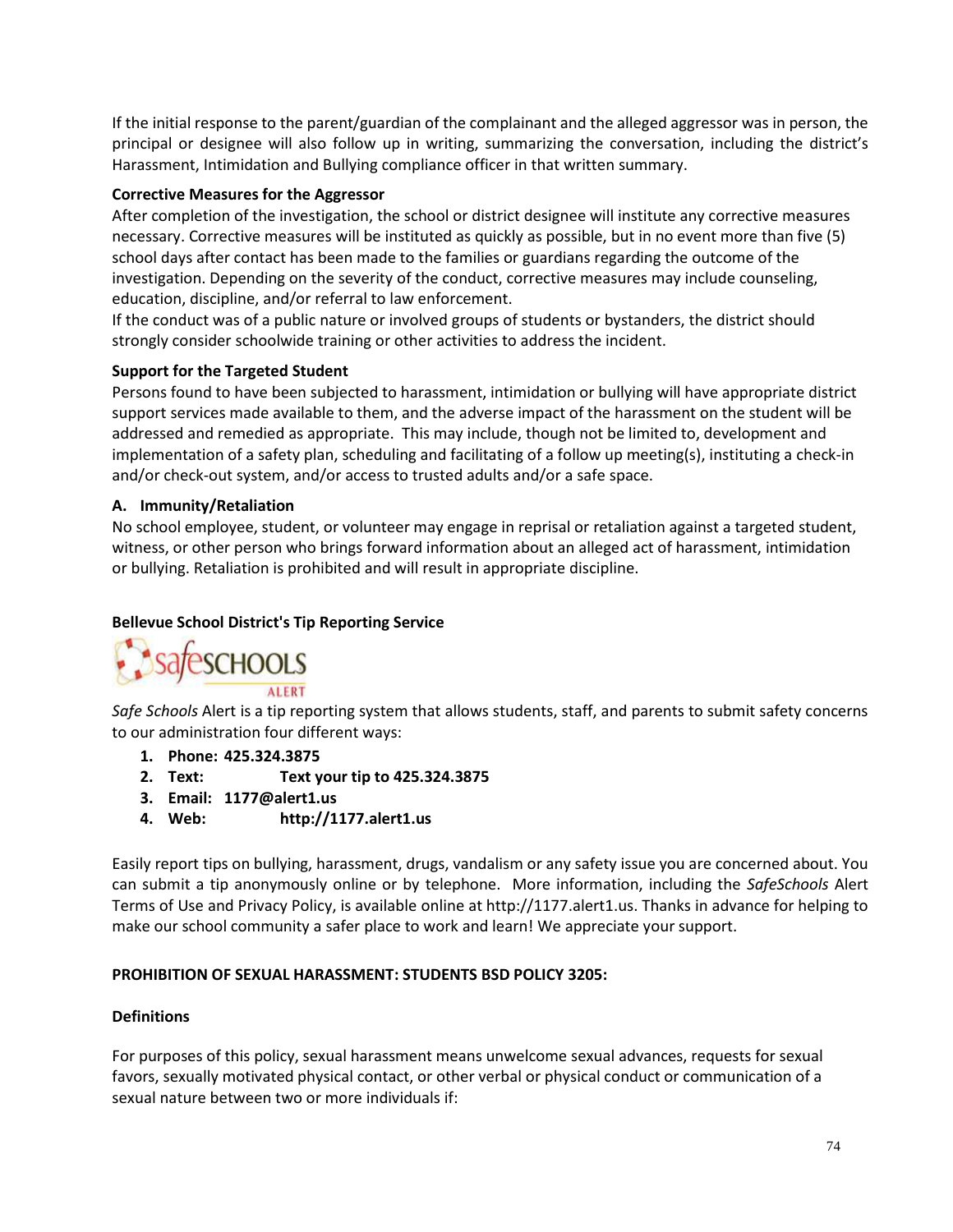- a. Submission to that conduct or communication is made a term or condition either explicitly or implicitly of obtaining an education;
- b. Submission to or rejection of that conduct or communication by an individual is used as a factor in decisions affecting that individual's education; or
- c. That conduct or communication has the purpose or effect of substantially interfering with an individual's education, or of creating an intimidating, hostile, or offensive educational environment.

The district prohibits sexual harassment of students by other students, employees or third parties involved in school district activities.

A "hostile environment" has been created for a student when sexual harassment is sufficiently serious to interfere with or limit the student's ability to participate in or benefit from the school's program. The more severe the conduct, the less need there is to demonstrate a repetitive series of incidents. In fact, a single or isolated incident of sexual harassment may create a hostile environment if the incident is sufficiently severe, violent, or egregious.

If sexual harassment is found to have created a hostile environment, staff must take immediate action to eliminate the harassment, prevent its reoccurrence, and address its effects.

This policy applies to sexual harassment (including sexual violence) targeted at students carried out by other students, employees or third parties involved in school District activities. Because students can experience the continuing effects of off-campus harassment in the educational setting, the District will consider the effects of off-campus conduct when evaluating whether there is a hostile environment on campus. The District has jurisdiction over these complaints pursuant to Title IX of the Education Amendments of 1972, Chapter 28A.640, RCW and Chapter 392-190 WAC.

# **Staff Responsibilities**

• In the event of an alleged sexual assault, the school principal or designee will immediately inform the Title IX Compliance Coordinator so that the District can appropriately respond to the incident consistent with its own grievance procedures; and

law enforcement.

• The principal will notify the targeted student(s) and their parents/guardians of their right to file a criminal complaint and a sexual harassment complaint simultaneously.

# **Confidentiality**

- If a complainant requests that his or her name not be revealed to the alleged perpetrator or asks that the District not investigate or seek action against the alleged perpetrator, the request will be forwarded to the *District Title IX Compliance Coordinator* for evaluation.
- *The District Title IX Compliance Coordinator* will inform the complainant that honoring the request may limit the District's ability to respond fully to the incident, including pursuing disciplinary action against the alleged perpetrator.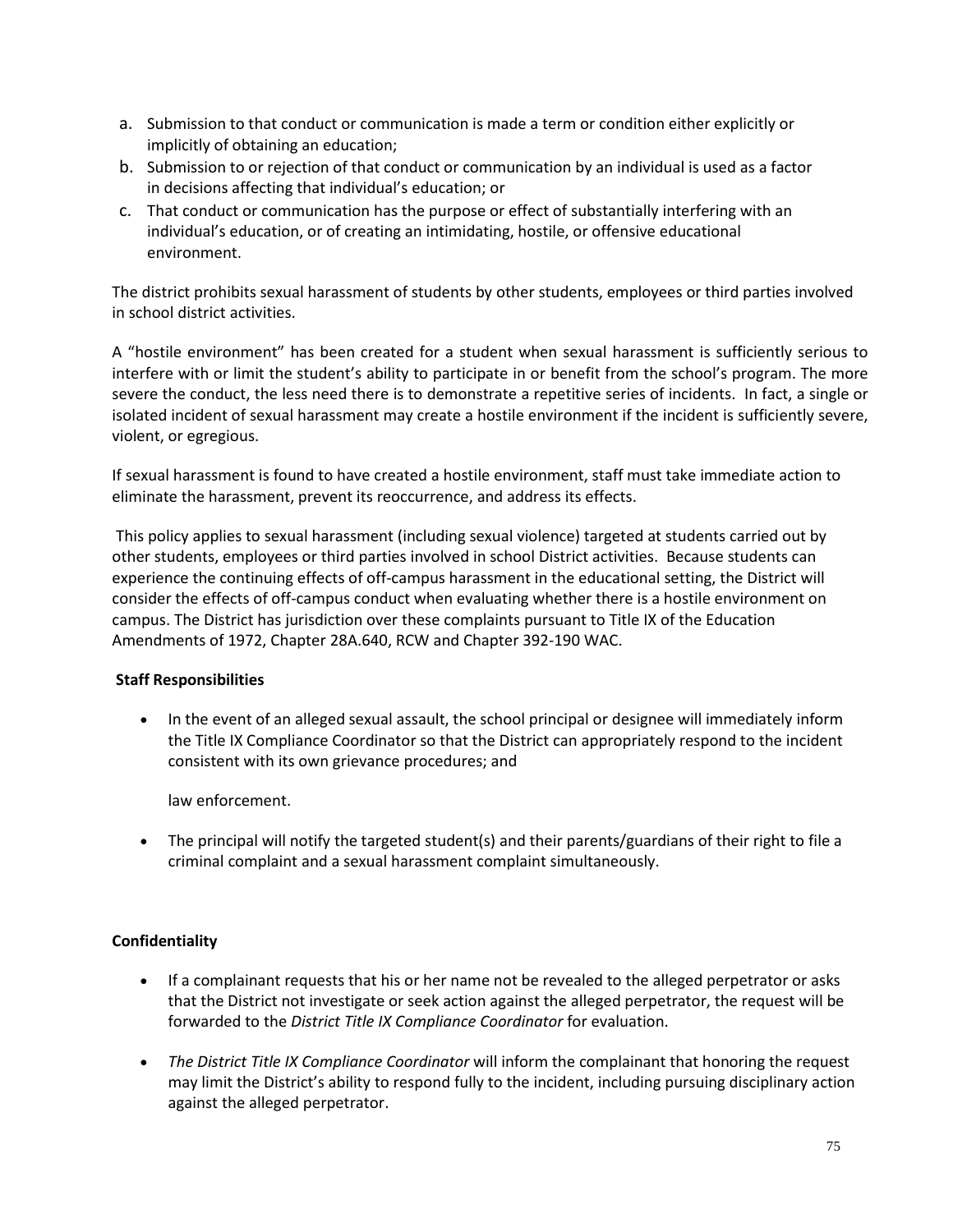• If the complainant still requests that his or her name not be disclosed to the alleged perpetrator, or that the District not investigate or seek action against the alleged perpetrator, the District will determine if it can honor such a request while still providing a safe and nondiscriminatory environment for all students, staff and other third parties engaging in District activities, including the person who reported the sexual harassment. Although a complainant's request to have his or her name withheld may limit the District's ability to respond fully to an individual allegation of sexual harassment, the District will use other appropriate means available to address the sexual harassment.

## **Retaliation**

Title IX prohibits retaliation against any individual who files a complaint under these laws or participates in a complaint investigation. When an informal or formal complaint of sexual harassment is made, the District will take steps to stop further harassment and prevent any retaliation against the person who made the complaint, was the subject of the harassment, or against those who provided information as a witness. The District will investigate all allegations of retaliation and take actions against those found to have retaliated.

## **Informal Complaint Process**

Anyone may use informal procedures to report and resolve complaints of sexual harassment. Informal reports may be made to any staff member. Staff will always notify complainants of their right to file a formal complaint and the process for same. Staff will also direct potential complainants to *Jeff Lowell, Title IX Coordinator (*[lowellj@bsd405.org](mailto:lowellj@bsd405.org) *or 425-456-4020)*. Additionally, staff will also inform an appropriate supervisor or professional staff member when they receive complaints of sexual harassment, especially when the complaint is beyond their training to resolve or alleges serious misconduct.

During the informal complaint process, the District will take prompt and effective steps reasonably calculated to end any harassment and to correct any discriminatory effects on the complainant. If an investigation is needed to determine what occurred, the District will take interim measures to protect the complainant before the outcome of the District's investigation (e.g., allowing the complainant to change academic or extracurricular activities or break times to avoid contact with the alleged perpetrator).

Informal remedies may include:

- An opportunity for the complainant to explain to the alleged harasser that his or her conduct is unwelcome, offensive or inappropriate, either in writing or face-to-face;
- A statement from a staff member to the alleged harasser that the alleged conduct is not appropriate and could lead to discipline if proven or repeated;
- A public statement from an administrator in a building reviewing the District sexual harassment policy without identifying the complainant;
- Developing a safety plan;
- Separating students; or
- Providing staff and/or student training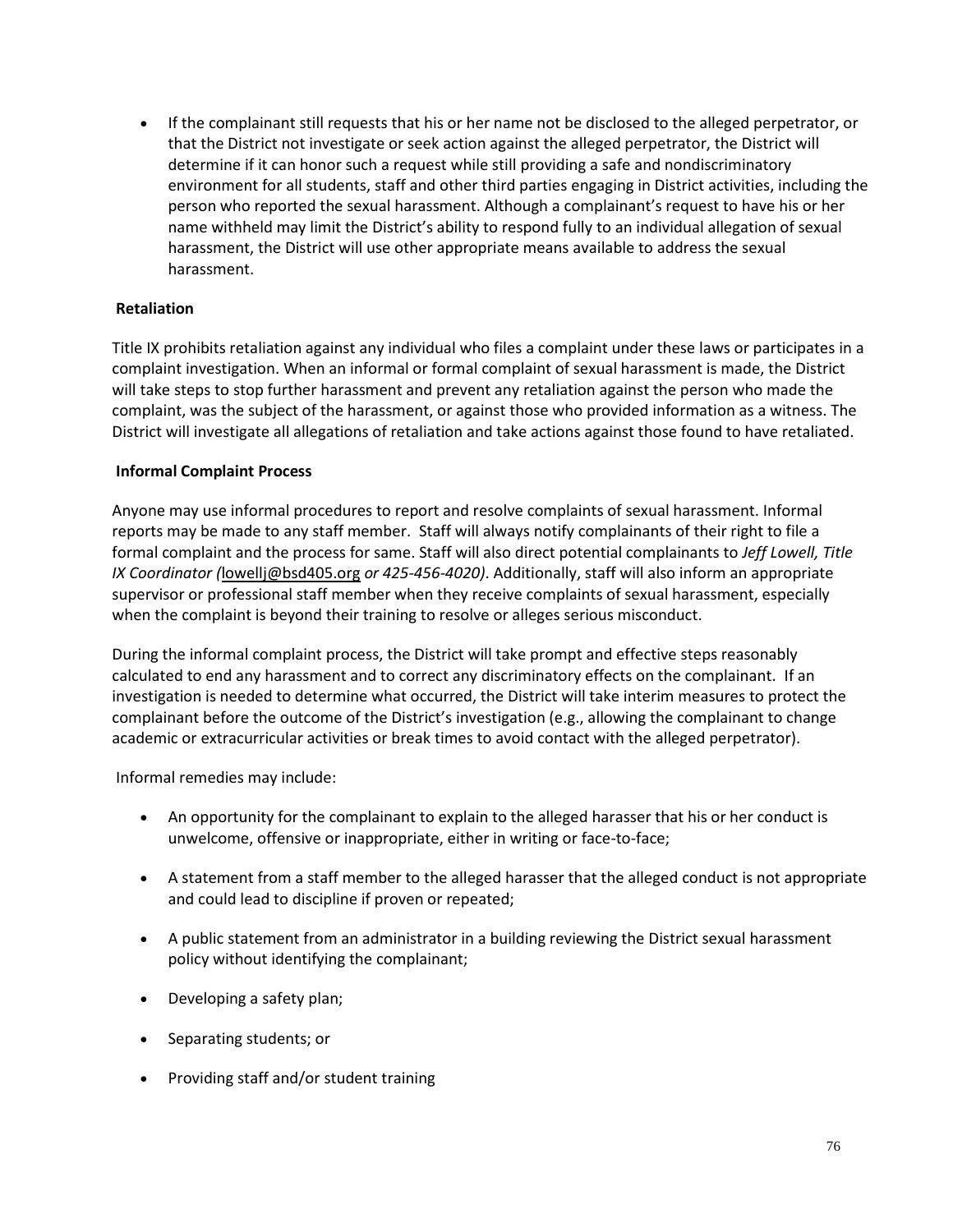Informal complaints may become formal complaints at the request of the complainant, parent/guardian, or because the District believes the complaint needs to be more thoroughly investigated.

The District will inform the complainant and their parent/guardian how to report any subsequent problems. Additionally, the District will conduct follow-up inquiries to see if there have been any new incidents or instances of retaliation, and to promptly respond and appropriately address continuing or new problems. Follow-up inquiries will follow a timeline agreed to by the District and complainant.

## **Formal Complaint Process**

## **Level One – Complaint to District**

Anyone may initiate a formal complaint of sexual harassment, even if the informal complaint process is being utilized. At any level in the formal complaint process, the District will take interim measures to protect the complainant before the outcome of the District's investigation.

## **Filing of a Formal Complaint**

- All formal complaints will be in writing and will set forth the specific acts, conditions or circumstances alleged to have occurred and to constitute sexual harassment. The Title IX Coordinator may draft the complaint based on the report of the complainant for the complainant to review and approve.
- The time for filing a complaint is one year from the date of the occurrence that is the subject matter of the complaint unless the complainant was prevented from filing due to:

1) Specific misrepresentations by the District that it had resolved the problem forming the basis of the complaint; or

2) Withholding of information that the District was required to provide under WAC 392-190-065 or WAC 392-190-005.

• Complaints may be submitted by mail, fax, e-mail or hand-delivery to the District Title IX Coordinator, Jeff Lowell, District Athletics and Activities Director at 12111 NE 1<sup>st</sup> St. Bellevue, WA 98008 / [lowellj@bsd405.org](mailto:lowellj@bsd405.org) / 425-456-4020. **Any District employee who receives a complaint that meets these criteria will promptly notify the Coordinator**.

#### **Investigation and Response**

• The Title IX Coordinator will receive and investigate all formal, written complaints of sexual harassment or information in the coordinator's possession that they believe requires further investigation. **Upon receipt of a complaint, the Coordinator will provide the complainant a copy of this procedure**.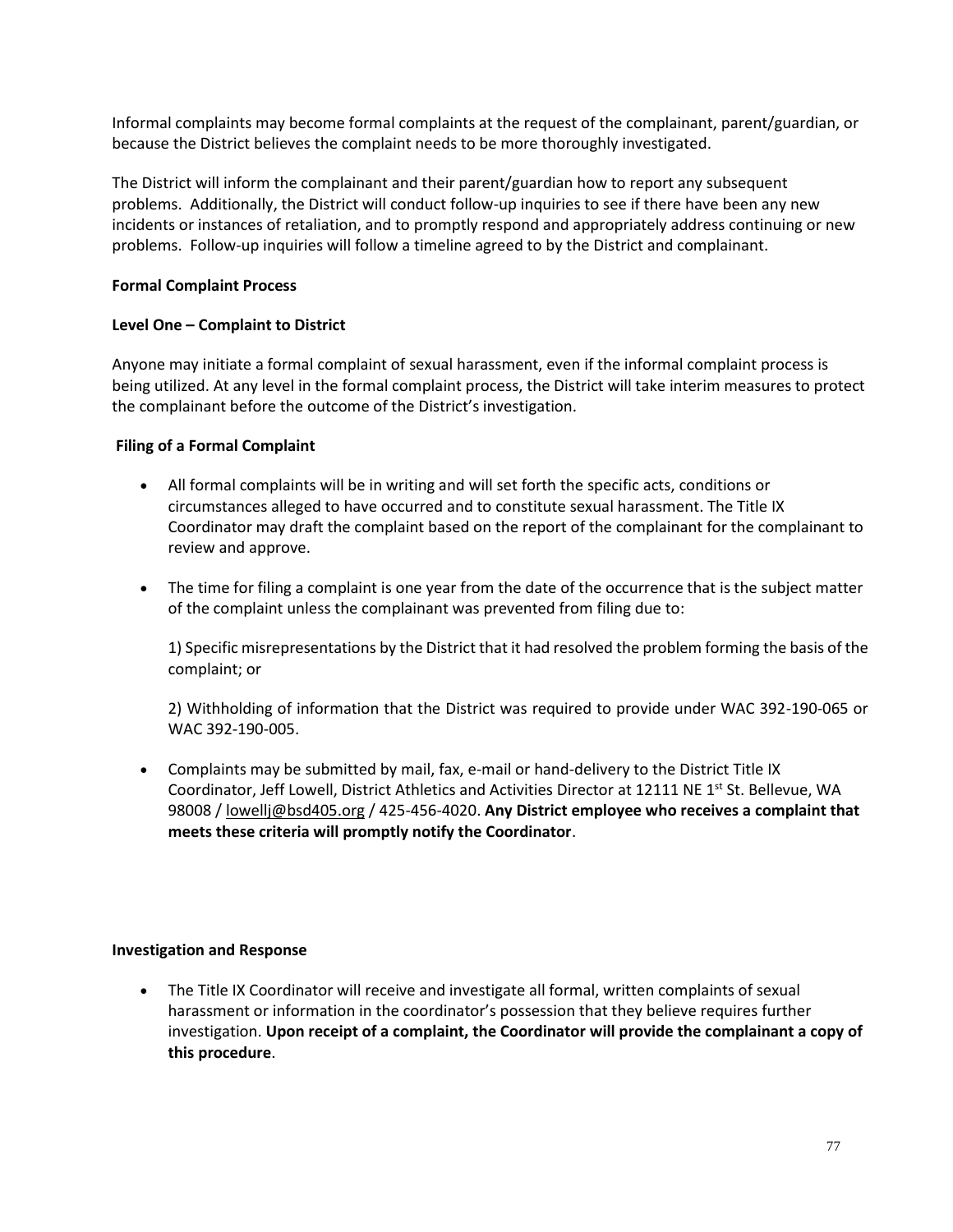• Investigations will be carried out in a manner that is adequate in scope, reliable and impartial. Complainants and witnesses may have a trusted adult with them during any Districtinitiated investigatory activities. The school District and complainant may also agree to resolve the complaint in lieu of an investigation.

#### **Superintendent Response**

- The superintendent or designee will respond in writing to the complainant and the alleged perpetrator within thirty (30) calendar days of receipt of the complaint, unless otherwise agreed to by the complainant or if exceptional circumstances related to the complaint require an extension of the time limit.
- The response will include:

1) a summary of the results of the investigation;

2) a statement as to whether a preponderance of the evidence establishes that the complainant was sexually harassed ;

3) if sexual harassment is found to have occurred, the corrective measures the District deems necessary, including assurance that the District will take steps to prevent recurrence and remedy its effects on the complainant and others, if appropriate;

4) notice of the complainant's right to appeal to the school board and the necessary filing information; and

5) any corrective measures the District will take, remedies for the complainant (e.g., sources of counseling, advocacy and academic support), and notice of potential sanctions for the perpetrator(s) (e.g., discipline).

- The superintendent's or designee's response will be provided in a language the complainant can understand and may require language assistance for complainants with limited English proficiency in accordance with Title VI of the Civil Rights Act of 1964.
- Any corrective measures deemed necessary will be instituted as quickly as possible, but in no event more than thirty (30) days after the superintendent's or designee's mailing of a written response.
- The District will inform the complainant and their parent/guardian how to report any subsequent problems.

#### **Level Two - Appeal to Board of Directors**

#### **Level Three - Complaint to the Superintendent of Public Instruction**

#### **Level Four - Administrative Hearing**

#### **Other Complaint Options**

*Office for Civil Rights (OCR), U.S. Department of Education*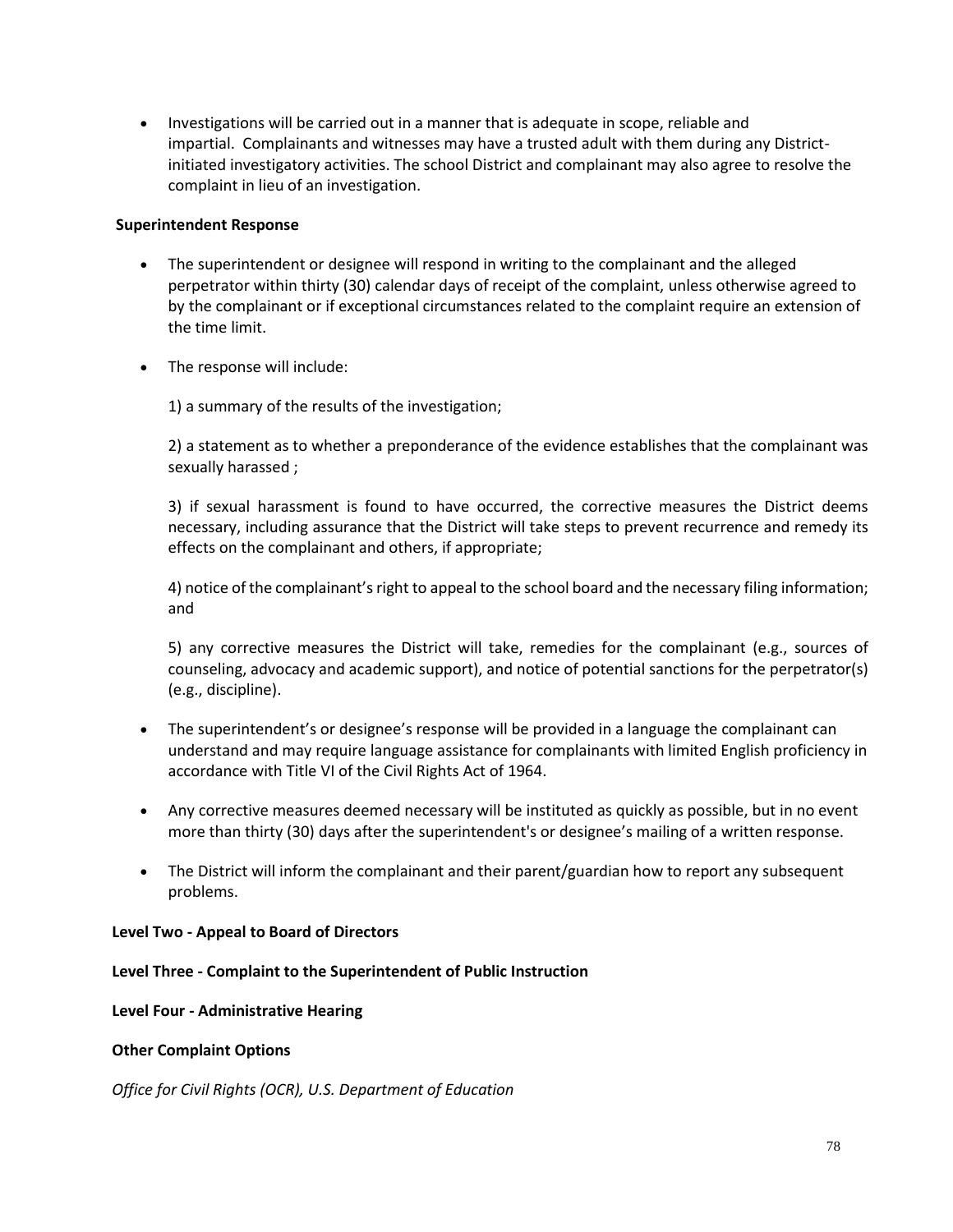OCR enforces several federal civil rights laws, which prohibit discrimination in public schools on the basis of race, color, national origin, sex, disability, and age. File complaints with OCR within 180 calendar days of the date of the alleged discrimination.

206-607-1600 ǀ TDD: 1-800-877-8339 ǀ OCR.Seattle@ed.gov ǀ www.ed.gov/ocr

## *Washington State Human Rights Commission (WSHRC)*

WSHRC enforces the Washington Law Against Discrimination (RCW 49.60), which prohibits discrimination in employment and in places of public accommodation, including schools. File complaints with WSHRC within six months of the date of the alleged discrimination.

1-800-233-3247 ǀ TTY: 1-800-300-7525 ǀ www.hum.wa.gov

#### **Mediation**

At any time during the complaint procedure set forth in WAC 392-190-065 through 392-190-075, a District may, at its own expense, offer mediation. The complainant and the District may agree to extend the complaint process deadlines in order to pursue mediation.

# **PREVENTING BULLYING, HARASSMENT AND INTIMIDATION**

What to do if you are bullied, harassed or intimidated: *From The Center for the Study and Prevention of Violence*

- Tell your parents. Telling is not snitching. Your parents can help you figure out what to do.
- Tell a trusted teacher, school counselor, or administrator. If you are scared or uncomfortable, bring a friend or a parent. Your parents can also talk to the school for you. You can write down what happened, how it happened, and who is bullying you.
- Do not retaliate against or get angry at the person bullying, harassing or intimidating you. Try to cool the situation and not make the person torment you even more.
- Respond evenly and firmly or say nothing and just walk away. A bully likes to feel powerful and likes to see that he or she has upset you.

# **How to prevent being bullied, harassed or intimidated:**

- Develop friendships with other students at your school or in your neighborhood. A bully is more likely to leave you alone if you are with your friends. This is especially true if you stick up for each other.
- Develop interests in social and physical activities. This will help you to develop friendships with other people who share your interests.
- Act confident. Hold your head up, stand up straight, make eye-contact, and walk confidently. A bully will be less likely to single you out if you project self-confidence.

#### **How to avoid bullying and harassment situations:**

Sometimes the best way to prevent being bullied is to avoid situations where bullying can happen.

- Leave a little earlier or later to avoid a confrontation with a bully.
- Do not bring expensive items or lots of money to school.
- Take different routes through the hallways or walk with a teacher to your classes.
- Avoid unsupervised areas of the school and situations where you are isolated from your teachers and classmates.
- Make sure you are not alone in the locker room or bathroom.

# **What NOT to do if you are bullied:**

There are some things that you should avoid when you are confronted with bullying behavior. Don't: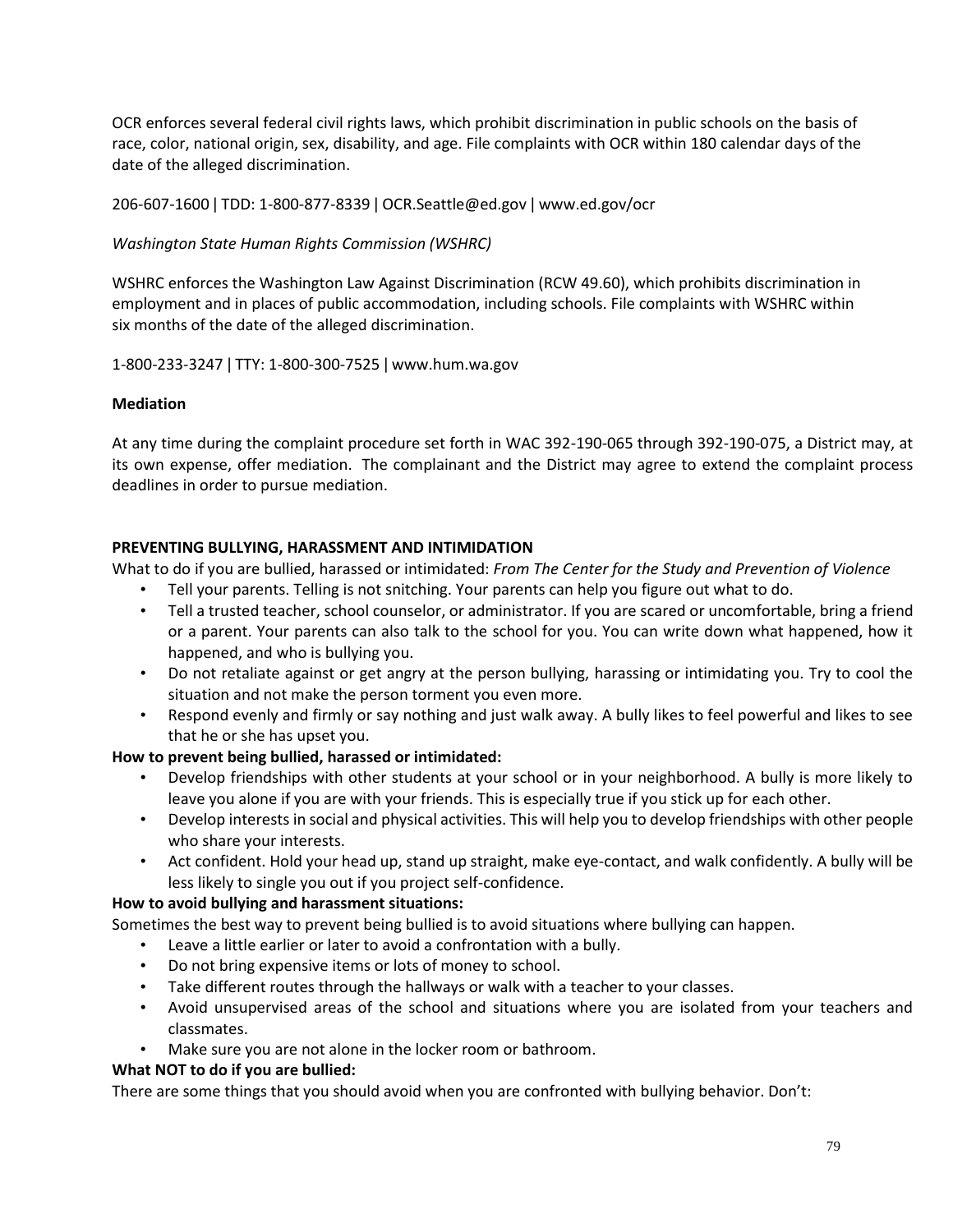- Think that it's your fault. No one deserves to be bullied.
- Hurt yourself. Some people that are bullied might get depressed. Remember that it's not your fault!
- Keep it to yourself and think that the bully will just "go away"
- Think that you're a "rat" or "snitch" if you tell an adult. Telling someone is the right thing to do.
- Fight back or bully the person back. This might make things worse.

## **How can you help a victim of bullying, harassment or intimidation?**

Try to help the person if you can, but do not place yourself at risk. If you do nothing it implies that you think that it is okay to bully and hurt others.

- Refuse to join in if the bully tries to get you to taunt and torment someone.
- Get a teacher, parent, or other adult to come help. This is not snitching. You are saying that you do not think that bullying is acceptable and do not want anyone to get hurt.
- Try to get the student that is being bullied to tell his or her parents or a trusted teacher. Tell the victim that you will go with them.
- Tell a trusted adult yourself if the victim is unwilling to report the bullying. Do not let the bully know so that he or she does not become aggressive toward you.

## **Stop Bullying Now! Take a stand, lend a hand.**

## **What should I do if I'm bullied?**

#### **What is bullying?**

Bullying happens when someone hurts or scares another person on purpose. The person being bullied has a hard time defending himself or herself. Usually, bullying happens over and over. Sometimes, bullying is easy to notice, such as with hitting or name calling and other times it's hard to see, like with leaving a person out or saying mean things behind someone's back. Both boys and girls bully, and both boys and girls get bullied. Bullying is not fair, and it hurts.

#### **How to deal with bullying:**

- Tell your parents or other trusted adults. They help stop the bullying.
- If you are bullied at school, tell your teacher; school counselor, or principal. Telling is not tattling.
- Don't fight back. Don't try to bully those who bully you.
- Try not to show anger or fear. Students who bully like to see that they can upset you.
- Calmly tell the student to stop…or say nothing and then walk away.
- Use humor, if this is easy for you to do. (For example, if a student makes fun of your clothing, laugh and say, "Yeah, I think this shirt is kind of funny-looking, too.")
- Try to avoid situations in which bullying is likely to happen. You might want to:
	- o Avoid areas of the school where there are not many students or teachers around.
	- o Make sure you aren't alone in the bathroom or locker room.
	- o Sit near the front of the bus.
	- o Don't bring expensive things or lots of money to school.
	- o Sit with a group of friends at lunch.
	- $\circ$  Take a different route through hallways or walk with friends or a teacher to your class.

#### **What can students and youth do to "lend a hand?"**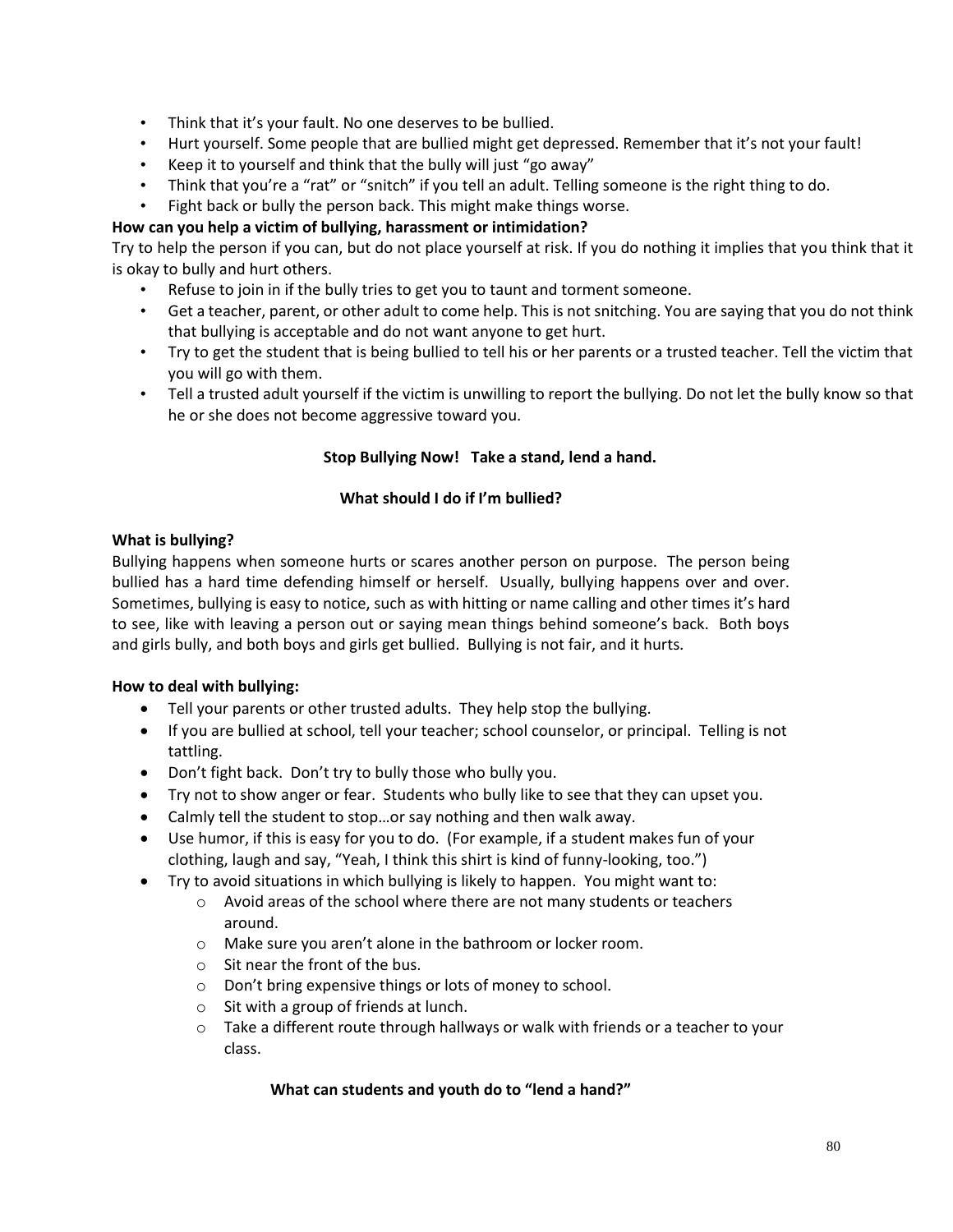## **What do YOU do when you see someone being bullied at school?**

• *Ask yourself, "Is it my job to help?"* Think about YOU might feel if the bullying was happening to you. You and other kids can lend a hand, even if you aren't close friends with the kids who are bullied. Your school will be a better place if you help stop bullying. And making your school a better place is EVERYONE'S job.

## **What can I do?**

- *Lots of things! Think about what may work for you:*
	- o Don't just stand there…SAY SOMETHING!
	- $\circ$  Kids who bully may think they're being funny or "cool." If you feel safe, tell the person to STOP the bullying behavior. Say you don't like it and it isn't funny.
	- $\circ$  DON'T BULLY BACK! It won't help if you use mean names or actions, and it could make things worse.

## **What if I don't feel safe telling a bully to stop?**

- *That's okay.* 
	- o No one should put themselves in an unsafe situation. How ELSE can you lend a hand when bullying happens?
	- o Say kind words to the child who is being bullied, such as "I'm sorry about what happened," and "I don't like it." Help them understand that it's not his or her fault. Be a friend, Invite that student to do things with you, such as sit together at lunch or work on a project. EVERYONE NEEDS A FRIEND!
	- $\circ$  Tell the student who is being bullied to talk to someone about what happened. Offer to help by going along.
	- $\circ$  Pay attention to the other kids who see the bullying. (These are called "bystanders.") Are any of them laughing or joining in with the bullying? If yes, these kids are a part of the problem. Let those students know they are not helping! DON'T be one of them!
- *Tell an adult*
	- $\circ$  Chances are the kid who is being bullied needs help from an adult. The kid who is doing the bullying probably does too. Often, the bullying does not get reported. But, who should you tell? Think about who you could tell in your school:
		- Teacher (which one would you talk to?)
		- School counselor
		- Cafeteria Supervisor
		- School Nurse
		- Principal
		- Bus Driver
		- Other adults you feel comfortable telling
	- o If you need help telling, take a friend along.

#### **What if I don't feel safe telling a bully to stop?**

- They may not want others to think they are "tattling."
- They may be afraid that the kids who bully may pick on them next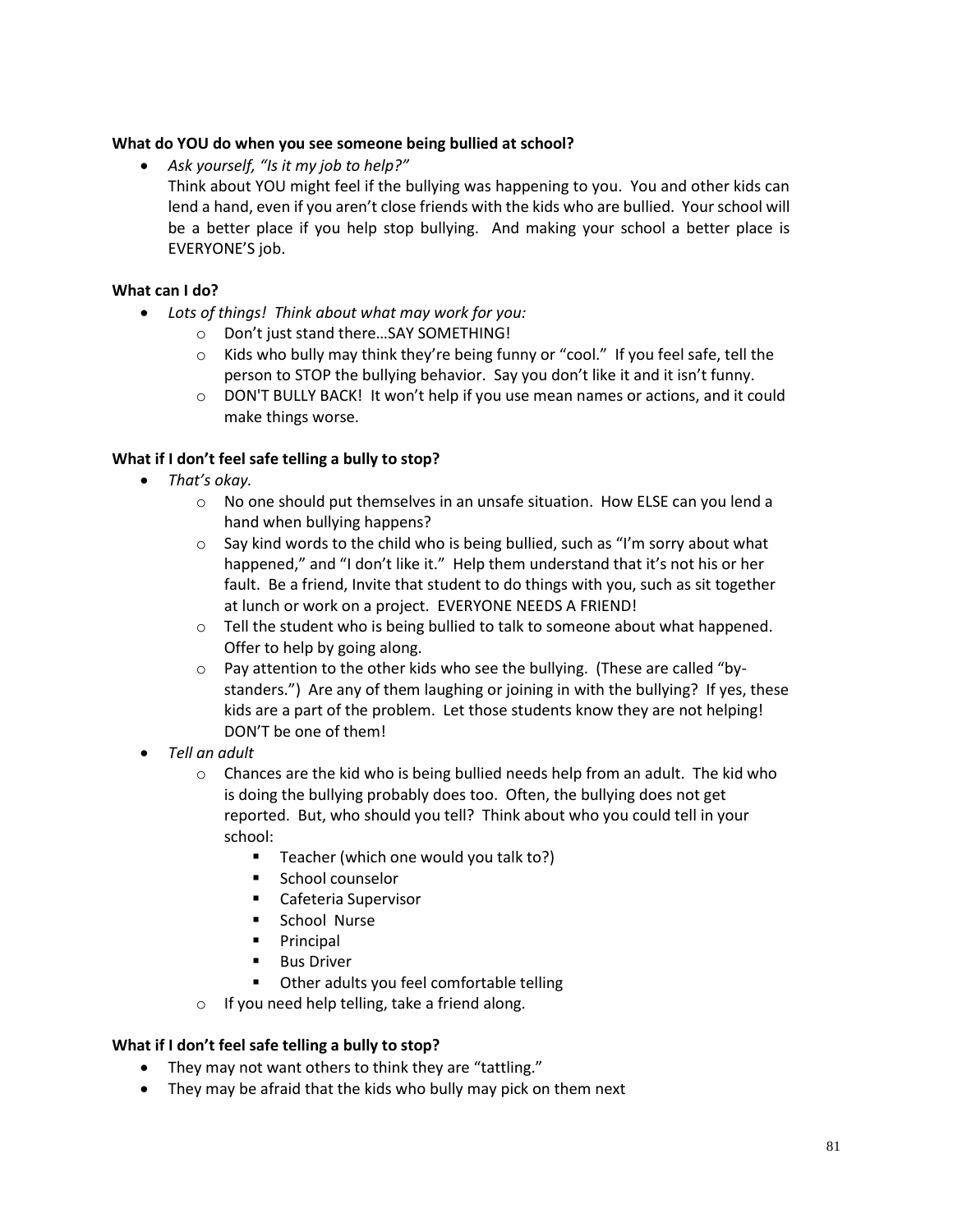• They may think that their friends will make fun of them for trying to help.

Telling is very important! Reporting that someone is getting bullied or hurt in some other way is NOT "tattling." Adults at school can help. Ask them to help keep you safe after telling. Explain to your friends that bullying is NOT fair and encourage them to join in helping!

## **What if the bullying doesn't happen at school?**

- If there is an adult around, report the bullying to an adult (your youth group leader, minister, or sports coach).
- No matter where the bullying happens, you should talk to your parents about bullying that you see or know about. Ask them for their ideas about how to help.

We ALL must do our part! Kids who are bullied deserve to feel safe and welcome at school and in their neighborhoods. All kids do! TAKE A STAND. LEND A HAND. STOP BULLYING NOW! Check out other activities at [www.stopbullyingnow.hrsa.gov](http://www.stopbullyingnow.hrsa.gov/) for more ideas about how you can "lend a hand" to stop bullying.

## **NONDISCRIMINATION: BSD POLICY 3210**

Bellevue School District does not discriminate in any programs or activities on the basis of sex, race, creed, religion, color, national origin, age, veteran or military status, sexual orientation, gender expression or identity, disability, or the use of a trained dog guide or service animal and provides equal access to designated youth groups. Alexa Allman, Director of Human Resources is the employee designated to handle questions and complaints of alleged discrimination: 12111 NE 1<sup>st</sup> St. Bellevue, WA 98005, 425-456-4040, allmana@bsd405.org

Each student should have equal access to public education without discrimination. If parents, students, school staff, or community members believe that a student has experienced discrimination or discriminatory harassment, there are steps they can take to resolve these concerns.

Under Procedure 3210P and WAC 392-190-065, a discrimination complaint or grievance is a written and signed complaint alleging discrimination based on any of the protected classes by a school or school district. The complaint must describe the specific acts, conditions, or circumstances that are alleged to be discriminatory and why the complainant believes that it is discrimination.

#### **Filing a Discrimination, Discriminatory Harassment or Sexual Harassment Complaint** If you believe that you or your child have experienced unlawful discrimination, discriminatory

harassment, or sexual harassment at school, you have the right to file a complaint under Washington State law and BSD Policies 3207, 3205 and 3210 and Procedures 3207P, 3205P and 3210P.

Before filing a complaint, you can discuss your concerns with your child's principal or District's Title IX Officer or Civil Rights Coordinator. If your child has a 504 plan, **[you may also opt to](http://www.bsd405.org/departments/student-services/section-504/)  [discuss with the District's 504 Officer](http://www.bsd405.org/departments/student-services/section-504/)**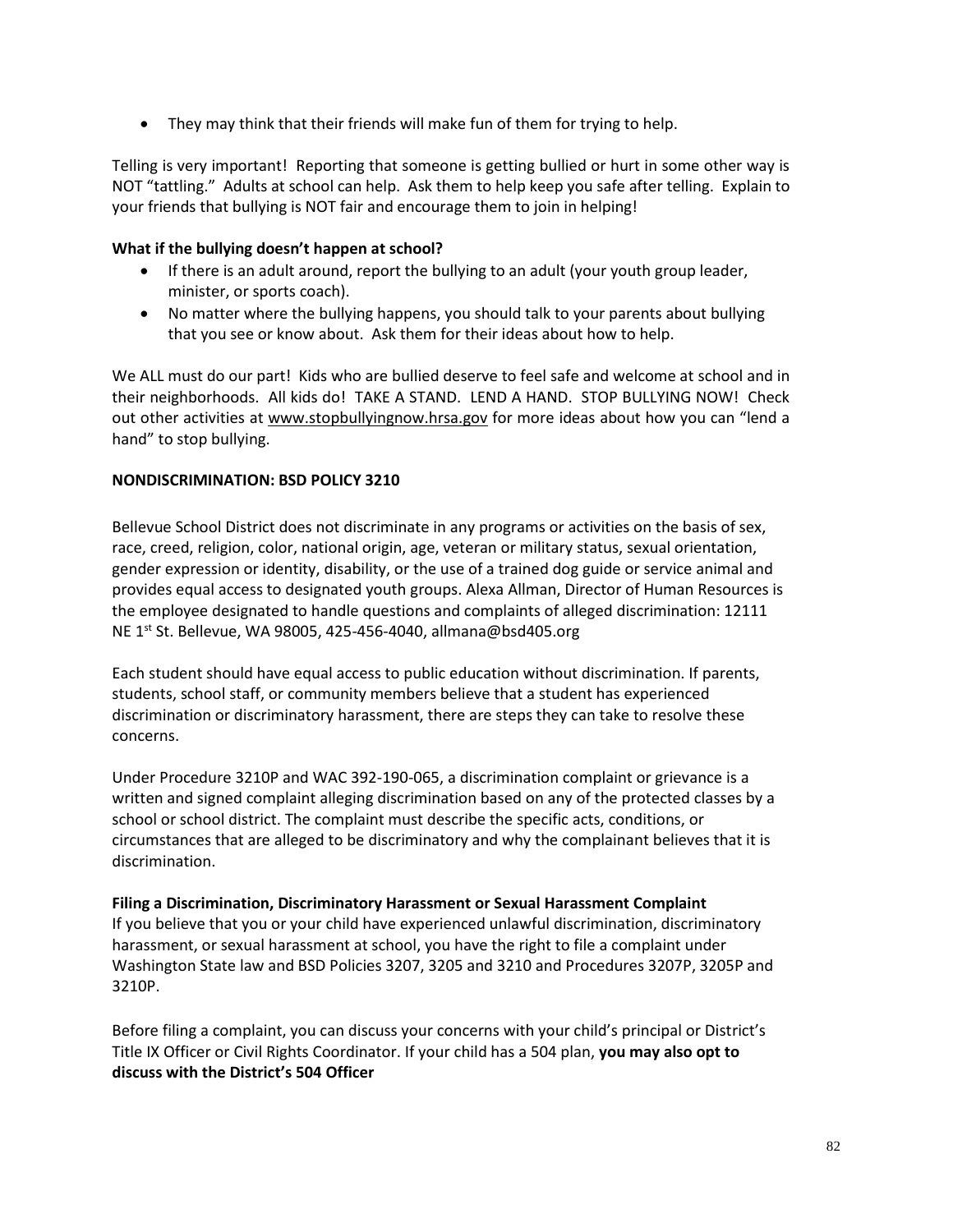#### **Complaint to the School District**

## **Step 1.** *Write Out Your Complaint*

In most cases, complaints must be filed within one year from the date of the incident or conduct that is the subject of the complaint. A complaint must be in writing. Be sure to describe the conduct or incident, explain why you believe discrimination, discriminatory harassment, or sexual harassment has taken place, and describe what actions you believe the district should take to resolve the problem. Send your written complaint—by mail, fax, email, or hand delivery—to the district superintendent or civil rights compliance coordinator.

## **Step 2:** *School District Investigates Your Complaint*

Once the district receives your written complaint, the coordinator will give you a copy of the complaint procedure and make sure a prompt and thorough investigation takes place. The superintendent or designee will respond to you in writing within 30 calendar days—unless you agree on a different time period. If your complaint involves exceptional circumstances that demand a lengthier investigation, the district will notify you in writing to explain why staff need a time extension and the new date for their written response.

## **Step 3:** *School District Responds to Your Complaint*

In its written response, the district will include a summary of the results of the investigation, a determination of whether or not the district failed to comply with civil rights laws, notification that you can appeal this determination, and any measures necessary to bring the district into compliance with civil rights laws. Corrective measures will be put into effect within 30 calendar days after this written response—unless you agree to a different time period.

# **Appeal to the School District**

If you disagree with the school district's decision, you may appeal to the school district's board of directors. You must file a notice of appeal in writing to the secretary of the school board within 10 calendar days after you received the school district's response to your complaint. The school board will schedule a hearing within 20 calendar days after they received your appeal, unless you agree on a different timeline. The school board will send you a written decision within 30 calendar days after the district received your notice of appeal. The school board's decision will include information about how to file a complaint with the Office of Superintendent of Public Instruction (OSPI).

#### **Complaint to OSPI**

If you do not agree with the school district's appeal decision, state law provides the option to file a formal complaint with the Office of Superintendent of Public Instruction (OSPI). This is a separate complaint process that can take place if one of these two conditions has occurred: (1) you have completed the district's complaint and appeal process, or (2) the district has not followed the complaint and appeal process correctly.

You have 20 calendar days to file a complaint to OSPI from the day you received the decision on your appeal. You can send your written complaint to the Equity and Civil Rights Office at OSPI: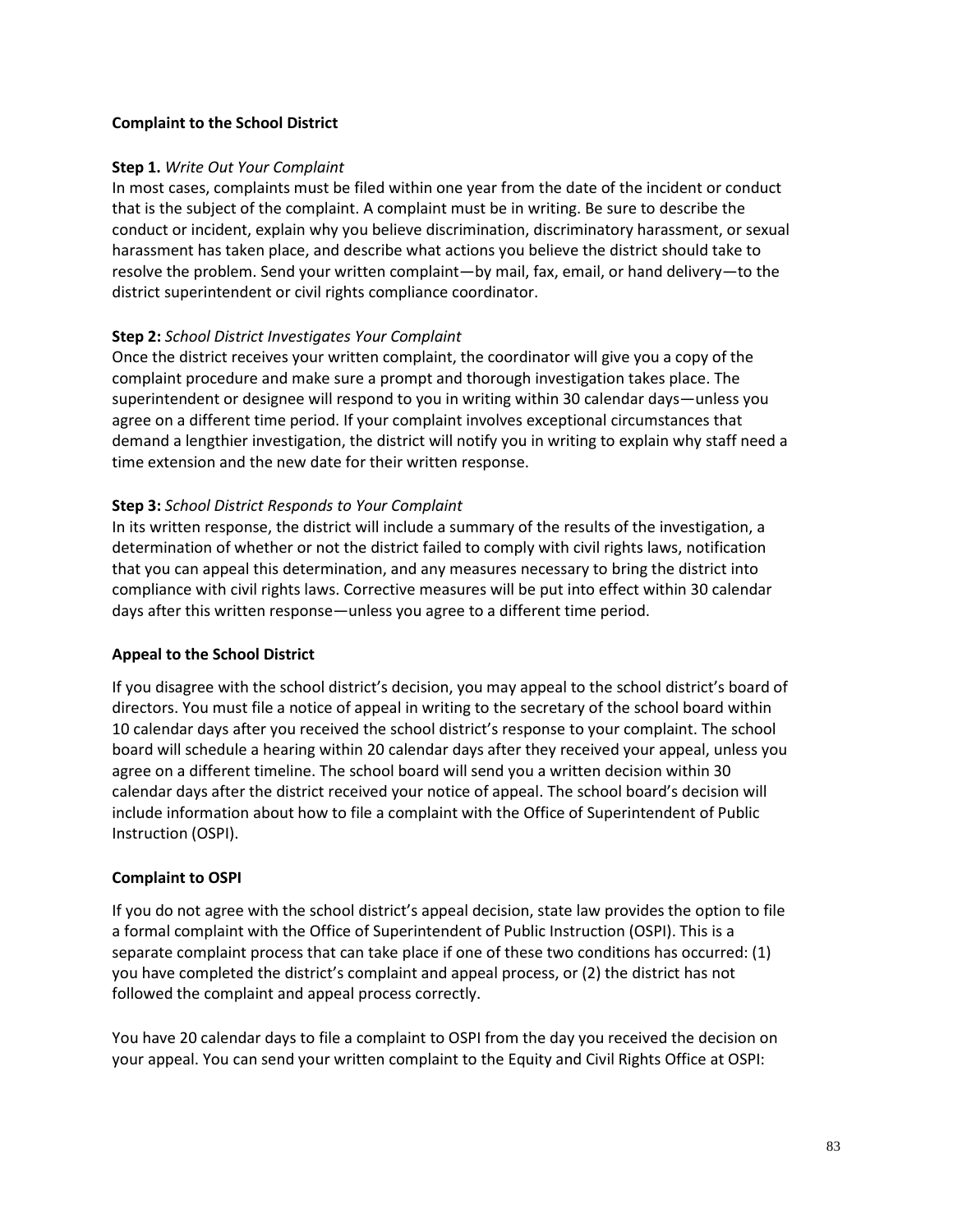Email: **[Equity@k12.wa.us](mailto:Equity@k12.wa.us)** Fax: 360-664-2967 Mail or hand deliver: PO Box 47200, 600 Washington St. S.E., Olympia, WA 98504-7200

For more information, visit **[www.k12.wa.us/Equity/Complaints.aspx](http://www.k12.wa.us/Equity/Complaints.aspx)**, or contact OSPI's Equity and Civil Rights Office at 360-725-6162/TTY: 360-664-3631 or by e-mail at **[equity@k12.wa.us](mailto:equity@k12.wa.us)**.

#### **Other Discrimination Complaint Options**

*Office for Civil Rights, U.S. Department of Education* 206-607-1600 ǀ TDD: 1-800-877-8339 ǀ **[OCR.Seattle@ed.gov](mailto:OCR.Seattle@ed.gov)** ǀ **[www.ed.gov/ocr](http://www.ed.gov/ocr)**

# *Washington State Human Rights Commission*

1-800-233-3247 ǀ TTY: 1-800-300-7525 ǀ **[www.hum.wa.gov](http://www.hum.wa.gov/)**



#### **BSD POLICY 4220: COMPLAINTS CONCERNING STAFF OR PROGRAMS**

Every effort shall be made first by the student and/or parent/guardian to resolve concerns and complaints through informal communication between the student and other persons in the school or district who may be in a position to assist in resolving the student's concerns. If such informal procedures fail to provide an adjustment acceptable to the student, then the student may initiate formal complaint procedures. The district is committed to resolving concerns and complaints about school and district programs, policies, procedures, actions, and decisions of employees in an effective, efficient, and timely manner by initiating the complaint with the person(s) responsible for the program, event, action, or decision

#### **Complaints**

Complainants are entitled and encouraged to share their complaint(s) by scheduling a meeting or communicating, either orally or in writing, the issue(s) directly to the person responsible for the program, event, action, or decision.

When addressing informal complaints, the involved parties should: